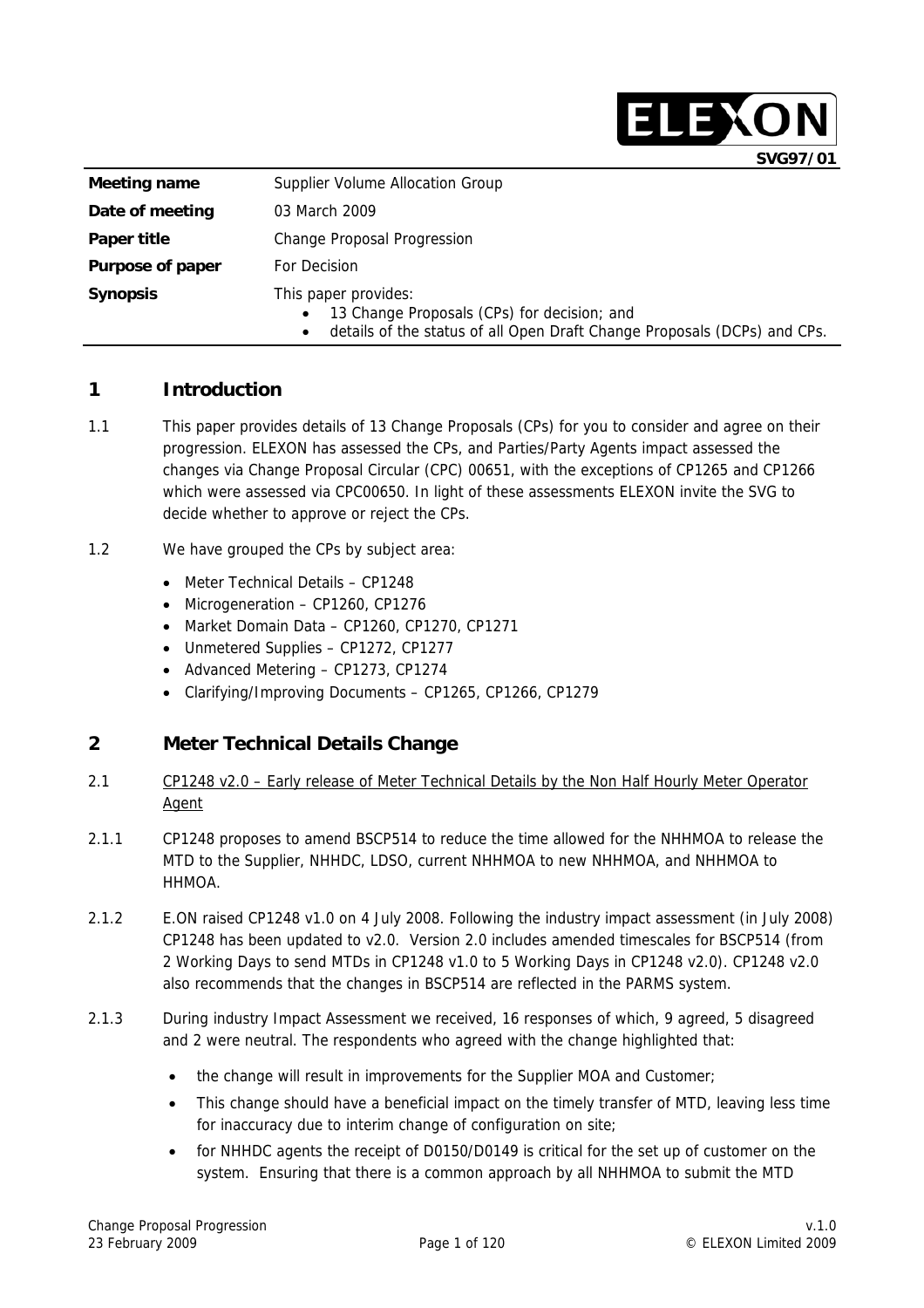within 5 working days of receipt of a D0148 will be beneficial for all concerned (MOA, Suppliers, LDSOs and NHHDCs); and

- the proposal will increase efficiency of the end to end process.
- 2.1.4 The respondents who disagreed highlighted the following issues:
	- tight timescales for instances that need manual intervention;
	- inconsistency with other NHH and HH MO processes;
	- further changes could be made to PARMS to make NHH and HH more consistent:
	- this is an agent management rather than a Settlement issue;
	- this won't help for flows that are already being sent late; and
	- Suppliers will need to chase more flows.
- 2.1.5 We have discussed the responses with E.ON and the respondents and addressed the concerns where possible. Full details of the comments, E.ON's response to the comments and how we have addressed them is provided in Appendix 1 on pages 19 to 26.
- 2.1.6 In light of majority support from the industry and that CP1248 would mean that metering information is available earlier, allowing proper validation by the NHHDC, which will lead to an increase in actual readings entering Settlement; ELEXON's recommendation is to:
	- agree the redline text amendments to BSCP514 section 10; and
	- approve CP1248 v2.0 for inclusion in the November 2009 Systems Release.

#### **3 Microgeneration Changes**

- 3.1 CP1260 'Meter Investigation Process where a Site is Capable of Exporting (microgeneration)' and CP1276 - 'Process following the Installation of Small Scale Third Party Generating Plant (Alternative to CP1260)
- 3.1.1 ELEXON raised CP1260 on 27 August 2008, as one half of the solution presented in DCP0030. We presented CP1260 to the SVG in November and December 2008, but the SVG could not make a unanimous decision, and the CP was referred to the Panel.
- 3.1.2 Before the Panel meeting in January, Npower raised CP1276.
- 3.1.3 The Panel requested ELEXON ask participants to compare the 2 changes and provide details of the comparative costs and impacts of each CP. The Panel referred both CP1260 and CP1276 back to the SVG for decision on 3 March 2009.
- 3.1.4 CP1260 aims to introduce a single method of communication for Suppliers to inform MOAs that microgeneration has been installed at a NHH site.
- 3.[1](#page-1-0).5 It requires the Import Supplier to send a D0001<sup>1</sup> flow to the MOA, within 10 days of becoming aware that Export could be occurring at the site with the Import meter. The MOA sends back a D000[2](#page-1-1)<sup>2</sup> flow as a result of the inspection, and the D0149<sup>[3](#page-1-2)</sup> and D0150<sup>[4](#page-1-3)</sup> flows if they have replaced the Meter.

<sup>1</sup> D0001 - Request Metering System Investigation

<sup>&</sup>lt;sup>2</sup> D0002 - Fault Resolution Report or Request for Decision on Further Action

<sup>&</sup>lt;sup>3</sup> D0149 - Notification of Mapping Details

<span id="page-1-3"></span><span id="page-1-2"></span><span id="page-1-1"></span><span id="page-1-0"></span><sup>4</sup> D0150 - Non Half-hourly Meter Technical Details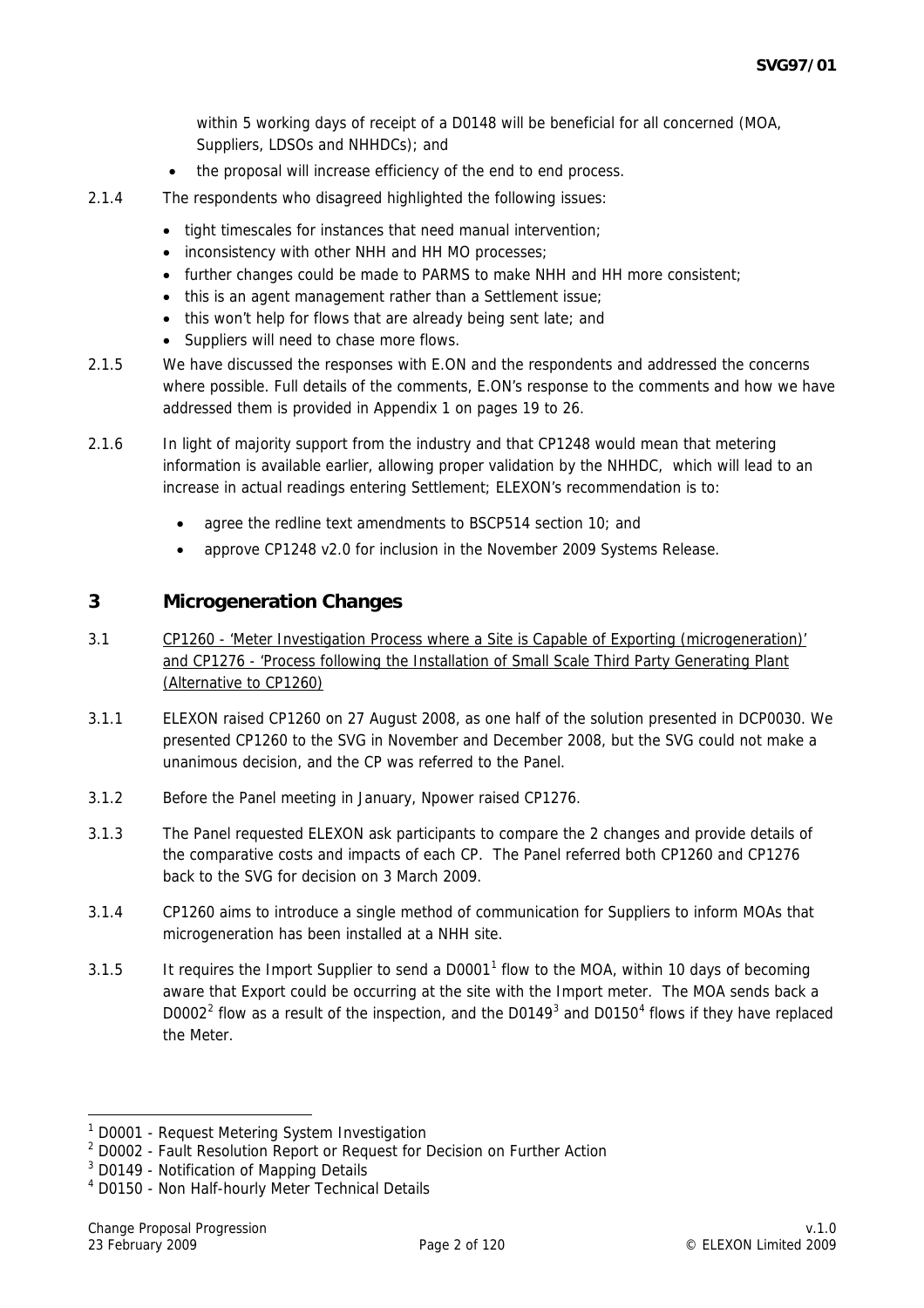- 3.1.6 CP1276 aims to introduce a single solution, but with the option of an alternative (at the Suppliers discretion) approach to communication for Suppliers to request their MOAs to check the Meter cannot run backwards, providing they have appropriate commercial arrangements in place.
- 3.1.7 CP1276 would require the Import Supplier to send a D0142 $<sup>5</sup>$  $<sup>5</sup>$  $<sup>5</sup>$  flow to the MOA, within 10 days of</sup> becoming aware of Export occurring at the site with the Import Meter. The MOA sends back a D0002 flow if no action is required (i.e. the meter already has a backstop), or a D0010 $^6$  $^6$  with initial meter readings, and the D0149 and D0150 flows if the Meter required replacing.
- 3.1.8 At the request of the Panel, we issued an addendum to CPC00651 for industry impact assessment on 16 January 2009 to allow CP1260 and CP1276 to be considered beside each other. We received 18 responses, of which, 5 supported the approval of CP1260, 5 supported the approval of CP1276, 2 supported neither solution and 6 were neutral.
- 3.1.9 The industry is evenly split in its preference for CP1260 and CP1276; however the majority of industry members would prefer that neither CP is approved as the alternative to their choice. The current baseline allows Suppliers to select the flow which is best fit for the circumstances. This is because the BSC obligation on Suppliers, is to ensure that Import and Export are measured separately (meaning that the Import Meter must not run backwards when the site is exporting).
- 3.1.10 Comments on the proposed redlining of BSCP514 were received for both CPs, If you do approve either CP, the redline amendments that we recommend are made are detailed in Appendix 2 on pages 45 to 47.
- 3.1.11 Full details of the industry responses and how we have responded to them are provided in Appendix 2 on pages 33 to 45.
- 3.1.12 ELEXON recommends, based on the industry views on CP1260 and CP1276, that the SVG:
	- agree that a single mandatory solution is not workable;
	- note MOAs would prefer a single solution;
	- reject CP1276 based on the D0142 flow not being the suitable flow for the likelihood of the need to have a meter replaced, and because referring to 'commercial contractual arrangements' is inappropriate; and
	- reject CP1260 based on the inability to gain a unanimous decision, the cost out-weighing the benefit and the industry's majority preference for neither solution than the alternative to their choice;
	- **If you approve either CP:** agree our suggested amendments to the redlining for CP1260 or CP1276, and agree that either CP1260 should be implemented in November 2009, or CP1276 should be implemented in February 2010.

## **4 Market Domain Data (MDD) Changes**

- 4.1 CP1269 Publication of Additional Non Half Hourly Combination Data in Market Domain Data
- 4.1.1 ELEXON raised CP1269 on 9 January 2009 to progress one of the conclusions of the MDD Expert Group. The change will introduce a new entity table within MDD to help Suppliers identify valid combinations of attributes for Supplier Volume Allocation (SVA) Metering Systems.

-

<span id="page-2-0"></span><sup>&</sup>lt;sup>5</sup> D0142 - Request for Installation or Change to a Metering System Functionality or the Removal of All Meters

<span id="page-2-1"></span><sup>6</sup> D0010 - Meter Readings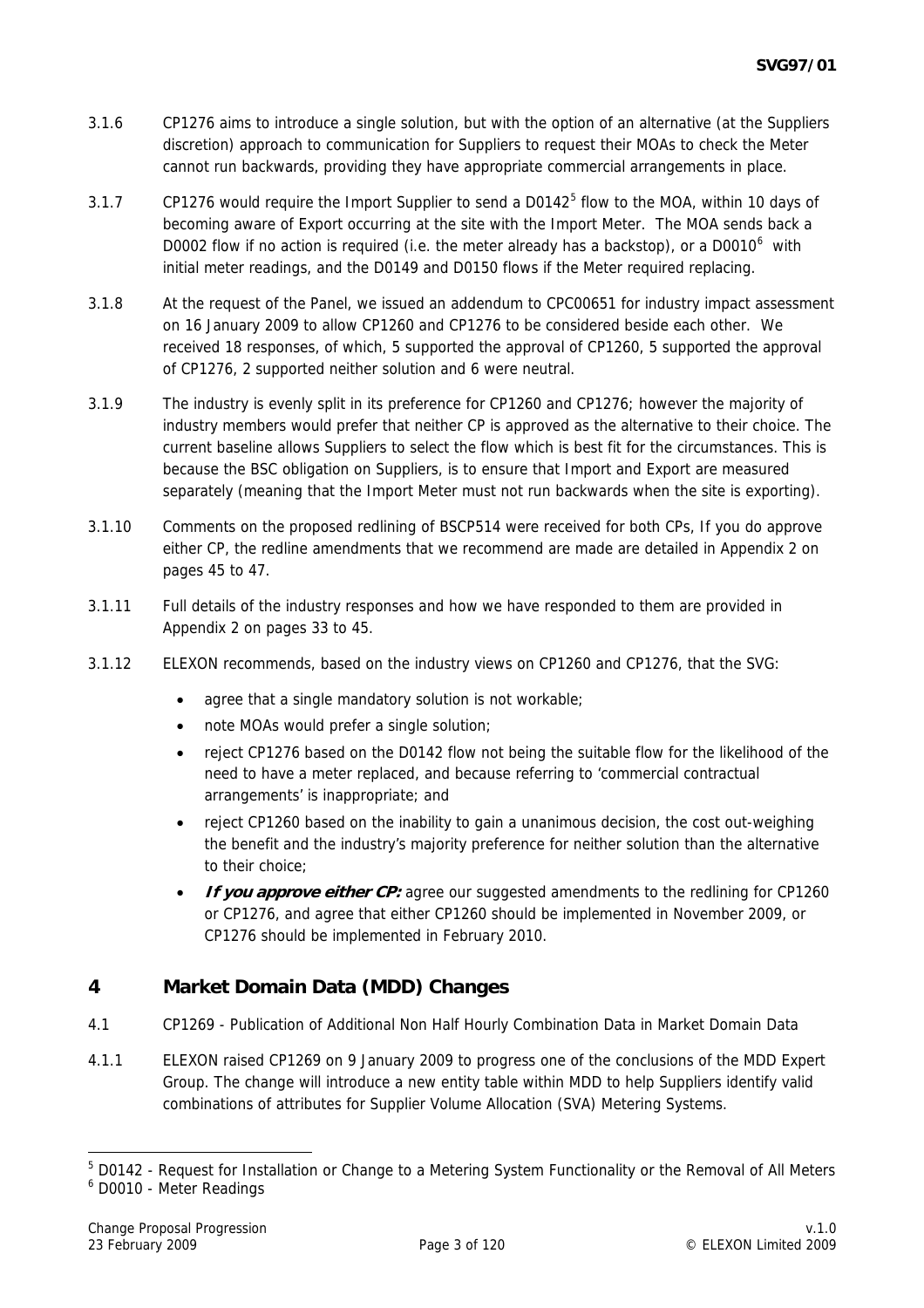#### 4.1.2 CP1269 involves changes to:

- the MDD database:
- the introduction of a new version of the D0269 and D0270 data flows:
- amendments to participant systems; and
- changes to the processes undertaken by LDSOs and Suppliers.
- 4.1.3 The change will involve a consequential change to the Data Transfer Catalogue (DTC), which we will progress under Master Registration Agreement (MRA) governance.
- 4.1.4 When we issued CP1269 for industry Impact Assessment, we received 16 responses of which 10 agreed, 1 disagreed and 5 were neutral. Full details of the industry responses, and how we have responded to them are provided in Appendix 5 on pages 64 to 69.
- 4.1.5 There is a majority support for the intention and benefits of the CP, however respondents gave differing views on which version of the D0269/D0270 should be decommissioned to make way for the creation of the new flow. Strong views were expressed both by those who favoured decommissioning version 002, and by those who believed that version 003 should be discontinued. We recommend that you agree to decommission version 003, as proposed in the CP and supported by a majority of respondents.
- 4.1.6 Based on the majority support for the change and that by introducing the proposed entity table in a new version 004 of the D0269 and D0270 efficiency would be improved for Metering System registrations, by reducing the number of registrations which are queried or rejected. We consider that this would deliver benefits to Suppliers, and potentially also to LDSOs. ELEXON recommends that the SVG:
	- approve CP1269 for inclusion in the November 2009 Release.
- 4.2 CP1270 Improvements to the MDD Process
- 4.2.1 ELEXON raised CP1270 on 9 January 2009 and progresses another of the conclusions of the MDD Expert Group, which the SVG endorsed in December 2008. The CP will deliver improvements and increased clarity to the MDD process set out in BSCP509 'Changes to Market Domain Data' and BSCP509 Appendix 'MDD Entity Change Request Forms'.
- 4.2.2 When issued for industry Impact Assessment, we received 14 responses of which 11 agreed with the CP and 3 were neutral. Details of the industry responses and how we have responded are provided in Appendix 6 on pages 74 to 75.
- 4.2.3 We received one comment on the proposed redline text. It concerned the mandatory field 'address line 1' which was missing in the proposed BSCP509 Appendix redlined extract. We have confirmed with the respondent that the column name appears in the existing BSCP509 Appendix wording, but was inadvertently not included in the redlined text attachment. No amendments are required to the proposed redlining, as the comment relates to the existing BSCP wording rather than the changes proposed by the CP.
- 4.2.4 ELEXON's recommendation, based on the support from industry and that CP1270 will improve the clarity, and thereby the efficiency, of the MDD change process is that the SVG:
	- approve CP1270 for implementation as part of the June 2009 Release.
- 4.3 CP1271 Align Market Domain Data (MDD) Approval Timetable to SVG Meetings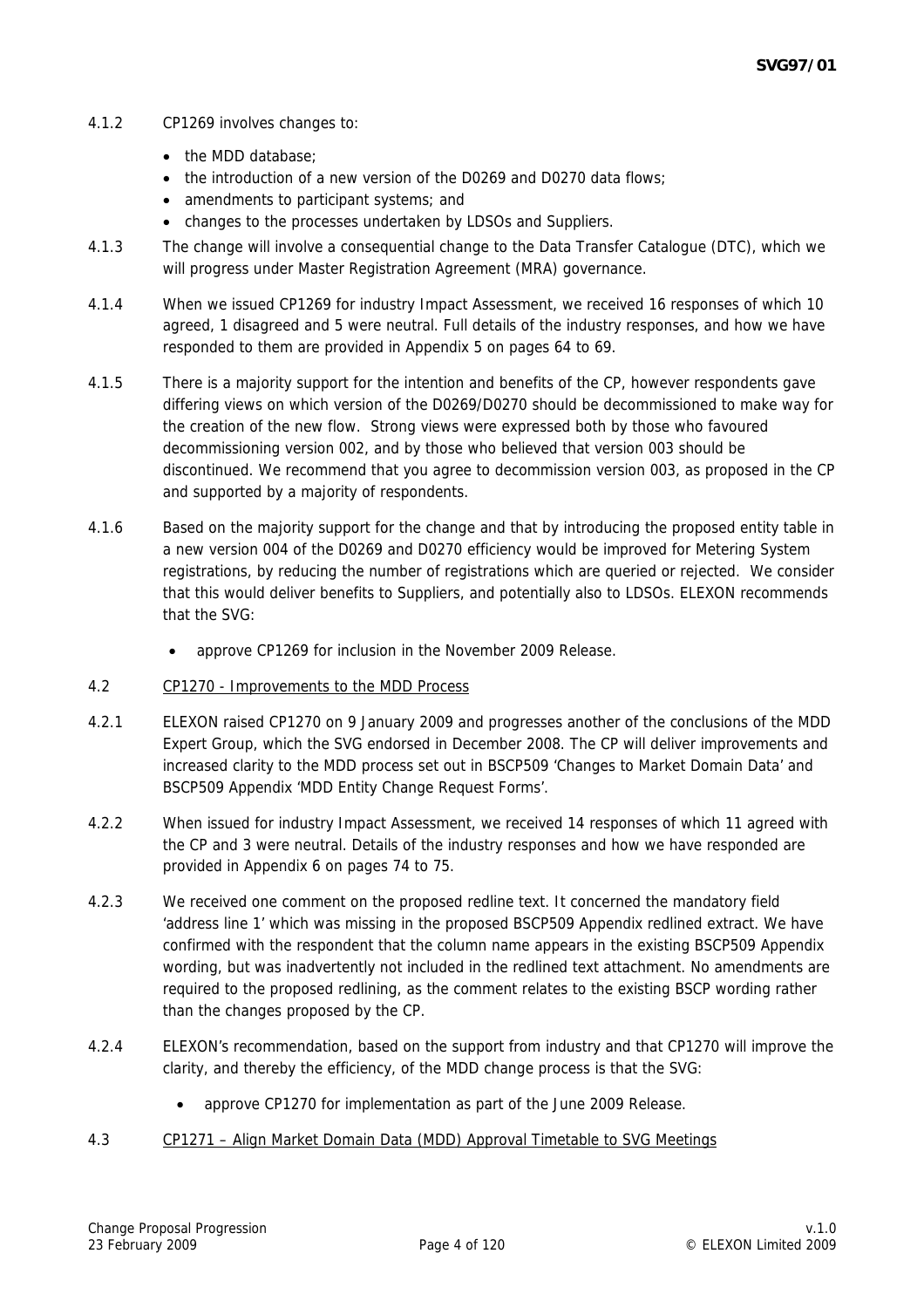- 4.3.1 ELEXON raised CP1271 on 9 January 2009 to progress another of the conclusions of the MDD Expert Group which the SVG endorsed by in December 2008. The CP will amend the key dates in the MDD approval timetable, so that these relate to the monthly SVG meetings rather than Performance Assurance Board (PAB) meetings.
- 4.3.2 When we issued CP1271 for industry Impact Assessment we received 15 responses, of which 10 agreed and 5 were neutral. There were no comments on the redline changes. Details of the industry responses are provided in Appendix 7 on page 79.
- 4.3.3 ELEXON's recommendation, base on the support from industry and that CP1271 will improve the efficiency of the MDD process is that the SVG:
	- approve CP1271 for implementation in the June 2009 Release.

## **5 Unmetered Supply Changes**

- 5.1 CP1272 Use of Appointment and Termination Flows in Unmetered Supplies (UMS)
- 5.1.1 Suppliers currently submit D0155<sup>[7](#page-4-0)</sup>, D014[8](#page-4-1)<sup>8</sup> and D0151<sup>[9](#page-4-2)</sup> flows to the UMSOs. These flows are deemed unnecessary because the UMSO does not require or use this information. The BSC Auditor identified this inefficiency, and the Unmetered Supplier Expert Group (UMSEG) has subsequently sought to address it via this CP.
- 5.1.2 CP1272 would remove the requirement for Suppliers to send data flows that UMSOs do not require (the D0155, D0148 and D0151) from BSCP520 'Unmetered Suppliers Registered in SMRS'. CP1272 will also ensure that the UMSO is made aware of any changes relating to the Unmetered Supply via the LDSO (by adding a requirement info BSCP501 'Supplier Meter Registration Service'. This solution will align with current processes followed by the UMSO. It is noted that the necessary appointment data would have already been entered into SMRS by the Supplier and so should be available to the UMSO.
- 5.1.3 When we issued CP1272 for industry Impact Assessment, we received 16 responses; of which, 8 agreed, 2 disagreed and 6 were neutral. No comments were received on the proposed redline text changes.
- 5.1.4 The two respondents who disagreed believe that the current process assists them in reconciling their information with that of the UMSO. By removing the requirement to send these data flows, there is potential that data inconsistencies could be introduced between the Supplier and the UMSO. ELEXON discussed this with the respondents and highlighted that, at the moment, UMSOs aren't using these data flows. One respondent indicated that although the requirement will be removed from the current process they would continue to submit these flows in order to maintain an audit trail of their updates. Full details of the industry responses and how we have responded are available in Appendix 8 on pages 83 to 87.
- 5.1.5 ELEXON's recommendation, based upon the majority support for the change and the anticipated improvement to efficiency, is to:
	- approve CP1272 for inclusion in the June 2009 Systems Release.
- 5.2 CP1277 Change to UMS Charge code Approval Process

<span id="page-4-0"></span><sup>-</sup> $7$  D0155 – Notification of Meter Operator or Data Collector Appointment and Terms

<span id="page-4-1"></span><sup>&</sup>lt;sup>8</sup> D0148 - Notification of Change to Other Parties

<span id="page-4-2"></span><sup>&</sup>lt;sup>9</sup> D0151 – Termination of Appointment or Contract by Supplier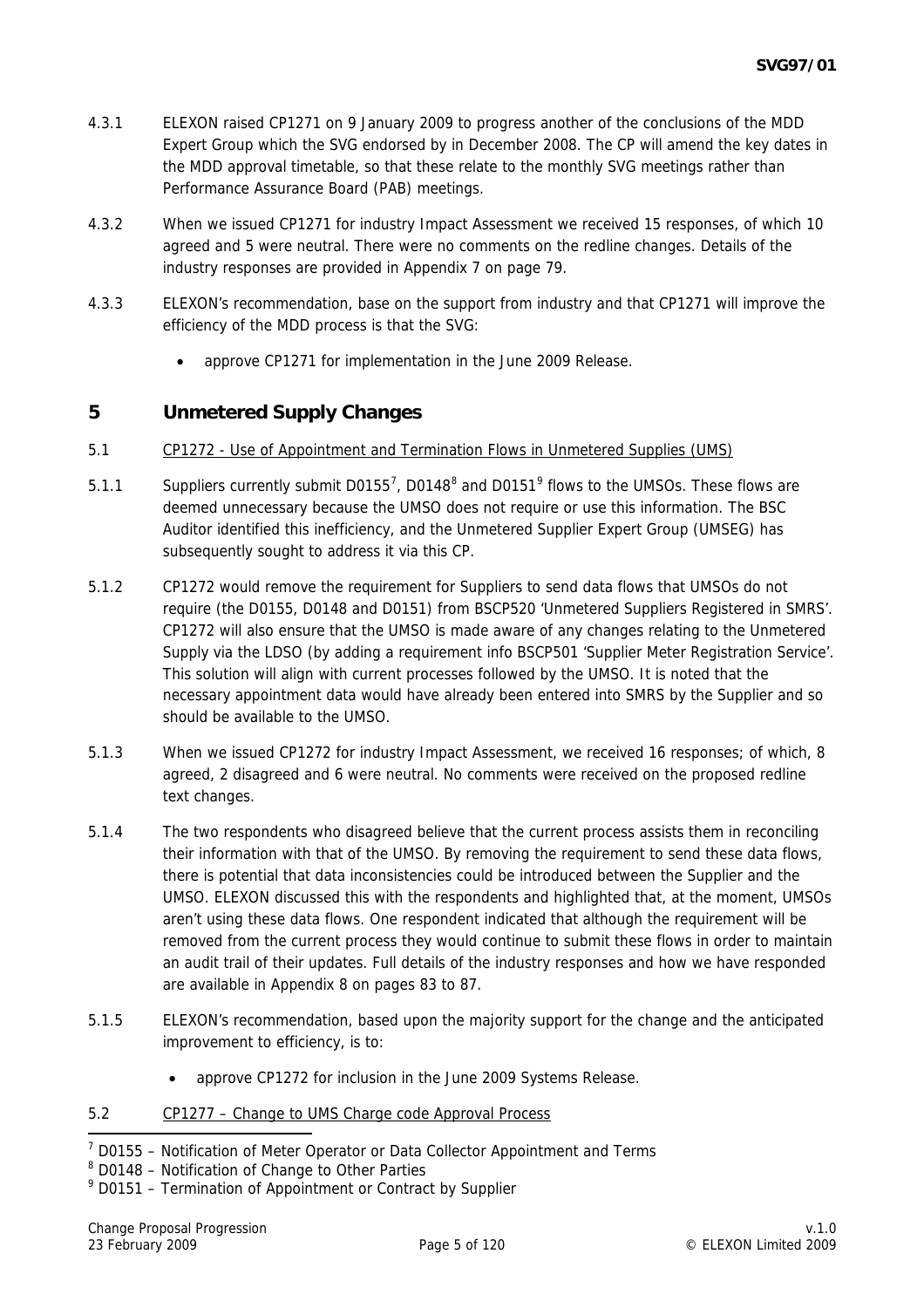- 5.2.1 Scottish and Southern Energy raised CP1277, which proposes to incorporate the UMS Charge Code application process within the scope of MDD - aiming to reduce the length of time taken to approve UMS Charge Codes.
- 5.2.2 ELEXON would construct Charge Codes in consultation with industry experts (as appropriate). We would use the MDD Change process (as detailed in BSCP509 'Changes to Market Domain Data') as a means for informing/consulting with the industry on the changes and seeking feedback on impacts. This would include an Impact Assessment which goes out to the industry (including LDSOs) as they are the ones most affected by Unmetered equipment. The final stage is approval by the SVG (this is already part of the BSCP509 process).
- 5.2.3 When we issued CP1277 for industry Impact Assessment, we received 16 responses; of which, 9 agreed, 2 disagreed and 5 were neutral. The two respondents who disagreed raised a number of concerns, full details of these and how we have responded to them are in Appendix 11 on pages 115 to 117. There were no comments on the redline text.
- 5.2.4 ELEXON's recommendation, based upon increased efficiency, the benefit of removing provisional and temporary codes, and the majority support from impact assessment respondents, is to:
	- approve CP1277 for inclusion in the June 2009 Systems Release.

# **6 Advanced Metering Changes**

#### 6.1 CP1273 – Changes to the scope of CoP10 to cover current transformer operated Meters

- 6.1.1 E.ON raised CP1273, which proposes widening the scope of CoP10 ('Code of Practice for Whole Current Metering of Energy via Low Voltage Circuits for Settlement Purposes') to include Current Transformer (CT) operated Meters. This would allow Registrants to have the choice of installing a less expensive CoP10 Meter where they envisage the demand on a site remaining below the mandatory Half Hourly (HH) threshold (100kW), despite requiring CT metering. Alternatively, the Registrant could chose to install a more expensive CoP5 Meter (or above), to meet the requirements for mandatory HH metering should the demand on site exceed the mandatory HH threshold in the future.
- 6.1.2 CP1273 proposes to add the relevant CT related requirements from CoP5 ('Code of Practice for the Metering of Energy Transfers with a Maximum Demand of up to (and including) 1MW for Settlement Purposes') into CoP10 and remove references to whole current metering in CoP10. In addition to these changes, BSCP601 ('Metering Protocol Approval and Compliance Testing') will need to be changed, to make the relevant changes to CoP10 part of the compliance testing process.
- 6.1.3 While approving changes to CoP10 falls under the responsibility of the SVG. The ISG and SVG are jointly responsible for approving any changes to BSCP601. Therefore we are presenting CP1273 to the ISG for decision before we present it to the SVG on 03 March 2009.
- 6.1.4 We received 16 responses to the industry Impact Assessment; of which 10 agreed 2 disagreed and 4 were neutral. No comments were received on the proposed redline text changes.
- 6.1.5 One neutral respondent queried whether the CP would be better implemented on 06 April 2009 (when the Supplier Licence conditions to install advanced metering become effective) or earlier (as part of the February 2009 Release). It is not possible to implement a change before it is approved, which prevents implementation in the February 2009 Release. A related Modification P230 ('Enabling Interoperability through the use of CoP10 and CoP5 Metering'), if approved by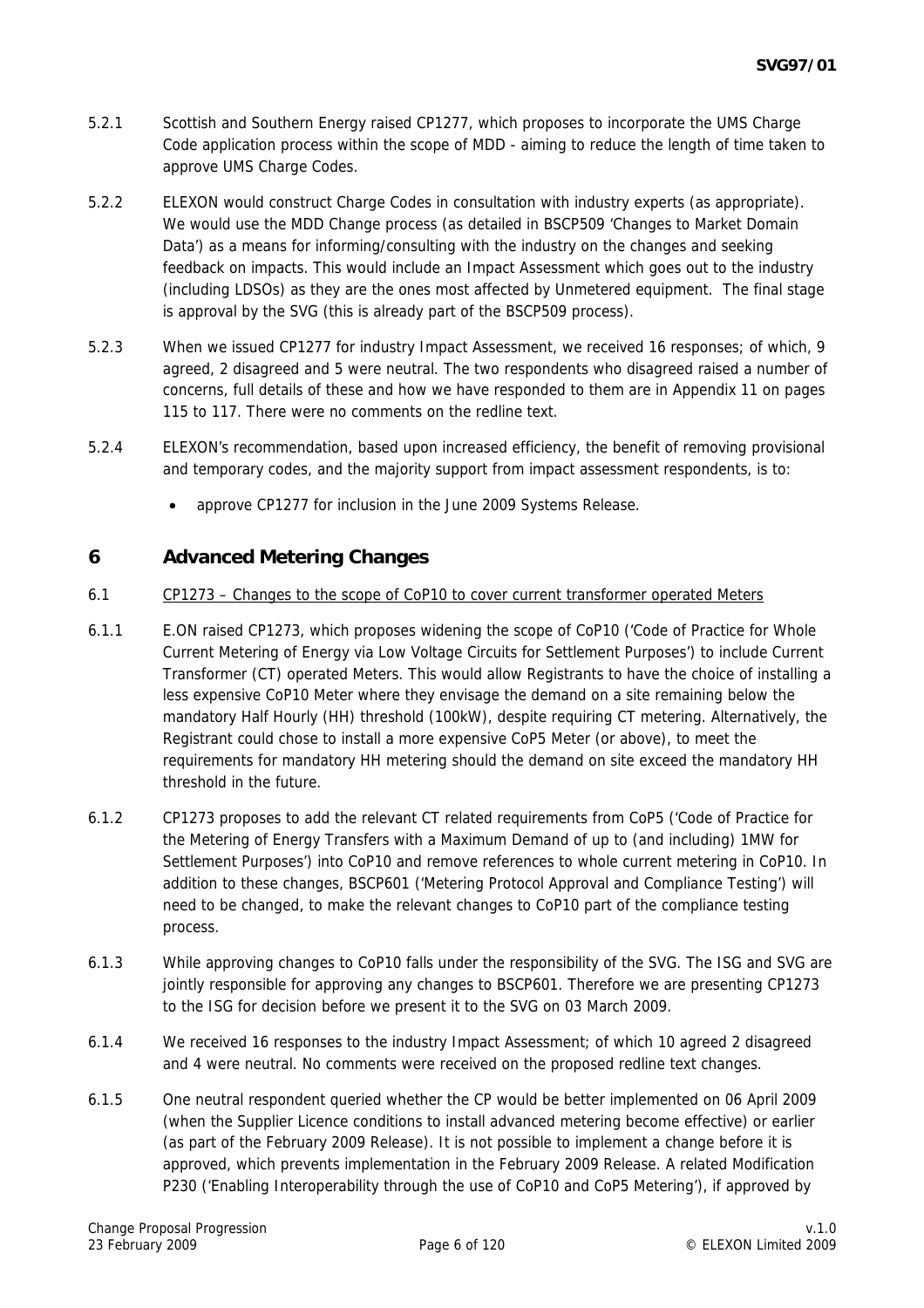the Authority, would be implemented in the June 2009 Release, so therefore ELEXON believes that it is beneficial to have the CP1273 changes go-live at the same time.

- 6.1.6 The two respondents, who disagreed with the change and continue to disagree with the change, raised a number of concerns. We have discussed the concerns with the respondents and attempted to resolve them where possible. Details of these comments and our responses are provided in Appendix 9 on pages 96 to 103.
- 6.1.7 There is a clear majority support for CP1273. We have noted that concerns regarding the exemption of all CoP10 metering (CT or Whole Current) from proving tests. We believe that the potential Settlement risks are mitigated and/ or can be addressed through other change. Therefore, we recommend that the SVG:
	- approve CP1273 for the June 2009 BSC Systems Release, noting that this would align the with the implementation of Modification Proposals P230 (if approved).
- 6.2 CP1274 Transfer of Meter Technical Details
- 6.2.1 Scottish and Southern Energy raised CP1274 on 18 December 2008 on behalf of the Advanced Metering Expert Group. They developed the change as part of the Advanced Metering Operational Framework: Profile Classes 5 to 8.
- 6.2.2 The purpose of the framework is to facilitate effective market operation and interoperability for Profile Classes 5 to 8. This change will facilitate interoperability on a Change of Supplier where the new Supplier wishes to appoint new agents, as the agents will be able to read the meter only if they have the required communications and password information.
- 6.2.3 The solution proposed is to place an obligation on MOAs (via BSCP514 and BSCP504) so that the transfer of MTDs is required to include communications and password data for remotely read meters.
- 6.2.4 When we issued CP1274 for industry Impact Assessment, we received 18 responses; of which, 13 agreed, 1 disagreed and 4 were neutral. Full details of the industry responses received and how we have responded to them are provided in Appendix 10 on pages 102 to 110.
- 6.2.5 The respondent who disagreed believed that the BSCP514 wording would benefit from including a reference to the data needed by MOAs to remotely configure meters. We agree that this change would be beneficial and recommend that the SVG agree this amendment to the redline text. Details of the amendment to the redlining are available in the responses in Appendix 10 on page 116. The respondent also suggested that the BSCP504 wording should be updated as well. We have discussed this with the respondent, and they now agree that the wording in BSCP504 shouldn't be updated as we do not believe it is intended that DCs should receive the details needed to configure meters (e.g. level 3 passwords).
- 6.2.6 Provided that the BSCP514 wording is changed as recommended on P108, the respondent who disagreed is now happy with CP1274.
- 6.2.7 ELEXON's recommendation, based on majority support for the change, and that CP1274 will help facilitate the transfer of additional date for advanced meters is the SVG: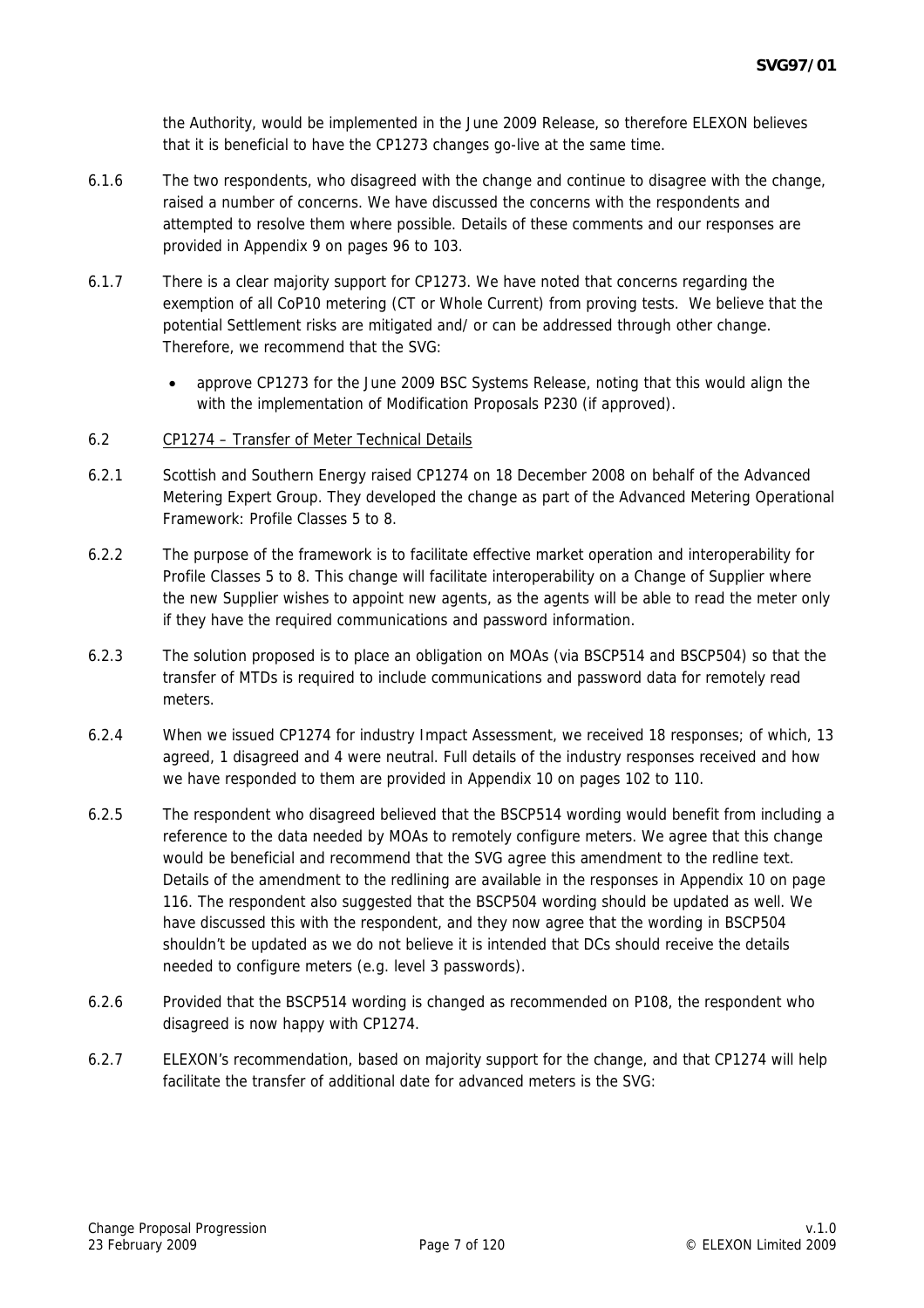- agree that the minor amendment to the redline text for BSCP514; and
- approve CP1274 for implementation in the June 2009 Systems Release.

# **7 Document Clarification Changes**

#### 7.1 CP1265 – Technical Assurance Documentation Changes Following Review

- 7.1.1 We included CP1265 in last months Change Proposal Progression paper [\(SVG96/02](http://www.elexon.co.uk/documents/BSC_Panel_and_Panel_Committees/SVG_Meeting_2008_-_096_-_Papers/SVG96_02_v1.0.pdf)). However, due to the as the paper was considered via correspondence a unanimous decision could not be obtained; as one SVG member wanted the opportunity to discuss the CP with the rest of the SVG. Therefore we are presenting CP1265 decision again.
- 7.1.2 In April 2007 we awarded C & C Group Holdings Ltd ('C & C Group') the contract for the role of Technical Assurance Agent (TAA); previously Logica performed this role. We reviewed the TAA related documents and identified changes to reflect that C & C Group now provide the TAA service; and to ensure current TAA activities and obligations are accurately documented.
- 7.1.3 When issued for industry Impact Assessment, we received 13 responses, of which 10 agreed and 3 were neutral. Full details of the industry Impact Assessment responses are provided in Attachment 3 on pages 51.
- 7.1.4 One respondent identified a couple of minor typos in the redlining of the CVA and SVA TAA Service Descriptions, which we agree should be amended.
- 7.1.5 Another respondent noted BSCP27 refers to Performance Assurance Parties, and that this seems to suggest LDSOs may be responsible for rectification. Following discussion the respondent agreed that this issue does not impact CP1265. ELEXON is taking action separately to clarify and address the query. There is no impact on CP1265 due to this comment.
- 7.1.6 One of the documents impacted by CP1265 is BSCP535, which the PAB is jointly responsible for with the SVG. Therefore we presented the CP1265 to the PAB for endorsement of the change and proposed redlined changes on 29 January 2009. While presenting the CP, a number of PAB members raised concerns about replacing 'reasonable' with 'best' in BSCP27 paragraph 1.13.
- 7.1.7 They highlighted that the proposed change to paragraph 1.13, would make it inconsistent with the rest of the document, where 'reasonable' is used, which contradicts one of the purposes of the CP, i.e., to ensure consistency across all TAA related documentation. They also commented that the using 'best' introduces a stricter requirement, and would prefer that the wording remains as 'reasonable'.
- 7.1.8 As a result of this discussion, the PAB endorsed the CP on the provision that we highlight their concern to the ISG and the SVG.
- 7.1.9 We originally proposed the use of 'best' in BSCP27 Paragraph 1.13, to ensure that participants made all efforts to allow the Metering System Inspection to go ahead. However, if you were to decide to keep the wording in paragraph 1.13 as 'reasonable' rather than using the more onerous 'best' in order to retain consistency and the degree of flexibility around Metering System Inspection, the rest of the CP would be unaffected.
- 7.1.10 ELEXON's recommendation on the basis of unanimous industry support for CP1265, and that CP1265 will increase the consistency and accuracy of the TAA documents is that the SVG: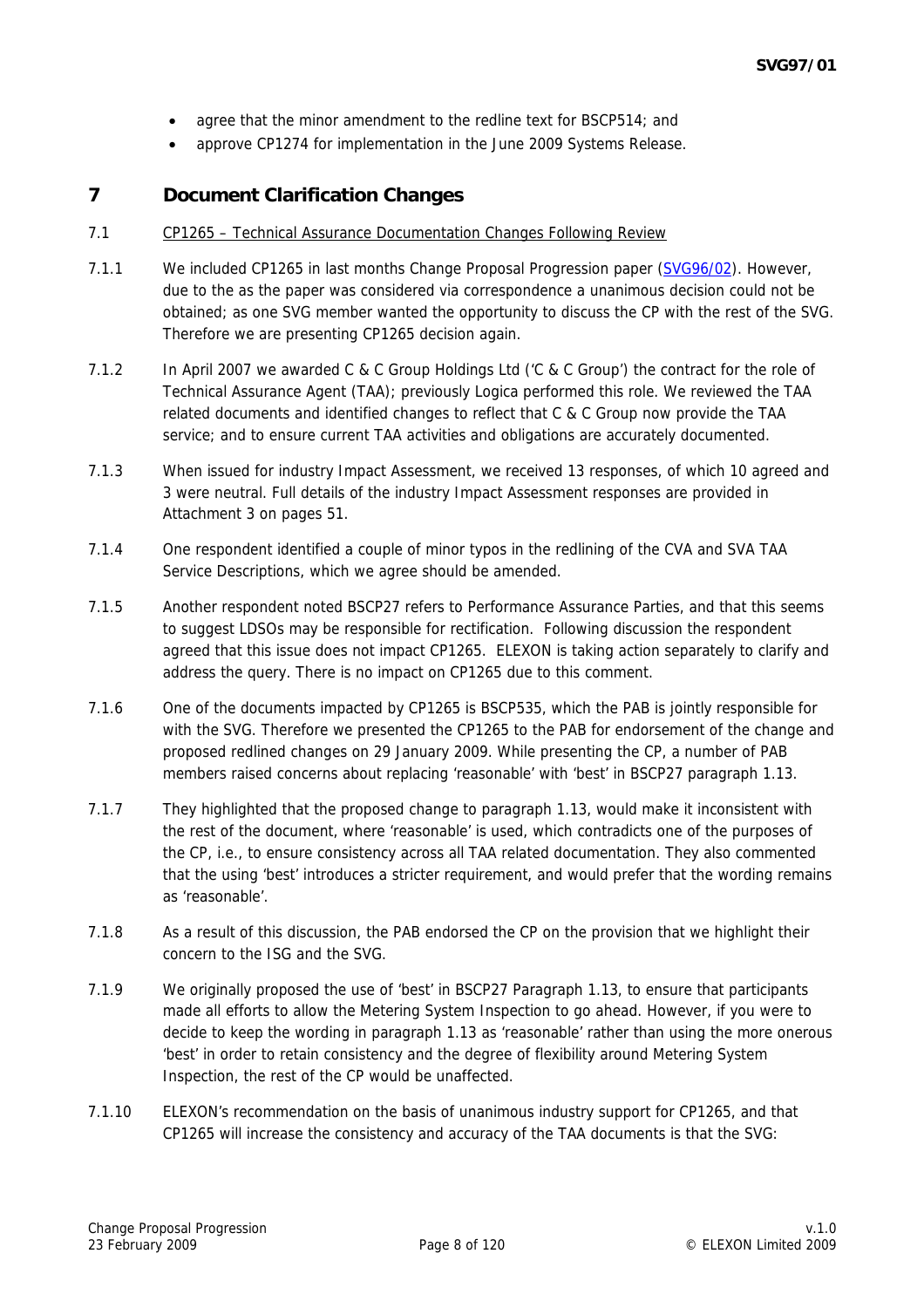- agree to the minor amendments to the redlined text of the SVA TAA Service Description suggested by the industry respondent;
- agree that the use of 'reasonable' in the proposed redlining of BSCP27 paragraph 1.13;
- approve CP1265 for inclusion in the June 2009 Release; and
- note that we have presented CP1265 to the Performance Assurance Board (PAB) for endorsement and Imbalance Settlement Group (ISG) for approval.

#### 7.2 CP1266 – Updates and Refinements to BSCP504

- 7.2.1 ELEXON raised CP1266 in order to address inconsistencies in BSCP504 ('Non-Half Hourly Data Collection for SVA Metering Systems Registered in SMRS). Addressing these issues will create consistency between the BSCP504, BSCP508 and the MRA Data Transfer Catalogue.
- 7.2.2 When we issued CP1266 for industry Impact Assessment, we received 12 responses; of which, 9 agreed, 1 disagreed 2 were neutral. Full details of the responses received and how we have responded to them are provided in Appendix 4 on page 54.
- 7.2.3 The respondent who disagreed, agreed with all of the changes except one. The respondent did not believe that the proposed solution to the change fully resolves the issue in BSCP504. Following discussion with the respondent they agreed with ELEXON's view that CP1266 addresses the issues that were intended to be resolved by CP1266. We agreed with the respondent that we will review the area they highlighted (separately from this CP), and provide feedback on how their concern could be addressed.
- 7.2.4 ELEXON's recommendation, based on majority support for CP1266 and the improvements in consistency and robustness of BSCP504, we recommend that the SVG:
	- approve CP1266 for inclusion in the June 2009 Systems Release.
- 7.3 CP1279 Housekeeping Change to BSCP515 Licensed Distribution
- 7.3.1 The SVG agreed to treat CP1279 as a housekeeping change last month ([SVG96/02](http://www.elexon.co.uk/documents/BSC_Panel_and_Panel_Committees/SVG_Meeting_2008_-_096_-_Papers/SVG96_02_v1.0.pdf)). The CP1279 form and proposed redline changes are provided as Attachment F1 and G1 respectively.
- 7.3.2 CP1279 will correct an error introduced by the agreed redlining of CP1199 when it was implemented in February 2008.
- 7.3.3 CP1199 introduced several changes to section 3.3, including moving:
	- step 3.3.2 to 3.3.3 but the reference to 3.3.2 in step 3.3.4 was not updated; and
	- step 3.3.3 to 3.3.4 but didn't update the reference in footnote 4.
- 7.3.4 Attachments I and J provide full details of the CP and the proposed redlined text to BSCP515.
- 7.3.5 CP1199 has resulted in implied changes to the requirements on LDSOs, which were clearly not intended. Therefore we believe that this change should be progressed as a Housekeeping CP.
- 7.3.6 Two participants have highlighted to us that they find this section confusing and are unsure of their obligations. We believe that this minor change will clarify the existing obligations, and prevent further confusion.
- 7.3.7 Since your last meeting we have emailed all BCA and PACA's to advise them that we have raised CP1279, that you have agreed that it is a Housekeeping CP and that they will not receive an impact assessment request. We haven't received any queries.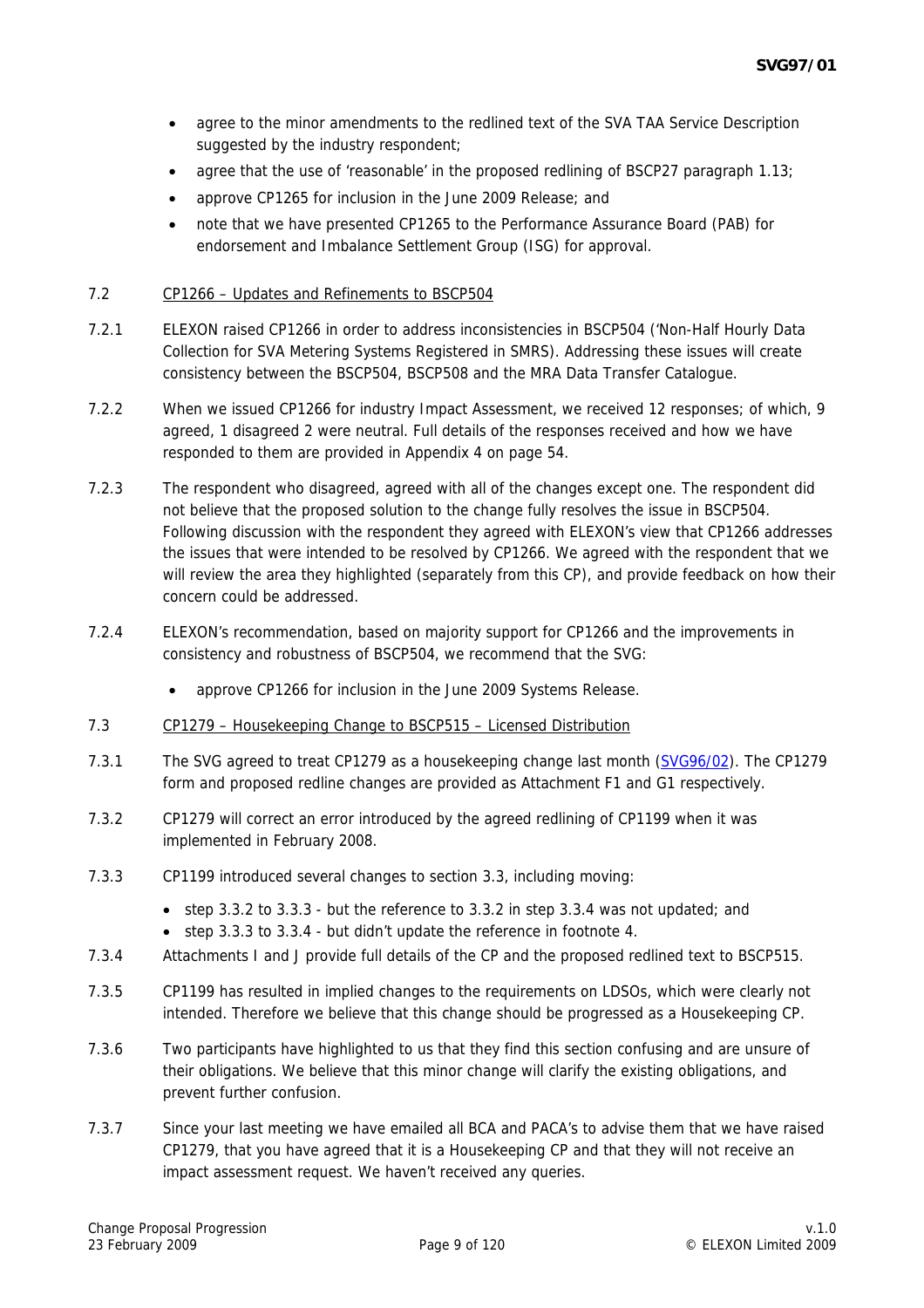#### 7.3.8 ELEXON's recommendation, is that as the CP will correct an error that was not intended by CP1199 that the SVG:

• approve CP1279 for inclusion in the June 2009 Release.

## 7.4 **Implementation Costs**

|                | <b>BSC Agent</b><br>(Demand Led) |                  |         | <b>ELEXON Operational</b><br><b>Total</b> |                  |                                                                                                                                                                                          |  | <b>Impacts</b> |
|----------------|----------------------------------|------------------|---------|-------------------------------------------|------------------|------------------------------------------------------------------------------------------------------------------------------------------------------------------------------------------|--|----------------|
|                | Cost                             | <b>Man Days</b>  | Cost    | Cost                                      | <b>Tolerance</b> |                                                                                                                                                                                          |  |                |
| CP1248<br>v2.0 | £4,200                           | 3                | £700    | £4,900                                    | 10%              | BSCP514, BSCP533<br>Appendix A and BSCP533<br>Appendix B                                                                                                                                 |  |                |
| CP1260         | £0                               | $\overline{2}$   | £440    | £440                                      | 10%              | <b>BSCP514</b>                                                                                                                                                                           |  |                |
| CP1265         | £870                             | 4.5              | £990    | £1,860                                    | 10%              | <b>SVAA TAA Service</b><br>Description, CVA TAA<br>Service Description, CVA<br>Data Catalogue, CVA Data<br>Catalogue Annex A,<br>BSCP27, BSCP535, NETA<br>IDD Part 1, NETA IDD Part<br>2 |  |                |
| CP1266         | £0                               | 1.5              | £330    | £330                                      | 10%              | <b>BSCP504</b>                                                                                                                                                                           |  |                |
| CP1269         | £73,775                          | 57               | £12,540 | £86,315                                   | 10%              | BSCP509, BSC509<br>Appendix, SVA Data<br>Catalogue Vol. 1 and Vol. 2                                                                                                                     |  |                |
| CP1270         | £0                               | 3.5              | £770    | £770                                      | 10%              | BSCP509, BSCP509<br>Appendix                                                                                                                                                             |  |                |
| CP1271         | £0                               | 10               | £2,200  | £2,200                                    | 10%              | <b>BSCP509</b>                                                                                                                                                                           |  |                |
| CP1272         | £0                               | 3                | £660    | £660                                      | 10%              | BSCP501, BSCP520                                                                                                                                                                         |  |                |
| CP1273         | £0                               | 4                | £880    | £880                                      | 10%              | CoP10, BSCP601                                                                                                                                                                           |  |                |
| CP1274         | £0                               | $\overline{2}$   | £400    | £400                                      | 10%              | BSCP504, BSCP514                                                                                                                                                                         |  |                |
| CP1276         | £0                               | 1.5              | £330    | £330                                      | 10%              | <b>BSCP514</b>                                                                                                                                                                           |  |                |
| CP1277         | £0                               | 6                | £1,320  | £1,320                                    | 10%              | <b>BSCP520</b>                                                                                                                                                                           |  |                |
| CP1279         | £0                               | $\boldsymbol{0}$ | £0      | £0                                        | 10%              | <b>BSCP515</b>                                                                                                                                                                           |  |                |

# **8 Summary of Open Change Proposals**

8.1 There are currently **36** Open CPs, SVG own **24** CPs, **10** CPs are co-owned by the SVG and Imbalance Settlement Group (ISG), and the ISG own the remaining 2 CPs. 2 new CPs have been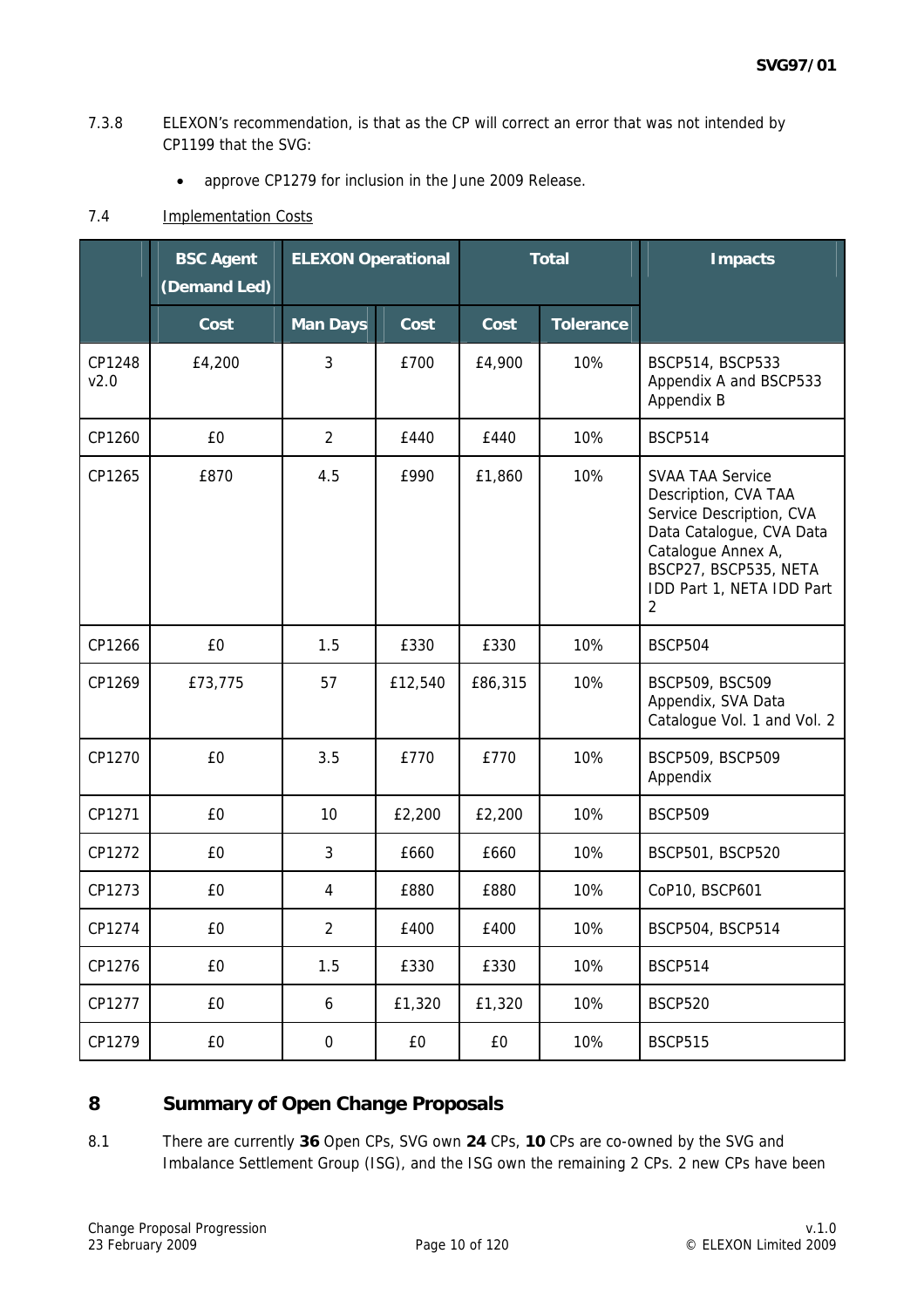raised since the last SVG meeting. Details of the new CPs are provided in Appendix 12 on page 118.



Please note:

The numbers in the boxes indicate current number of CPs in a given phase.

- The numbers in arrows show the variance in the past month.
- 8.2 There is currently **1** open DCP. No new DCPs have been raised since the previous meeting.

#### **9 Recommendations**

- 9.1 The SVG is invited to:
	- a) **AGREE** to the redline amendments to the SVA TAA Service Description for CP1265;
	- b) **AGREE** to retain reasonable in the redlining for BSCP27 paragraph 1.13 for CP1265;
	- c) **AGREE** the redline text amendment to the redline of BSCP514 for CP1274;
	- d) **APPROVE** CP1265, CP1266, CP1270, CP1271, CP1272, CP1273, CP1274, CP1277 and C1279 for inclusion in the June 2009 Release;
	- e) **AGREE** the redline text amendment to BSCP514 section 10 for CP1248 v2.0;
	- f) **APPROVE** CP1248 v2.0 and CP1269 for inclusion in the November 2009 Systems Release;
	- g) **REJECT** CP1260 and CP1276;
	- h) If you approve either CP1260 or CP1276, **AGREE** our suggested amendments to the redlining for CP1260 or CP1276 and **AGREE** that CP1260 should be implemented in November 2009, or CP1276 should be implemented in February 2010;
	- i) **NOTE** that no further CPs will be presented for inclusion in the June 2009 release; and
	- j) **NOTE** the status of all open Draft Change Proposals and Change Proposals.

#### **David Barber**

#### **ELEXON Change Delivery T: 020 7380 4327**

#### **List of Appendices:**

Appendix 1 – Detailed Analysis of CP1248 v2.0 Appendix 2 – Detailed Analysis of CP1260 and CP1276 Appendix 3 – Detailed Analysis of CP1265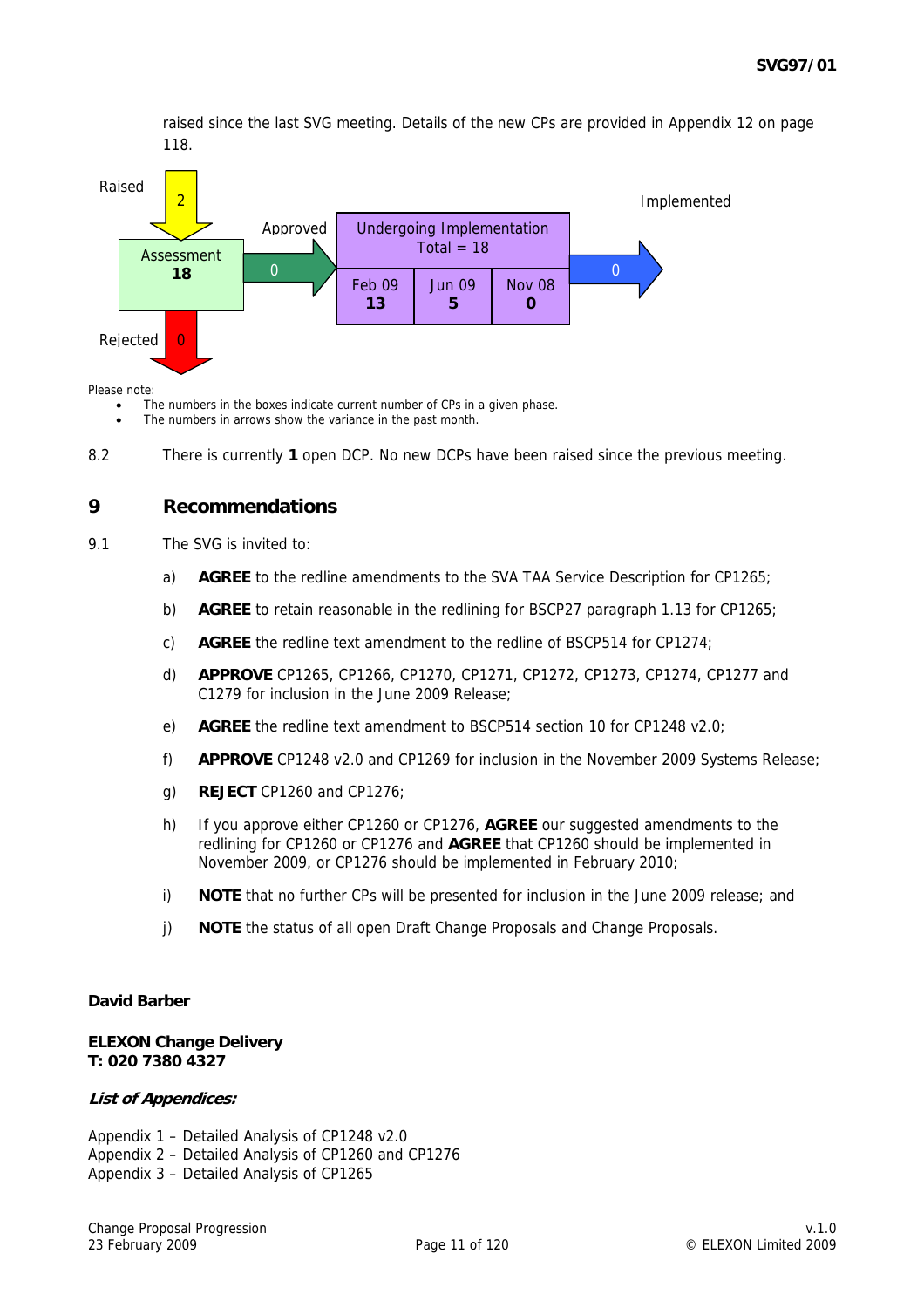- Appendix 4 Detailed Analysis of CP1266 Appendix 5 – Detailed Analysis of CP1269 Appendix 6 – Detailed Analysis of CP1270 Appendix 7 – Detailed Analysis of CP1271 Appendix 8 – Detailed Analysis of CP1272 Appendix 9 – Detailed Analysis of CP1273 Appendix 10 – Detailed Analysis of CP1274 Appendix 11 – Detailed Analysis of CP1277
- Appendix 12 New Draft Change Proposals and Change Proposals Appendix 13 – Release Information
- **List of Attachments:**

| Attachment A - CP1248 - BSCP514 redlined                              |
|-----------------------------------------------------------------------|
| Attachment B - CP1248 - BSCP533 Appendix A v13.0 redlined             |
| Attachment C - CP1248 - BSCP533 Appendix B v14.0 redlined             |
| Attachment D - CP1248 - Supporting information                        |
| Attachment E - CP1260 - BSCP514 redlined                              |
| Attachment F - CP1276 - BSCP514 redlined                              |
| Attachment G - CP1276 - Ofgem Analysis                                |
| Attachment H - CP1265 - SVA TAA Service Description redlined          |
| Attachment I - CP1265 - CVA TAA Service Description redlined          |
| Attachment J - CP1265 - CVA Data Catalogue redlined                   |
| Attachment K - CP1265 - CVA Data Catalogue Annex A redlined           |
| Attachment L - CP1265 - BSCP27 redlined                               |
| Attachment M - CP1265 - BSCP535 redlined                              |
| Attachment N - CP1265 - NETA IDD Part 1 redlined                      |
| Attachment O - CP1265 - NETA IDD Part 2 redlined                      |
| Attachment P - CP1266 - BSCP504 redlined                              |
| Attachment Q - CP1269 - BSCP509 redlined                              |
| Attachment R - CP1269 - BSCP509 Appendix redlined                     |
| Attachment S - CP1269 - SVA Data Catalogue Part 1 and Part 2 Redlined |
| Attachment T - CP1270 - BSCP509 redlined                              |
| Attachment U - CP1270 - BSCP509 Appendix redlined                     |
| Attachment V - CP1271 - BSCP509 redlined                              |
| Attachment W - CP1272 - BSCP501 redlined                              |
| Attachment X - CP1272 - BSCP520 redlined                              |
| Attachment Y - CP1273 - CoP10 redlined                                |
| Attachment Z - CP1273 - BSCP601 redlined                              |
| Attachment A1 - CP1274 - BSCP504 redlined                             |
| Attachment B1 - CP1274 - BSCP514 redlined                             |
| Attachment C1 - CP1277 - BSCP520 redlined                             |
| Attachment D1 - CP1279 Form                                           |
| Attachment E1 - CP1279 - BSCP515 redlined                             |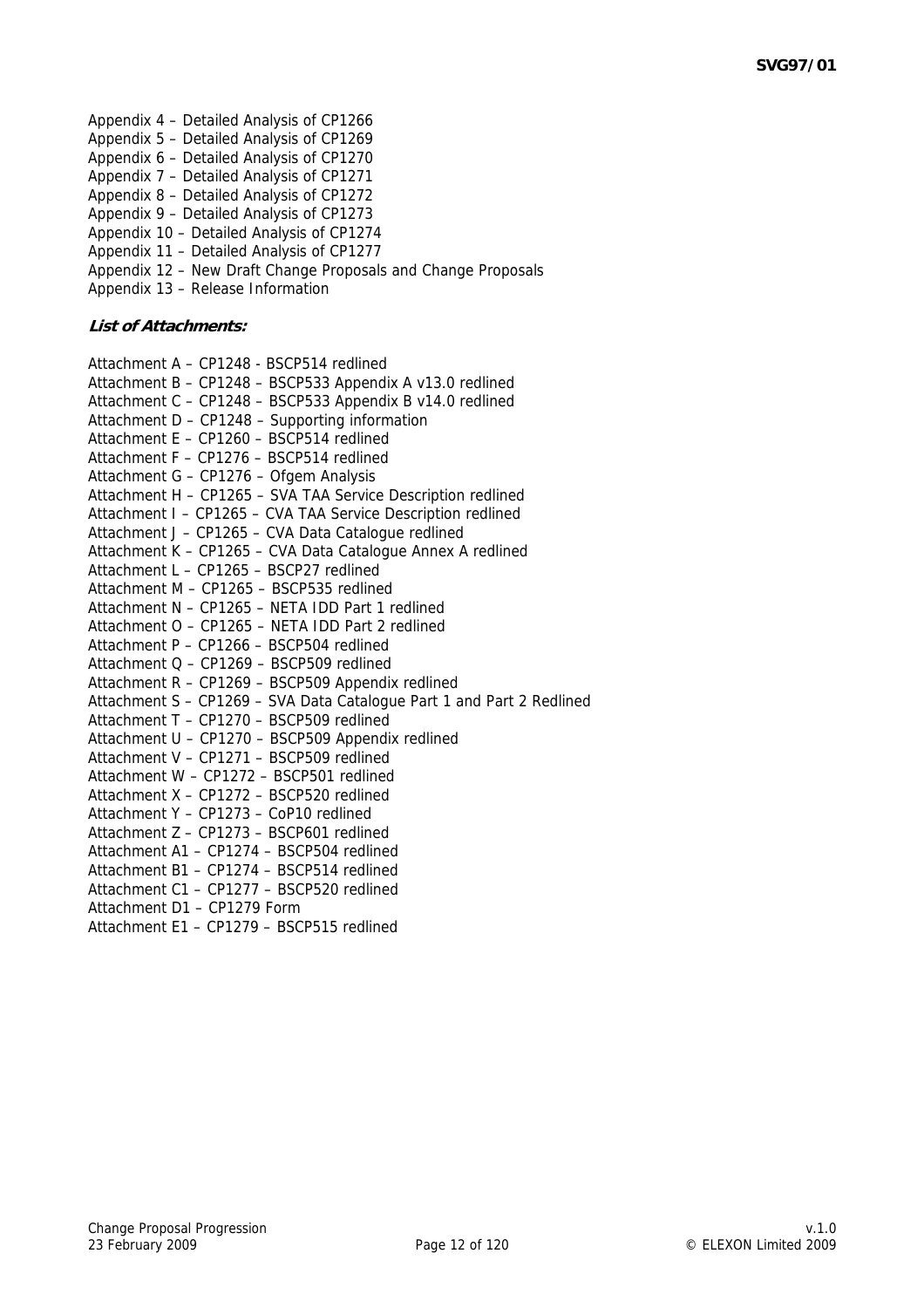#### **Appendix 1 – Detailed Analysis of CP1248 v2.0 - Early Release of Meter Technical Details by the Non Half Hourly Meter Operator Agent**

# **1 Why Change?**

- 1.1 E.ON raised CP1248 v1.0 'Early Release of Meter Technical Details by the Non Half Hourly Meter Operator Agent' in July 2008. We sent CP1248 v1.0 for impact assessment<sup>[10](#page-12-0)</sup> and received a [mixed set of responses](http://www.elexon.co.uk/documents/Change_and_Implementation/Change_Proposals_-_responses/CPC00638_responses.pdf) (8 agreed, 4 disagreed and 3 neutral responses). Following discussion with E.ON CP1248 v2.0 was drafted.
- 1.2 E.ON raised CP1248 because their analysis of the timings around the Change of Supply D0[1](#page-12-1)49/D0150<sup>11</sup> flows from Meter Operator Agents (MOAs) showed that:
	- The majority of MOAs issue these flows to the Supplier approximately two days after receipt of the  $D0148^{12}$  $D0148^{12}$  $D0148^{12}$  flow into their systems.
	- Not all MOAs issue the D0149/D0150 flows based upon the receipt of the D0148 and some hold the flows until the Supply Start Date which can be significantly later. This results in the customer's record being set up unnecessarily late in the Suppliers' systems.
- 1.3 The E.ON analysis is available in attachment D.
- 1.4 E.ON have highlighted that issuing D0149/D0150 flows on a timely basis enables Suppliers to progress Change of Supply registrations swiftly, allowing punctual set up of the customer within the Suppliers' systems. This has benefits to the Supplier, customer and MOA.
- 1.5 Therefore E.ON is recommending, via CP1248 v2.0, that we reduce the timescales for sending the D0149/D0150 in some circumstances.

#### **2 Solution**

- 2.1 Reduce the time allowed for the NHHMOA to release the Meter Technical Details (MTDs) to the Supplier, Non Half Hourly Data Collector (NHHDC) and Licensed Distribution System Operator (LDSO) from 10 Working Days to 5 Working Days. Where there has been a:
	- 1. change of Supplier but no change to Metering System or change of NHHMOA; or
	- 2. change of NHHDC for an existing Metering System.
- 2.2 Reduce the time allowed for the current NHHMOA to send the MTDs to the new NHHMOA, from 10 Working Days to 5 Working Days. Where there has been a:
	- 3. change of NHHMOA, but no change of Metering System or Change of Supplier; or
	- 4. concurrent change of NHHMOA and Supplier but no change to the Metering System.

Changes 3 and 4 would reduce the total timescale between the NHHMOA receiving the D0148 flow and the D0149/D0150 flows being released from 22 Working Days (WDs) to 12 WDs for each scenario. Changes 1 and 2 would reduce the overall same timescale from 10 to 5 WDs.

2.3 CP1248 v2.0 would also change 2 PARMS Serials:

<span id="page-12-0"></span><sup>&</sup>lt;sup>10</sup> As part of CPC00638

<span id="page-12-1"></span><sup>&</sup>lt;sup>11</sup> Notification of Mapping Details/ Non Half Hourly Meter Technical Details

<span id="page-12-2"></span><sup>&</sup>lt;sup>12</sup> Notification of Change to Other Parties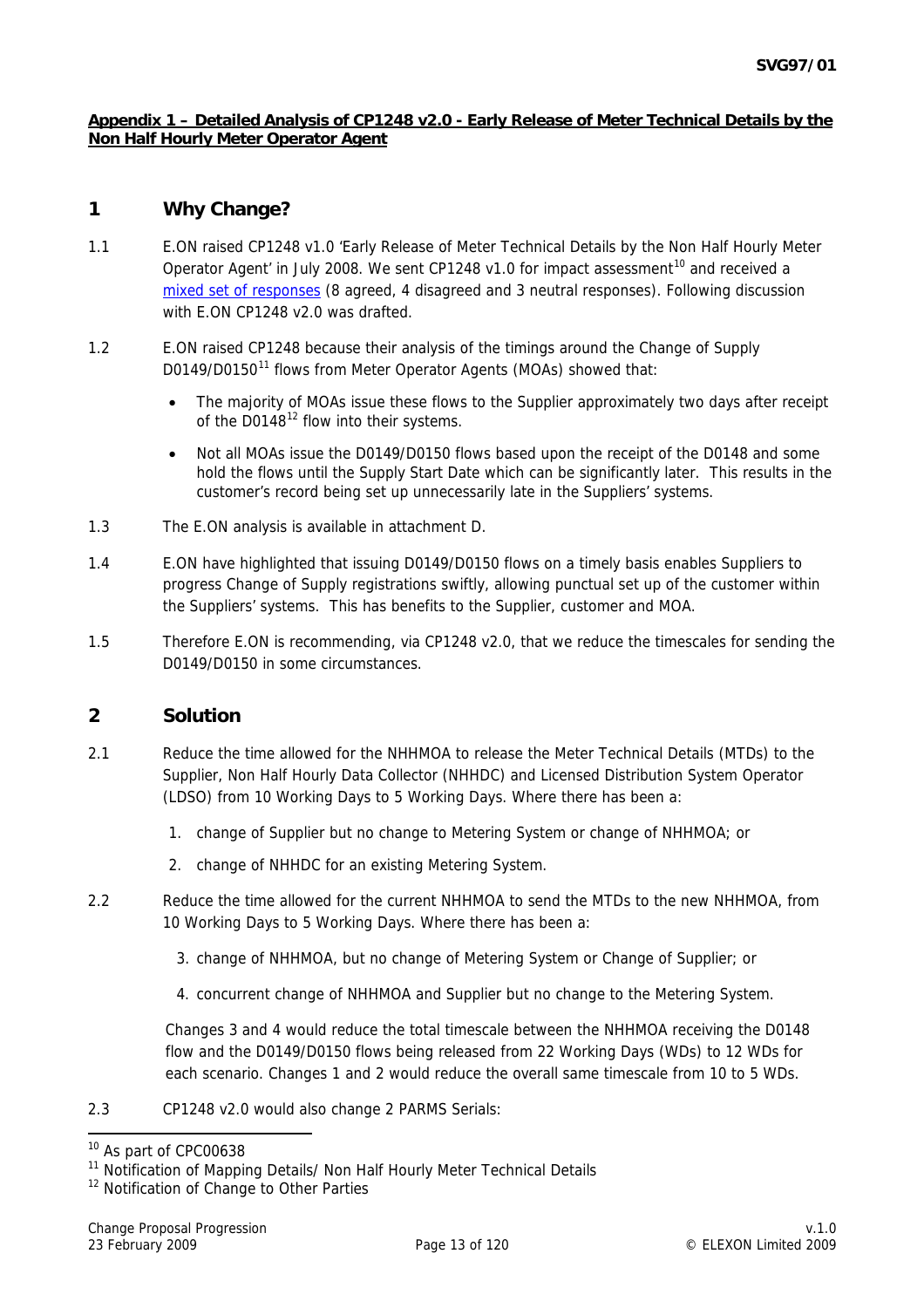- NM03 'Provision of NHH METD to NHHDC (t-1)'; and
- NM04 'Provision of NHH METD to New NHHMO (t-1)'.

Currently MOAs have to report any instances of D0149/D0150 flows that are sent more than 10WDs after being requested. MOAs will need to report any instances later than 5WDs.

#### 2.4 **Version 2.0 – what's different?**

- 2.5 CP1248 v2.0 is different from v1.0 in 2 main ways, it includes:
	- Different timescales for BSCP514 (v1.0 suggested 2WDs to send MTDs, v2.0 suggests 5WDs).
	- Changes to the PARMS reporting to reflect the timescale changes in BSCP514 (one of the recipients to the v1.0 impact assessment suggested this).

### **3 Intended Benefits**

- 3.1 E.ON have suggested that CP1248 v2.0 will provide the following benefits for Suppliers and customers:
	- Reduction in the number of late flows that require investigation;
	- Metering information set up prior to the opening meter read window which allows proper validation of readings by the NHHDC;
	- Increased number of D0071<sup>[13](#page-13-0)</sup> being sent to the NHHDC and therefore used as the opening read (increase in number of actual opening reads);
	- Customers records fully set up in Suppliers systems earlier;
	- Reduction in customer queries around first bill readings due to read validation;
	- Reduction in credit management queries around first bills due to read validation;
	- Reduction in customer complaints around delayed registrations;
	- Improved settlement data due to increase of validated readings;
	- Reduction in reliance on Customer Transfer Programme process due to increase in validated readings; and
	- Improved promptness of initial D0019 from NHHDC.
- 3.2 In addition, E.ON believe that CP1248 will benefit MOAs, in that all flows will be issued to the Supplier when the D0148 is processed therefore Suppliers will not be chasing MOAs for anything other than genuinely 'stuck' flows.

## **4 Impacts and Costs**

| Market Participant                                       | Cost/Impact                                                          | Implementation<br>time needed |
|----------------------------------------------------------|----------------------------------------------------------------------|-------------------------------|
| <b>BSC Agent (Application</b><br>Development -<br>PARMS) | Estimated cost (to implement changes to the PARMS<br>System): £4,200 | June Release suitable         |
| <b>ELEXON</b><br>(Implementation)                        | Estimated cost (to implement the document<br>changes): £700          | June Release suitable         |

<span id="page-13-0"></span><sup>13</sup> Customer Own Reading or Supplier Estimated Reading on Change of Supplier

-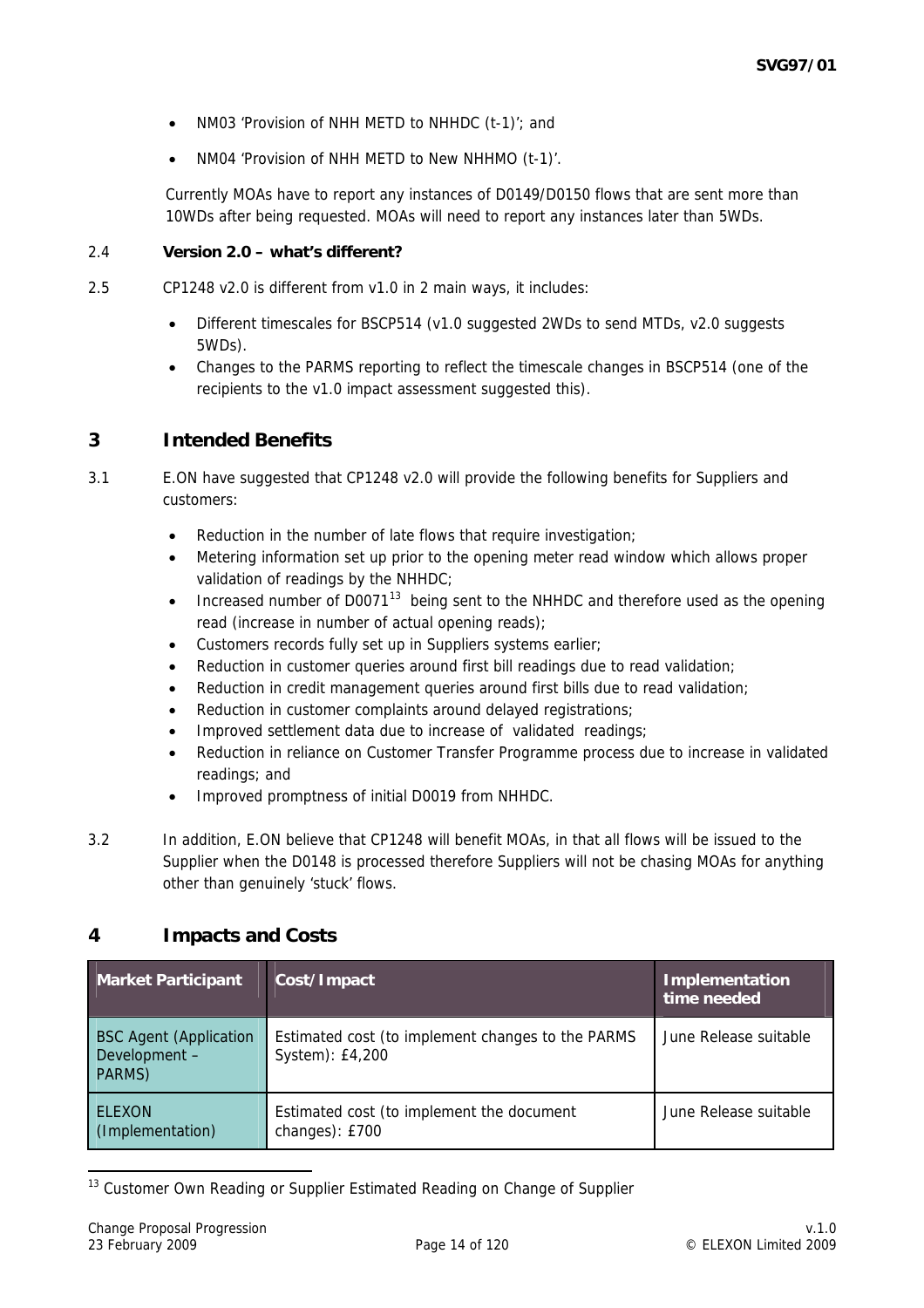<span id="page-14-1"></span>

| <b>Market Participant</b>                         | Cost/Impact                                                                                                                                                                             | Implementation<br>time needed                                                     |
|---------------------------------------------------|-----------------------------------------------------------------------------------------------------------------------------------------------------------------------------------------|-----------------------------------------------------------------------------------|
| <b>NHH Meter Operator</b><br>Agents <sup>14</sup> | NHH MOAs will need to revise their PARMS Reports to<br>capture the revised timescales<br>System and/or process changes are also needed<br>(depending on individual participant systems) | $30-270$ WDs $-4$ MOAs<br>indicated that the June<br>Release is not<br>achievable |
| NHH Data Collectors <sup>14</sup>                 | 1 NHHDC indicated that they will need to make<br>changes to their internal processes                                                                                                    | 30 WDs                                                                            |
| Suppliers <sup>14</sup>                           | System and/or process changes                                                                                                                                                           | Zero WDs/Not<br>provided                                                          |

### **5 Implementation**

- 5.1 E.ON is keen for this change to be implemented as soon as possible. June 2009 is the next available release. Several NHH MOAs would prefer to implement CP1248 v2.0 in the November 2009 Release. For these NHH MOAs:
	- one indicated that June 2009 is possible, but very tight and November 2009 would be preferable; and
	- the other three indicated that June is not achievable given there are other Party Agent system changes already approved under MRA governance. These respondents highlighted that November 2009 would be achievable.
- 5.2 Therefore ELEXON recommend that CP1248 is implemented in November 2009. We have discussed this with E.ON who have confirmed that they are comfortable with this approach.

# **6 Views from Industry**

- 6.1 We issued CP1248 v2.0 for participant impact assessment on 9 January 2009 as part of CPC00651. We received 16 responses of which, 9 agreed, 5 disagreed and 2 were neutral. Those who agreed with CP1248 noted the following:
	- We support the change for the realisation of the benefits described within the CP. We believe this will result in improvements for the Supplier MOA and Customer.
	- This change should have a beneficial impact on the timely transfer of MTD, leaving less time for inaccuracy due to interim change of configuration on site.
	- As an NHHDC agent the receipt of D0150/D0149 is critical for the set up of customer on the system. Ensuring that there is a common approach by all NHHMOA to submit the MTD within 5 working days of receipt of a D0148 will be beneficial for all concerned (MOA, Suppliers, LDSOs and NHHDCs).
	- We agree on the basis that this proposal will increase efficiency of the end to end process.

6.2 Those who disagreed raised the following concerns:

-

As the majority of MOAs are already achieving the timescales suggested, there is little advantage in this CP. This is more of an Agent Management issue, if MOs are holding back flows.

<span id="page-14-0"></span><sup>&</sup>lt;sup>14</sup> We have taken this information from the impact assessment responses provided.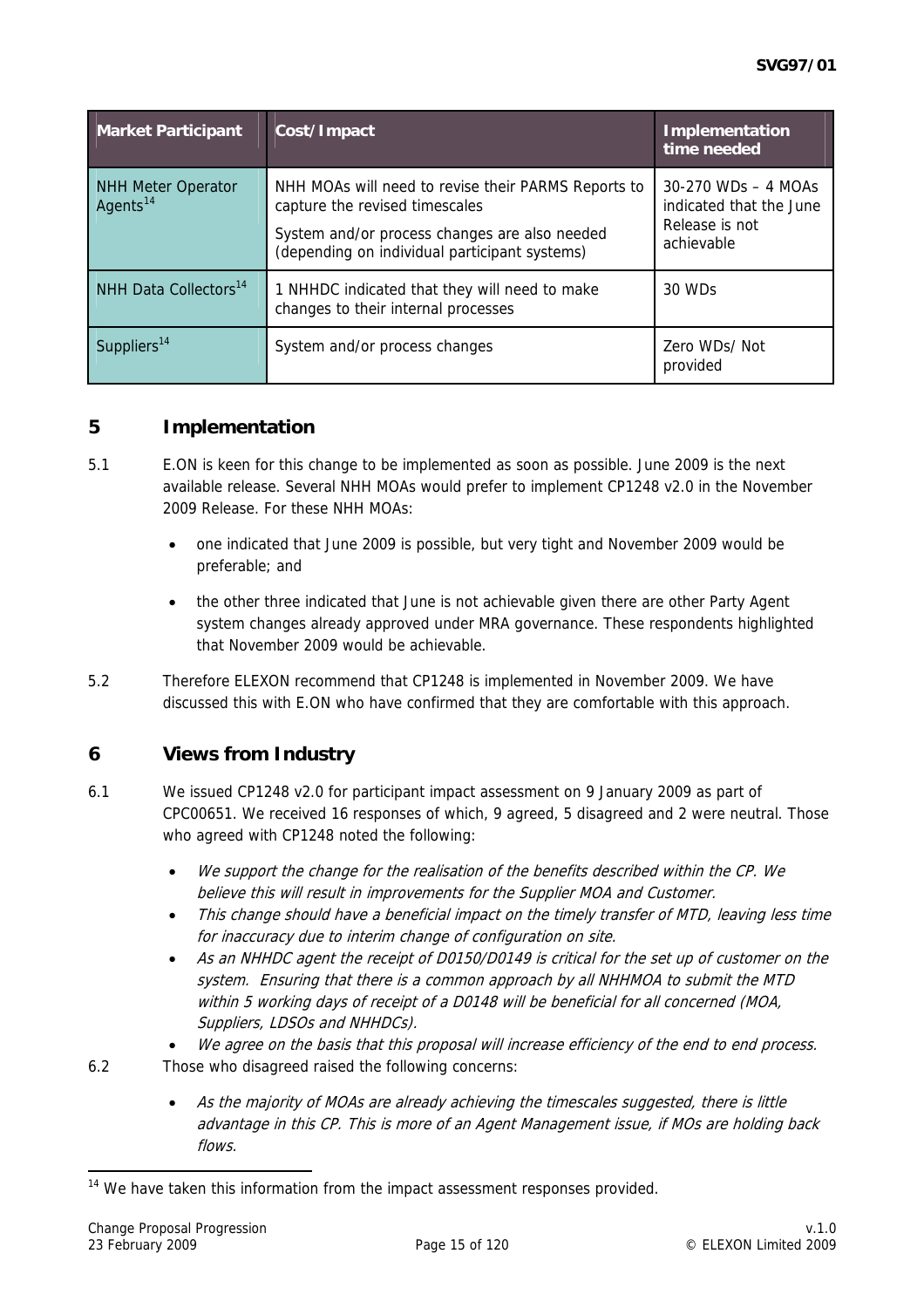- There are occasions where these timescales will be too tight respondents gave several different examples, most relating to the MO receiving an incomplete/incorrect D0148, or the Supplier sending the D0148 early.
- Reducing the timescales will only increase the number of flows that Suppliers will be chasing. As they will be chasing them earlier (at 5WDs instead of 10WDs).
- This CP would result in different timescales for different processes in BSCP514. This would make the current timescales and processes less clear. It would be better to look at all of the MO processes together and make any changes across the board.
- The PARMS changes proposed are minimal more could be done to increase consistency between NHH and HH requirements; this should be done as part of this CP.
- 6.3 We have discussed all of the comments received with E.ON and with the participant(s) who raised them:

| <b>Issue</b>                                                                    | <b>E.ON Response/Comments</b>                                                                                                                                                                                                                                                                                                                               |  |  |  |
|---------------------------------------------------------------------------------|-------------------------------------------------------------------------------------------------------------------------------------------------------------------------------------------------------------------------------------------------------------------------------------------------------------------------------------------------------------|--|--|--|
| Tight timescales for<br>instances that need manual<br>intervention              | E.ON is keen to speed up the process for all flows. They note that some<br>flows may arrive outside the 5 WDs allowed, but highlight that their<br>analysis indicates that most flows already arrive within 5WDs so the<br>numbers should be small.                                                                                                         |  |  |  |
| Inconsistency with other<br>NHH and HH MO processes                             | E.ON has focused on the processes cause them problems. These are the<br>ones that are most important to E.ON as they allow them to set up<br>accounts and start billing more quickly. We note that further changes could<br>be made at a future date to shorten other timescales within BSCP514, if it<br>is considered beneficial.                         |  |  |  |
| Further changes could be<br>made to PARMS to make<br>NHH and HH more consistent | E.ON has focused on processes that cause them problems. The PARMS<br>changes proposed by this CP are restricted to include only those that<br>reflect the timescale changes to BSCP514.                                                                                                                                                                     |  |  |  |
| Agent management rather<br>than a Settlement issue                              | E.ON has considered other ways to make these changes (including<br>contractual methods) but believe that there are benefits to Settlement as<br>well as Suppliers, customers and more generally across the market.<br>Therefore it is appropriate to seek to revise the BSCP.                                                                               |  |  |  |
| This won't help for flows that<br>are already being sent late                   | F.ON has confirmed that the issue is not that flows are sent after the<br>deadline, but very shortly before it. This CP would reduce the time allowed,<br>and so would speed up some flows.                                                                                                                                                                 |  |  |  |
| Suppliers will need to chase<br>more flows                                      | E.ON note that they will expect flows earlier, and so have more time<br>between the date the flow is expected by and the date that they need the<br>information. This gives them more time to chase for missing information.<br>E.ON have confirmed that they would rather be aware of these instances<br>earlier, so that they have longer to chase flows. |  |  |  |

6.4 Further details of the responses received and ELEXON's responses are included in the tables at the end of this CP Assessment Report.

# **7 Redlined Text Changes**

7.1 We did not receive any comments on the redline text during the industry impact assessment. When undertaking a final review of the text, we have noted one minor omission. Section 10 of BSCP514 includes a reference to PARMS Serials NM03 and NM04. This requires updating to reflect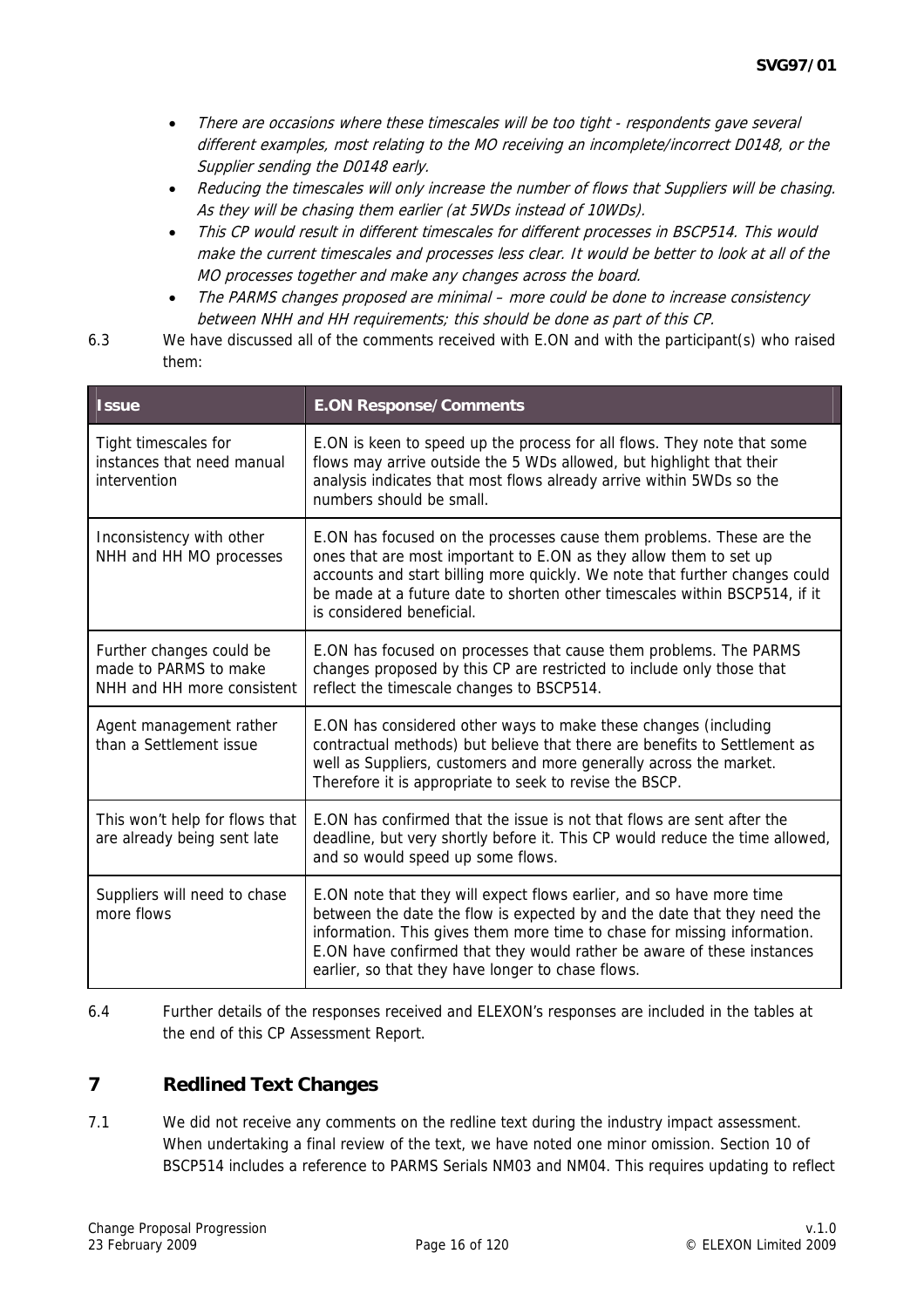the updates made to the BSCP533 Appendices. The 'Service Levels' column the table in section 10.2 should be updated as follows:

- Row 4: '100% issued to NHHDC within 405WDs of required date'
- Row 5: '100% issued to New MOA within 405WDs of required date'
- 7.2 The redline text sent for impact assessment is available in attachments A to C.

#### **8 Recommendation**

8.1 The table below sets out the pros and cons of implementing CP1248 v2.0.

| <b>Pros</b>                                                                                                                                           | Cons                                                                                                                                         |  |  |  |
|-------------------------------------------------------------------------------------------------------------------------------------------------------|----------------------------------------------------------------------------------------------------------------------------------------------|--|--|--|
| Metering information is more likely to be set up prior<br>to the opening meter read window which allows proper<br>validation of readings by the NHHDC | Increase in the tight timescales for instances that<br>need manual intervention. This means that<br>Suppliers may be chasing more late flows |  |  |  |
| Increase in number of actual opening reads                                                                                                            | Creates additional complexity for MOs as the                                                                                                 |  |  |  |
| Reduction in reliance on Customer Transfer<br>Programme process due to increase in validated<br>readings                                              | timescales for NHH MO processes as described in<br>BSCP514 will vary from process to process. More<br>extensive changes could resolve this   |  |  |  |
| Improved settlement due to increase of validated<br>readings                                                                                          | This issue could be resolved in other non-BSC<br>ways (e.g. agent management), at a reduced<br>cost as MOs wouldn't all need to change their |  |  |  |
| Customers and Suppliers may also see these non-<br>Settlement related benefits:                                                                       | systems                                                                                                                                      |  |  |  |
| Reduction in customer queries around first bill readings<br>due to read validation                                                                    |                                                                                                                                              |  |  |  |
| Reduction in credit management queries around first<br>bills due to read validation                                                                   |                                                                                                                                              |  |  |  |
| Reduction in customer complaints around delayed<br>registrations                                                                                      |                                                                                                                                              |  |  |  |

- 8.2 We appreciate that this change will introduce some additional complexity for MOs and that it will not be possible to send all MTDs within 5WDs. However, we do expect the number of flows sent within 5WDS to increase as flows will not be artificially 'held back' until 10WDs.
- 8.3 This CP will mean that, where the data is available, the MTDs are provided earlier. This will benefit Settlement by increasing the number of validated, actual opening reads, thereby increasing the accuracy of data used in Settlement.
- 8.4 Therefore, ELEXON's recommendation is to:
	- a. agree the redline text amendment to BSCP514 section 10, described in section 7 of this CPAR; and
	- b. approve CP1248 for inclusion in the November 2009 Systems Release.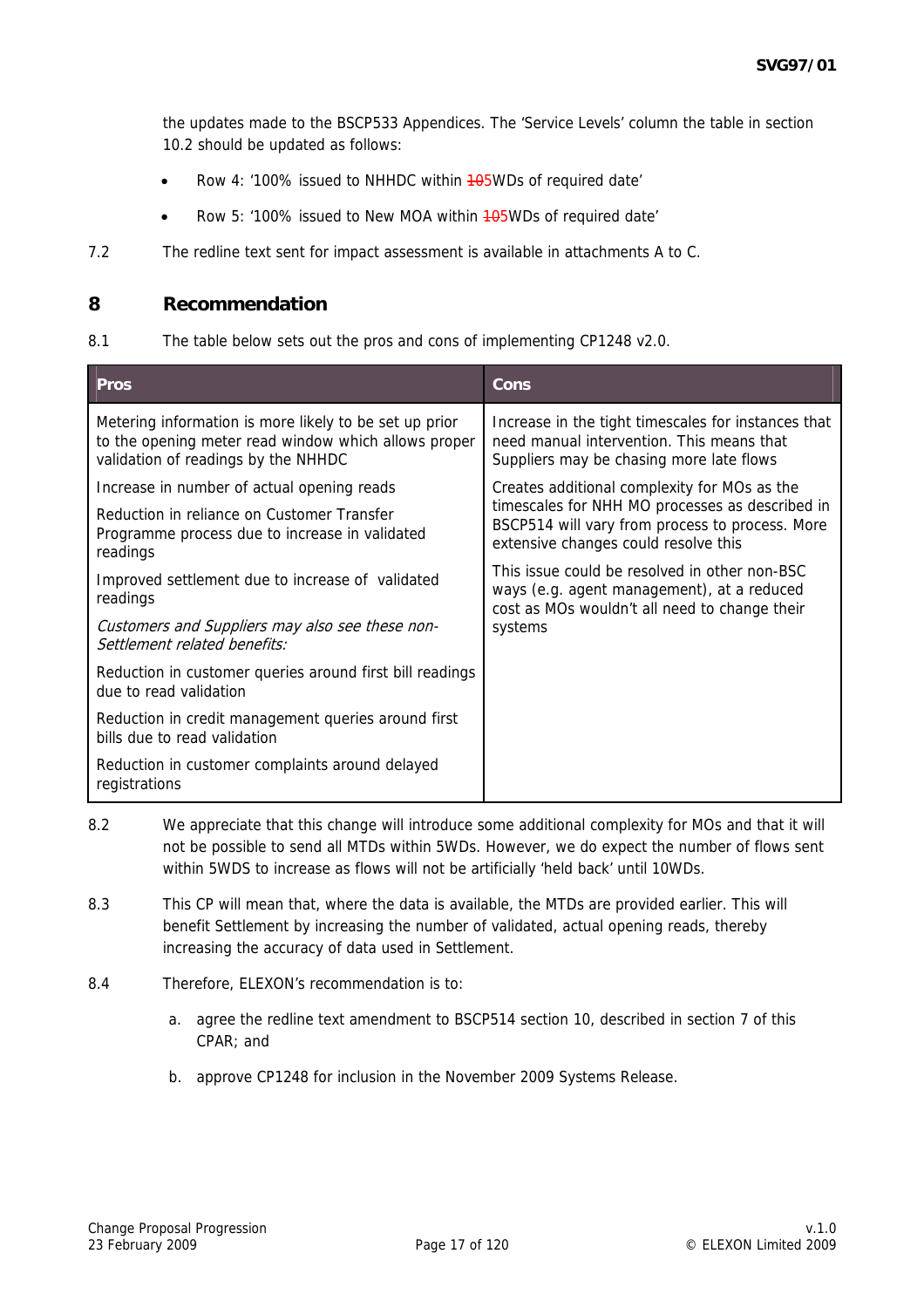#### **IA Summary for CP1248 v2.0 - Early Release of Meter Technical Details by the Non Half Hourly Meter Operator Agent**

| <b>IA History CPC number</b>           | CPC00651 | <b>Impacts</b>    | BSCP514, BSCP533 Appendix A and BSCP533 Appendix B     |                                  |                                      |
|----------------------------------------|----------|-------------------|--------------------------------------------------------|----------------------------------|--------------------------------------|
| Organisation                           |          |                   | Capacity in which Organisation operates in             | <b>Agreement</b><br>$(\sqrt{x})$ | <b>Days Required</b><br>to Implement |
| <b>Western Power Distribution</b>      |          | LDSO / MOA        |                                                        | Yes                              |                                      |
| <b>Scottish and Southern Energy</b>    |          |                   | Supplier/Generator/ Trader / Party Agent / Distributor | Yes                              |                                      |
| <b>ScottishPower</b>                   |          | <b>NHHMOA</b>     | Supplier, LDSO, HHDA, NHHDA, HHDC, NHHDC, HHMOA,       | Yes                              | 30                                   |
| <b>IMServ Europe Ltd</b>               |          |                   |                                                        | Yes                              | 90                                   |
| <b>TMA Data Management Ltd</b>         |          |                   | HHDC, HHDA, NHHDC and NHHDA                            |                                  | 30                                   |
| <b>British Energy Direct Limited</b>   |          | Supplier          |                                                        |                                  |                                      |
| <b>CE Electric UK</b>                  |          | LDSO, UMSO        |                                                        | Yes                              |                                      |
| E.ON                                   |          |                   | Supplier - NORW, EELC, EENG, EMEB, PGEN                | Yes                              |                                      |
| <b>E.ON UK Energy Services Limited</b> |          |                   | MOA NHHDC /DA                                          |                                  |                                      |
| <b>EDF Energy</b>                      |          |                   | Supplier, NHH Agent and HH MOP                         |                                  | 270                                  |
| <b>AccuRead</b>                        |          |                   | NHHDC, NHHDA, NHHMOP, HHMOP                            |                                  |                                      |
| <b>NPower Limited</b>                  |          |                   | Supplier, Supplier Agents                              |                                  | $\overline{\phantom{a}}$             |
| <b>Siemens Metering Services</b>       |          | HHMO).            | Party Agent (NHHDA, NHHDC, NHHMO, HHDC, HHDA,          |                                  | 120                                  |
| <b>Association of Meter Operators</b>  |          |                   | <b>Trade Association for Meter Operators</b>           |                                  |                                      |
| Gemserv                                |          | <b>MRASCo Ltd</b> |                                                        |                                  |                                      |
| <b>Independent Power Networks</b>      |          |                   | LDSO, UMSO, SMRA                                       |                                  |                                      |

**Impact Assessment Responses – additional information**<sup>[1](#page-17-0)5</sup>

| Organisation         | <b>Aaree</b> \<br>$(\sqrt{X})$ | <b>Comments</b>                                                                   | <b>Impact</b><br>$(\checkmark$ /X) | <b>BSSCo Response</b>            |
|----------------------|--------------------------------|-----------------------------------------------------------------------------------|------------------------------------|----------------------------------|
| <b>Western Power</b> |                                | Agree in   Comments: We don't "sit on" METD if we are capable of sending them. In |                                    | We called and discussed these    |
| l Distribution       | principle                      | our experience the main reason for delays is due to failures by other parties     |                                    | comments with WPD. WPD confirmed |

<span id="page-17-0"></span><sup>15</sup> Please note that respondents have only been included in this table where further information was included in their response.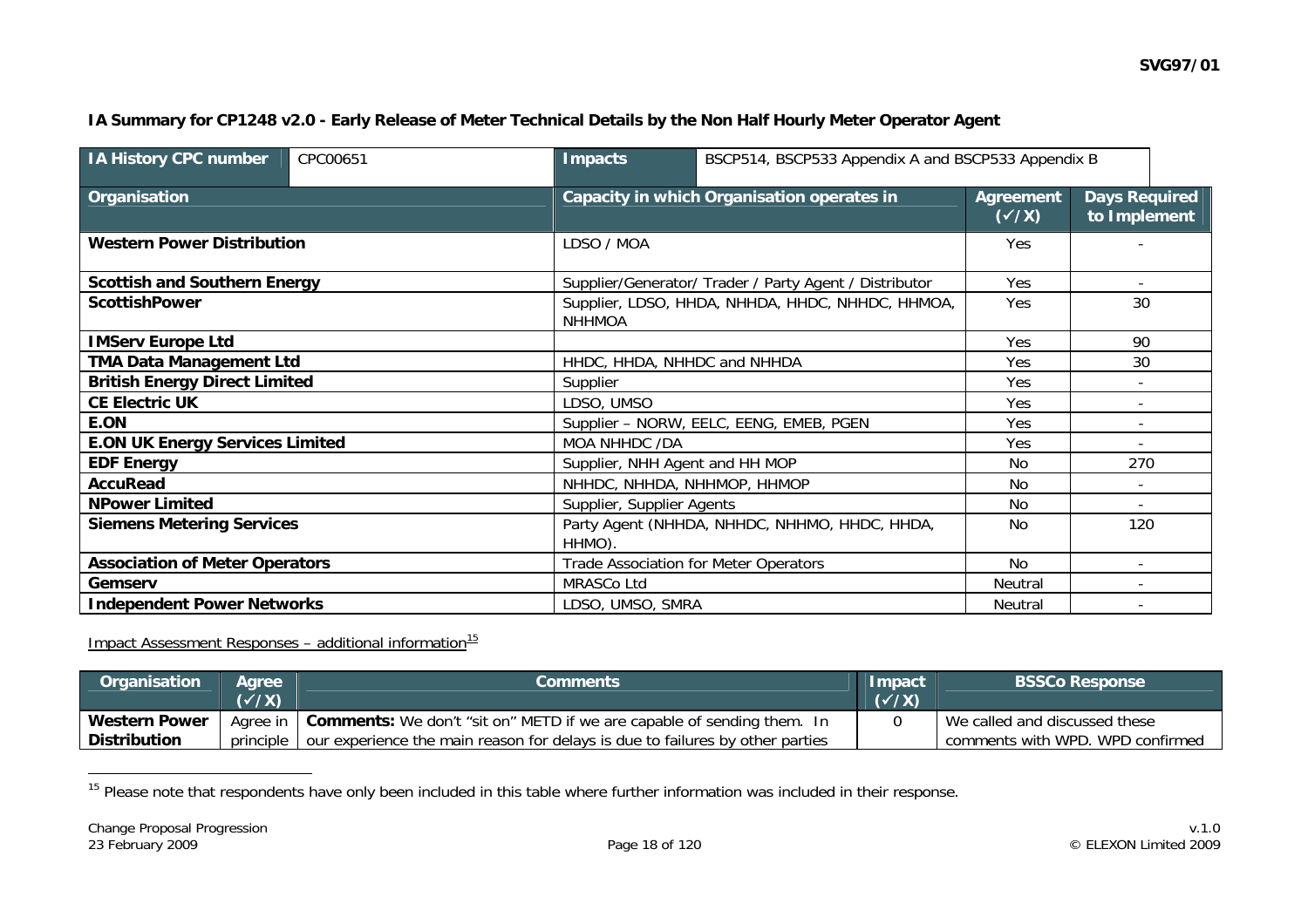| as we    | although the PARMS serials count these as a failure by us. This observation   | that they are highlighting 2 key    |
|----------|-------------------------------------------------------------------------------|-------------------------------------|
| already  | has already been passed to Elexon.                                            | scenarios where sending the MTDs    |
| send the |                                                                               | may take longer than 5WDs:          |
| data as  | It would be useful if the BSCP wording could reflect that we can only send    | 1. Where the old MO hasn't sent WPD |
| soon as  | METD if we have received them from the previous agent as, in some cases, we   | (as the new MO) the MTD, and        |
| we can.  | don't receive them despite sending D0170 requests. It would also be useful if | therefore they can't send them      |
|          | the BSCP could reflect that when Suppliers send D0155 and D0148 at the        | onto the NHHDC immediately. We      |
|          | same time, rather than waiting for a D0011 to trigger the D0148, it can       | discussed this with WPD and         |
|          | prevent automatic sending of the METD which delays the process.               | agreed that this is an issue only   |
|          |                                                                               | where the old MO is non-compliant   |
|          |                                                                               | with the current BSC timescales     |
|          |                                                                               | and agreed that these types of      |
|          |                                                                               | non-compliance could be resolved    |
|          |                                                                               | through the PAF.                    |
|          |                                                                               | 2. Where the Supplier sends the     |
|          |                                                                               | appointment flow and a request for  |
|          |                                                                               | MTDs at the same time. This will    |
|          |                                                                               | require manual intervention by the  |
|          |                                                                               | MO, as the Wheatley system is not   |
|          |                                                                               | set up to respond to requests for   |
|          |                                                                               | MTDs where the MO isn't already     |
|          |                                                                               | appointed. This increases the       |
|          |                                                                               |                                     |
|          |                                                                               | length of time WPD need to          |
|          |                                                                               | process the flow. We confirmed      |
|          |                                                                               | that a Supplier sending the 2 flows |
|          |                                                                               | at the same time is non-complaint   |
|          |                                                                               | with the BSCP processes.            |
|          |                                                                               |                                     |
|          |                                                                               | WPD noted that these issues were    |
|          |                                                                               | raised in the recent MTD TA check.  |
|          |                                                                               | <b>ELEXON Performance Assurance</b> |
|          |                                                                               | confirmed that we are planning to   |
|          |                                                                               | assess the extent of these issues   |
|          |                                                                               | across the market (and seek to      |
|          |                                                                               | address non-compliances) in future  |
|          |                                                                               | Technical Assurance checks.         |
|          |                                                                               |                                     |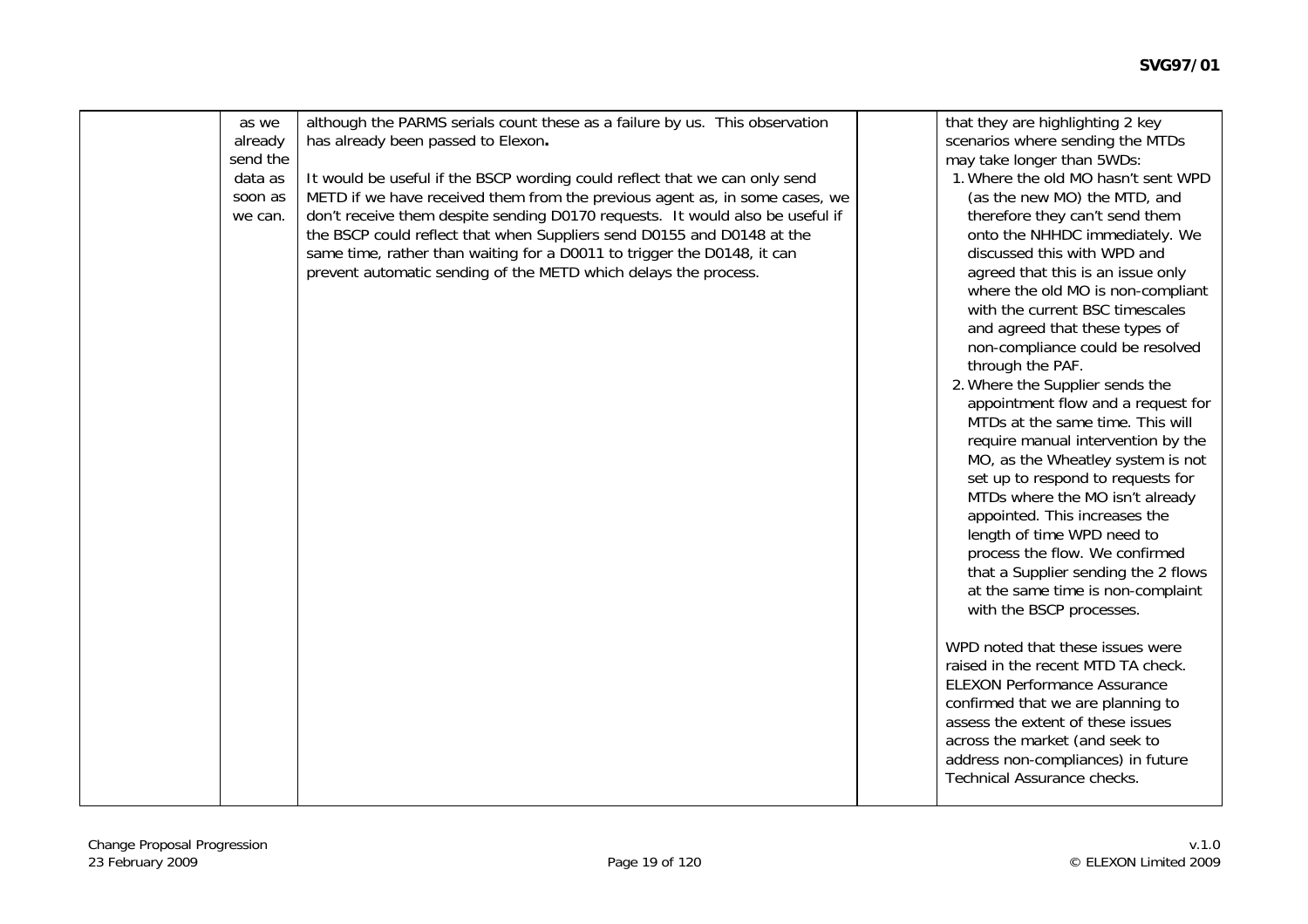|                                      |     |                                                                                                                                                                                                                                                                                                                              |     | WPD confirmed that they agree with               |
|--------------------------------------|-----|------------------------------------------------------------------------------------------------------------------------------------------------------------------------------------------------------------------------------------------------------------------------------------------------------------------------------|-----|--------------------------------------------------|
| <b>ScottishPower</b>                 | Yes | <b>Comments:</b> Scottish Power support the change for the realisation of the<br>benefits described within the CP. We believe this will result in improvements<br>for the Supplier MOA and Customer                                                                                                                          | Yes | the principle of this change.<br>Comments noted. |
|                                      |     | Impact on Organisation's Systems and/or Processes? Yes                                                                                                                                                                                                                                                                       |     |                                                  |
|                                      |     | Capacity in which Organisation is impacted: Supplier, MOA                                                                                                                                                                                                                                                                    |     |                                                  |
|                                      |     | <b>Impact on Organisation: Process changes</b>                                                                                                                                                                                                                                                                               |     |                                                  |
|                                      |     | <b>Comments:</b> Though we do not anticipate system changes we would expect<br>changes to be made to our internal processes.                                                                                                                                                                                                 |     |                                                  |
| <b>IMServ Europe</b><br>Ltd          | Yes | <b>Comments:</b> Reduction from 10 wd to 5 wd should have no systems impact as<br>long as flows are received in a timely fashion identifying other parties, as this<br>is required in order to for the MOA to react by sending MTD.<br>Changes will be required to the PARMS reports.                                        | Yes | Comments noted.                                  |
|                                      |     | Capacity in which Organisation is impacted: MOA                                                                                                                                                                                                                                                                              |     |                                                  |
|                                      |     | Impact on Organisation: PARMS Reports require change as currently<br>specified.                                                                                                                                                                                                                                              |     |                                                  |
|                                      |     | <b>Comments:</b> Changes to PARMS reports are required.                                                                                                                                                                                                                                                                      |     |                                                  |
|                                      |     | Other Comments: This change should have a beneficial impact on the timely<br>transfer of MTD, leaving less time for inaccuracy due to interim change of<br>configuration on site.                                                                                                                                            |     |                                                  |
| <b>TMA Data</b><br>Management<br>Ltd | Yes | <b>Comments:</b> As an NHHDCs agent the receipt of D0150/D0149 is critical for<br>the set up of customer on the system. Ensuring that there is a common<br>approach by all NHHMOA to submit the MTD within 5 working days of receipt<br>of a D0148 will be beneficial for all concerned (MOA, Suppliers, LDSOs and<br>NHHDC) | Yes | Comments noted.                                  |
|                                      |     | Capacity in which Organisation is impacted: NHHDC                                                                                                                                                                                                                                                                            |     |                                                  |
|                                      |     | <b>Impact on Organisation: Process</b>                                                                                                                                                                                                                                                                                       |     |                                                  |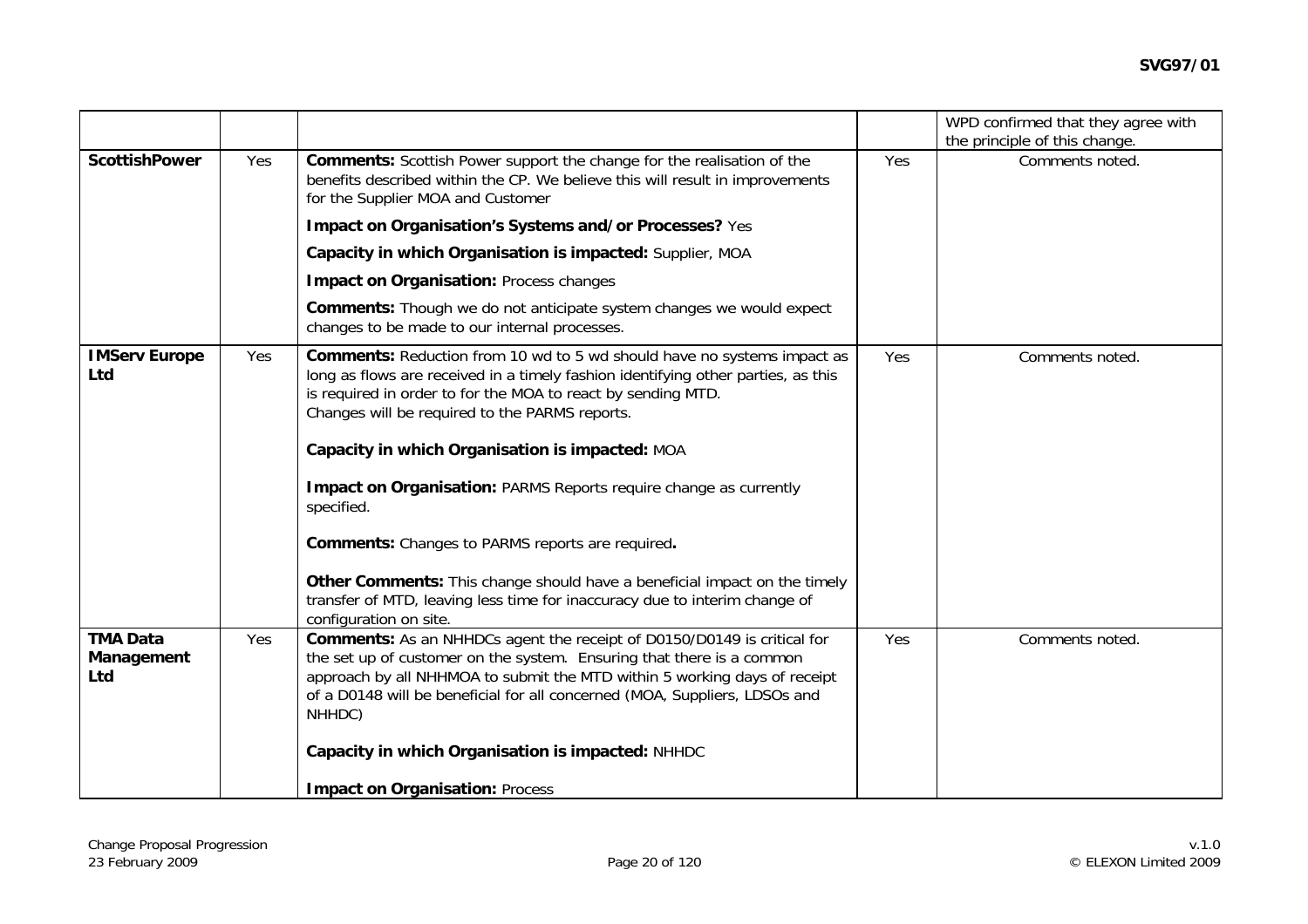| <b>British Energy</b><br><b>Direct Limited</b>      | Yes | <b>Comments:</b> Agree although, uncertain if the proposed solution will resolve<br>the existing issues that the proposer is experiencing.                                                                                                                                                                                                                                                                                                                                                                                                                                                                                                                                                                                                                                                                                                                                                                                                                                                                                                                                                                                                                                                                                                                                                                                                                                                                                                                                                                                                                                                                                                                                                                                                                                                                                                                                                                                                                                                                                                                                                                   |           | Comments noted.                                                                                                                                                                                                                                                                                                                                                                                                                                                                                                                                                                                                                                                                                                                                                                                                                                                                                                                                                                                                                                                  |
|-----------------------------------------------------|-----|--------------------------------------------------------------------------------------------------------------------------------------------------------------------------------------------------------------------------------------------------------------------------------------------------------------------------------------------------------------------------------------------------------------------------------------------------------------------------------------------------------------------------------------------------------------------------------------------------------------------------------------------------------------------------------------------------------------------------------------------------------------------------------------------------------------------------------------------------------------------------------------------------------------------------------------------------------------------------------------------------------------------------------------------------------------------------------------------------------------------------------------------------------------------------------------------------------------------------------------------------------------------------------------------------------------------------------------------------------------------------------------------------------------------------------------------------------------------------------------------------------------------------------------------------------------------------------------------------------------------------------------------------------------------------------------------------------------------------------------------------------------------------------------------------------------------------------------------------------------------------------------------------------------------------------------------------------------------------------------------------------------------------------------------------------------------------------------------------------------|-----------|------------------------------------------------------------------------------------------------------------------------------------------------------------------------------------------------------------------------------------------------------------------------------------------------------------------------------------------------------------------------------------------------------------------------------------------------------------------------------------------------------------------------------------------------------------------------------------------------------------------------------------------------------------------------------------------------------------------------------------------------------------------------------------------------------------------------------------------------------------------------------------------------------------------------------------------------------------------------------------------------------------------------------------------------------------------|
| <b>CE Electric UK</b>                               | Yes | Comments: Agree on the basis that this proposal will increase efficiency of<br>the end to end process.                                                                                                                                                                                                                                                                                                                                                                                                                                                                                                                                                                                                                                                                                                                                                                                                                                                                                                                                                                                                                                                                                                                                                                                                                                                                                                                                                                                                                                                                                                                                                                                                                                                                                                                                                                                                                                                                                                                                                                                                       | <b>No</b> | Comments noted.                                                                                                                                                                                                                                                                                                                                                                                                                                                                                                                                                                                                                                                                                                                                                                                                                                                                                                                                                                                                                                                  |
| <b>E.ON UK</b><br><b>Energy Services</b><br>Limited | Yes | Our current systems are compliant with this change.                                                                                                                                                                                                                                                                                                                                                                                                                                                                                                                                                                                                                                                                                                                                                                                                                                                                                                                                                                                                                                                                                                                                                                                                                                                                                                                                                                                                                                                                                                                                                                                                                                                                                                                                                                                                                                                                                                                                                                                                                                                          | No        | E.ON ES have confirmed that they are<br>aware of the impact on PARMS<br>reporting for MOs.                                                                                                                                                                                                                                                                                                                                                                                                                                                                                                                                                                                                                                                                                                                                                                                                                                                                                                                                                                       |
| <b>EDF Energy</b>                                   | No  | <b>Comments:</b> We feel that change as currently specified is likely to lead to<br>more problems as NHH MOP will be working to different timescales depending<br>upon process. Also we disagree with majority of benefits being claimed by<br>this CP. One issue that causes problems is that MOP is unable to process a<br>D0148. Under this change with only 2 days to resolve in many cases this will<br>not be possible and Suppliers will be chasing MOPs so early for missing flows.<br>However, MOP will already be aware of these and as such it will become a<br>time wasting activity and as such will be an issue for MOPs. Many of other<br>supplier and customer benefits mentioned are due to how suppliers register<br>sites and if they do not use other data, such as D0311 flow, in their processes.<br>As such we feel that these are not benefits that can be attributed with<br>certainty to this CP and that many of these can be achieved by other methods<br>currently in the market.<br>We do though feel that changes are required in MOP operations but feel that<br>this change is unworkable. There are still a number of scenarios where<br>10WDs are being allowed for transfer of MTDs. For example, in section<br>6.2.2.10 on a new connection, section 6.3.3.4 on a meter removal, section<br>6.3.4 on meter reconfiguration and many others. All of these scenarios could<br>lead to types of problems being mentioned in this change, but these areas are<br>just being ignored. We need to make timescales consistent for all NHH MOP<br>activities and not a sub-section of them. There are also a number of<br>processes that this change does not consider, for example appointment<br>process. Should these also not be amended to be 5WDs as this is another<br>area that would assist in reducing timescales, particularly where Suppliers are<br>registering close to SSD. This change should also be introduced to HH MOPs<br>to bring a single consistent process for both markets.<br>We do see that there are problems, although we are concerned as to why | Yes       | We discussed these comments with<br>EDF and they confirmed that; while<br>they understand what E.ON is trying to<br>do, they believe these changes will<br>only add to the complexity of these<br>arrangements. This is because CP1248<br>will mean that there is more variation<br>in the timescales for sending flows in<br>different processes for MOs (both<br>within the NHH market, and between<br>HH and NHH).<br>EDF confirmed that they believe now<br>is the right time to look at MO process<br>timescales across the board, seeking<br>to simplify and increase consistency<br>between MO processes. They believe<br>the benefits of doing this will be far<br>greater than implementing this CP.<br>Following discussion with E.ON, we<br>have confirmed to EDF that E.ON are<br>targeting specific processes within this<br>CP, as these are the ones that are<br>currently causing them issues. E.ON<br>are not adverse to further changes at<br>a later date, but are seeking to resolve<br>issues with these specific processes via<br>this CP. |
|                                                     |     | those 17% of flows that have been received by Eon prior to them sending out                                                                                                                                                                                                                                                                                                                                                                                                                                                                                                                                                                                                                                                                                                                                                                                                                                                                                                                                                                                                                                                                                                                                                                                                                                                                                                                                                                                                                                                                                                                                                                                                                                                                                                                                                                                                                                                                                                                                                                                                                                  |           | EDF have confirmed that the changes                                                                                                                                                                                                                                                                                                                                                                                                                                                                                                                                                                                                                                                                                                                                                                                                                                                                                                                                                                                                                              |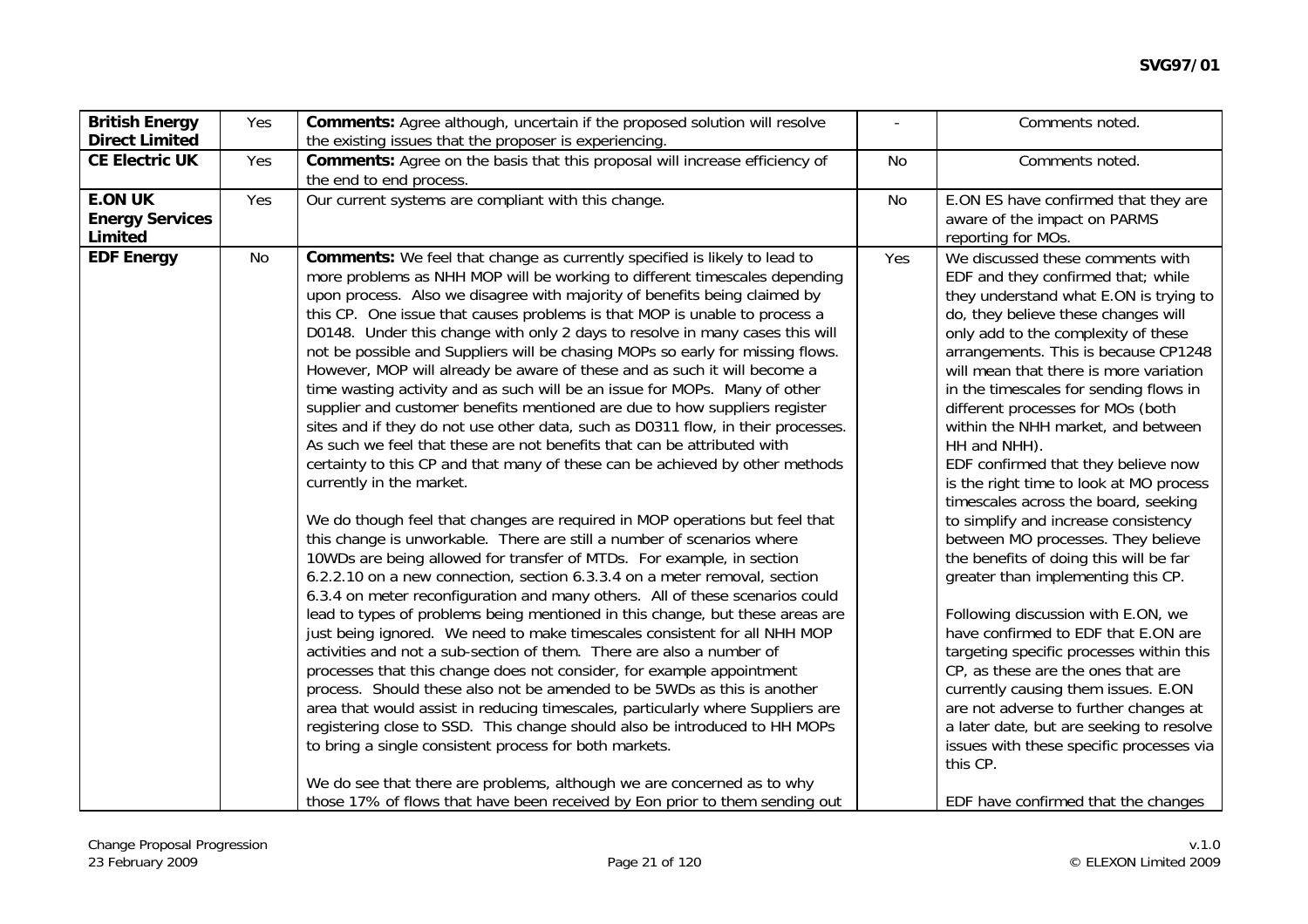|                 |    | any flow to that agent has not also been considered. These flows also indicate<br>an agent that is acting in a non-compliant manner but this seems to be<br>ignored as these would do not support benefits in this change, even though<br>volumes are similar to those that are noted as being an issue with analysis<br>presented as back up data to support this change. We assume that these<br>flows occur because agent believes that they are still agent for an MPAN but<br>they should not make such assumptions and this in particular could be<br>considered as a breech of their obligations under BSC. We feel that these<br>issues also need to be examined and agents required to stop sending flows<br>prior to any request being made.                                                                                                                                                                                                                                                                                                 |     | needed to their internal systems will<br>be expensive and time consuming, due<br>to the differing timescales for different<br>processes. Due to changes recently<br>approved under the MRA (due for<br>implementation in June) and internal<br>projects, EDF have confirmed that<br>they will be unable to implement this<br>CP in June, and even the November<br>2009 release will be very tight. |
|-----------------|----|--------------------------------------------------------------------------------------------------------------------------------------------------------------------------------------------------------------------------------------------------------------------------------------------------------------------------------------------------------------------------------------------------------------------------------------------------------------------------------------------------------------------------------------------------------------------------------------------------------------------------------------------------------------------------------------------------------------------------------------------------------------------------------------------------------------------------------------------------------------------------------------------------------------------------------------------------------------------------------------------------------------------------------------------------------|-----|----------------------------------------------------------------------------------------------------------------------------------------------------------------------------------------------------------------------------------------------------------------------------------------------------------------------------------------------------------------------------------------------------|
|                 |    | In terms of PARMS reporting we would again suggest that NHH MOP<br>processes should be aligned in terms of timescales and PARMS reporting with<br>those for HH MOP. We believe that such changes would give rise to benefits<br>in that MOPs that manage both NHH and HH meters can do so under one set<br>of processes with just differences in flows sent and received. Such a change<br>would also give rise to a swifter response with flows in NHH market which is<br>main aim of this proposal. Given that both NHH and HH MOPs would be<br>operating to same timelines we would consider that a change might be<br>required that looks for 100% of metering information to be provided within 10<br>days and not current 15 days allowed for in HH market and PARMS reporting.<br>Further reporting should be put in place to ensure that no MOP sends meter<br>technical details prior to a Supplier request. We feel that such an alignment<br>would simplify MOP operations considerably leading to a much more effective<br>overall market. |     |                                                                                                                                                                                                                                                                                                                                                                                                    |
|                 |    | Impact on Organisation's Systems and/or Processes? System Changes                                                                                                                                                                                                                                                                                                                                                                                                                                                                                                                                                                                                                                                                                                                                                                                                                                                                                                                                                                                      |     |                                                                                                                                                                                                                                                                                                                                                                                                    |
|                 |    | Implementation: We would not be able to make such changes until<br>November 2009 at earliest due to system changes required.                                                                                                                                                                                                                                                                                                                                                                                                                                                                                                                                                                                                                                                                                                                                                                                                                                                                                                                           |     |                                                                                                                                                                                                                                                                                                                                                                                                    |
|                 |    | Would implementation in the proposed Release have an adverse<br>impact? Yes, we cannot schedule these changes to make June release with<br>other MOP changes for that release.                                                                                                                                                                                                                                                                                                                                                                                                                                                                                                                                                                                                                                                                                                                                                                                                                                                                         |     |                                                                                                                                                                                                                                                                                                                                                                                                    |
| <b>AccuRead</b> | No | <b>Comments:</b> If these changes are to be put in place then there are wider<br>ramifications that need to be considered. Such as Section 6.3 of BSCP514, and<br>the timescales for returning jobs etc. This would make the timescales for                                                                                                                                                                                                                                                                                                                                                                                                                                                                                                                                                                                                                                                                                                                                                                                                            | Yes | We discussed these comments with<br>AccuRead. They confirmed that while<br>they understand and have sympathy                                                                                                                                                                                                                                                                                       |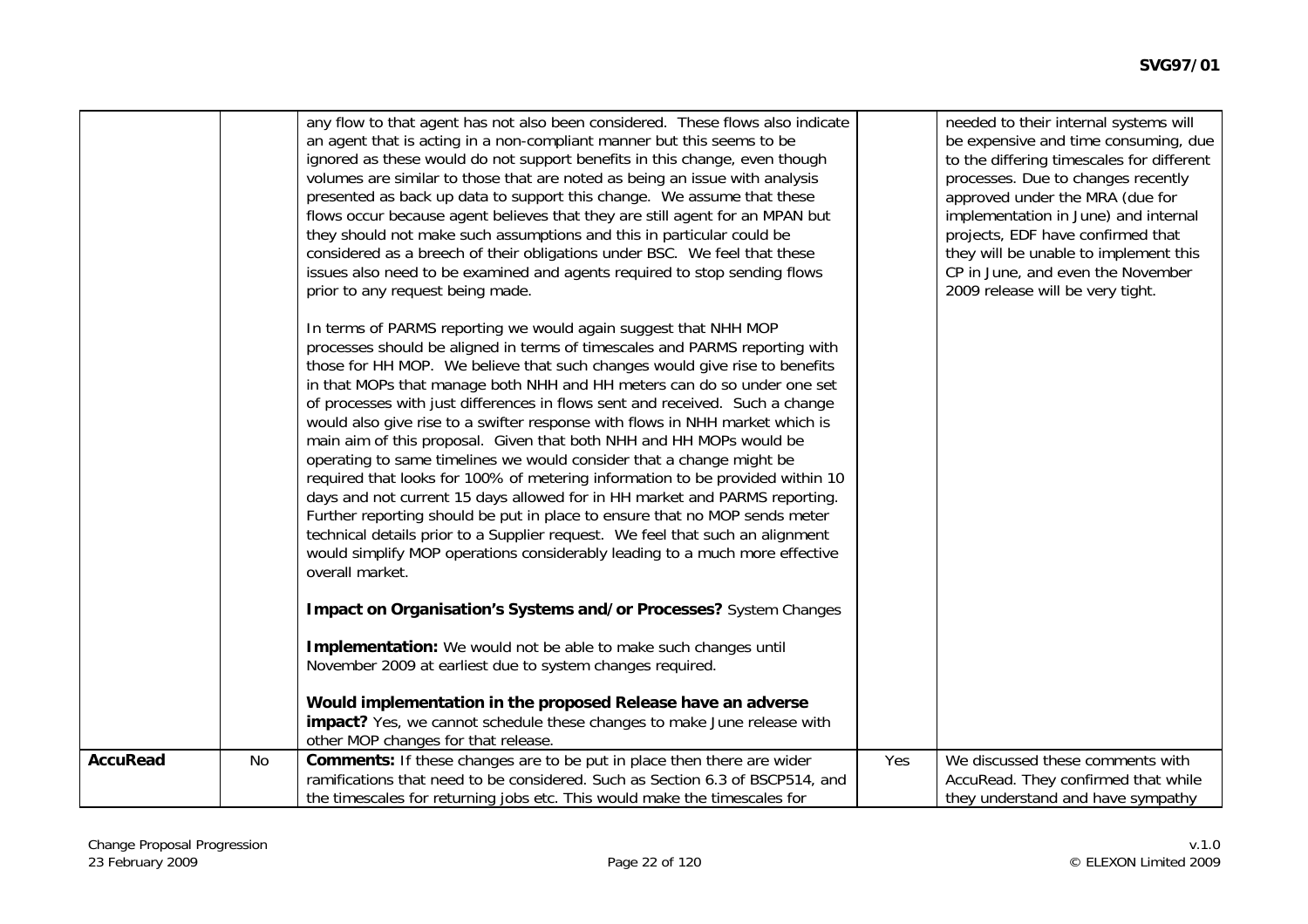|                          |    | returning jobs inconsistent within the BSCP514.                                                                                                                                                                                                                                                                                                                                                                         |     | for the theory behind the change; they<br>disagree with the approach taken.<br>AccuRead don't believe that these<br>changes would resolve the problem<br>stated (that some MOs 'sit on' the<br>flows when they could be sent).<br>AccuRead would prefer a change<br>where MOs have an obligation to send<br>a flow as soon as they have the data<br>needed.                                                                                              |
|--------------------------|----|-------------------------------------------------------------------------------------------------------------------------------------------------------------------------------------------------------------------------------------------------------------------------------------------------------------------------------------------------------------------------------------------------------------------------|-----|----------------------------------------------------------------------------------------------------------------------------------------------------------------------------------------------------------------------------------------------------------------------------------------------------------------------------------------------------------------------------------------------------------------------------------------------------------|
|                          |    |                                                                                                                                                                                                                                                                                                                                                                                                                         |     | AccuRead confirmed that they feel this<br>approach (as taken in CP1248) will<br>increase the complexity (as different<br>processes will have different<br>timescales). This increased complexity<br>could, in their view, worsen the<br>current situation. We confirmed that<br>E.ON's aim to reduce the timescales<br>only for processes that are currently<br>causing them problems, and they do<br>not want to expand the scope of the<br>CP further. |
|                          |    |                                                                                                                                                                                                                                                                                                                                                                                                                         |     | Accuread have confirmed that the<br>June 2009 release would be very tight<br>due to internal project commitments,<br>but that the November 2009 release<br>would be possible.                                                                                                                                                                                                                                                                            |
| <b>NPower</b><br>Limited | No | Comments: For the vast majority of the scenarios, the reduction from 10 to 5<br>WDs is not actually an issue for us because the flow processes are already<br>automated and meet this proposed revised deadline. However there are<br>situations where 5 days would become unreasonable and for these reasons we<br>oppose this as a standing target for all scenarios without qualification.<br>Examples of this are:- | Yes | We have discussed these comments<br>with Npower, and they agreed to look<br>into whether it is possible to provide<br>information indicating approximate<br>percentages showing how many of<br>these flows fail or require site visits.<br>Npower confirmed that the June 2009                                                                                                                                                                           |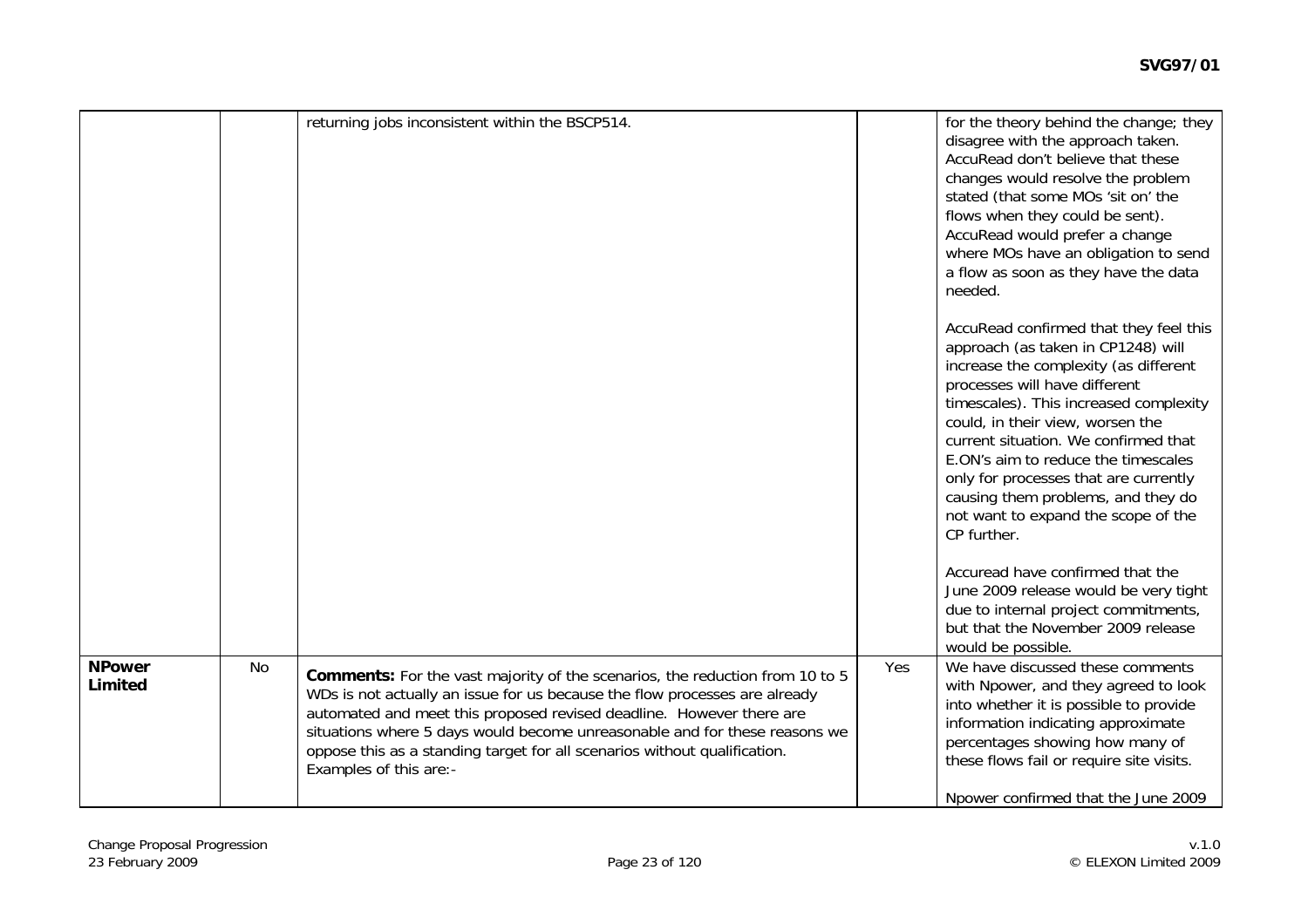|                                                      |    | <b>Failed Flows</b><br>Example: Concurrent Change of Supplier and NHHMOA<br>Step 6.2.4.9 is obliging the new MOA to send MTD to parties within 5 days of<br>receiving details from the old MOA. Occasionally these fail validation because<br>the SSC/TPR combinations are invalid, the meter constant is incorrect or the<br>meter manufacturer is not recognised. These issues need time to be resolved<br>and 5 days would be unreasonable and would actually require the current 10<br>working days.<br><b>Site Visits</b><br>Example: Change Of Measurement Class HH to NHH - Sending Initial<br>Readings. (7.3.18 & 7.4.18)<br>These processes involve site visits and utilising Field Engineers who undertake<br>work as part of a manual process. Again it would be unreasonable to obtain<br>all the data from site, verify the data and process it all within 5 working days.<br>In summary the vast majority of flows already meet the proposed target but<br>we would not want to see a formal reduction because of the minority of issues<br>as detailed above that require time to resolve.<br>We would be happy for a condition to be added to the BSCP to help qualify<br>this to the effect 'if flow is valid' thus recognising the fact that the majority of<br>MOAs will promptly forward data that does not require any manual attention<br>to fix it. |     | release is not achievable due to other<br>(recently approved) MRA changes<br>going live in June. Npower have<br>requested the SVG consider a<br>November 2009 implementation<br>instead.<br>E.ON have confirmed that they do not<br>wish to add wording into the BSCP to<br>make the requirement to send MTDs<br>contingent on the data being sent to<br>the MO being valid. This is because<br>they believe this type of change will<br>weaken the obligation to an<br>unacceptable level. |
|------------------------------------------------------|----|----------------------------------------------------------------------------------------------------------------------------------------------------------------------------------------------------------------------------------------------------------------------------------------------------------------------------------------------------------------------------------------------------------------------------------------------------------------------------------------------------------------------------------------------------------------------------------------------------------------------------------------------------------------------------------------------------------------------------------------------------------------------------------------------------------------------------------------------------------------------------------------------------------------------------------------------------------------------------------------------------------------------------------------------------------------------------------------------------------------------------------------------------------------------------------------------------------------------------------------------------------------------------------------------------------------------------------------------------------------------------|-----|---------------------------------------------------------------------------------------------------------------------------------------------------------------------------------------------------------------------------------------------------------------------------------------------------------------------------------------------------------------------------------------------------------------------------------------------------------------------------------------------|
| <b>Siemens</b><br><b>Metering</b><br><b>Services</b> | No | <b>Comments:</b> Siemens Metering Services fail to see the benefit of this Change<br>Proposal. The CP states that the majority of MOAs already issue the D149/<br>D150 approx two days after receipt of the D148. If the majority of agents are<br>already performing to this standard, then we do not see the benefit of<br>imposing additional costs for implementing this CP, to all agents.<br>If some MOAs hold off sending the D149/D150 until the Supplier Start Date,<br>which may be 16 days later, this means that they would already be non-<br>compliant with the current requirement to issue the MTD within 10 days.<br>Reducing the timescale to 5 days would not change this. One would assume<br>that these agents would already have open audit issues relating to delays in                                                                                                                                                                                                                                                                                                                                                                                                                                                                                                                                                                             | Yes | We discussed these comments with<br>Siemens. They confirmed that they<br>don't see the benefit of these changes,<br>given that most flows are sent quickly<br>anyway. We confirmed E.ON's view<br>that some MOs are waiting until the<br>end of the 10 day window before<br>sending the MTDs through (and so are<br>not non-compliant, but could send the<br>flows earlier).                                                                                                                |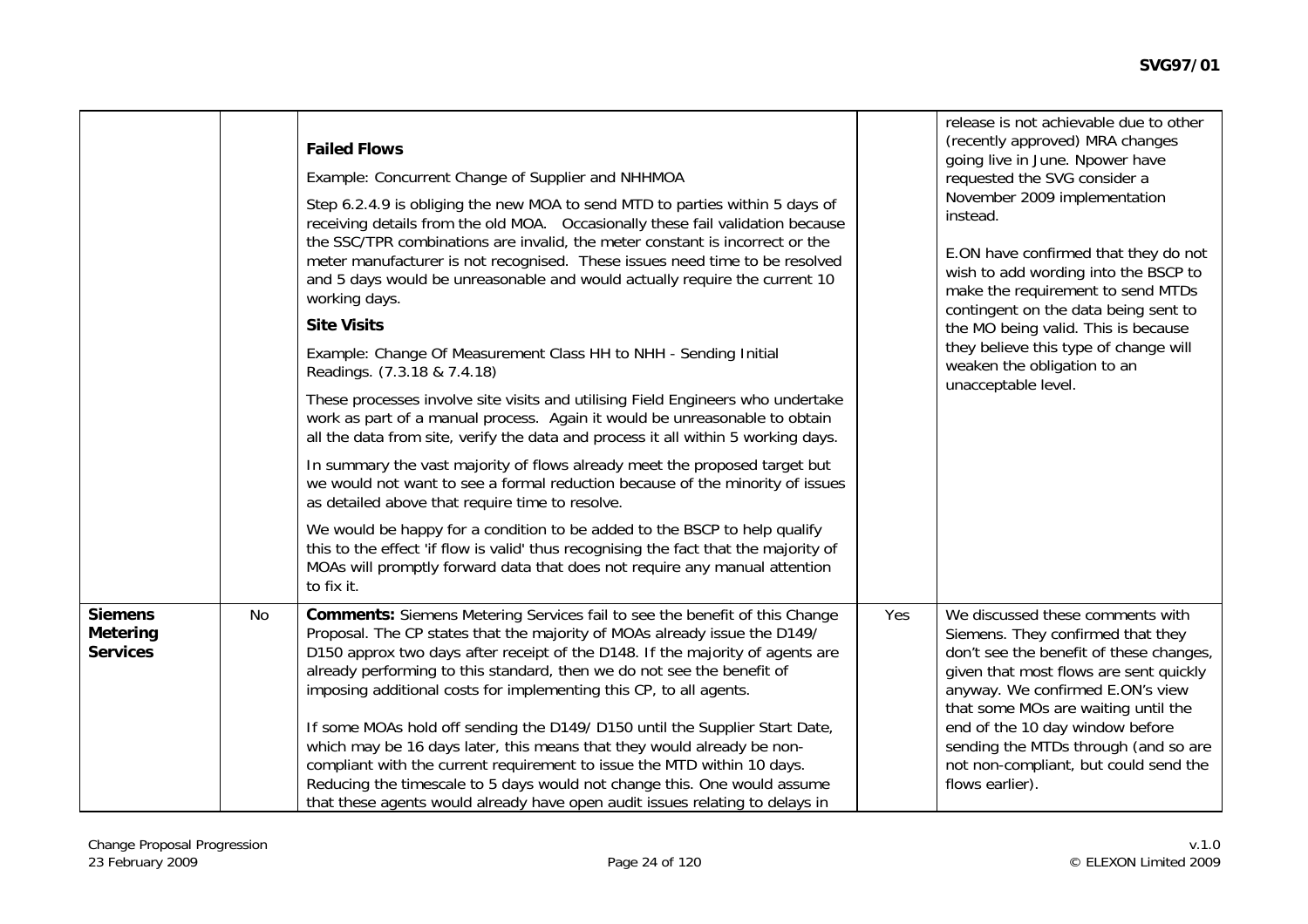|                       |    | returning these flows, and therefore they should already be following the Error<br>and Fault Resolution process to rectify it. | We agree with Siemens that requiring<br>flows earlier, could mean that more<br>flows are chased by Suppliers, when |
|-----------------------|----|--------------------------------------------------------------------------------------------------------------------------------|--------------------------------------------------------------------------------------------------------------------|
|                       |    | The 'benefit' that Suppliers would only be chasing MOAs for genuinely stuck                                                    | the MO is already processing the flow                                                                              |
|                       |    | flows seems flawed. Within current timescales, there is time for some queries                                                  | manually (e.g. if they need to resolve                                                                             |
|                       |    | and issues to be resolved and the MTD still sent within the required 10 days.                                                  | an issue before sending the flow).                                                                                 |
|                       |    | If this is reduced to 5 days, there would be less time for MOAs to resolve any                                                 | E.ON have confirmed that they would                                                                                |
|                       |    | issues and still be able to release the MTD within the required timescale.                                                     | rather be aware of these instances                                                                                 |
|                       |    |                                                                                                                                | earlier, and have more time to chase                                                                               |
|                       |    | Therefore, this could lead to Suppliers chasing MOAs for more, rather than                                                     | flows if needed.                                                                                                   |
|                       |    | fewer flows, creating additional overheads on both parties.                                                                    |                                                                                                                    |
|                       |    |                                                                                                                                | We asked Siemens to confirm the                                                                                    |
|                       |    | Impact on Organisation's Systems and/or Processes? Yes                                                                         | average length of time needed to send                                                                              |
|                       |    |                                                                                                                                | a flow where manual intervention is                                                                                |
|                       |    | Capacity in which Organisation is impacted: MOA                                                                                | needed, and the percentage of flows                                                                                |
|                       |    |                                                                                                                                | this affects. Due to the way Siemens                                                                               |
|                       |    | Impact on Organisation: System and Process changes would be required.                                                          | systems are set up they were unable                                                                                |
|                       |    |                                                                                                                                | to provide these numbers in the short                                                                              |
|                       |    | <b>Comments:</b> This would be the timeframe required to develop, test and                                                     | timescales between the impact                                                                                      |
|                       |    | implement the system changes.                                                                                                  | assessment being completed and                                                                                     |
|                       |    | Would implementation in the proposed Release have an adverse                                                                   | CP1248 being presented to SVG.                                                                                     |
|                       |    | impact? If this CP is approved for the June release, the timescale for                                                         | Siemens confirmed that relatively                                                                                  |
|                       |    | implementing the change would be very tight, due to other system changes                                                       | small, though complex systems                                                                                      |
|                       |    | we currently have in development. Our preference (should this be approved)                                                     | changes will be needed to effect this                                                                              |
|                       |    | would be for a November Release.                                                                                               | change. They confirmed that the June                                                                               |
|                       |    |                                                                                                                                | release is not achievable, due to all of                                                                           |
|                       |    |                                                                                                                                | the Smart Metering and AMR changes                                                                                 |
|                       |    |                                                                                                                                | that are going through at the moment.                                                                              |
|                       |    |                                                                                                                                | Siemens confirmed that the November                                                                                |
|                       |    |                                                                                                                                | 2009 release is achievable, but will be                                                                            |
|                       |    |                                                                                                                                | very tight for them.                                                                                               |
| <b>Association of</b> | No | <b>Comments:</b> This does not appear to be a settlement issue, it is more an                                                  | We have called and discussed these                                                                                 |
| <b>Meter</b>          |    | Agent Management issue. In the previous consultation, and other fora it is                                                     | comments with the AMO                                                                                              |
| <b>Operators</b>      |    | apparent that agents have designed their systems in different ways. If some                                                    | representative. We confirmed that                                                                                  |
|                       |    | agents are able to follow the approach described then Supplier's should be                                                     | E.ON have considered other ways to                                                                                 |
|                       |    | able to agree/negotiate SLA timescales with their chosen contracted agents,                                                    | make these changes (including                                                                                      |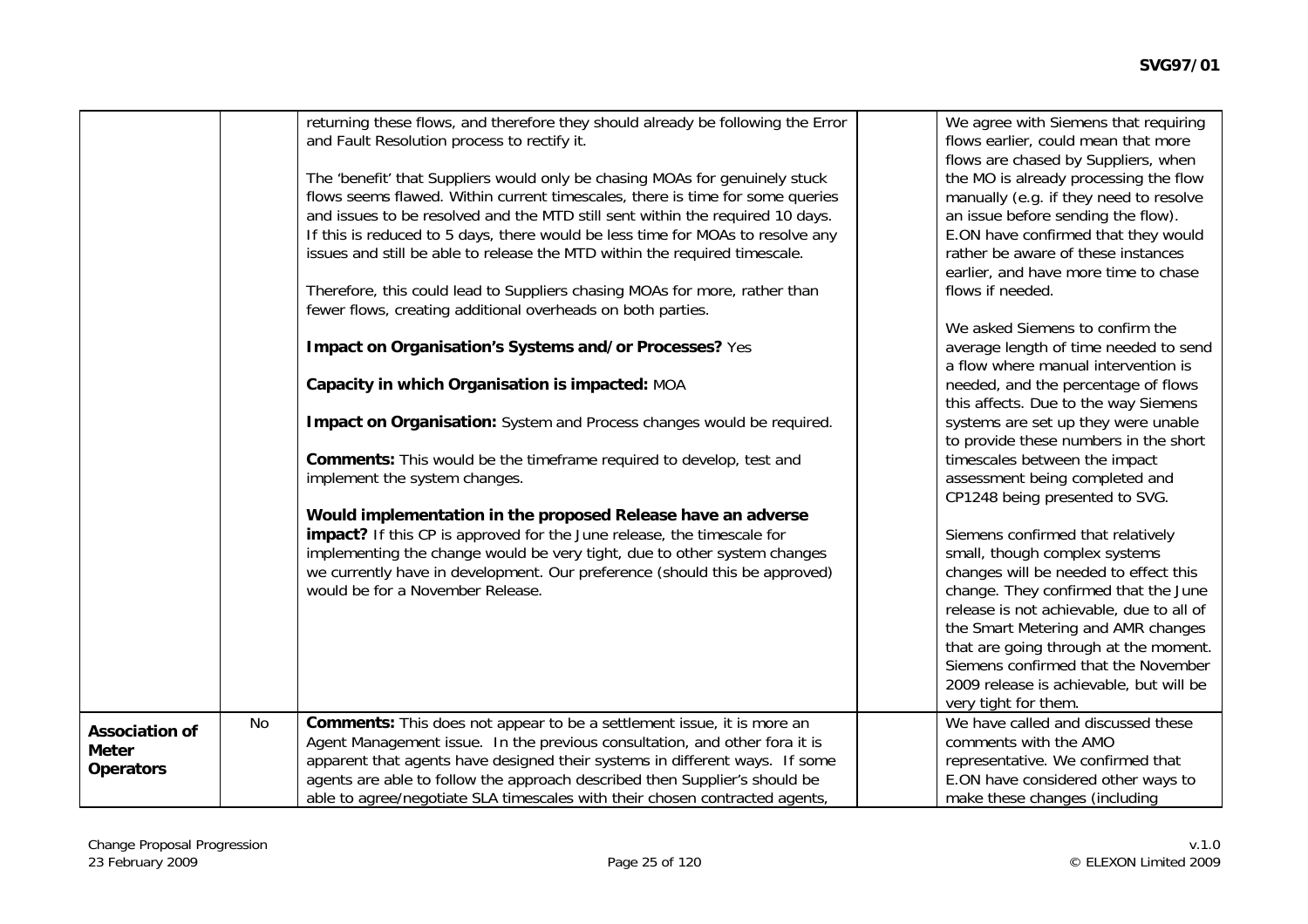|         |         | recognising the agent system design and business process constraints. |    | contractual methods) but believe that<br>there are benefits to Settlement as<br>well as Suppliers, Customers and more<br>generally across the market. Therefore<br>it is appropriate to seek to revise the<br>issue through amending the BSCP. |
|---------|---------|-----------------------------------------------------------------------|----|------------------------------------------------------------------------------------------------------------------------------------------------------------------------------------------------------------------------------------------------|
| Gemserv | Neutral |                                                                       | No | We have confirmed with Gemserv that                                                                                                                                                                                                            |
|         |         |                                                                       |    | there are no impacts on the MRA                                                                                                                                                                                                                |
|         |         |                                                                       |    | Product set or end-to-end diagrams.                                                                                                                                                                                                            |

#### Comments on Redline text

No comments received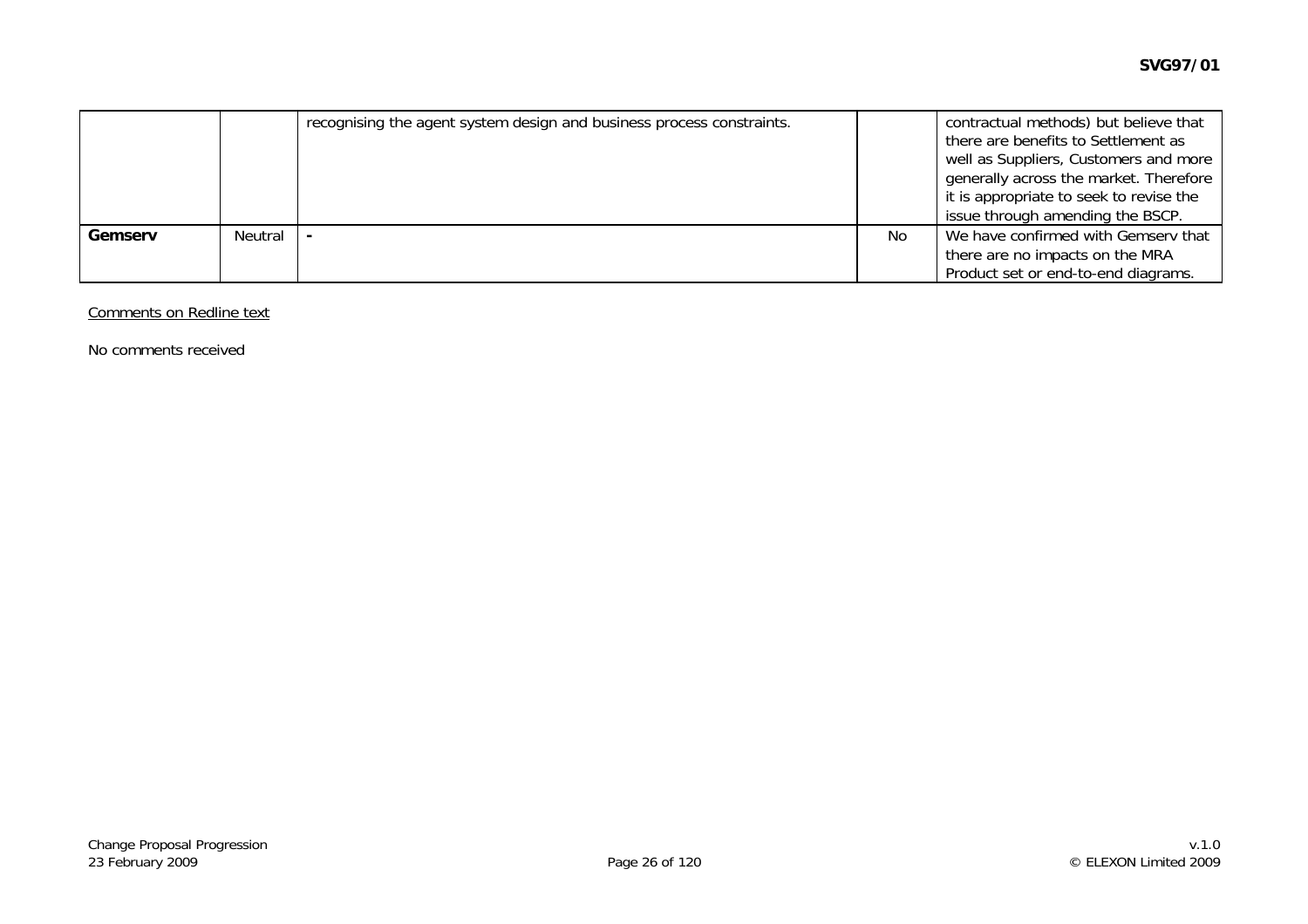#### **Appendix 2 - Detailed Analysis of CP1260 - 'Meter Investigation Process where a Site is Capable of Exporting (microgeneration)' and CP1276 - 'Process following the Installation of Small Scale Third Party Generating Plant (Alternative to CP1260)'**

# **1 Introduction – Background**

- 1.1 Section K 1.2.1 of the BSC requires the quantities of Export and Import at any boundary point to be measured separately.
- 1.2 DCP0030 ('Improving Microgeneration Processes in the Code Subsidiary Documents') was raised as a result of the findings of the BSCP40 issue 002 ('Review of Microgeneration Processes in the Code Subsidiary Documents') group. The Panel asked ELEXON to raise BSCP40 issue 2 when they recommended that the Authority rejected P213 'Facilitating Microgeneration Optional Single MPAN'. BSCP40 issue 2 looked at whether any improvements could be made to the microgeneration processes in the Code Subsidiary Documents (CSDs).
- 1.3 ELEXON raised CP1260 'Meter Investigation Process where a Site is Capable of Exporting (microgeneration)' on 27 August 2008, as one half of the solution presented in DCP0030. The other half was the approved CP1259 'Distributor-Supplier Notification where a Site is Capable of Exporting (microgeneration)'.
- 1.4 CP1260 was presented to the SVG in November and December 2008, but the SVG could not make a unanimous decision, and the CP was referred to the Panel.
- 1.5 Before the Panel meeting in January, Npower raised CP1276 'Process following the Installation of Small Scale Third Party Generating Plant (an alternative approach to CP1260 'Meter Investigation Process where a Site is Capable of Exporting (microgeneration)'.
- 1.6 The Panel requested ELEXON ask participants to compare the 2 changes and provide details of the comparative costs and impacts of each CP. The Panel referred both CP1260 and CP1276 back to the SVG for decision on 3 March 2009.

## **2 Solution CP1260**

- 2.1 CP1260 aims to introduce a single method of communication for Suppliers to inform Meter Operator Agents (MOAs) that microgeneration has been installed at a NHH site.
- 2.2 It requires the Import Supplier to send a D0001 'Request Metering System Investigation' flow to the MOA, within 10 days of becoming aware that Export could be occurring at the site with the Import meter. The MOA sends back a D0002 'Fault Resolution Report or Request for Decision on Further Action' flow as a result of the inspection, and the D0149 'Notification of Mapping Details' and D0150 'Non Half-hourly Meter Technical Details' flows if they have replaced the Meter.
- 2.3 Redlining changes would be made to BSCP514 to create a new paragraph 6.3.6 'On the installation of Small Scale Third Party Generating Plant (refer Attachment E).

## **3 Solution CP1276**

3.1 CP1276 aims to introduce a single solution, but with the option of an alternative (at the Suppliers discretion) approach to communication for Suppliers to request their MOAs to check the Meter cannot run backwards, providing they have appropriate commercial arrangements in place.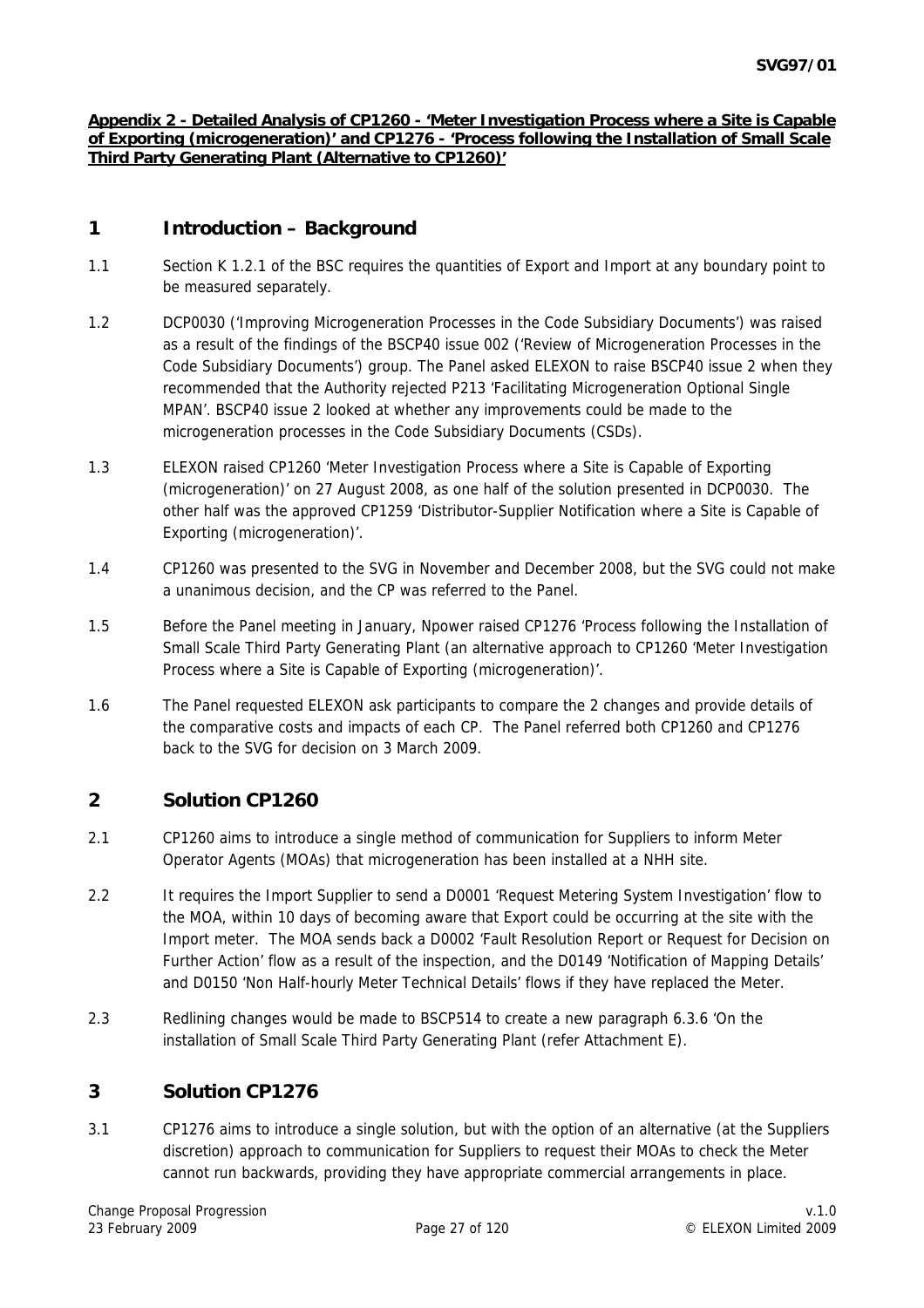- 3.2 CP1276 would require the Import Supplier to send a D0142 'Request for Installation or Change to a Metering System Functionality or the Removal of All Meters' flow to the MOA, within 10 days of becoming aware of Export occurring at the site with the Import meter. The MOA sends back a D0002 flow if no action is required (i.e. the meter already has a backstop), or a D0010 'Meter Readings' with initial meter readings, and the D0149 and D0150 flows if the Meter required replacing.
- 3.3 Redlining changes would be made to BSCP514 to create a new paragraph 6.3.6 'On the installation of Small Scale Third Party Generating Plant (refer Attachment F).

## **4 Differences between the Solutions**

- 4.1 The key difference between CP1260 and CP1276 is the flow to be used by the Supplier. CP1260 requires the Import Supplier to send a D0001 flow to the MOA; and CP1276 requires the Import Supplier to send a D0142 flow to the MOA instead.
- 4.2 The CP1260 solution requires, in cases where a meter needs replacing, a D0002 flow to be sent with the D0149 and D0150 flows. The CP1276 solution requires the D0002 flow only in situations where the Meter does not need replacing.
- 4.3 The CP1276 solution recognises a situation where the Supplier and MOA may have 'alternative contractual arrangements' in place for these situations. This would exempt both parties from the need to follow this process. CP1260 proposes a single standard industry process for Supplier's and MOAs to use for the meter investigation process, which would be a mandatory process for all.
- 4.4 The CP1276 solution also allows Suppliers to take no action if they are aware the metering at the site is correct. CP1260 mandates Suppliers to send the D0001 flow to MOAs when they become aware of microgeneration.

#### **5 Participant Impact Assessment**

- 5.1 We issued an addendum to CPC00651 for participant impact assessment on 16 January 2009 to allow CP1260 and CP1276 to be considered beside each other. We received 18 responses, of which, 5 supported the approval of CP1260, 5 supported the approval of CP1276, 2 supported neither solution and 6 were neutral.
- 5.2 There were a few comments regarding the redlining, which ELEXON recommends be included if one of the CPs were to be approved. A total of 10 comments were received, 7 for CP1276 and 3 for CP1260:
	- CP1260 Step 6.3.6.3 should include all the required scenarios, such as the sending of the D0002 and the D0010 upon the replacement of the Meter or the D0010 for initial meter readings, as stated in CP1276 step 6.3.6.4;
	- the LDSO and NHHDC should be included as recipients of the D0149 and D0150 flows for the Meter Technical Details in CP1260 and CP1276;
	- the order of the steps should be adjusted in CP1276 with the step involving the MOA being already aware a backstop is in place moved to follow step 6.3.6.2; and
	- clarification should be added to footnote 2 to ensure the Supplier informs the customer of microgeneration.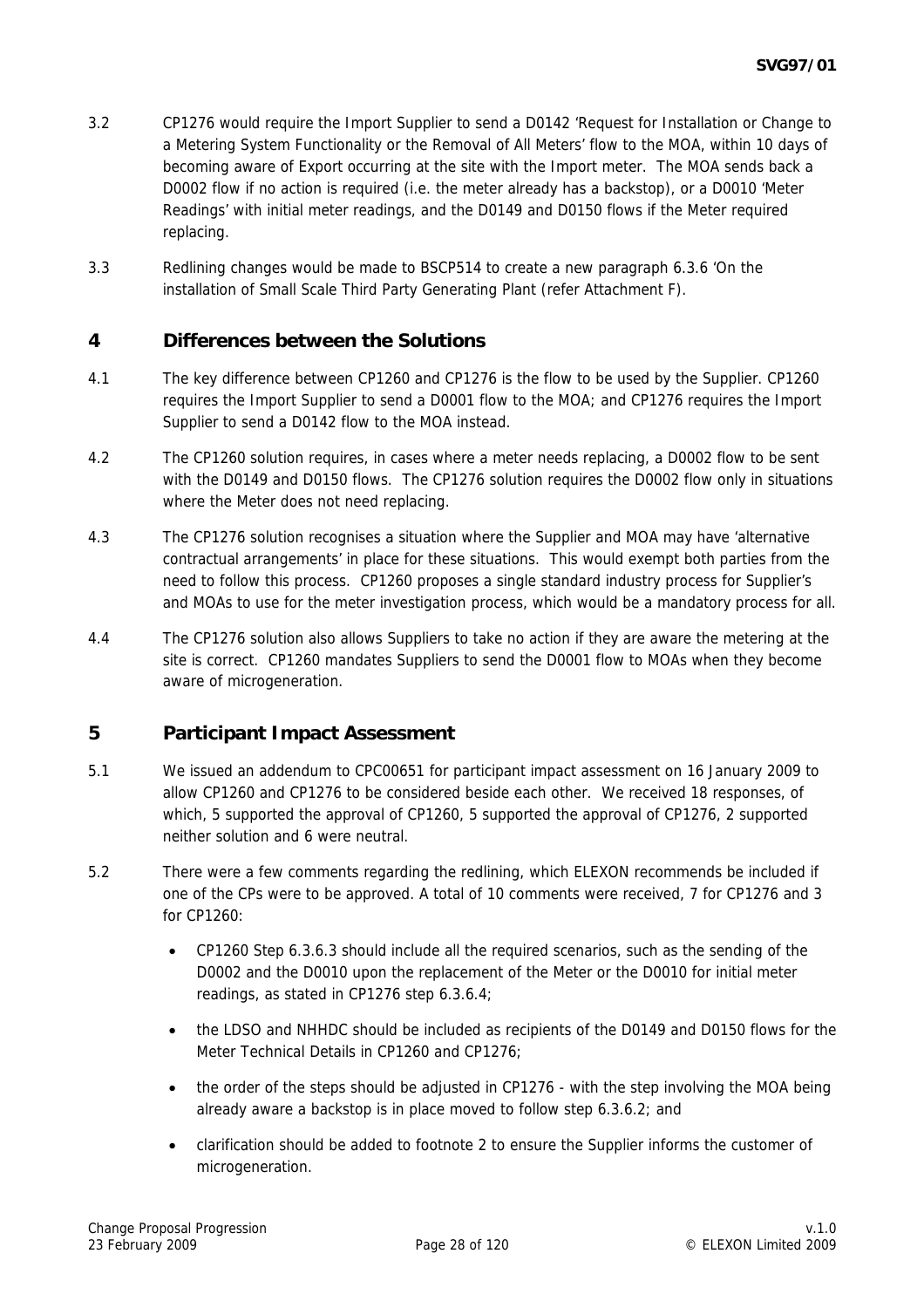- 5.3 Affirmative comments for CP1260 included:
	- it is the flow most likely to be used by Suppliers when in this situation;
	- less system impacts for MOAs;
	- it utilises existing systems; and
	- it offers the industry a single solution.
- 5.4 Disapproving comments for CP1260 included:
	- it is not appropriate for the D0001 to be mandated for use;
	- it does not account for the case of a site visit rejection; and
	- it does not provide a flexible solution or allow for alternative contractual arrangements.
- 5.5 Affirmative comments for CP1276 included:
	- ability to provide a more appropriate course of action;
	- it allows a more flexible approach; and
	- if there was to be a method which allowed Suppliers to check the backstop status of the meter first, the D0142 would be the more appropriate flow and it is the simpler and more robust solution.
- 5.6 Disapproving comments for CP1276 included:
	- a query as to how a Supplier would be aware of whether a meter needs replacing without first asking for an investigation;
	- that there is clear evidence the meters would not need replacing in all situations;
	- if the objective of CP1260 was to create a uniform industry process then CP1276 does not do this; and
	- there is a risk the meter will be replaced unnecessarily.
- 5.7 Views for neither solution included both that one flow should be selected to ensure a single solution, and the opposing view that a single solution would require one of the flows used in a way they are not intended for.
- 5.8 One industry member would like to be certain the Suppliers will do something with the information the LDSO sent as required by CP1259.
- 5.9 A difference in cost between the solutions could not be determined from industry Impact Assessment. One participant only provided numbers, advising each change would cost £8,000 for process changes, and CP1276 would cost an extra £20,000 for relevant system changes. There is not enough data to draw conclusions from and it appears all figures provided would be subjective. Maximum timescales for implementation indicated CP1260 could be implemented in 180 days (3 respondents), which would target the November 2009 Release, and CP1276 could be implemented in 270 days to one year (1 respondent), which would target the February 2010 Release. The shortest timeframe provided by any Supplier for either CP was 180 days.
- 5.10 We have split the industry Impact Assessment responses between three tables. Table 1 contains a summary of the impact assessment responses, table 2 contains the full responses, and table 3 contains comments on the redlined text. We have included our comments/responses in the final column in tables 2 and 3.

## **6 Assessment of Current Backstop Situation**

6.1 We issued a request to MOAs through the Association of Meter Operators to ascertain the likelihood of a situation when microgeneration is occurring at a site and the meter already has a backstop or cannot run backwards.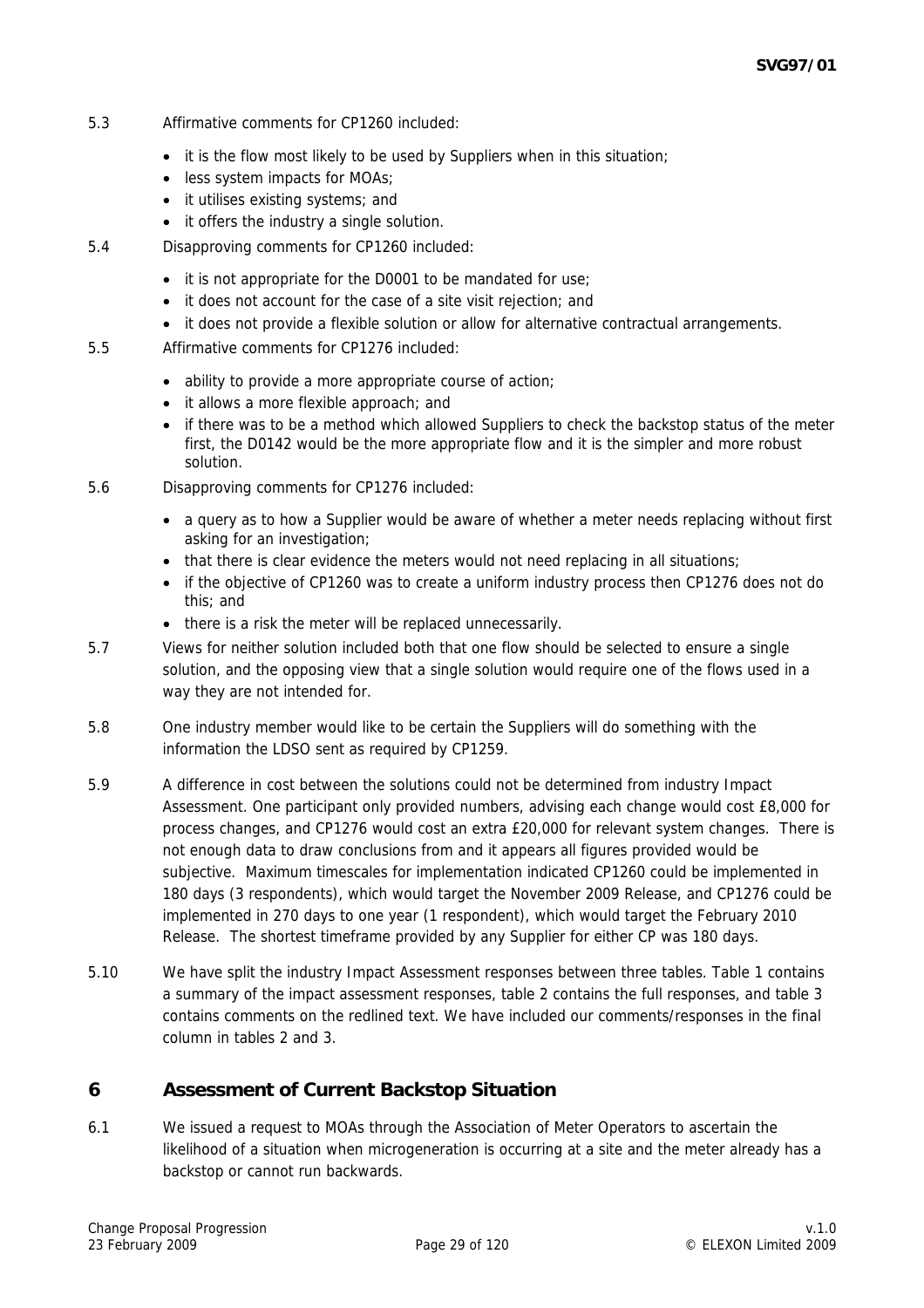- 6.2 Feedback from ELEXON metering experts infers no static (electronic) meter would run backwards unless it has been programmed to, which is unlikely. Electro-mechanical Meters will not run backwards if a backstop has been fitted.
- 6.3 From 1984, the Electricity Association required all Meters purchased to have a backstop. If this is the case, only meters pre-1984 could potentially run backwards.
- 6.4 Feedback from the industry regarding the percentage of meters that would need replacing in this situation ranged from 6% to 35%. One large company, who is responsible for approximately one fifth of meters in Britain, believed the percentage that would need replacing to be around 14%. Another large company, who is also responsible for approximately one fifth of meters in Britain, believed their percentage that would need replacing to be around 6%. Another company believed they have approximately 35% of meters currently in use were purchased pre-1984.
- 6.5 Feedback from one MOA was it would be impossible to be 100% sure whether a Meter could run backwards without going to the site, and even then there could be situations where a technician couldn't tell from looking at the meter.
- 6.6 Attachment G is a survey which Ofgem carried out of meter manufacturers in 2003. Question 1 asked 'What impact does reverse flow have on the meter's register?' and 6 of 8 respondents replied there would be no effect.
- 6.7 An industry member made a comment regarding the production of a list which Suppliers can check to determine whether a backstop would be present for that type of meter and year. ELEXON are currently in negotiation with Ofgem and BEAMA to help create this.

### **7 Conclusions**

- 7.1 The industry is evenly split in its preference for CP1260 and CP1276; however the majority of industry member would prefer no solution than the alternative to their choice. MOAs would prefer a single solution.
- 7.2 Section 6 'Assessment of Current Backstop situation' concludes there is a 6% 35% chance that a meter will need replacing as a result of Small Scale Third Party Generation. Therefore, it would appear that the D0142 flow is not the correct flow to use for a single solution.
- 7.3 The purpose of BSCPs is to provide a detailed set of processes which industry members are required to follow. This is consistent with the CSD Architecture Principles Document agreed by the Panel in 2007. Creating a process where a BSC Party can either follow it or use their own 'commercial contractual arrangements' defeats the purpose of a BSC Procedure, and would be inconsistent with the APD.
- 7.4 There are very few sites which have microgeneration installed (estimated at 4,000), although this is likely to grow. There is also the electronic meter roll-out, which is due to occur over the next five to ten years, making this issue irrelevant if all meters will be replaced. Therefore, we believe that the cost to BSC Parties of implementing either solution out-weighs the benefit and regularity of a single solution.
- 7.5 The current industry baseline allows Suppliers to select the flow which is best fit for the circumstances, (i.e. if they are aware a backstop is on site, do nothing, if they are aware a backstop is not on site, send the D0142 flow, and if they are uncertain, send the D0001 flow).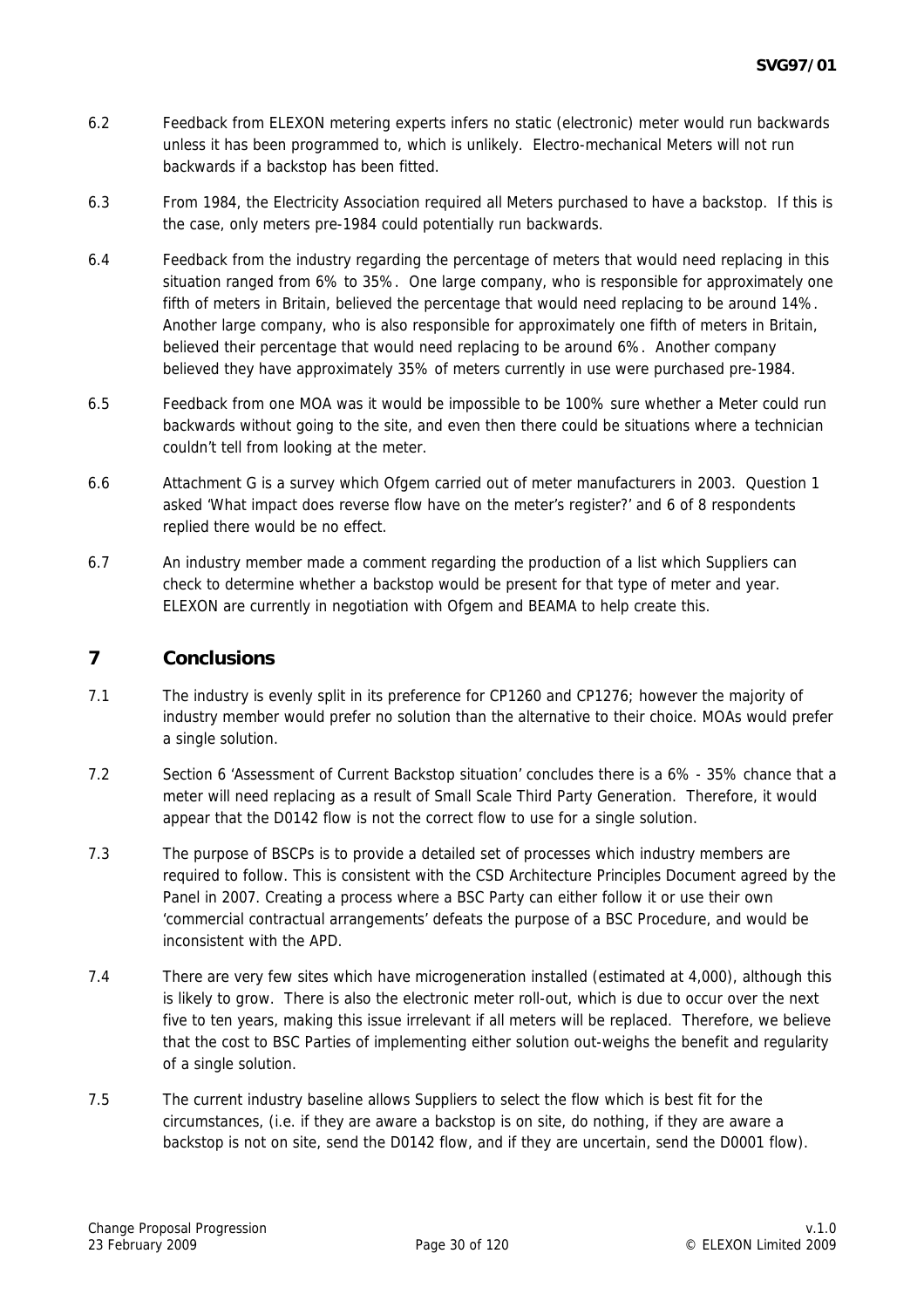7.6 There is still a BSC obligation on Suppliers to ensure correct metering is installed at the site, regardless of the process.

# **8 Recommendations**

- 8.1 ELEXON's recommendations, based upon the above sections, is to:
	- a. agree that a single mandatory solution is not workable;
	- b. note MOAs would prefer a single solution;
	- c. reject CP1276 based on the D0142 flow not being the suitable flow for the likelihood of the need to have a meter replaced and because referring to 'commercial contractual arrangements' is inappropriate; and
	- d. reject CP1260 based on the inability to gain a unanimous decision, the cost out-weighing the benefit and the industry's majority preference for neither solution than the alternative to their choice;
	- e. If you approve either CP, agree our suggested amendments to the redlining for CP1260 or CP1276 and agree that either CP1260 should be implemented in November 2009 or that CP1276 should be implemented in February 2010.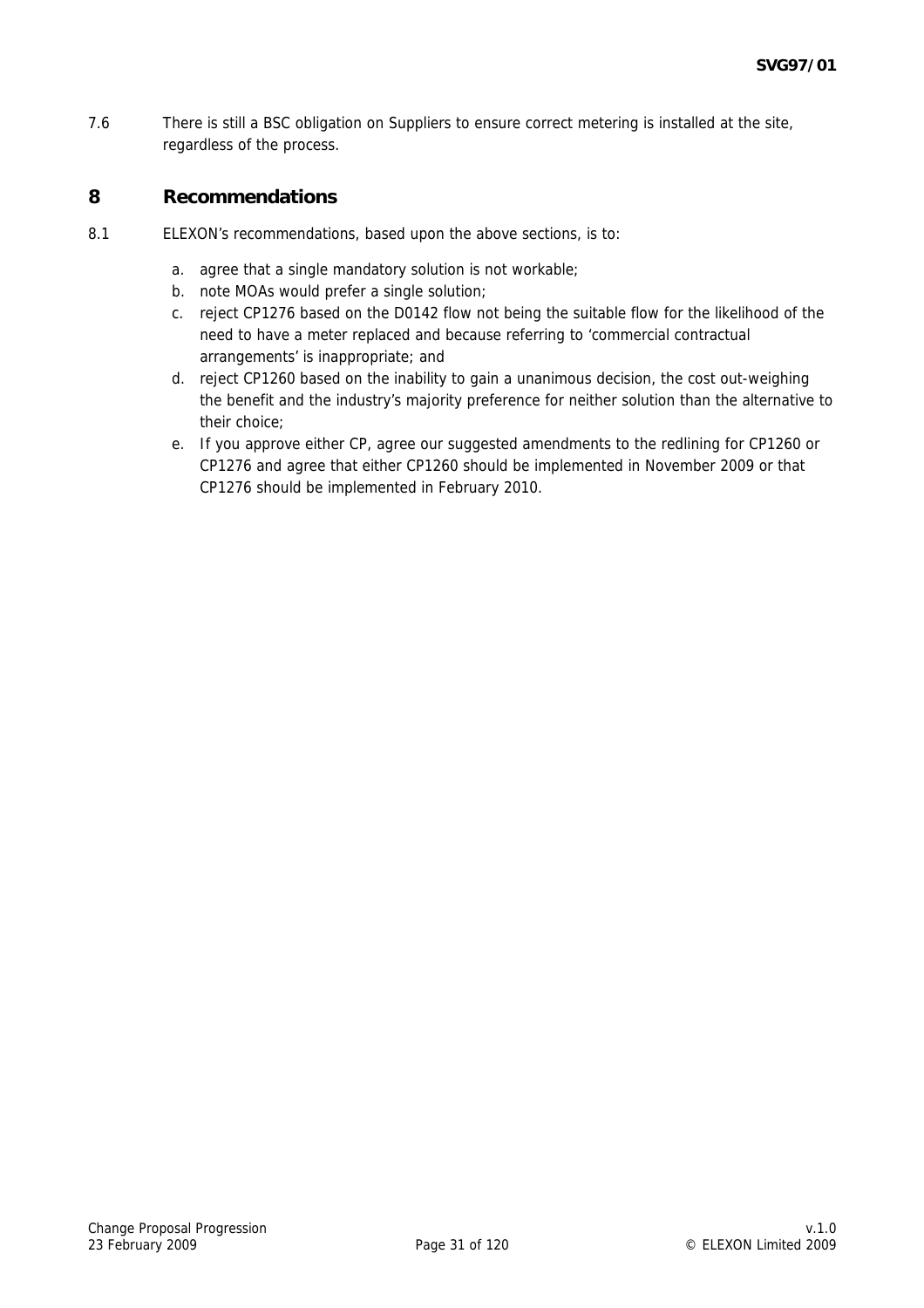# **IA Summary for CP1260 and CP1276**

| Organisation                           | <b>Capacity in which Organisation operates</b><br><u>in</u>      | Agree?         | <b>Days Required to</b><br><b>Implement</b>                                      |
|----------------------------------------|------------------------------------------------------------------|----------------|----------------------------------------------------------------------------------|
| <b>Scottish Power</b>                  | Supplier, LDSO, HHDA, NHHDA, HHDC,<br>NHHDC, HHMOA, NHHMOA       | CP1260         | 180 days                                                                         |
| <b>E.ON UK Energy Services Limited</b> | Party Agent NHHDC /DA MOA                                        | CP1260         |                                                                                  |
| Association of Meter Operators         | Trade Association for Meter Operators                            | CP1260         |                                                                                  |
| <b>British Energy</b>                  | Supplier                                                         | CP1260         |                                                                                  |
| AccuRead                               | NHHDC, NHHDA, NHHMOP, HHMOP                                      | CP1260         | 90                                                                               |
| Scottish and Southern Energy           | Supplier/Generator/ Trader / Party Agent /<br><b>Distributor</b> | CP1276         | We anticipate 9 months to<br>make the changes and to fit<br>in with our IT plans |
| <b>Siemens Metering Services</b>       | Party Agent (NHHDA, NHHDC, NHHMO,<br>HHDC, HHDA, HHMO)           | CP1276         | 90 days                                                                          |
| Npower                                 | Supplier, Party Agent                                            | CP1276         | November 2009<br>implementation                                                  |
| <b>IMServ Europe Ltd</b>               | HHDC, MOA                                                        | CP1276         | 90                                                                               |
| TMA Data Management Ltd                | HHDC, HHDA, NHHDC and NHHDA                                      | CP1276         | 60                                                                               |
| <b>EDF Energy</b>                      | Supplier, NHH Agent and HH MOP                                   | No             | CP1260 - 90 days<br>CP1276 - 270 to 360 days                                     |
| E.ON                                   | Supplier - NORW, EMEB, EELC, PGEN, EENG                          | <b>Neither</b> | 182 days                                                                         |
| <b>Western Power Distribution</b>      | <b>LDSO</b>                                                      | <b>Neutral</b> |                                                                                  |
| <b>Electricity North West Ltd</b>      | <b>LDSO</b>                                                      | Neutral        |                                                                                  |
| Gemserv                                | MRASCo Ltd                                                       | Neutral        | $\overline{\phantom{a}}$                                                         |
| CE Electric UK                         | LDSO, UMSO                                                       | Neutral        | $\overline{a}$                                                                   |
| <b>Electricity North West Ltd</b>      | <b>LDSO</b>                                                      | Neutral        |                                                                                  |
| <b>Independent Power Networks</b>      | LDSO, UMSO, SMRA                                                 | Neutral        |                                                                                  |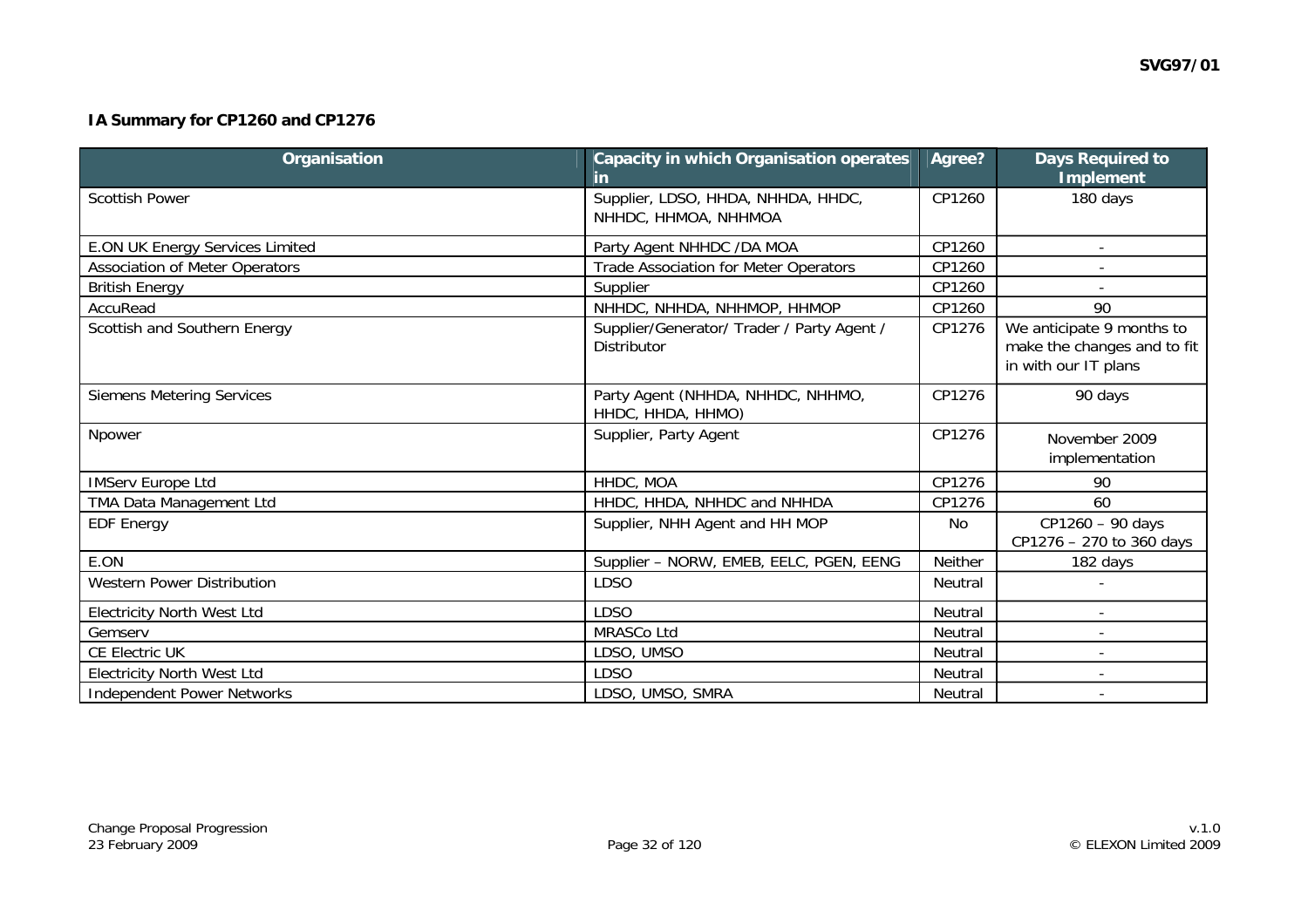#### Impact Assessment Responses

| Organisation                         | Agree?  | <b>CP1260 Comments</b>                                                                                                                                                                                                                                                              | <b>CP1276 Comments</b>                                                                | Impacted? | <b>BSCCo Response</b>                                                                                                                                                                                                                                                                                                                                                                                                                                                                                                                                                                                                                                                                                                                  |
|--------------------------------------|---------|-------------------------------------------------------------------------------------------------------------------------------------------------------------------------------------------------------------------------------------------------------------------------------------|---------------------------------------------------------------------------------------|-----------|----------------------------------------------------------------------------------------------------------------------------------------------------------------------------------------------------------------------------------------------------------------------------------------------------------------------------------------------------------------------------------------------------------------------------------------------------------------------------------------------------------------------------------------------------------------------------------------------------------------------------------------------------------------------------------------------------------------------------------------|
| <b>Western Power</b><br>Distribution | Neutral | <b>Comments:</b> We are neutral as to which CP is approved but one of them needs to be<br>implemented or CP1259, which obliges the LDSO to inform the Supplier following<br>installation of generation, needs to be cancelled. We don't want to incur costs<br>from us.<br>Impacts: | implementing CP1259 if the Supplier doesn't do anything when they get the information | CP1260    | We discussed the proposal of<br>withdrawing both CPs (1260<br>and 1276) with the<br>respondent. The respondent<br>questioned why the SVG went<br>ahead and approved CP1259<br>(placing a single solution<br>obligation on the LDSOs)<br>when not approving CP1260.<br>We confirmed that Suppliers<br>would still have the obligation<br>under the Code and would<br>still be required to take<br>appropriate action, regardless<br>of whether or not the CPs are<br>approved.<br>Respondent is not happy with<br>the solution and is<br>considering raising this as an<br>issue at the SVG or the Panel.<br>ELEXON believes CP1259 is<br>necessary as there is still an<br>obligation on Suppliers to use<br>the information when they |
|                                      |         |                                                                                                                                                                                                                                                                                     |                                                                                       |           | receive it.                                                                                                                                                                                                                                                                                                                                                                                                                                                                                                                                                                                                                                                                                                                            |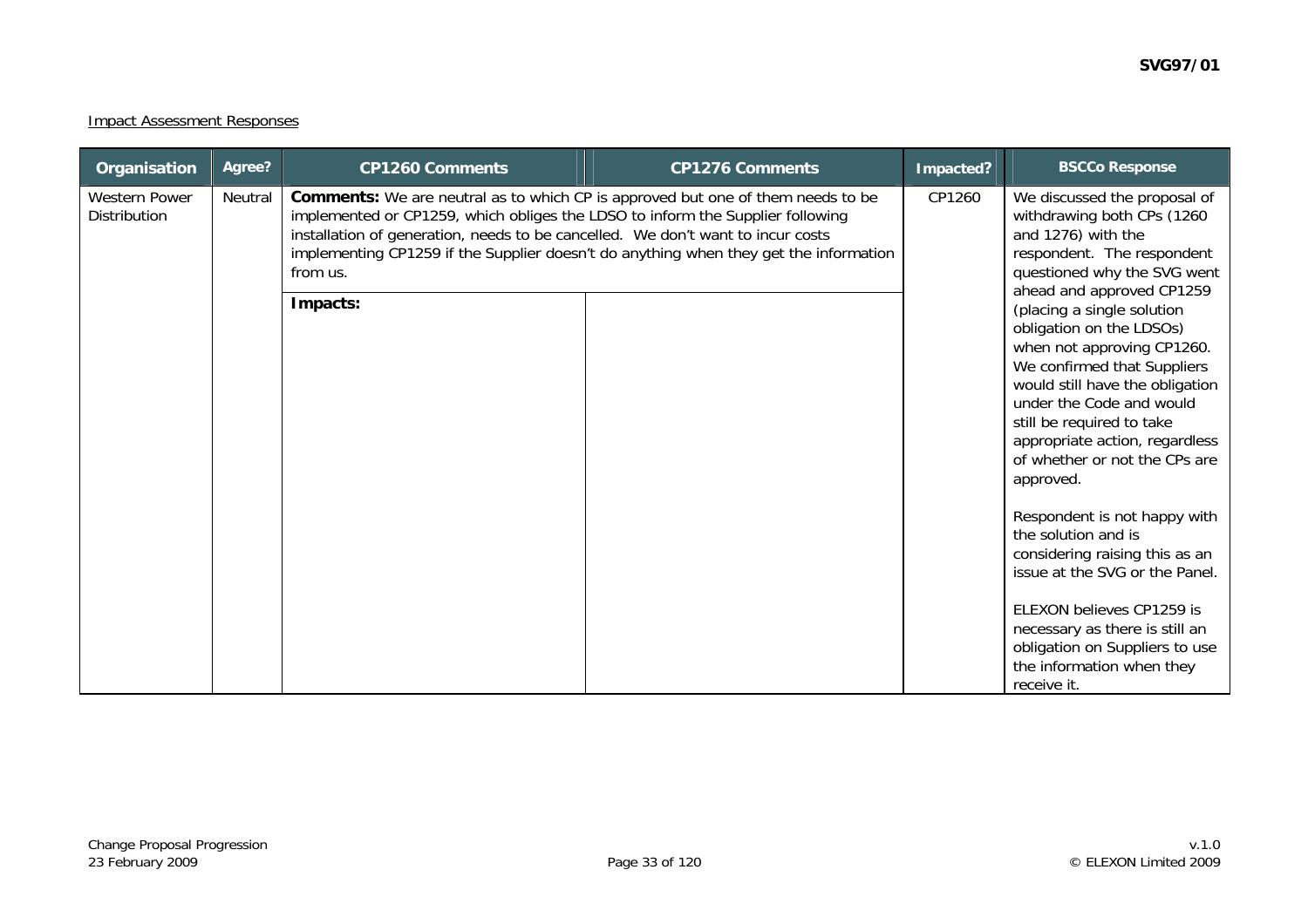| Organisation                    | Agree?  | <b>CP1260 Comments</b>                                                                                                                                                                                                                                                                                                                                   | <b>CP1276 Comments</b>                                                                                                                                                                                                                                                                                                                                                                                                                                                        | Impacted?            | <b>BSCCo Response</b>                                                                                            |  |                                                                                                                  |
|---------------------------------|---------|----------------------------------------------------------------------------------------------------------------------------------------------------------------------------------------------------------------------------------------------------------------------------------------------------------------------------------------------------------|-------------------------------------------------------------------------------------------------------------------------------------------------------------------------------------------------------------------------------------------------------------------------------------------------------------------------------------------------------------------------------------------------------------------------------------------------------------------------------|----------------------|------------------------------------------------------------------------------------------------------------------|--|------------------------------------------------------------------------------------------------------------------|
| Scottish and<br>Southern Energy | CP1276  | <b>Comments: None</b>                                                                                                                                                                                                                                                                                                                                    | <b>Comments:</b> We believe that this solution<br>is a more efficient and a simpler one. It<br>has no impact on our systems and<br>processes and will allow us to meet the<br>June 2009 release. It also allows for<br>flexibility for Suppliers/Meter Operators<br>agents to maintain contractual<br>arrangements.                                                                                                                                                           | CP1276               |                                                                                                                  |  | We have confirmed with SSE<br>that they are happy with our<br>recommendation to reject<br>both Change Proposals. |
|                                 |         | Impact on Systems: Systems and<br>Processes                                                                                                                                                                                                                                                                                                              | <b>Impact on Systems: None</b>                                                                                                                                                                                                                                                                                                                                                                                                                                                |                      |                                                                                                                  |  |                                                                                                                  |
|                                 |         | Capacity: Supplier and Mop                                                                                                                                                                                                                                                                                                                               | Capacity: No impact on any part of our<br>business.                                                                                                                                                                                                                                                                                                                                                                                                                           |                      |                                                                                                                  |  |                                                                                                                  |
|                                 |         | Impact on Organisation: Changes to<br>systems. Amendments to internal<br>processes to accommodate the changes.                                                                                                                                                                                                                                           | <b>Impact on Organisation: None</b>                                                                                                                                                                                                                                                                                                                                                                                                                                           |                      |                                                                                                                  |  |                                                                                                                  |
|                                 |         | Cost: We anticipate significant costs to<br>implement this change.                                                                                                                                                                                                                                                                                       | Cost: None                                                                                                                                                                                                                                                                                                                                                                                                                                                                    |                      |                                                                                                                  |  |                                                                                                                  |
|                                 |         | Other: This option does not allow<br>Suppliers to have an alternative<br>contractual arrangement, in place with<br>the MOA. The diagram (App A) for the<br>CP1260 does not show what happens in<br>case of a rejection of site visit on receipt<br>of D0001? As in our previous response,<br>we do not believe that D0001 is the<br>correct flow to use. | Other: CP1276 process is robust, complete<br>and consistent with BSCP514 compared to<br>CP1260. The diagram (App A) does not<br>make sense. It has been over simplified<br>making the CP1276 solution appear more<br>complicated, when in fact it is the simpler<br>and robust option.<br>A D0142 flow is a request for suitable<br>metering. Following the site visit, a D0002<br>if meter installed is suitable or a<br>D0149/D0150 if new meter fitted. Not both<br>flows. |                      |                                                                                                                  |  |                                                                                                                  |
| <b>EDF Energy</b>               | Neither | Comments: We support neither of these changes in their current forms. We would                                                                                                                                                                                                                                                                           | support CP1276 if process to initiate MOP work was a D0001 and not a D0142. We do<br>not support any change that requires re-working processing of a D0142 as this is most<br>expensive method to implement. Processes we currently have for dealing with D0001s                                                                                                                                                                                                              | CP1260 and<br>CP1276 | We have confirmed with EDF<br>that they are happy with our<br>recommendation to reject<br>both Change Proposals. |  |                                                                                                                  |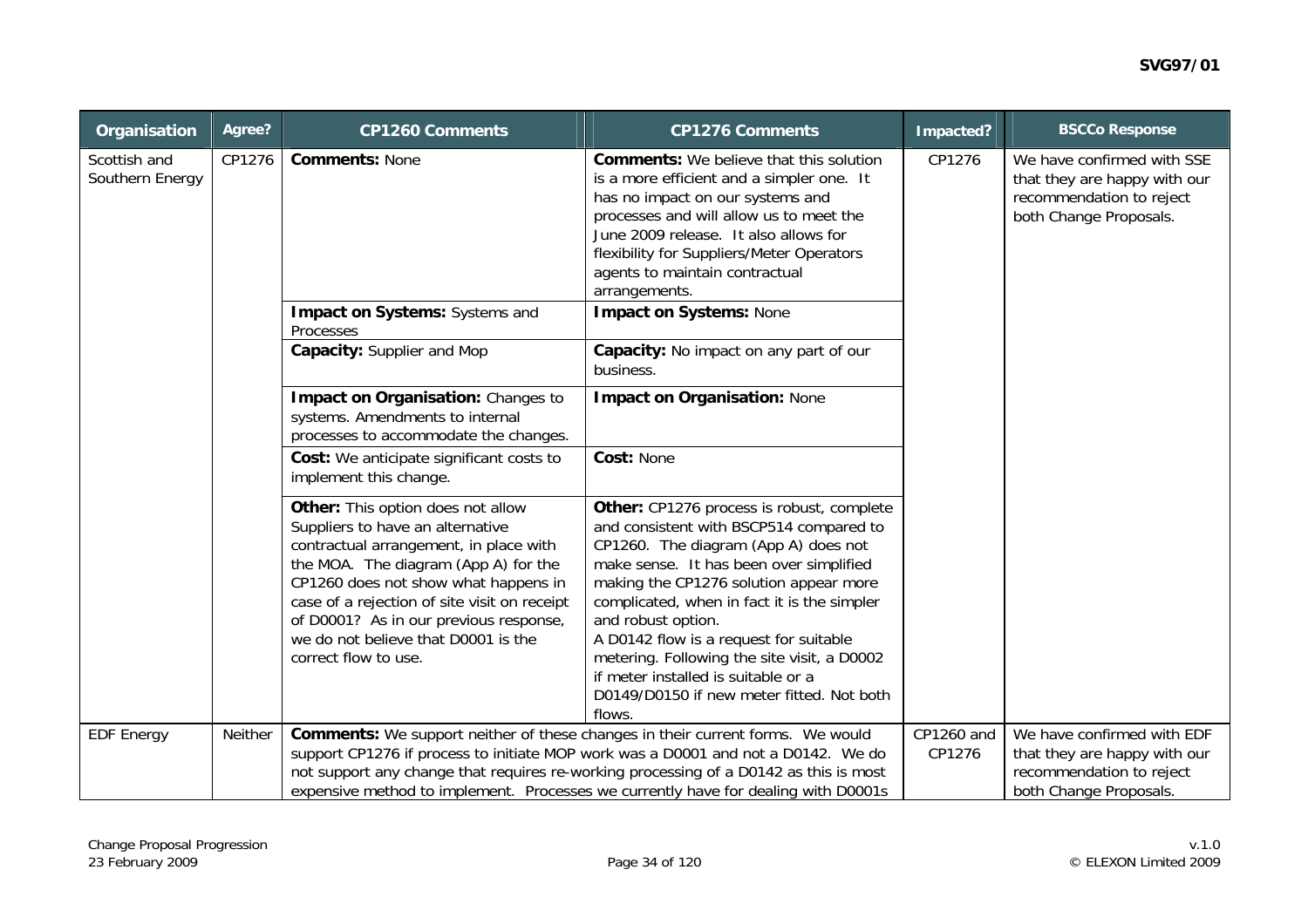| Organisation  | Agree? | <b>CP1260 Comments</b>                                                                                                                                                                                                                                                                                                               | <b>CP1276 Comments</b>                                                                                                                                                                                                                                                                                                                                   | Impacted?                                                            | <b>BSCCo Response</b>                                                                                                                                                            |
|---------------|--------|--------------------------------------------------------------------------------------------------------------------------------------------------------------------------------------------------------------------------------------------------------------------------------------------------------------------------------------|----------------------------------------------------------------------------------------------------------------------------------------------------------------------------------------------------------------------------------------------------------------------------------------------------------------------------------------------------------|----------------------------------------------------------------------|----------------------------------------------------------------------------------------------------------------------------------------------------------------------------------|
|               |        | can be managed without system changes, although as a Supplier we might want to<br>make these eventually.                                                                                                                                                                                                                             |                                                                                                                                                                                                                                                                                                                                                          |                                                                      |                                                                                                                                                                                  |
|               |        | Impact on systems: no comment                                                                                                                                                                                                                                                                                                        | Impact on systems: no comment                                                                                                                                                                                                                                                                                                                            |                                                                      |                                                                                                                                                                                  |
|               |        | Capacity: Supplier and MOP                                                                                                                                                                                                                                                                                                           | Capacity: Supplier and MOP                                                                                                                                                                                                                                                                                                                               |                                                                      |                                                                                                                                                                                  |
|               |        | Impact on organisation: For Supplier<br>process, with possible later system<br>changes to manage D0001 from LDSO<br>automatically. For MOP new D0001<br>monitoring process to deal with requests<br>with SVCC for possible backstop issues.                                                                                          | Impact on organisation: System and<br>process changes for MOP processing of<br>D0142. There seems to be no method of<br>identifying those D0142s that are related to<br>this new process so all D0142 processing is<br>impacted. Process changes required for<br>Supplier, with later system changes to<br>convert D0001 from LDSO to relevant<br>D0142. |                                                                      | ELEXON agrees with the idea<br>of a list. We are currently in                                                                                                                    |
|               |        | Cost: Work for process changes<br>estimated at £8,000.                                                                                                                                                                                                                                                                               | Cost: Work for process changes estimated<br>at £8,000 and MOP system changes at<br>£20,000.                                                                                                                                                                                                                                                              |                                                                      |                                                                                                                                                                                  |
| ScottishPower | CP1260 | currently stands.                                                                                                                                                                                                                                                                                                                    | Comments: ScottishPower sees no advantage of using CP1276 over CP1260 as the CP                                                                                                                                                                                                                                                                          | CP1260 and<br>CP1276                                                 |                                                                                                                                                                                  |
|               |        | At this time it is difficult to quantity the number of meters in situ which do not have a<br>accurately assess whether a backstop is fitted and as such the MOA should be<br>contacted in all instances (this mirrors the CP1260 solution). However ScottishPower<br>believes that there is a simpler solution to resolve the issue. | backstop fitted. As things currently stand ScottishPower does not feel that Suppliers can                                                                                                                                                                                                                                                                |                                                                      | discussion with BEAMA to<br>determine the amount of<br>work and also Ofgem to see if<br>its possible to make an<br>adjustment to the list which is<br>currently available on the |
|               |        | publish lists of all their meters to clearly indicate which have backstops and which do<br>not (it may be simpler to list which ones do with the assumption that if a meter is not<br>on the list it will not have a backstop fitted).                                                                                               | ScottishPower believes there is a strong case for meter manufacturers to be obliged to                                                                                                                                                                                                                                                                   | Ofgem website.<br>ELEXON explained the<br>solution of rejecting both |                                                                                                                                                                                  |
|               |        | be the case then ScottishPower would be minded to look more favourably upon                                                                                                                                                                                                                                                          | This should be published on an industry website such as Elexon or similar. If this was to<br>CP1276. It is clear that if the Supplier could reference such a list then the D0142 would<br>be the most appropriate flow to send as a Supplier would only contact the MOA when a                                                                           |                                                                      | proposals to SAIC, SAIC are<br>happy with the decision to<br>reject both change proposals.<br>They believe the cost of                                                           |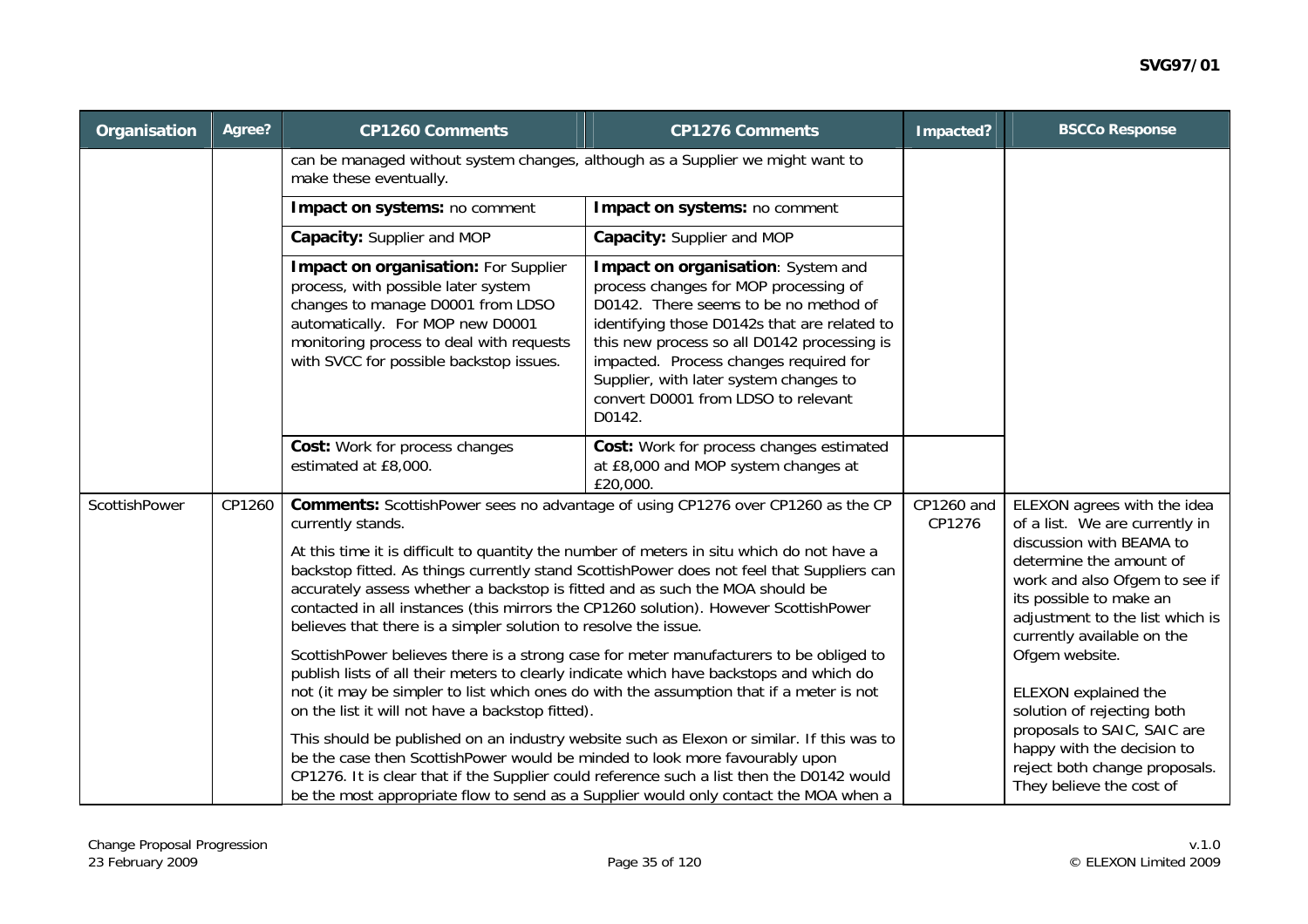| updating systems (for the<br>meter replacement was required and as such the D0001 would not be appropriate.<br>industry) to support one of<br>the solution would far<br>outweigh the need for this<br>process. We agreed that a<br>mitigating factor is that no | Organisation | Agree? | <b>CP1260 Comments</b> | <b>CP1276 Comments</b> | Impacted? | <b>BSCCo Response</b>                                                                                                           |
|-----------------------------------------------------------------------------------------------------------------------------------------------------------------------------------------------------------------------------------------------------------------|--------------|--------|------------------------|------------------------|-----------|---------------------------------------------------------------------------------------------------------------------------------|
|                                                                                                                                                                                                                                                                 |              |        |                        |                        |           | new metering is to be without<br>backstops and all metering is<br>to be replaced with electronic<br>equipment within the next 5 |

to 10 years.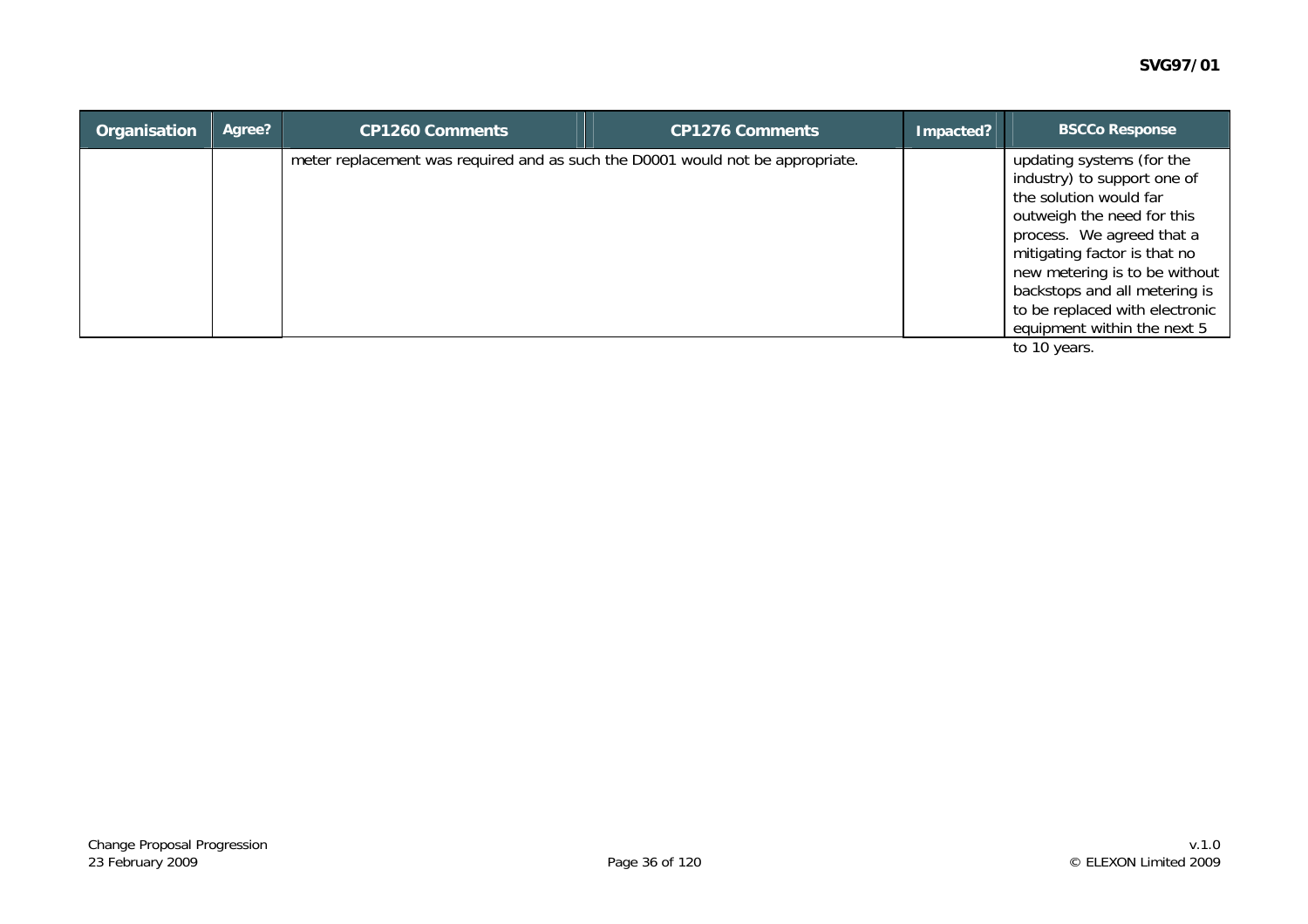| Organisation                         | Agree?  | <b>CP1260 Comments</b>                                                                                                                     | <b>CP1276 Comments</b>                                                                                                                                                            | Impacted?                                                                                                             | <b>BSCCo Response</b>                                                                                                                                                                                                                                                                                        |  |  |  |  |
|--------------------------------------|---------|--------------------------------------------------------------------------------------------------------------------------------------------|-----------------------------------------------------------------------------------------------------------------------------------------------------------------------------------|-----------------------------------------------------------------------------------------------------------------------|--------------------------------------------------------------------------------------------------------------------------------------------------------------------------------------------------------------------------------------------------------------------------------------------------------------|--|--|--|--|
|                                      |         |                                                                                                                                            | <b>Impact on systems:</b> Systems & Processes                                                                                                                                     |                                                                                                                       |                                                                                                                                                                                                                                                                                                              |  |  |  |  |
|                                      |         | Capacity: Supplier, MOA                                                                                                                    |                                                                                                                                                                                   |                                                                                                                       |                                                                                                                                                                                                                                                                                                              |  |  |  |  |
|                                      |         | between the two solutions. Both will require manual intervention thus the creation of<br>new internal processes along with system impacts. | Impact on organisation: ScottishPower does not anticipate there being a difference                                                                                                |                                                                                                                       |                                                                                                                                                                                                                                                                                                              |  |  |  |  |
|                                      |         | Cost: As stated above the costs would be similar for both solutions. ScottishPower do<br>would involve manual intervention.                | not as yet have full costs for either solution though we would expect there to be system<br>impacts and more importantly internal process changes going forward as both solutions |                                                                                                                       |                                                                                                                                                                                                                                                                                                              |  |  |  |  |
| <b>Electricity North</b><br>West Ltd | Neutral | <b>Comments: None</b>                                                                                                                      | Neutral                                                                                                                                                                           | ELEXON agrees with the<br>suggestion that the LDSO                                                                    |                                                                                                                                                                                                                                                                                                              |  |  |  |  |
|                                      |         | Impact on systems: Yes                                                                                                                     |                                                                                                                                                                                   | should be included in the data<br>flows - see the redline text<br>comments table for more<br>details of our suggested |                                                                                                                                                                                                                                                                                                              |  |  |  |  |
|                                      |         | Impact on organisation: LDSO's have been omitted from the process see comments<br>below                                                    |                                                                                                                                                                                   |                                                                                                                       |                                                                                                                                                                                                                                                                                                              |  |  |  |  |
|                                      |         | Other comment: LDSOs have been missed out of the process. The Meter operator<br>flows                                                      | should also send LDSOs initial and final meter readings and Meter Technical Detail data                                                                                           |                                                                                                                       | changes.<br>ELEXON explained the<br>proposal to reject both CPs,<br>and Electricity Northwest<br>were happy with this<br>outcome, providing in<br>situations where meters are<br>replaced LDSO are recipients<br>of the required data-flows for<br>new meters, in accordance<br>with BSCP514 6.3.3 and 6.3.4 |  |  |  |  |
| E.ON UK Energy<br>Services Limited   | CP1260  | Impact on system: Minimal as this<br>would trigger an investigation as does<br>the receipt of any other D0001 flow                         | CP1260                                                                                                                                                                            | We discussed these<br>comments with E.ON ES and<br>explained the preferred<br>solution to reject both Change          |                                                                                                                                                                                                                                                                                                              |  |  |  |  |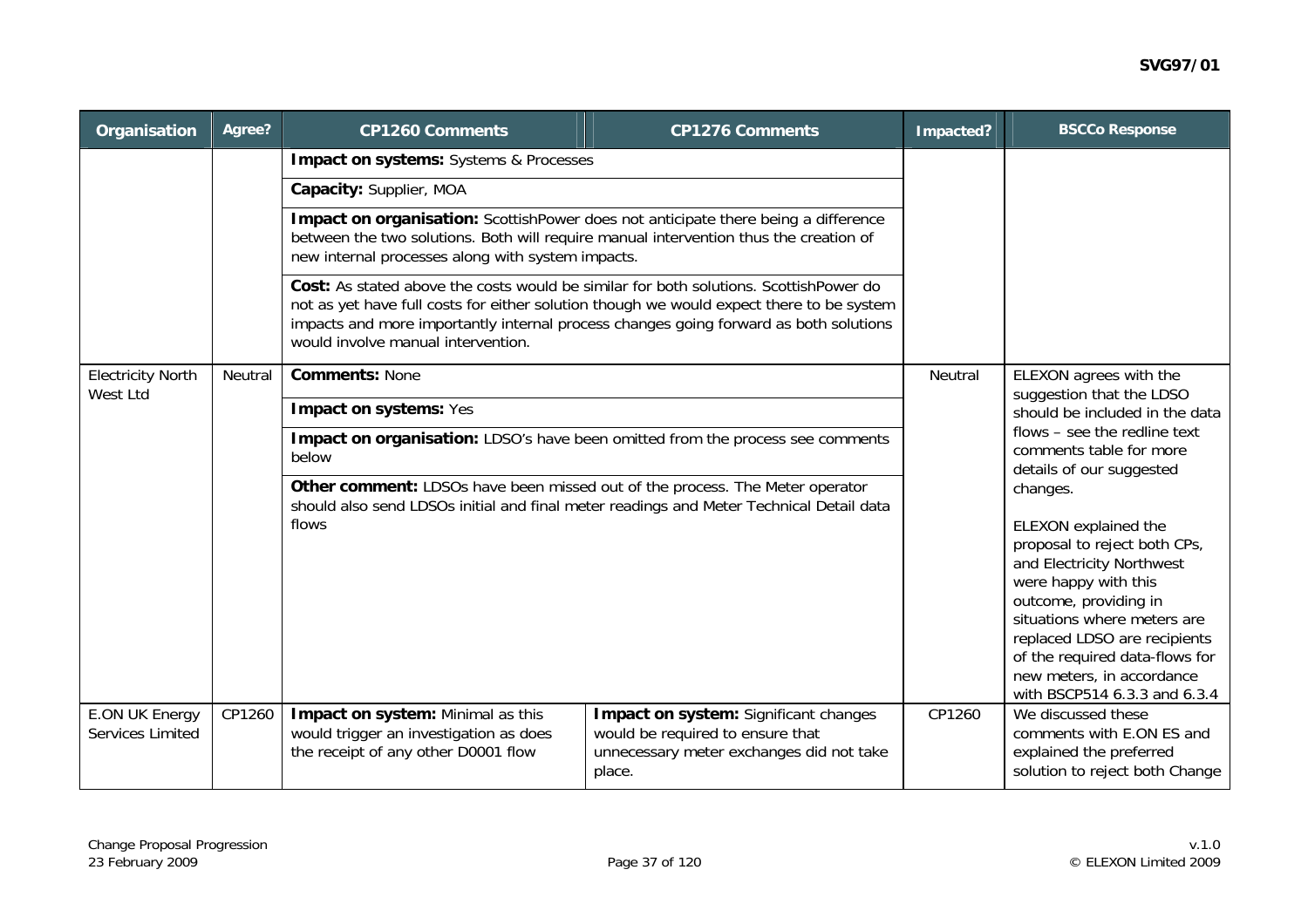| Organisation | Agree? | <b>CP1260 Comments</b>                                                                | <b>CP1276 Comments</b>                                                                                                                                                                                                                                                                                                                                                                                                                                                                                                                                                                                            | Impacted? | <b>BSCCo Response</b>                                                                                                                                                                                                                                                                                                                                                                                                              |
|--------------|--------|---------------------------------------------------------------------------------------|-------------------------------------------------------------------------------------------------------------------------------------------------------------------------------------------------------------------------------------------------------------------------------------------------------------------------------------------------------------------------------------------------------------------------------------------------------------------------------------------------------------------------------------------------------------------------------------------------------------------|-----------|------------------------------------------------------------------------------------------------------------------------------------------------------------------------------------------------------------------------------------------------------------------------------------------------------------------------------------------------------------------------------------------------------------------------------------|
|              |        | Capacity: MOA                                                                         |                                                                                                                                                                                                                                                                                                                                                                                                                                                                                                                                                                                                                   |           | Proposals.                                                                                                                                                                                                                                                                                                                                                                                                                         |
|              |        | Impact on organisation: Some<br>procedural updates would be required                  | <b>Impact on organisation: Extensive</b><br>alterations to existing procedures would be<br>required with the associated training and<br>rollout requirements                                                                                                                                                                                                                                                                                                                                                                                                                                                      |           | The respondent is concerned<br>with the possibility of<br>Suppliers doing as they wish<br>and Meter Operators<br>uncertain of how they are to                                                                                                                                                                                                                                                                                      |
|              |        | Other Comments: This is our preferred<br>solution of the two proposals as it utilises | Other Comments: We would not support<br>this solution for the following reasons:                                                                                                                                                                                                                                                                                                                                                                                                                                                                                                                                  |           | be informed.                                                                                                                                                                                                                                                                                                                                                                                                                       |
|              |        | existing consistent systems                                                           | It proposes initiating a meter investigation<br>using a flow designed to instruct a MOA to<br>install or remove metering thus giving rise<br>potential confusion whilst at the same time<br>an established procedure exists for<br>initiating an investigation namely the<br>D0001 flow.                                                                                                                                                                                                                                                                                                                          |           | Also, the only way to be<br>certain a given meter has a<br>backstop is to go out and<br>look, you cannot be 100%<br>sure. We confirmed that we<br>will highlight this view to the<br>SVG.                                                                                                                                                                                                                                          |
|              |        |                                                                                       | There is a significant risk that an meter will<br>be unnecessarily replaced with the<br>resultant additional costs only to need<br>replacing again as a result of industry<br>changes within a relatively short period of<br>time.<br>It allows suppliers to establish independent<br>arrangements with MOAs whilst this<br>approach may be valuable where a MOA<br>has a relationship with a single supplier<br>where an MOA has relationships with<br>multiple suppliers the potential exists that a<br>MOA would need to support multiple<br>parallel solutions with the resultant<br>potential for confusion. |           | We also noted that not<br>implementing either CP will<br>allow Suppliers the flexibility<br>to use the right flow for each<br>circumstance. If they are<br>aware a backstop is on site,<br>do nothing; if they are aware<br>one isn't, send the D0142; if<br>they are uncertain, send the<br>D0001, which should happen<br>in any situation. There is also<br>a vested interest for the<br>Supplier to sort this situation<br>out. |
|              |        |                                                                                       |                                                                                                                                                                                                                                                                                                                                                                                                                                                                                                                                                                                                                   |           |                                                                                                                                                                                                                                                                                                                                                                                                                                    |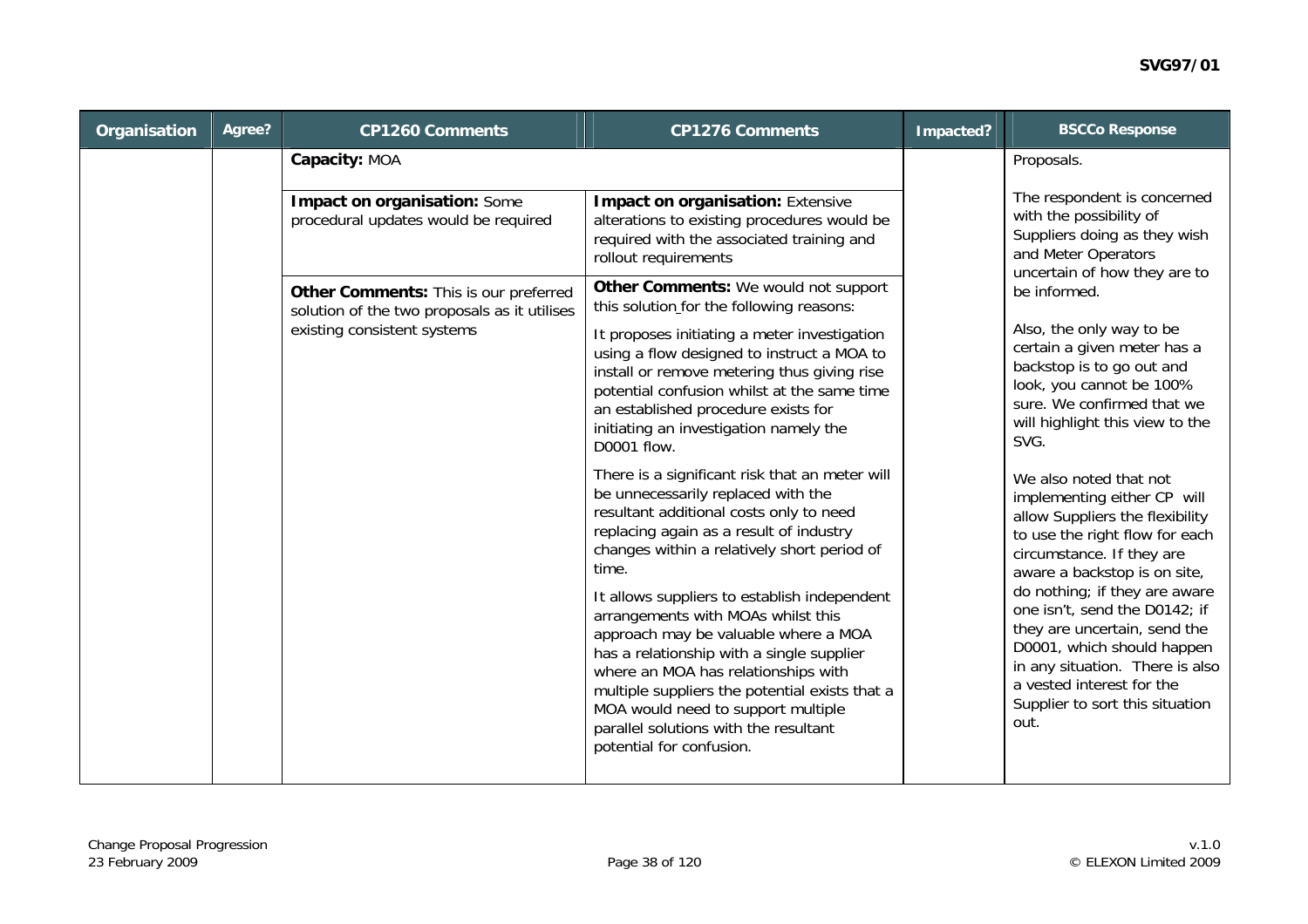| Organisation | Agree?  | <b>CP1260 Comments</b>                                                                                                                                                                                                                                                                            | <b>CP1276 Comments</b>                                                                                                                                                                                                                                                                                                                             | Impacted? | <b>BSCCo Response</b>                                                                                                                                                                                  |
|--------------|---------|---------------------------------------------------------------------------------------------------------------------------------------------------------------------------------------------------------------------------------------------------------------------------------------------------|----------------------------------------------------------------------------------------------------------------------------------------------------------------------------------------------------------------------------------------------------------------------------------------------------------------------------------------------------|-----------|--------------------------------------------------------------------------------------------------------------------------------------------------------------------------------------------------------|
| E.ON         | Neither | Comments: We do not support the introduction of either of these CPs and are<br>planning to raise an new alternative CP.<br>Impact on systems: Yes. Our system<br>will have to identify the site visit check<br>code and we will have to either build a<br>process to send the D0001 automatically | Impact on systems: Again, we will have<br>to receive the D0001 and using the site<br>visit check code, arrange to contact the<br>customer to advise them of the impending                                                                                                                                                                          | Yes       | We discussed the change with<br>the respondent. The<br>respondent is happy not to<br>raise a further CP providing<br>both the changes are<br>rejected. Initial industry<br>feedback suggests their new |
|              |         | to the appointed MOP, or we will have to<br>manually investigate the flow and<br>manually generate the necessary D0001.<br>We will then have to monitor the<br>response and track if the meter is being<br>changed.                                                                               | meter exchange. Once on site we may find<br>the meter does not require changing and<br>so this will have to be explained to the<br>customer. We will have to have an<br>alternative process for sites where the<br>meter doesn't need changing as the<br>expected response to a D142 are meter<br>exchange flows or abortive visit<br>information. |           | CP would not offer a solution<br>to satisfy all industry<br>members, but this would be<br>raised if the SVG cannot<br>unanimously agree to reject<br>Change Proposals.                                 |
|              |         | Impact on organisation: This will<br>impact the processing of the D0001<br>inbound and outbound as well as the<br>processes for monitoring responses and<br>updating meter exchanges.                                                                                                             | Impact on organisation: This will impact<br>the inbound processing of the D0001 and<br>will require new processes to be used for<br>the D0142 to deal with instances where the<br>meter does not require changing.                                                                                                                                 |           |                                                                                                                                                                                                        |
|              |         |                                                                                                                                                                                                                                                                                                   | Alternatively if as we believe the D142 is<br>the wrong flow and wish to put in<br>commercial arrangements this will impact<br>all of our metering contracts for the<br>business                                                                                                                                                                   |           |                                                                                                                                                                                                        |
|              |         | Cost: The system changes associated<br>with this solution are less expensive since<br>we will make changes for CP1259 to the<br>flow and since we currently manage the<br>receipt and responses of the D0001 and<br>D0002, the only cost will be processing<br>changes, however there is manual   | Cost: Since commercial contracts would<br>have to be negotiated and would remain<br>confidential we cannot provide them at this<br>time. However, we do believe that as well<br>as unnecessary meter exchanges being<br>requested there will be a percentage of<br>abortive visit costs where access has not                                       |           |                                                                                                                                                                                                        |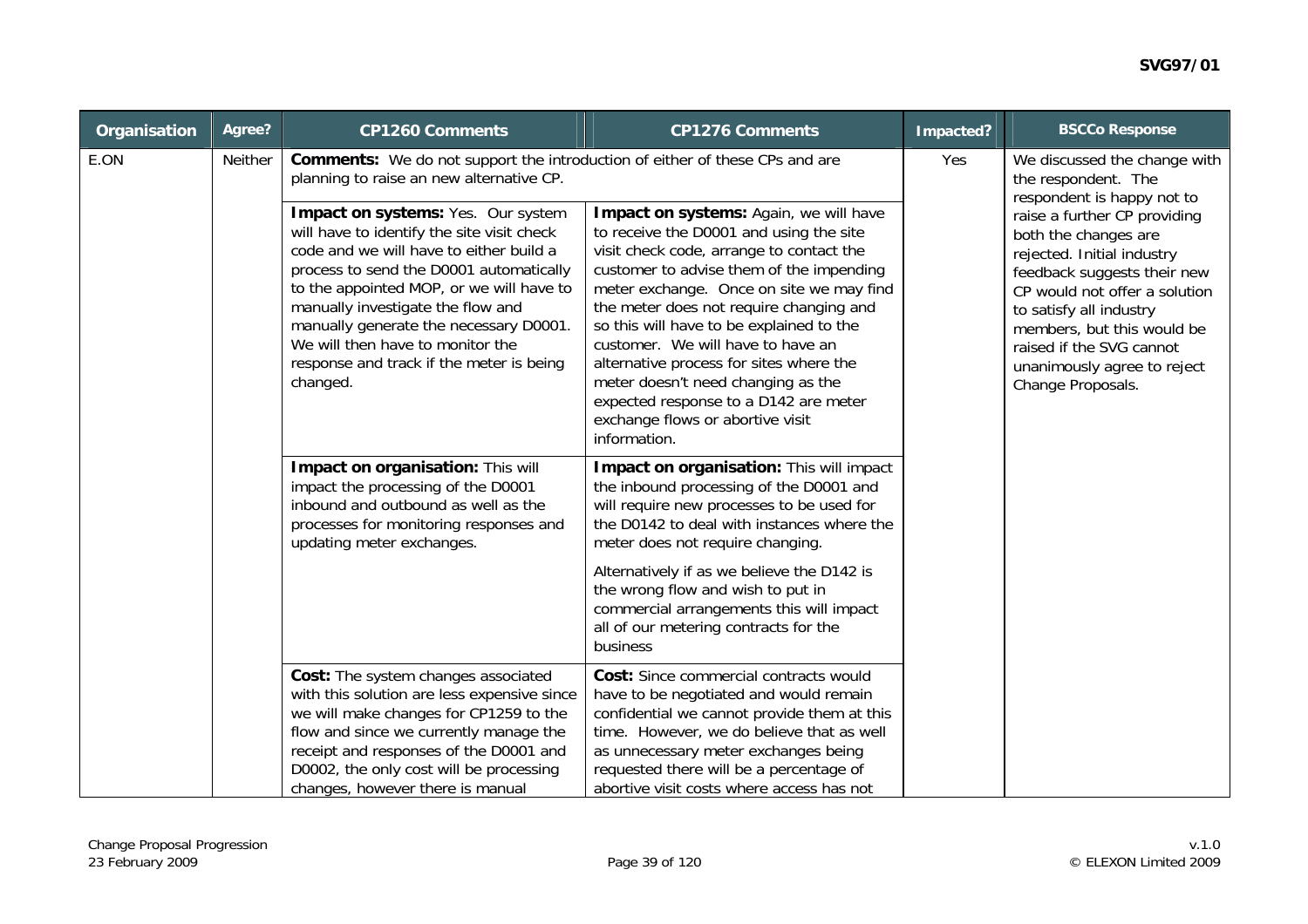| Organisation | Agree? | <b>CP1260 Comments</b>                                                                                                                                                                                                                                                                                                                                                                                                                                                                                                                                                                                                                                                                                                                                                                                                                                                                                                                                                                                                                                                                                                                                                                                                                                                                   | Impacted?                                                                                                                                                                                                                                                                                                                                                                                                                                                                                                                                                                                                                                                                                                                                       | <b>BSCCo Response</b> |  |
|--------------|--------|------------------------------------------------------------------------------------------------------------------------------------------------------------------------------------------------------------------------------------------------------------------------------------------------------------------------------------------------------------------------------------------------------------------------------------------------------------------------------------------------------------------------------------------------------------------------------------------------------------------------------------------------------------------------------------------------------------------------------------------------------------------------------------------------------------------------------------------------------------------------------------------------------------------------------------------------------------------------------------------------------------------------------------------------------------------------------------------------------------------------------------------------------------------------------------------------------------------------------------------------------------------------------------------|-------------------------------------------------------------------------------------------------------------------------------------------------------------------------------------------------------------------------------------------------------------------------------------------------------------------------------------------------------------------------------------------------------------------------------------------------------------------------------------------------------------------------------------------------------------------------------------------------------------------------------------------------------------------------------------------------------------------------------------------------|-----------------------|--|
|              |        | intervention and minor system changes<br>required which cannot quantified due to<br>the lack of information currently available<br>on the likely ramp up of the installation<br>of microgeneration.                                                                                                                                                                                                                                                                                                                                                                                                                                                                                                                                                                                                                                                                                                                                                                                                                                                                                                                                                                                                                                                                                      | been granted to change the meter - further<br>inflating the cost of this solution                                                                                                                                                                                                                                                                                                                                                                                                                                                                                                                                                                                                                                                               |                       |  |
|              |        | be withdrawn                                                                                                                                                                                                                                                                                                                                                                                                                                                                                                                                                                                                                                                                                                                                                                                                                                                                                                                                                                                                                                                                                                                                                                                                                                                                             | <b>Other comment:</b> We believe this CP is not better than the current baseline and should                                                                                                                                                                                                                                                                                                                                                                                                                                                                                                                                                                                                                                                     |                       |  |
|              |        | The Distributed Generation Co-ordinating Group carried out research on the likely<br>replacement of meters without backstops in the event that microgeneration was<br>installed. This research concluded that meters only need to be replaced where the<br>incorporated in the meter. It is inaccurate to suggest that meters will need changing<br>on every occasion that a suppliers is made aware of the presence of micro-generating<br>equipment (we believe this is more reasonably 36% of the time) and therefore it is<br>unnecessary to request the MOP to change the meter on every single occasion; this<br>solution will burden suppliers and customers with gratuitous costs.<br>Currently the industry baseline allows suppliers to choose how to ensure they have<br>appropriate metering on site and doesn't prescribe the use of any D-flow to carry out<br>the D0001, the D0142, the telephone, email, letter or fax.<br>Since one of the original rationales for CP1260 was to create a uniform industry<br>the industry wants and to that end CP1276 allows parties to enter into commercial<br>of D-flows to the D142.<br>allow, but prescribing that a true investigative D-flow is not used to investigate a<br>64% of occasions it may not need changing at all. | Additional comments on email: Please find additional comments below for CP1276:<br>meter is mechanical and it is not clear whether a backstop has already been fitted or is<br>this validation. This allows the supplier to choose which process to adopt - the use of<br>process, it is unclear how CP1276 facilitates this and in fact it is becoming clearer from<br>the inability of the industry to agree on a common solution that this is not really what<br>arrangements in preference to the use of a mandated D flow, whilst restricting the use<br>This is effectively allowing an opt out from the single industry process where contracts<br>metering system, but requires parties to request that a meter is changed even when in |                       |  |
|              |        |                                                                                                                                                                                                                                                                                                                                                                                                                                                                                                                                                                                                                                                                                                                                                                                                                                                                                                                                                                                                                                                                                                                                                                                                                                                                                          | If you apply the applicable objective test to this change proposal it is difficult to argue                                                                                                                                                                                                                                                                                                                                                                                                                                                                                                                                                                                                                                                     |                       |  |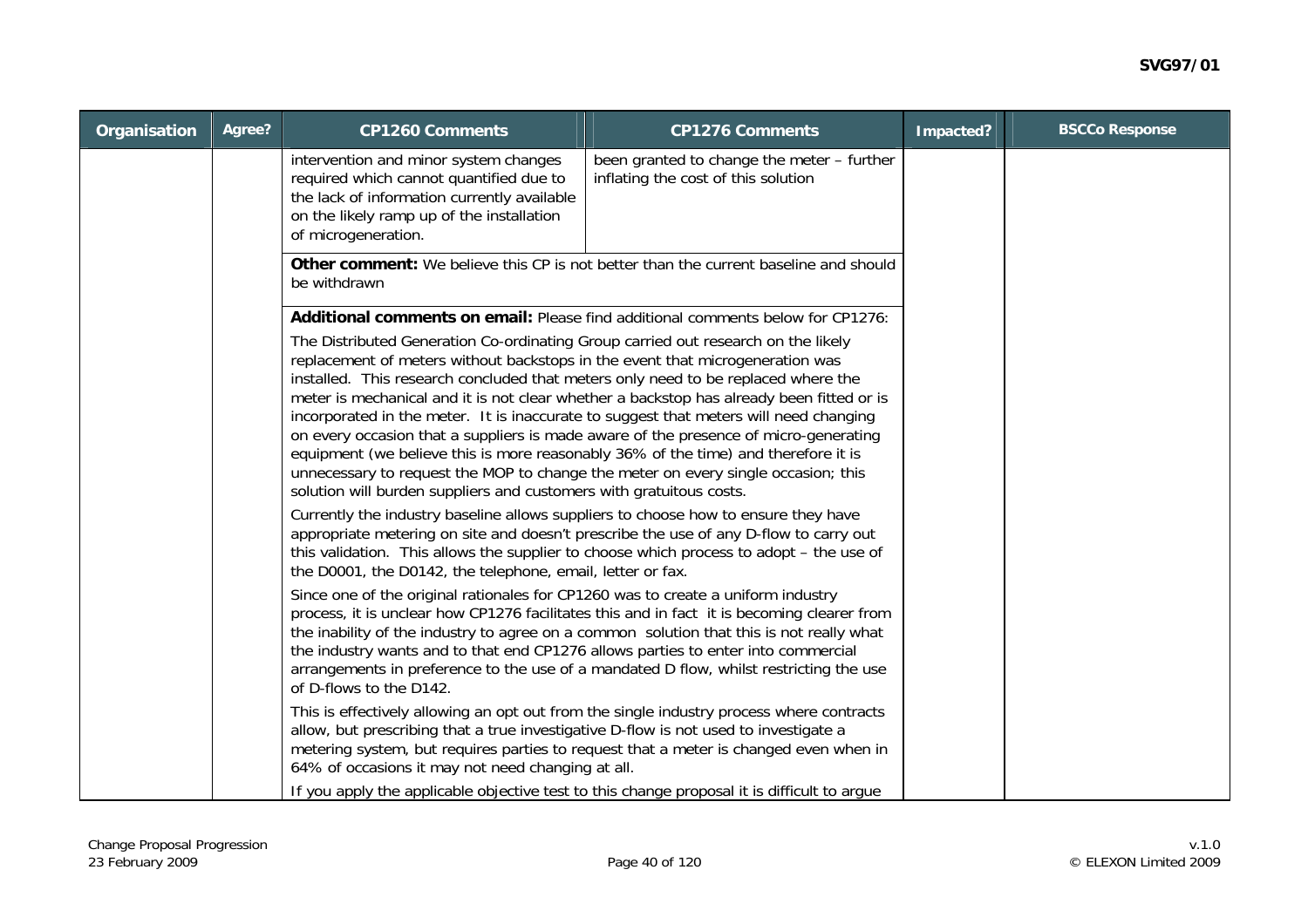| Organisation                                  | Agree? | <b>CP1260 Comments</b>                                                                                                                                                                                                                                                                                                | Impacted?                                                                                                                                                                                                                                                             | <b>BSCCo Response</b>                                                                                            |                                                                                                                        |
|-----------------------------------------------|--------|-----------------------------------------------------------------------------------------------------------------------------------------------------------------------------------------------------------------------------------------------------------------------------------------------------------------------|-----------------------------------------------------------------------------------------------------------------------------------------------------------------------------------------------------------------------------------------------------------------------|------------------------------------------------------------------------------------------------------------------|------------------------------------------------------------------------------------------------------------------------|
|                                               |        | efficiency in the implementation and administration of the Balancing & Settlement<br>arrangements.                                                                                                                                                                                                                    | that a proposal that is supposed to create a single solution for the industry that permits<br>an opt out that is open to parties to determine how to implement the change promotes                                                                                    |                                                                                                                  |                                                                                                                        |
| <b>Siemens</b><br>Metering<br><b>Services</b> | CP1276 | Comments: Siemens Metering Services strongly prefers CP1276 to CP1260. We still<br>feel that the D1 is the incorrect flow to use in the circumstances described in CP1260.<br>We believe that CP1276 offers a more flexible approach to both Suppliers and Party<br>Agents, and builds on processes already in place. | CP1260                                                                                                                                                                                                                                                                | We discussed our<br>recommendation to reject<br>both CPs, and Siemens were<br>comfortable with this<br>approach. |                                                                                                                        |
|                                               |        | Impact on systems: Process impact                                                                                                                                                                                                                                                                                     | <b>Impact on systems: Minimal process</b><br>impact                                                                                                                                                                                                                   |                                                                                                                  |                                                                                                                        |
|                                               |        | Impact on organisation: Large<br>process changes would be required                                                                                                                                                                                                                                                    | Impact on organisation: No changes<br>required                                                                                                                                                                                                                        |                                                                                                                  |                                                                                                                        |
|                                               |        | Cost: Potential costs of up to £2,000 pa,<br>due to additional office admin around<br>processing of D0001 flows.                                                                                                                                                                                                      | Cost: n/a                                                                                                                                                                                                                                                             |                                                                                                                  |                                                                                                                        |
| Npower                                        | CP1276 | <b>Comments:</b> We rejected CP1260<br>previously because we did not think it<br>was appropriate to mandate Suppliers to<br>use the D0001. We feel that there are<br>circumstances where we would need to<br>adopt a more flexible approach. If we                                                                    | <b>Comments:</b> We feel CP1276 provides a<br>process that enables Suppliers to adopt a<br>more flexible approach and allows them to<br>take the most appropriate course of action<br>dependent on the information they have<br>received from the LDSO/customer about |                                                                                                                  | We have discussed these<br>comments with Npower and<br>they are happy with both<br>Change Proposals being<br>rejected. |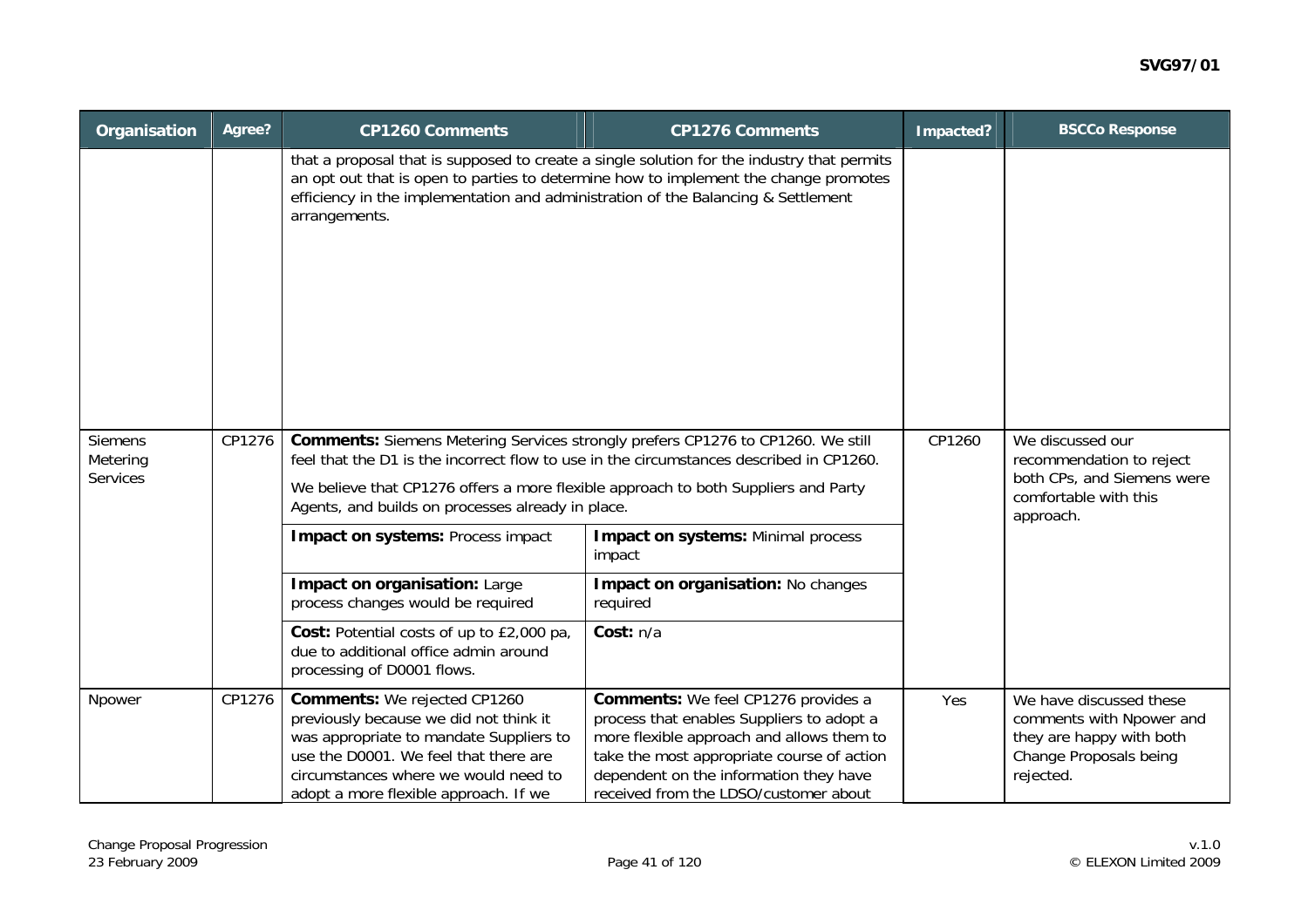| Organisation | Agree? | <b>CP1260 Comments</b>                                                                                                                                                                                                                                                                                                                                        | <b>CP1276 Comments</b>                                                                                                                                                                                                         | Impacted? | <b>BSCCo Response</b> |
|--------------|--------|---------------------------------------------------------------------------------------------------------------------------------------------------------------------------------------------------------------------------------------------------------------------------------------------------------------------------------------------------------------|--------------------------------------------------------------------------------------------------------------------------------------------------------------------------------------------------------------------------------|-----------|-----------------------|
|              |        | have information that indicates the meter<br>is running backwards/requires a backstop<br>then we feel it would be more<br>appropriate to send a D0142. Conversely,<br>if we have information that indicates the<br>meter already has a backstop/is not<br>running backwards we do not want to be<br>mandated to use a D0001 to carry out an<br>investigation. | the meter.                                                                                                                                                                                                                     |           |                       |
|              |        | Impact on systems: There will be impact on processes                                                                                                                                                                                                                                                                                                          |                                                                                                                                                                                                                                |           |                       |
|              |        | <b>Impact on organisation: Mandating</b><br>the use of the D0001 would not require<br>any system changes because we already<br>send D0001's. However we do not<br>believe it is the correct use of the D0001<br>flow.                                                                                                                                         | Impact on organisation: As the D0142 is<br>an existing flow we do not envisage any<br>system changes. CP1276 enables Suppliers<br>to take the most appropriate course of<br>action.                                            |           |                       |
|              |        | Cost: We do not envisage any system<br>change costs because we currently send<br>D0001's however we are concerned there                                                                                                                                                                                                                                       | Cost: We do not envisage any system<br>change costs because we currently send<br>D0142's.                                                                                                                                      |           |                       |
|              |        | could be increases in MOA costs because<br>we may incur additional costs for<br>unnecessary site visits.                                                                                                                                                                                                                                                      | We believe that a more flexible process<br>would ensure Suppliers can take action<br>dependent on the information they have<br>about the metering on site rather than<br>having to carry out an investigation/send a<br>D0001. |           |                       |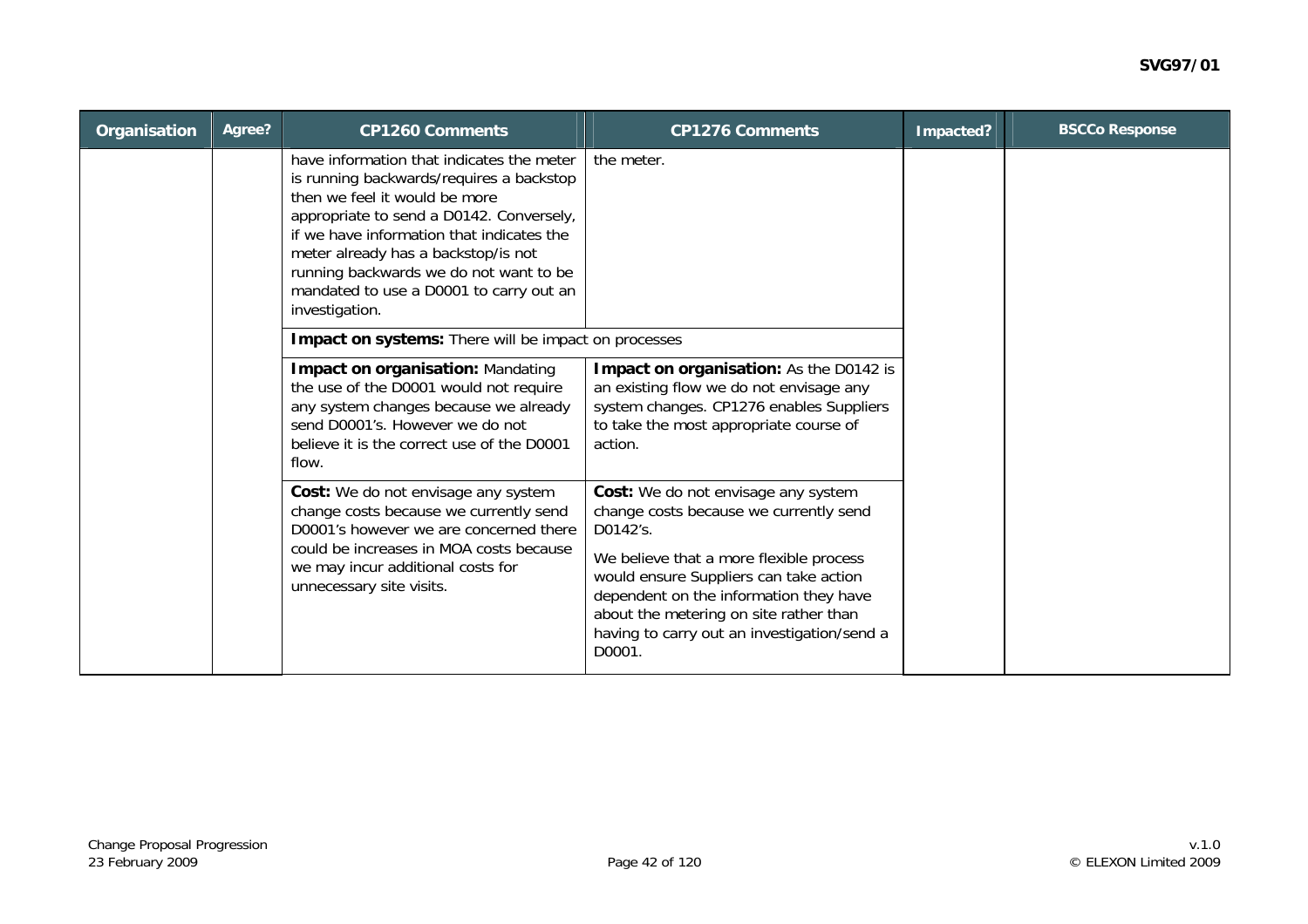| Organisation                      | Agree? | <b>CP1260 Comments</b>                                                                                                                                                                                                                                                                                                                                                                                                                                                                                                                                                                                                                                                                                                                                                                                                      | <b>CP1276 Comments</b>                                                                                                                                                                                                                | Impacted?                                                                                                              | <b>BSCCo Response</b>                                                                                                                                                                                                                                                                                                                                                                                                                                                                                   |
|-----------------------------------|--------|-----------------------------------------------------------------------------------------------------------------------------------------------------------------------------------------------------------------------------------------------------------------------------------------------------------------------------------------------------------------------------------------------------------------------------------------------------------------------------------------------------------------------------------------------------------------------------------------------------------------------------------------------------------------------------------------------------------------------------------------------------------------------------------------------------------------------------|---------------------------------------------------------------------------------------------------------------------------------------------------------------------------------------------------------------------------------------|------------------------------------------------------------------------------------------------------------------------|---------------------------------------------------------------------------------------------------------------------------------------------------------------------------------------------------------------------------------------------------------------------------------------------------------------------------------------------------------------------------------------------------------------------------------------------------------------------------------------------------------|
| Association of<br>Meter Operators | CP1260 | <b>Comments:</b> This depends on the proportion of meters that actually need changing. As<br>lack of backstops is believed to only an issue for meters dated (manufactured) prior to<br>1984 the proportion of meters in use is declining. When a smart meter role out<br>commences they will all be removed. Doing the D0001 check first gives the opportunity<br>for MO to respond, prior to changing a meter for no purpose. I would expect Meter<br>Operators to be able to tell the Supplier/Distributor that there is no value in asking for<br>meters where the serial number indicates they are newer than 1984. This should<br>substantially reduce the number of Supplier requests. I would propose that a step<br>should be introduced to require the Supplier to filter any requests prior to asking the<br>MO. |                                                                                                                                                                                                                                       | We have discussed the<br>comments with the AMO and<br>they believe the rejection of<br>both CPs is the logical option. |                                                                                                                                                                                                                                                                                                                                                                                                                                                                                                         |
| <b>British Energy</b>             | CP1260 | BE view is a solution is required by the<br>industry, and if so the best solution<br>would be CP1260<br>A Guidance document to be required if<br>no solution was reached in the best way<br>to deal with the situation.                                                                                                                                                                                                                                                                                                                                                                                                                                                                                                                                                                                                     | Without an initial MOP investigation we<br>would question how a supplier would<br>identify if a backstop exists. Also a D0142<br>could be taken as an instruction to install<br>new metering regardless of whether it is<br>required. | Yes -<br>Processes                                                                                                     | We have discussed the<br>concerns raised by British<br>Energy.<br>ELEXON explained the<br>solution to the respondent,<br>who is happy with the<br>solution to reject both Change<br>Proposals.<br>ELEXON advised on the issue<br>of guidance we would not be<br>recommending this as an<br>option to the SVG due to<br>likely disagreement on the<br>content of such guidance,<br>similar to the disagreement<br>on the selection of either<br>CP1260 or CP1276 as a viable<br>solution for this issue. |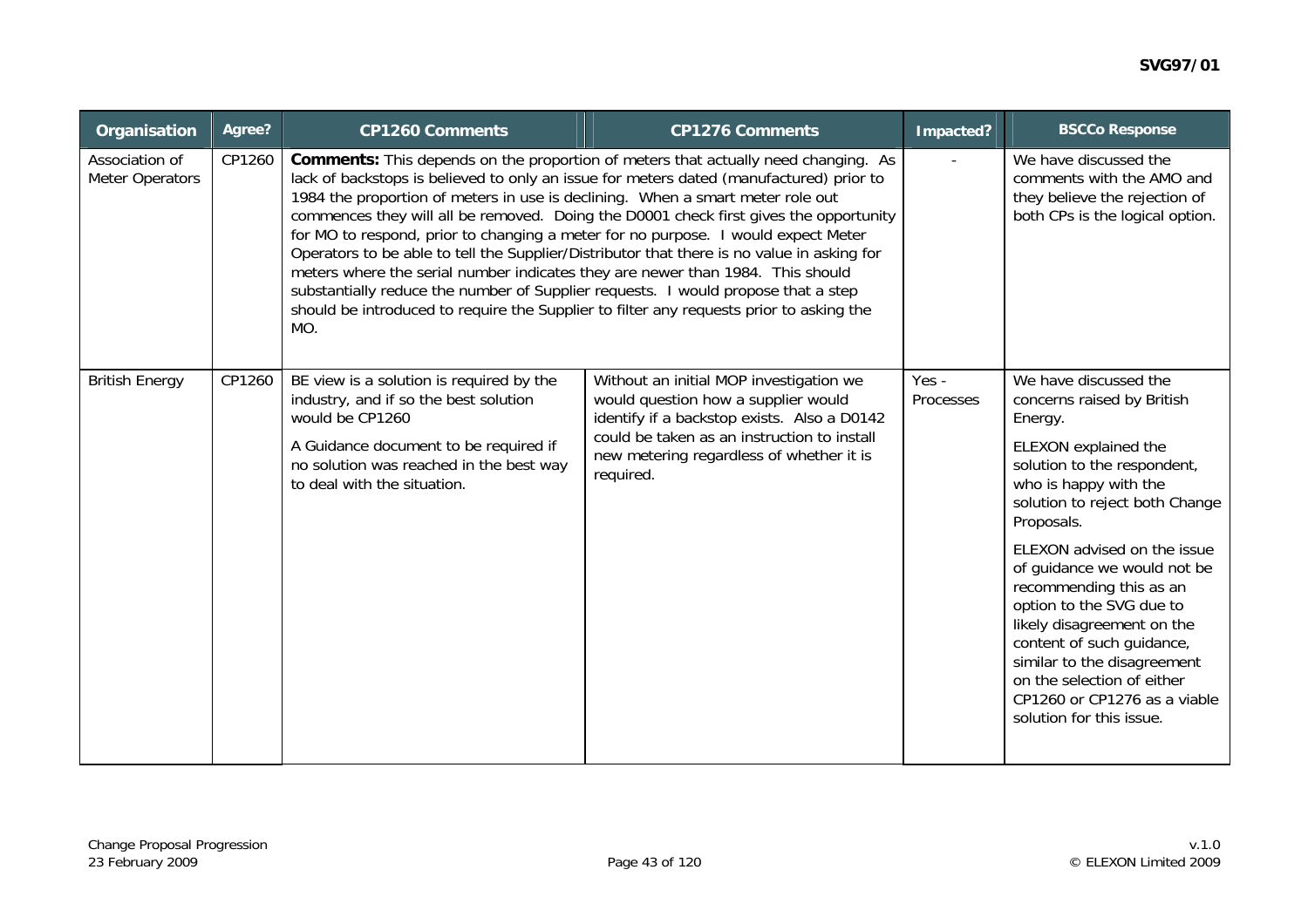| Organisation                                | Agree?  | <b>CP1260 Comments</b>                                                                                                                                                                                                                                                          | <b>CP1276 Comments</b>                                                                                                                                                                                                                                                                                                                                                                                                                                                                                                                                                                         | Impacted?   | <b>BSCCo Response</b>                                                                                                                                                                                                   |
|---------------------------------------------|---------|---------------------------------------------------------------------------------------------------------------------------------------------------------------------------------------------------------------------------------------------------------------------------------|------------------------------------------------------------------------------------------------------------------------------------------------------------------------------------------------------------------------------------------------------------------------------------------------------------------------------------------------------------------------------------------------------------------------------------------------------------------------------------------------------------------------------------------------------------------------------------------------|-------------|-------------------------------------------------------------------------------------------------------------------------------------------------------------------------------------------------------------------------|
| AccuRead                                    | CP1260  | 8.2<br>Capacity in which<br><b>Organisation is impacted</b><br><b>NHHMO</b><br>Impact on Organisation: This change<br>would require us to amend our NHHMO<br>software in order to receive and respond<br>correctly to the D0001 coming from the<br>supplier using this process. | <b>Comments:</b> The change is too generic and<br>does not address the issue. The CP needs<br>at least to include a solution for what needs<br>to happen and what flows would need to<br>be exchanged in the result of a site visit<br>where it is concluded that no change to the<br>meter is necessary.<br>It might also be worth noting that the third<br>bullet point in the 'Proposed Solution' does<br>not indicate that the NHHDC needs the<br>MTD and that the read would be validated<br>first in the usual fashion and not as<br>indicated, sent directly to the Import<br>supplier. | <b>Both</b> | We spoke to Accuread, who<br>are happy with the proposed<br>solution to reject both Change<br>Proposals.                                                                                                                |
| Independent<br><b>Power Networks</b><br>Ltd | Neutral | <b>Comments:</b> We are neutral to either the<br>implementation of 1276 or 1260. In<br>either case we will be required to send a<br>D0001 and it is the consequential process<br>that differs between the two proposals.                                                        | <b>No</b>                                                                                                                                                                                                                                                                                                                                                                                                                                                                                                                                                                                      |             | We spoke IPNL, who are<br>happy with the proposed<br>solution to reject both Change<br>Proposals.                                                                                                                       |
| CE Electric UK                              | Neutral | <b>Comments:</b> CE are neutral on this,<br>however we feel that one of the solutions<br>should be implemented based on the fact<br>that we are in the process of<br>implementing work arounds to facilitate                                                                    | No                                                                                                                                                                                                                                                                                                                                                                                                                                                                                                                                                                                             | <b>No</b>   | We spoke to CE Electric, who<br>as stated would prefer a<br>single solution but is happy<br>with the proposed solution to<br>reject both Change Proposals.                                                              |
|                                             |         | CP1259 which would be deemed a<br>pointless act if there was no follow up.                                                                                                                                                                                                      |                                                                                                                                                                                                                                                                                                                                                                                                                                                                                                                                                                                                |             | There is still a BSC obligation<br>on the Supplier to inform the<br>MOA of microgeneration, and<br>this is not possible without<br>advice from the LDSO,<br>therefore ELEXON believes<br>CP1259 is not a pointless act. |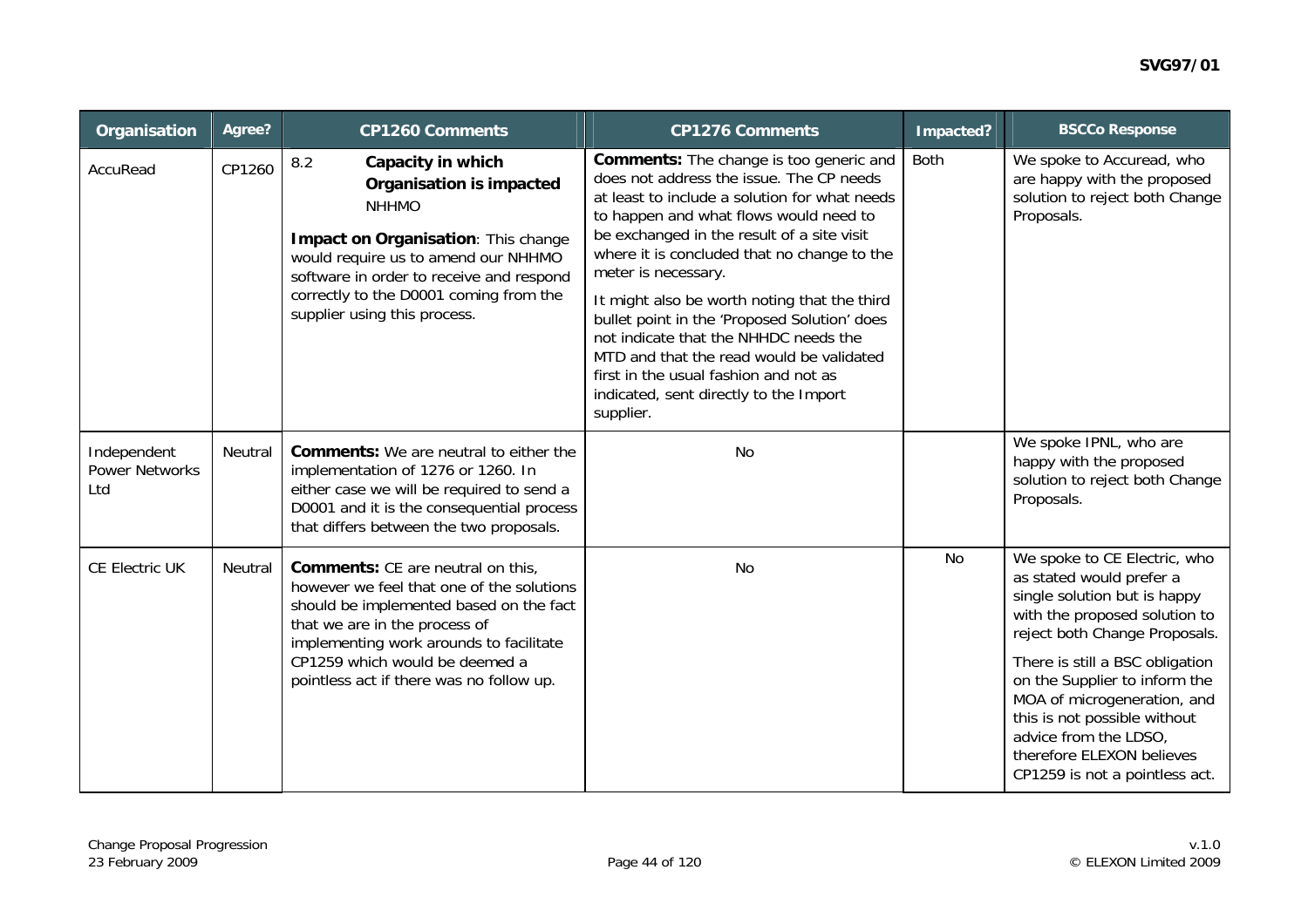| Organisation               | Agree? | <b>CP1260 Comments</b>                                                                                             | <b>CP1276 Comments</b> | Impacted? | <b>BSCCo Response</b>                                                                               |
|----------------------------|--------|--------------------------------------------------------------------------------------------------------------------|------------------------|-----------|-----------------------------------------------------------------------------------------------------|
| TMA Data<br>Management Ltd |        | Neutral   Capacity in which Organisation is<br><b>impacted - NHHDC</b><br><b>Impact on Organisation: Processes</b> | Yes                    | Neutral   | We spoke to TMA, who are<br>happy with the proposed<br>solution to reject both Change<br>Proposals. |

#### Comments on Redline text – CP1276

| <b>No</b>      | Organisation                     | Doc.<br>name | Location          | <b>Severity</b><br>Code | <b>Comments</b>                                                                                                                                                                                                                                                                                                                                             | <b>ELEXON Recommendation</b>                                                                                                                                                     |
|----------------|----------------------------------|--------------|-------------------|-------------------------|-------------------------------------------------------------------------------------------------------------------------------------------------------------------------------------------------------------------------------------------------------------------------------------------------------------------------------------------------------------|----------------------------------------------------------------------------------------------------------------------------------------------------------------------------------|
|                | Scottish<br>Power                | CP1276       | 6.3.6.5           | M                       | This stage should precede step 6.3.6.3 as it<br>would be the first step that an MOA would take.<br>Only after this check had been made and if the<br>meter is found not to have a backstop would a<br>meter replacement take place.                                                                                                                         | We recommend that step 6.3.6.5 is moved to<br>before step 3.3.6.3 and that the numbering is<br>updated to reflect the change.                                                    |
| $\mathfrak{D}$ | Scottish<br>Power                | CP1276       | Pp 1,<br>footnote |                         | The Customer should inform the LDSO that they<br>have installed apparatus capable of generation<br>on the LDSO's network. Therefore ScottishPower<br>believes that the Supplier should in this instance<br>also inform the LDSO that they have received<br>such notification from the Customer or direct the<br>customer to the LDSO in the first instance. | Think this is a significant change and out of scope<br>of the proposal.<br>Have spoken to customer and advised to raise a CP<br>if they would like this process to be mandatory. |
| 3              | Scottish<br>Power                | CP1276       | Pp1,<br>Footnote  | M                       | The phrase "take appropriate action" is not<br>sufficiently succinct and is left open to<br>interpretation                                                                                                                                                                                                                                                  | We disagree with this change to the redlining as it<br>conflicts with the aims of CP1276.                                                                                        |
|                | Electricity<br>North West<br>Ltd | CP1276       | 6.3.6.4           |                         | LDSO" missing from the words in the 3rd box in<br>Redline Changes                                                                                                                                                                                                                                                                                           | We agree that it would be beneficial for the LDSO<br>and NHHDC to receive the D0149 and D0150. (See<br>comment 7 as well).                                                       |
|                |                                  |              |                   |                         |                                                                                                                                                                                                                                                                                                                                                             | We recommend that the words 'LDSO and NHHDC'<br>are added to the 'to' column of 6.3.6.4 next to the<br>D0149 and D0150.                                                          |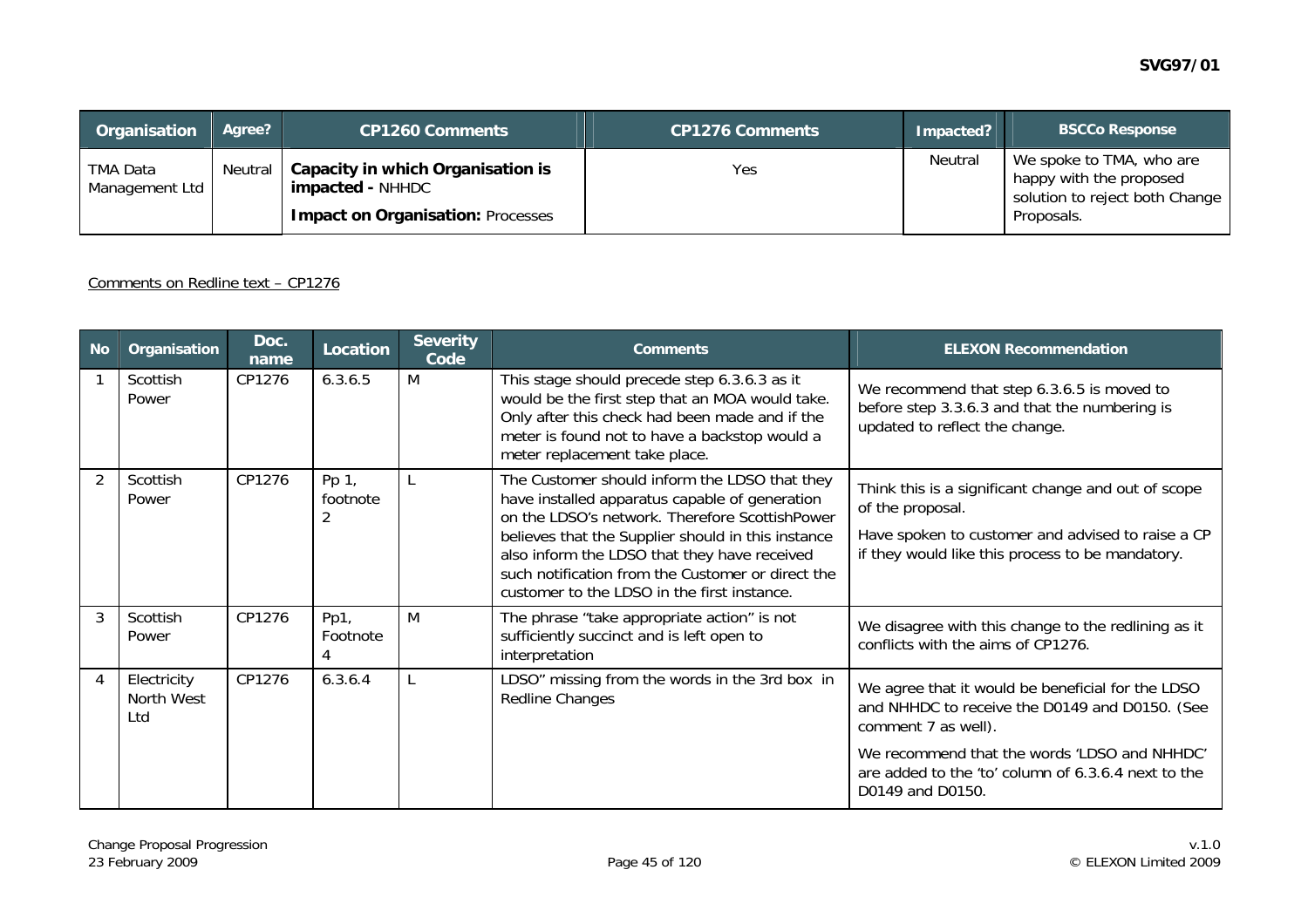|   | Electricity<br>North West<br>Ltd | CP1276 | proposed<br>solution                                                         |   | LDSO" missing from the words bullet point 3 in<br>the Proposed Solution in the CP1276 document                                                                                                                                                                                                                                                                                                                                                                                      | We agree that the LDSO should be included in the<br>bullet point, this change is to be reflected in the<br>redlined suggestions in point 4 above.                                                                                                                                                                  |
|---|----------------------------------|--------|------------------------------------------------------------------------------|---|-------------------------------------------------------------------------------------------------------------------------------------------------------------------------------------------------------------------------------------------------------------------------------------------------------------------------------------------------------------------------------------------------------------------------------------------------------------------------------------|--------------------------------------------------------------------------------------------------------------------------------------------------------------------------------------------------------------------------------------------------------------------------------------------------------------------|
| 6 | Npower                           | CP1276 | <b>BSCP 514</b><br>(6.3.6.4)<br>Action<br>box $2^{nd}$<br>Paragrap<br>h      | M | The redlining in the 'Action' box states that the<br>MOA should send a D0010 (initial Meter register<br>reading for replacement Metering system) to the<br>NHHDC, Supplier and LDSO.<br>The DTC states the instances of the D0010 from<br>MOA to Supplier and MOA to Distributor should<br>only be used when the meter is HH and the<br>reading is either initial and/or final. Supplier and<br>LDSO should be deleted as the MOA should only<br>be sending the D0010 to the NHHDC. | We agree, it should be the D0149 'Notification of<br>Mapping details' and D0150 'Non Half-hourly Meter<br>Technical Details' that are sent to the LDSO and<br>Supplier and the D0010 should only be sent to the<br>NHHDC.<br>We recommend that 'LDSO and Supplier' are<br>removed from the 'to' column of 6.3.6.4. |
|   | Npower                           | CP1276 | <b>BSCP 514</b><br>(6.3.6.4)<br>Action<br>box<br>3 <sup>rd</sup><br>Paragrap | M | The redlining in the 'Action' box states that the<br>MOA should 'provide the new Meter details to the<br>Supplier'.<br>This should read 'Provide the new Meter<br>Technical Details' and the 'To' box which<br>currently lists Supplier should also include<br>NHHDC and LDSO.                                                                                                                                                                                                      | We agree that it would be beneficial for the LDSO<br>and NHHDC to receive the D0149 and D0150. (See<br>comment 4 as well).<br>We recommend that the words 'LDSO and NHHDC'<br>are added to the 'to' column of 6.3.6.4 next to the<br>D0149 and D0150.                                                              |

Comments on Redline text – CP1260

| $\blacksquare$ No | Organisation      | Doc.<br>name | Location | <b>Severity</b><br>Code | <b>Comments</b>                                                                                                      | <b>ELEXON Recommendation</b>                                                                                                                                                                                                                                  |
|-------------------|-------------------|--------------|----------|-------------------------|----------------------------------------------------------------------------------------------------------------------|---------------------------------------------------------------------------------------------------------------------------------------------------------------------------------------------------------------------------------------------------------------|
|                   | Scottish<br>Power | CP1260       |          | M                       | It may improve the process defined for CP1260 to<br>include step 6.3.6.4 from CP1276 where the meter is<br>replaced. | We agree that it would be beneficial to make<br>this change.<br>We recommend that:<br>paragraphs 'Send final Meter register<br>reading for replaced Metering System or<br>notification that Meter register reading<br>not obtainable' and 'Send initial Meter |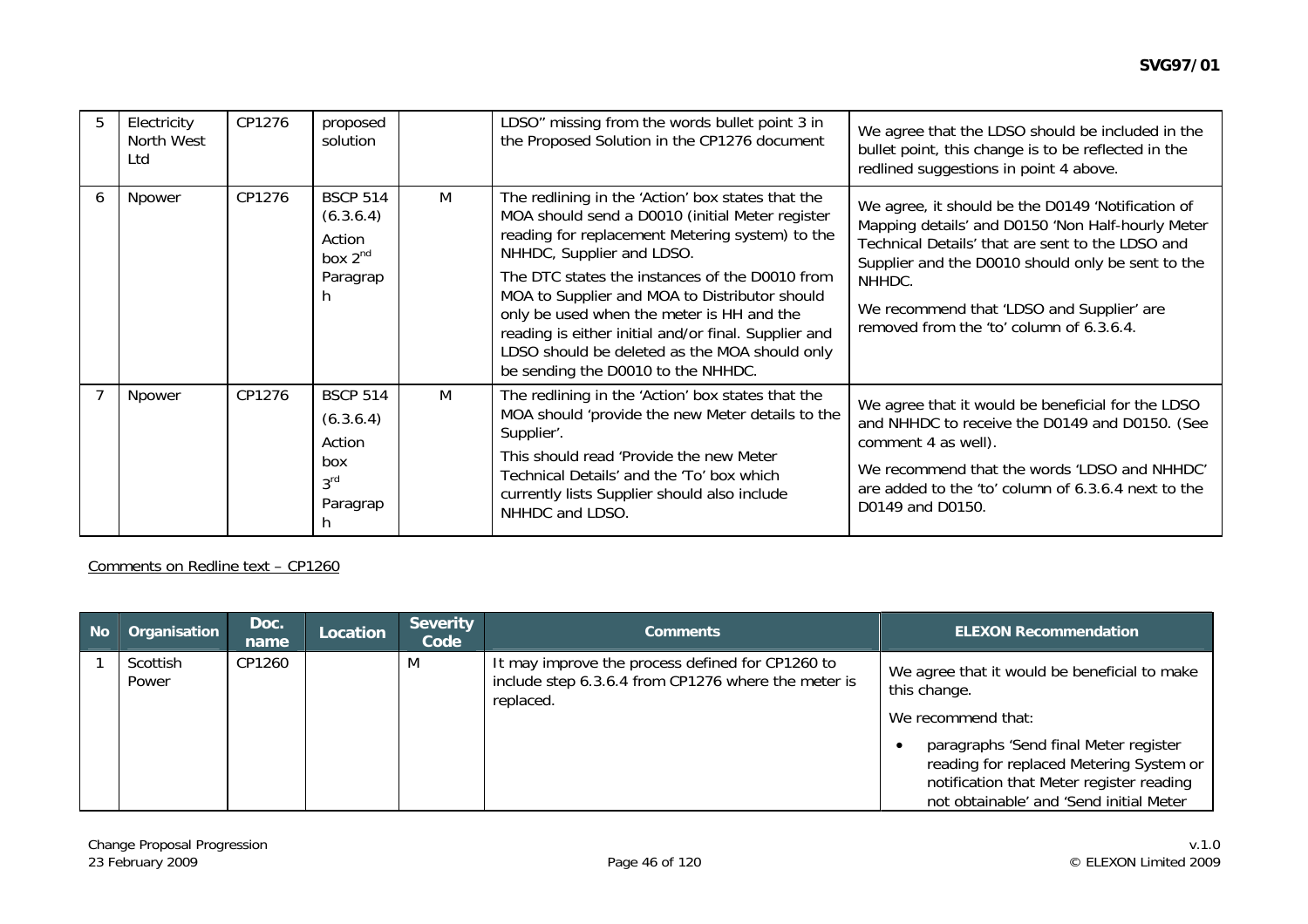|                |        |        |                             |   |                                                                                                                                                                      | register reading for replacement<br>Metering system' are inserted into the<br>'ACTION' column of step 6.3.6.3<br>The NHHDC is included as the recipient<br>in the 'TO' column for both actions<br>Flows D0010 and D0002 are included in<br>the 'INFORMATION REQUIRED' column<br>for the first action, and flow D0010 for<br>the second action                                                                                                                                                                            |
|----------------|--------|--------|-----------------------------|---|----------------------------------------------------------------------------------------------------------------------------------------------------------------------|--------------------------------------------------------------------------------------------------------------------------------------------------------------------------------------------------------------------------------------------------------------------------------------------------------------------------------------------------------------------------------------------------------------------------------------------------------------------------------------------------------------------------|
| $\overline{2}$ | Npower | CP1260 | <b>BSCP514</b><br>(6.3.6.3) | M | A new step is required. If there has been a meter<br>change the Meter Technical Details should be sent to<br>the NHHDC and the LDSO in addition to the Supplier.     | We agree that it would be beneficial for the<br>LDSO and NHHDC to receive the D0149 and<br>D0150. (See comments 4 and 7 as well).                                                                                                                                                                                                                                                                                                                                                                                        |
|                |        |        |                             |   |                                                                                                                                                                      | We recommend that the words 'LDSO and<br>NHHDC' are added to the 'to' column of<br>6.3.6.3 next to the D0149 and D0150.                                                                                                                                                                                                                                                                                                                                                                                                  |
| 3              | Npower | CP1260 | <b>BSCP</b><br>(6.3.6.3)    | M | A new step is required. If there has been a meter<br>change then the MOA should send the NHHDC a final<br>register reading for the old meter and an initial register | We agree that it would be beneficial to make<br>this change.                                                                                                                                                                                                                                                                                                                                                                                                                                                             |
|                |        |        |                             |   | reading for the new meter.                                                                                                                                           | We recommend that:                                                                                                                                                                                                                                                                                                                                                                                                                                                                                                       |
|                |        |        |                             |   |                                                                                                                                                                      | paragraphs 'Send final Meter register<br>reading for replaced Metering System or<br>notification that Meter register reading<br>not obtainable' and 'Send initial Meter<br>register reading for replacement<br>Metering system' are inserted into the<br>'ACTION' column of step 6.3.6.3<br>The NHHDC is included as the recipient<br>in the 'TO' column for both actions<br>Flows D0010 and D0002 are included in<br>the 'INFORMATION REQUIRED' column<br>for the first action, and flow D0010 for<br>the second action |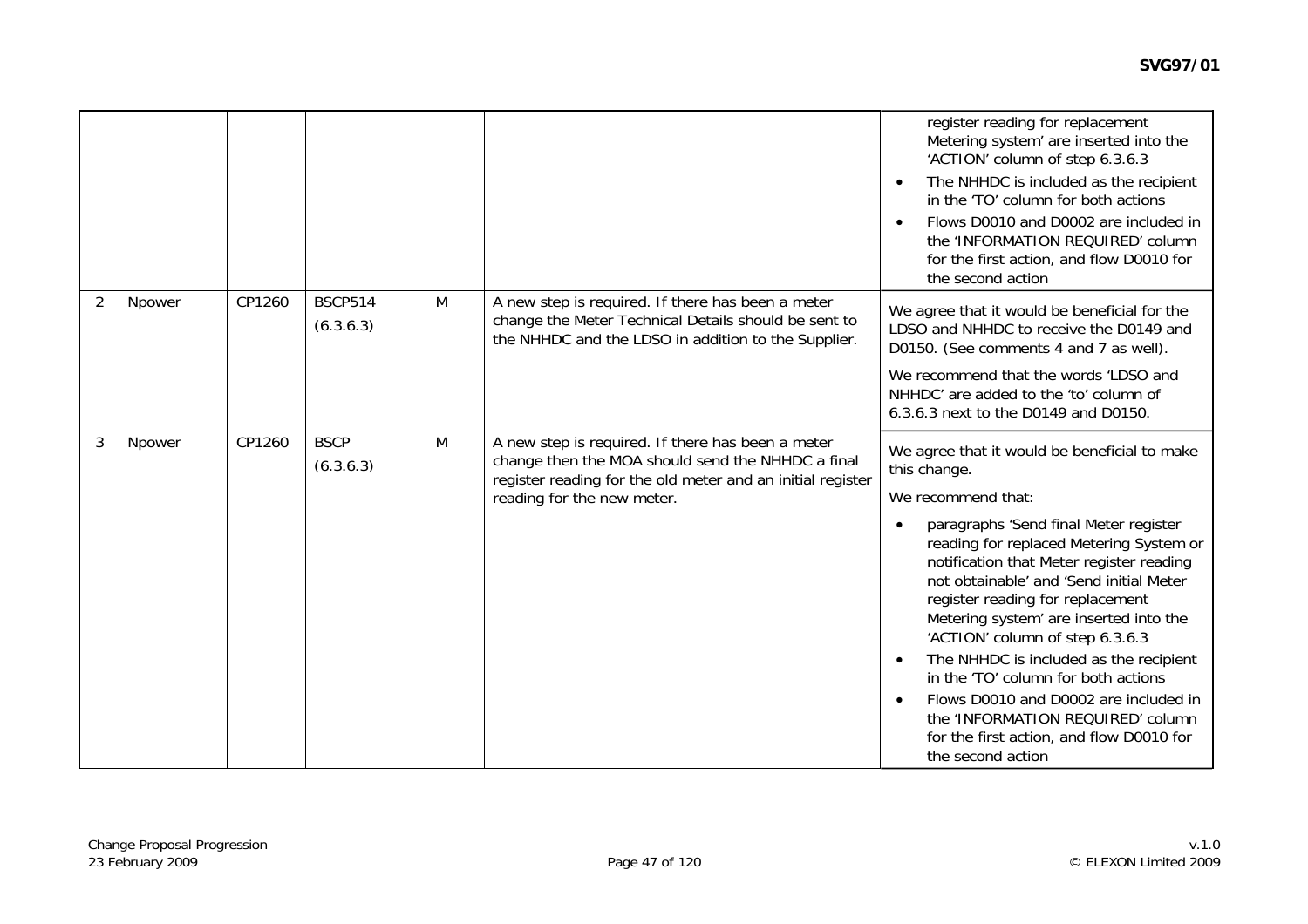### **Appendix 3 - Detailed Analysis of CP1265 - Technical Assurance Documentation Changes Following Review**

## **1 Introduction**

- 1.1 ELEXON raised CP1265 'Technical Assurance Documentation Changes Following Review' on 27 November 2008.
- 1.2 In April 2007 the contract for the role of Technical Assurance Agent (TAA) was awarded to C & C Group Holdings Ltd ('C & C Group'); previously this role was performed by Logica. ELEXON reviewed the TAA related documents and identified changes required to reflect that C & C Group now provides the TAA service and to ensure current TAA activities and obligations are accurately documented.

## **2 CP1265 Solution**

- 2.1 CP1265 proposes changes to the following documents:
	- TAA SVA Service Description;
	- TAA CVA Service Description;
	- BSCP27 'Technical Assurance of Half Hourly Metering Systems for Settlement Purposes';
	- BSCP535 'Technical Assurance';
	- CVA Data Catalogue and CVA Data Catalogue Annex A ; and
	- NETA Interface Definition and Design (IDD) Parts 1 and 2.
- 2.2 The proposed redlined document changes (as issued for Impact Assessment) are available in attachments A to H.
- 2.3 Some minor consequential changes will be required to the CDCA URS and CRA URS due to the changes proposed to the IDD. These changes are not provided as redlined attachments (they relate to Category 2 Configurable items).

# **3 Impact on Service Providers**

- 3.1 Logica has drafted the necessary IDD and URS changes and would need to implement these changes. The estimated Logica implementation cost is £870.
- 3.2 There is no impact on C & C Group.

# **4 Impact on ELEXON**

4.1 Approximately 4.5 days ELEXON effort would be required to implement the document changes required by CP1265. This equates to an estimated implementation cost of £990. There would be no ongoing ELEXON operational costs as a result of CP1265.

## **5 Participant Impact Assessment**

5.1 CP1265 was issued for participant impact assessment on Thursday 27 November 2008 as part of CPC00650. 13 responses were received of which, 10 agreed and 3 were neutral (no respondents disagreed with the proposed changes).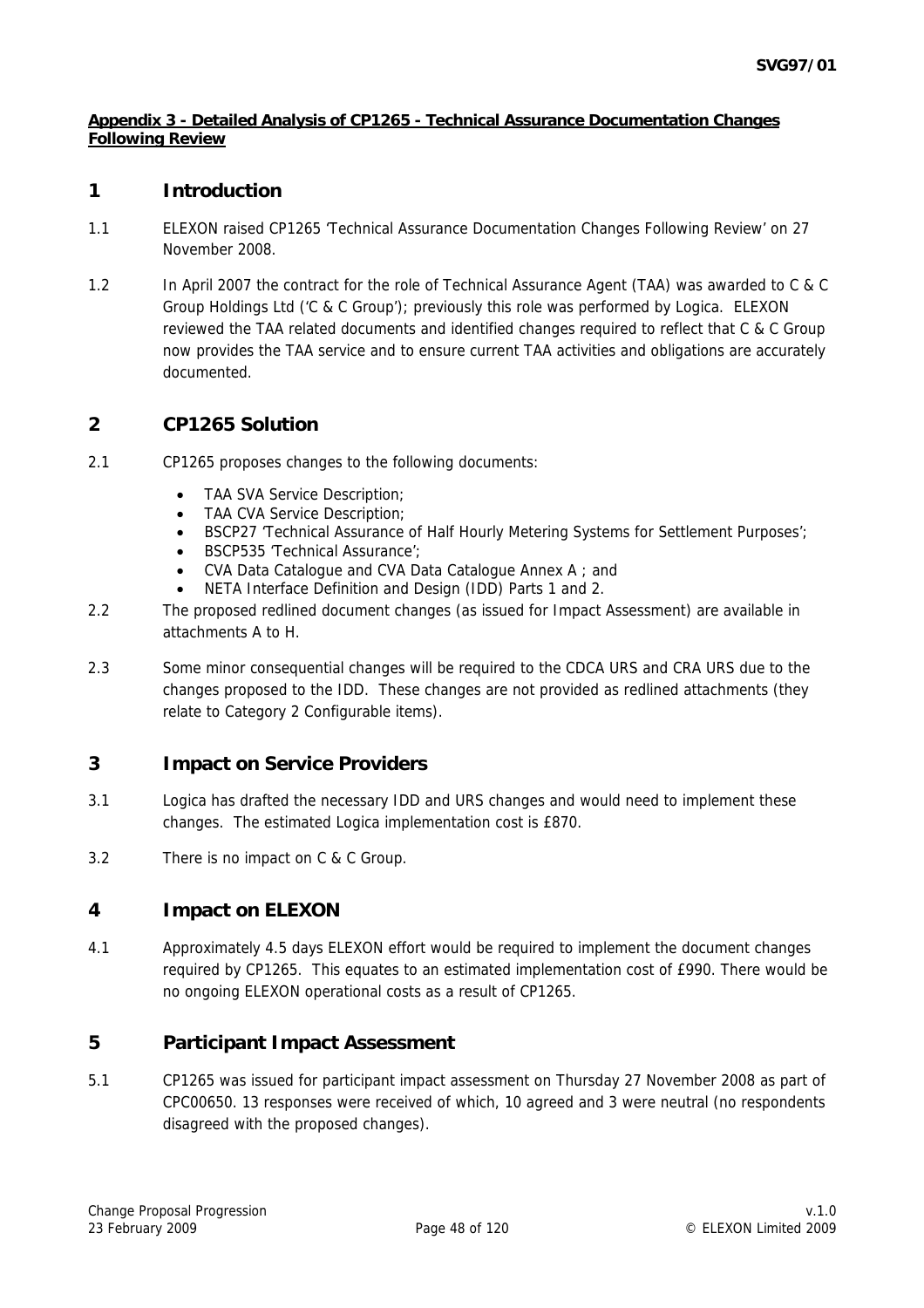- 5.2 No respondents identified any impacts except document-only changes. No respondents identified any required lead-time for implementation of CP1265. No process or system impacts were identified by respondents.
- 5.3 One respondent noted BSCP27 refers to Performance Assurance Parties, and this seems to suggest LDSOs may be responsible for rectification. Following discussion the respondent agreed that this issue does not impact CP1265. ELEXON is taking separately action to clarify and address the query. There is no impact on CP1265 due to this comment.
- 5.4 Another respondent identified some minor typographical errors in the CP1265 redlining for the SVA and CVA TAA Service Descriptions. ELEXON recommends that the SVG approve minor changes to rectify these errors. Details of the suggested changes are included in the 'comments on redline text' table below.

## **6 Recommendation**

- 6.1 ELEXON's recommendation, based upon the justification stated in the CP1265 form (consistency between TAA-related documents, the Code and the TAA service; consistency in Logica services, systems and guidance documentation; optimised effectiveness of TAA documents) and the agreement of CP1265 by impact assessment respondents, is to:
	- a. Agree the proposed minor amendments to the redline text changes for the SVA TAA Service Description and CVA TAA Service Description
	- b. Agree that 'reasonable' should be kept and not replaced with 'best' in BSCP27 paragraph 1.13; and
	- c. Approve CP1265 for inclusion in the June 2009 Systems Release.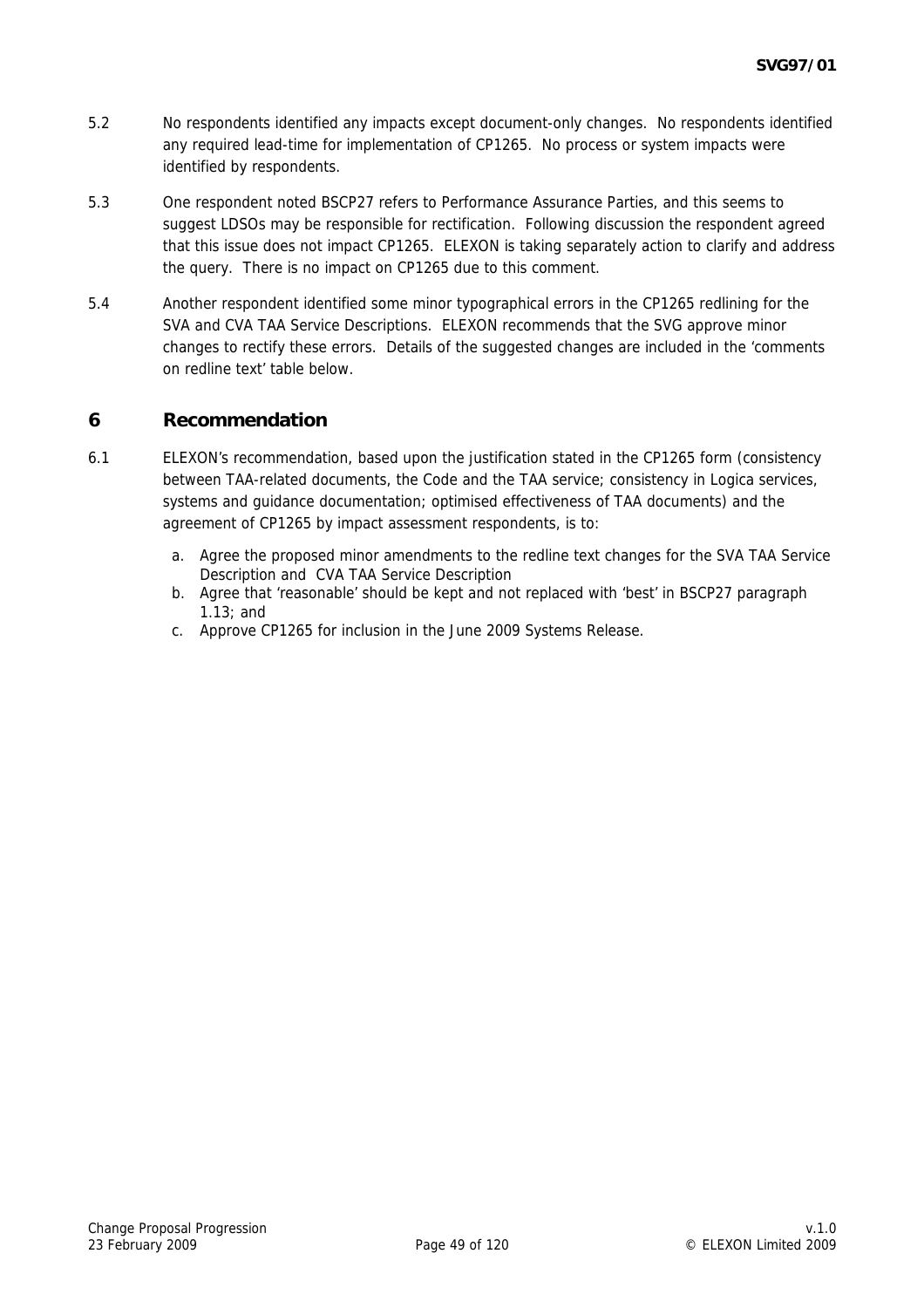### **IA Summary for CP1265 - Technical Assurance Documentation Changes Following Review**

| <b>IA History CPC number</b>              | CPC00650 | <b>Impacts</b>                                          | TAA SVA Service Description; TAA CVA Service Description; BSCP27; BSCP535; CVA<br>Data Catalogue ; CVA Data Catalogue Annex A ; NETA Interface Definition and Design<br>(IDD) Parts 1 and 2; CDCA URS; and CRA URS. |                           |                                             |  |  |
|-------------------------------------------|----------|---------------------------------------------------------|---------------------------------------------------------------------------------------------------------------------------------------------------------------------------------------------------------------------|---------------------------|---------------------------------------------|--|--|
| Organisation                              |          | <b>Capacity which Organisation operates in</b>          |                                                                                                                                                                                                                     | Agreement<br>$(\sqrt{x})$ | <b>Days Required to</b><br><b>Implement</b> |  |  |
| <b>EDF Energy</b>                         |          | Supplier, NHH Agent and HH MOP                          |                                                                                                                                                                                                                     | Yes.                      | 0                                           |  |  |
| <b>Scottish Power</b>                     |          | Supplier, LDSO, HHDA, NHHDA, HHDC, NHHDC, HHMOA, NHHMOA | Yes                                                                                                                                                                                                                 | 0                         |                                             |  |  |
| <b>NPower Limited</b>                     |          | Supplier, Supplier Agents                               |                                                                                                                                                                                                                     | Yes.                      |                                             |  |  |
| <b>TMA Data Management Ltd</b>            |          | HHDC, HHDA and NHHDA                                    |                                                                                                                                                                                                                     | Yes.                      |                                             |  |  |
| <b>Scottish and Southern Energy</b>       |          | Supplier/Generator/ Trader / Party Agent / Distributor  |                                                                                                                                                                                                                     | Yes.                      |                                             |  |  |
| <b>E.ON UK Energy Services Limited</b>    |          | <b>NHHDC-DA NHHMO HHMO</b>                              | Yes                                                                                                                                                                                                                 |                           |                                             |  |  |
| <b>Western Power Distribution</b>         |          | <b>Distributor &amp; MOA</b>                            | Yes                                                                                                                                                                                                                 |                           |                                             |  |  |
| E.ON                                      |          | <b>Supplier</b>                                         | Yes.                                                                                                                                                                                                                |                           |                                             |  |  |
| <b>Electricity North West Ltd</b>         |          | <b>LDSO</b>                                             | Yes                                                                                                                                                                                                                 | $\Omega$                  |                                             |  |  |
| <b>British Energy</b>                     |          | Supplier; Generator; Trader; CVA MOA                    |                                                                                                                                                                                                                     | Yes                       |                                             |  |  |
| <b>AccuRead</b>                           |          | NHHDC / NHHDA / NHHNOA / HHMOA                          | Neutral                                                                                                                                                                                                             |                           |                                             |  |  |
| <b>CE ELECTRIC</b>                        |          | LDSO, UMSO                                              |                                                                                                                                                                                                                     | Neutral                   |                                             |  |  |
| <b>Independent Power Networks Limited</b> |          | LDSO, UMSO, SMRA                                        |                                                                                                                                                                                                                     | Neutral                   |                                             |  |  |

### Impact Assessment Responses

| Organisation                              | Agree<br>$(\sqrt{x})$ | <b>Comments</b>                                                                                                                                                                        | <b>Impact</b><br>$(\checkmark$ /X) | <b>BSSCo Response</b>       |
|-------------------------------------------|-----------------------|----------------------------------------------------------------------------------------------------------------------------------------------------------------------------------------|------------------------------------|-----------------------------|
| <b>Scottish Power</b>                     | Yes                   | <b>Impact: Documentation Changes Only</b>                                                                                                                                              | Yes                                | Noted - no action required. |
| TMA Data Management Ltd                   | Yes                   | <b>Comments:</b> There is no impact on TMA's systems or procedures as the<br>changes proposed reflect the existing processes in place, introduced by the<br>new TAA agent C&C in 2007. |                                    | Noted – no action required. |
| <b>E.ON UK Energy Services</b><br>Limited | Yes                   | <b>Comments:</b> The changes identified will not have a significant impact on our<br>activities as the changes reflect current practice.                                               | No.                                | Noted - no action required. |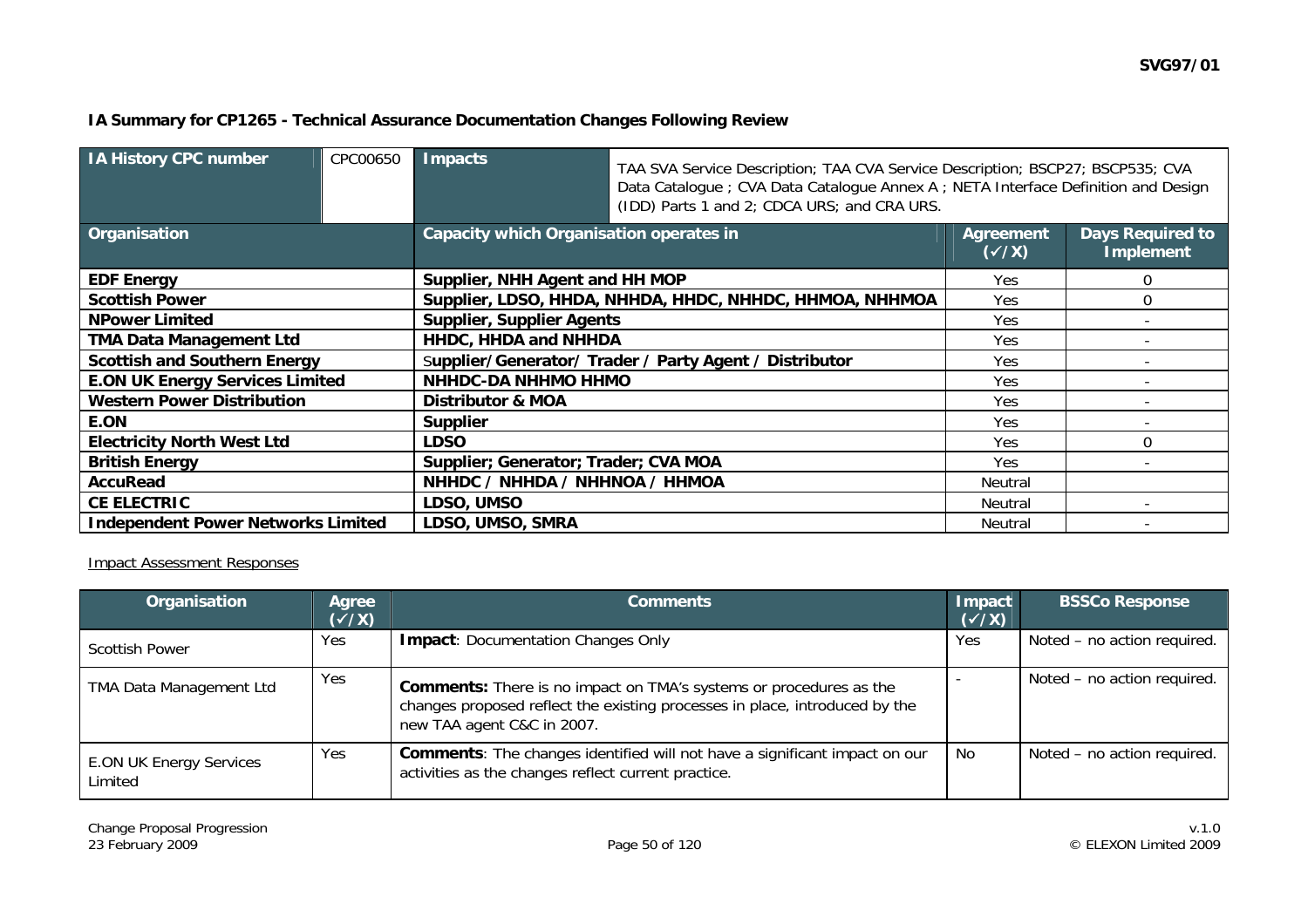| <b>Electricity North West Ltd</b> | Yes | I Impact: Housekeeping Change - no direct impact on Systems and Processes. |  | Noted – no action required. |
|-----------------------------------|-----|----------------------------------------------------------------------------|--|-----------------------------|
|                                   |     | <b>Implementation:</b> No system and process impacts                       |  |                             |

#### Comments on Redline text

| No.            | Organisation                  | <b>Document</b>                       | Location              | <b>Comments</b>                                                                                                                                                                                                                                                               | <b>ELEXON Recommendation</b>                                                                                                                                                                 |
|----------------|-------------------------------|---------------------------------------|-----------------------|-------------------------------------------------------------------------------------------------------------------------------------------------------------------------------------------------------------------------------------------------------------------------------|----------------------------------------------------------------------------------------------------------------------------------------------------------------------------------------------|
|                | <b>NPower</b><br>Limited      | Attachment A                          | Section 1.15<br>3.1.4 | BSCP27 now references Performance Assurance<br>Parties and seems to suggest that the LDSO may be<br>responsible for some of the rectification - is this the<br>case, how will this work in practice, and will it now be<br>possible for the TAA to raise a NC against a LDSO? | Discussed this comment with the respondent<br>and agreed that this does not impact CP1265.<br>Action taken to clarify and address the query<br>separately.<br>No action required for CP1265. |
| $\overline{2}$ | TMA Data<br>Management<br>Ltd | <b>SVA TAA Service</b><br>Description | 3.1.4                 | Replace notificationd by notification                                                                                                                                                                                                                                         | Agree – propose that $5th$ bullet point amended<br>to 'Reminder notification to Parties'.                                                                                                    |
| $\mathbf{3}$   | TMA Data<br>Management<br>Ltd | <b>CVA TAA Service</b><br>Description | 3.1.5                 | Replace notificationd by notification                                                                                                                                                                                                                                         | Agree – propose that $5th$ bullet point amended<br>to 'Reminder notification to Parties'.                                                                                                    |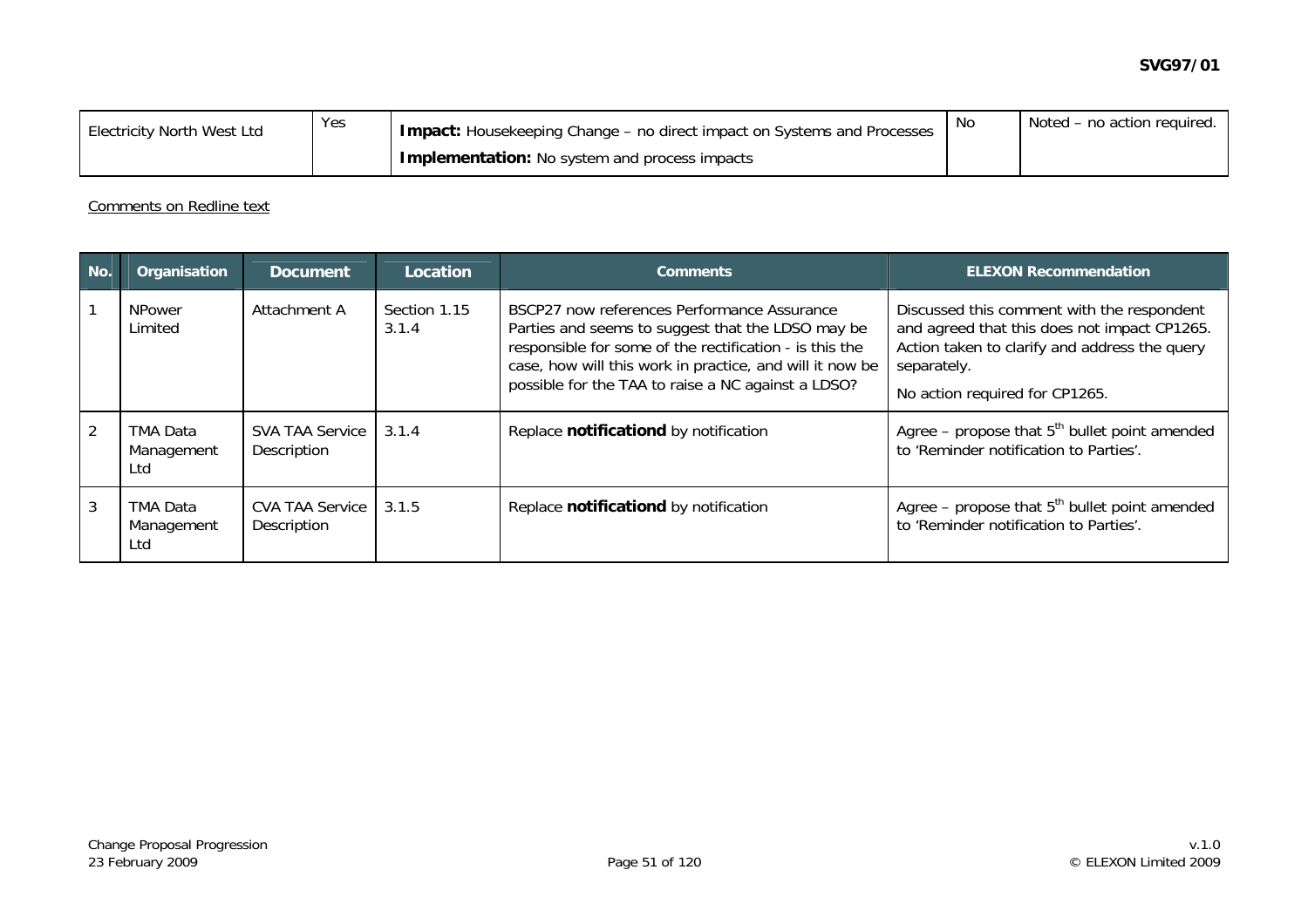## <span id="page-51-0"></span>**Appendix 4 - Detailed Analysis of CP1266 - Updates and Refinements to BSCP504**

## **1 Introduction**

- 1.1 We raised CP1266 ('Updates and Refinements to BSCP504') in order to address issues/inconsistencies within BSCP504 ('Non-Half Hourly Data Collection for SVA Metering Systems Registered in SMRS). Addressing these issues will create consistency between the BSCP504, BSCP508 and the MRA Data Transfer Catalogue.
- 1.2 The above issues are detailed in points A D below:
	- A. Within **Section 3.1.2. (Process Daily Coefficients received from SVAA)** a reference to the D0039 (Daily Coefficient File) form has been omitted from **section 3.1.2.2.** It is important that this be included as the Supplier Volume Allocation Agent (SVAA) is required to supply the Non Half Hourly Data Collector (NHHDC) with this flow.
	- B. Within **Section 3.2.3.9 (Change of NHHDC for an existing SVA Metering System not concurrent with a Change of Supplier)** the reference to Associated MOA is incorrect and should refer to the New NHHDC. Section 3.2.3.9 relates to an instance where the Old NHHDC receives additional information after historical information has already been forwarded to the New NHHDC.
	- C. It has been noted that the wording within **Section 3.3.1.4 (Coincident Change of Supplier and Measurement Class from a Non-Half Hourly to a Half Hourly SVA Metering System)** can lead to confusion as it calls for the output of the D0086 (Notification of Change of Supplier Readings) "8 days after the Supplier Start Date" (SSD+8) and "in time for Final Reconciliation Volume Allocation Run". This is not actually possible as the D0019 (Metering System EAC/AA Data) cannot be produced till a minimum of 8 days after the Settlement date for the Change of Supplier (CoS) read. This may have been up to 5 days after the SSD which would be SSD+13.
	- D. A table within **Section 4.19 (Non-Half Hourly Data Collector Service Levels)** has been omitted from the document. This table should have been included within the BSCP504 as a result of CP1230<sup>[16](#page-51-0)</sup>

## **2 Solution**

- 2.1 CP1266 proposes the following amendments to BSCP504 in order to rectify the issues highlighted above:
	- **Point A:** Include the reference to the D0039 form within section 3.1.2.2. This would be consistent with section 3.[1](#page-51-0).11 in BSCP508 $^{17}$ , where the SVAA sends all the relevant Daily Profile Production reports to Suppliers and NHHDCs. The Master Registration Agreement (MRA) Data Transfer Catalogue also confirms that this data flow occurs.
	- **Point B**: Replace 'Associated MOA' with 'New NHHDC' in section 3.2.3.9. This will necessitate a change to the text within the 'Action' column. The suggested change is highlighted below:

**'Old NHHDC to send additional information to the New NHHDC'** 

-

<sup>&</sup>lt;sup>16</sup> Movement of the functional requirements within PSL120 to BSCP504, following the creation of a generic non functional PSL (PSL100) via CP1182

<sup>&</sup>lt;sup>17</sup> Supplier Volume Allocation Agent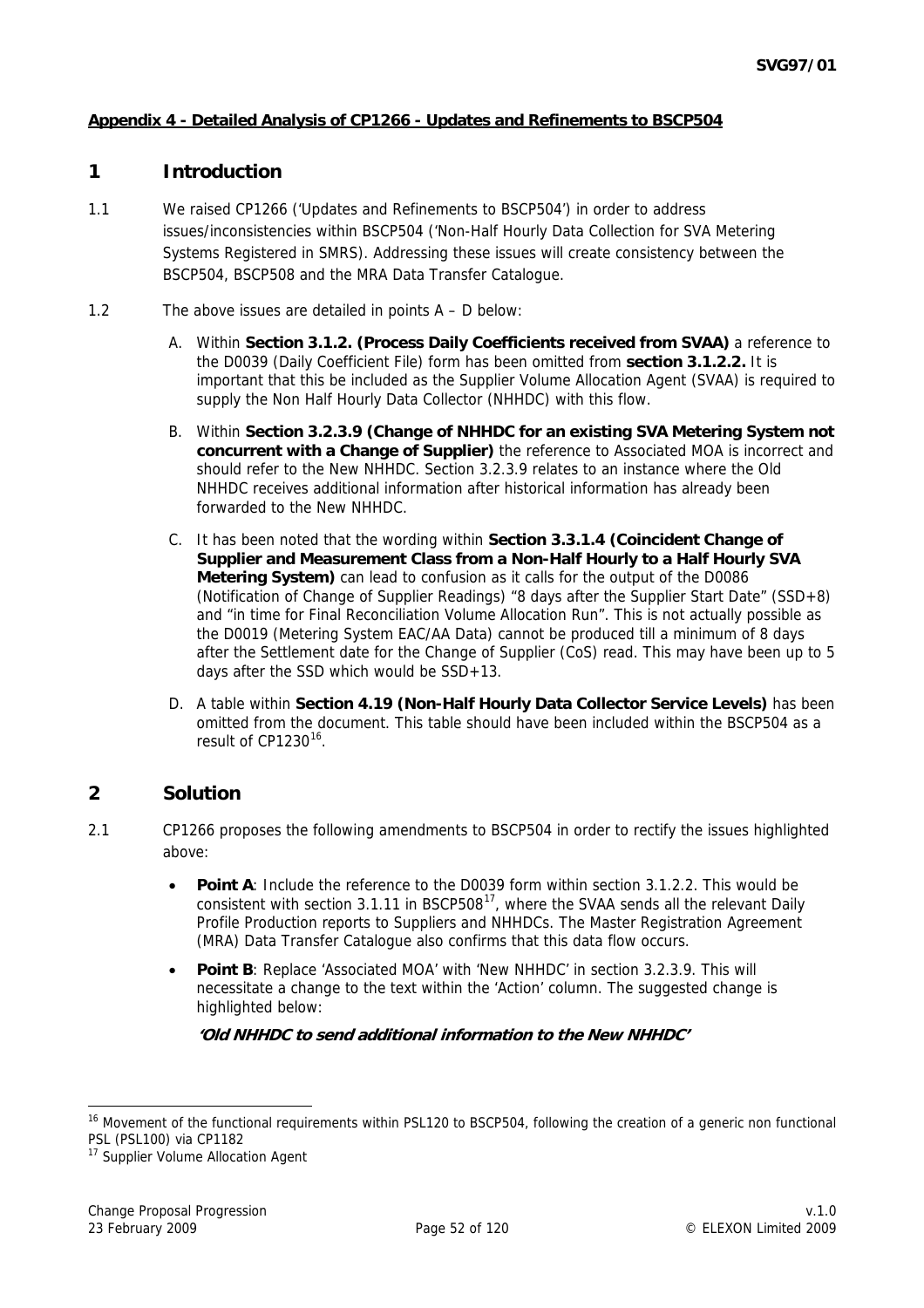- **Point C**: In order to clarify this issue, we propose that the paragraph does not refer to 'Final Reconciliation Volume Allocation Run'. And that the reference to NHHDA is removed to align to other sections within the BSCP.
- **Point D**: Include the relevant table within section 4.19. The table that needs to be included within the document is located in the final version of PSL120 Section 5.4: Appendix 4 Performance Levels.

## **3 Impact on BSCCo Operations**

3.1 The estimated ELEXON implementation cost is 1.5 man days, which equates to £330.

## **4 Participant Impact Assessment**

- 4.1 CP1266 was issued for participant impact assessment on 18 December 2008. It was issued as part of CPC00650. 12 responses were received of which, 9 agreed, 1 disagreed and 2 were neutral.
- 4.2 The majority of responses were in favour of the changes; however, one respondent raised a concern regarding point C. The respondent believed that the suggested changes within 'Point C' did not address the actual issues associated with section 3.3.1. Following discussion, the respondent agreed with ELEXON's view that CP1266 addresses the issues that were intended to be resolved. We also agreed with the respondent that we will review this section (separately from this CP) and provide feedback on how we believed the concerns could be addressed.

## **5 Recommendation**

- 5.1 Based on majority support for CP1266 and the improvements in consistency and robustness of BSCP504, we recommend that SVG:
	- a. approve CP1266 for inclusion in the June 2009 Systems Release.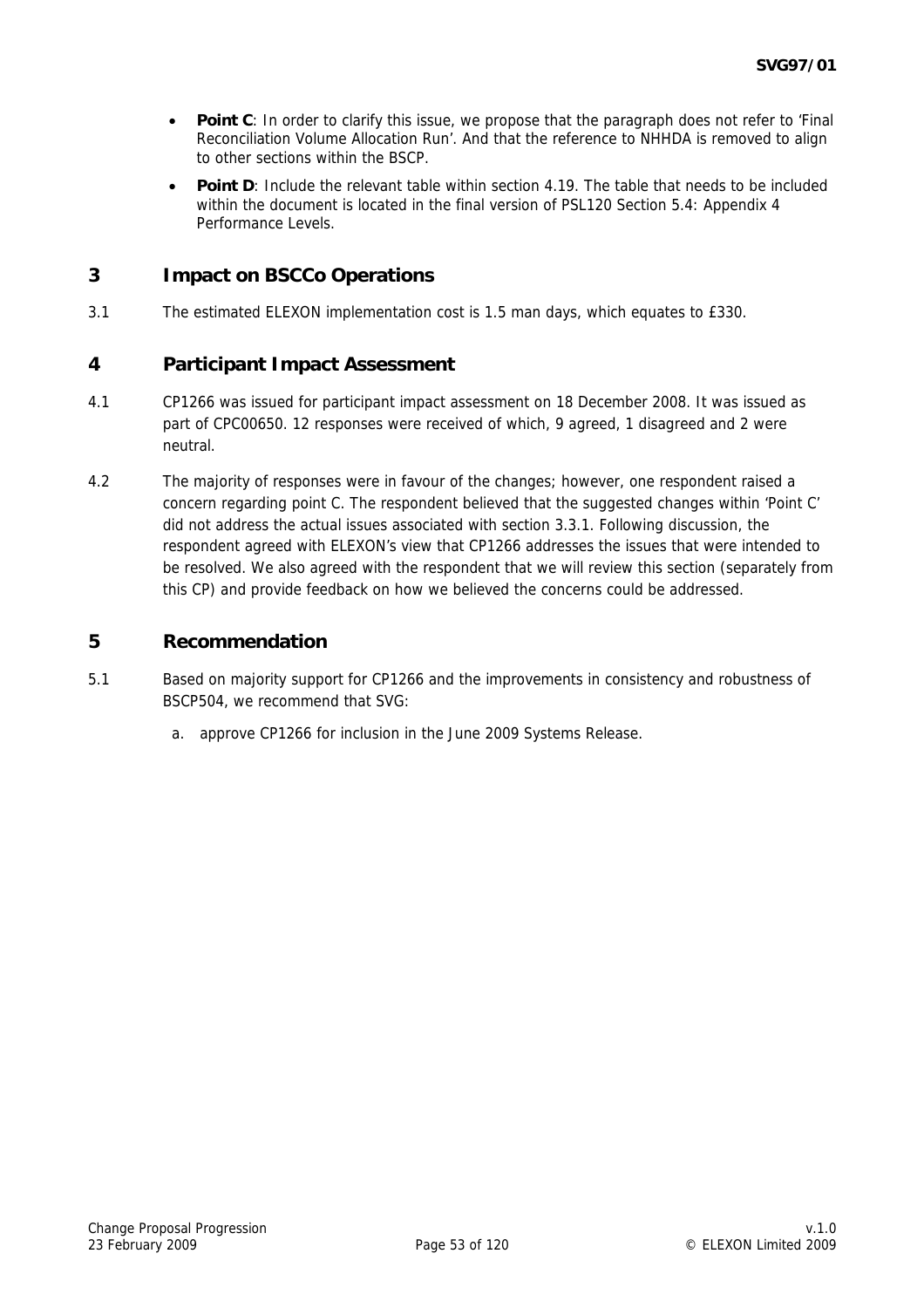### **IA Summary for CP1266 - Updates and Refinements to BSCP504**

| <b>IA History CPC number</b>              | CPC00650 | <b>Impacts</b>                   | <b>BSCP504</b>                                                                                        |  |  |  |  |
|-------------------------------------------|----------|----------------------------------|-------------------------------------------------------------------------------------------------------|--|--|--|--|
| Organisation                              |          |                                  | Capacity in which Organisation operates in (Impacted<br>Agreement<br>Capacity in Bold as appropriate) |  |  |  |  |
| <b>EDF Energy</b>                         |          |                                  | Supplier, NHH Agent and HH MOP                                                                        |  |  |  |  |
| <b>Scottish Power</b>                     |          | <b>NHHMOA</b>                    | Supplier, LDSO, HHDA, NHHDA, HHDC, NHHDC, HHMOA,                                                      |  |  |  |  |
| <b>NPower Limited</b>                     |          | <b>Supplier, Supplier Agents</b> |                                                                                                       |  |  |  |  |
| <b>TMA Data Management Ltd</b>            |          |                                  | HHDC, HHDA and NHHDA                                                                                  |  |  |  |  |
| <b>AccuRead</b>                           |          |                                  | NHHDC / NHHDA / NHHNOA / HHMOA                                                                        |  |  |  |  |
| <b>Scottish and Southern Energy</b>       |          |                                  | Supplier/Generator/ Trader / Party Agent / Distributor                                                |  |  |  |  |
| <b>E.ON UK Energy Services Limited</b>    |          |                                  | <b>NHHDC-DA NHHMO HHMO</b>                                                                            |  |  |  |  |
| E.ON                                      |          | <b>Supplier</b>                  |                                                                                                       |  |  |  |  |
| <b>Electricity North West Ltd</b>         |          | <b>LDSO</b>                      |                                                                                                       |  |  |  |  |
| <b>British Energy</b>                     |          |                                  | Supplier; Generator; Trader; CVA MOA                                                                  |  |  |  |  |
| <b>CE ELECTRIC</b>                        |          | LDSO, UMSO                       |                                                                                                       |  |  |  |  |
| <b>Independent Power Networks Limited</b> |          | LDSO, UMSO, SMRA                 |                                                                                                       |  |  |  |  |

### Impact Assessment Responses

| Organisation                       | <b>Agree</b> | <b>Comments</b>                                                                                                                             | Impact | Days to<br>Implement | <b>ELEXON Comments</b> |
|------------------------------------|--------------|---------------------------------------------------------------------------------------------------------------------------------------------|--------|----------------------|------------------------|
| <b>Scottish Power</b>              |              | <b>Impact: Documentation Changes Only</b>                                                                                                   |        |                      | n/a                    |
| TMA Data<br>Management Ltd         |              | These corrections are welcome to improve the<br>clarity of BSCP504<br><b>Impact: Process</b>                                                |        |                      | n/a                    |
| E.ON UK Energy<br>Services Limited |              | <b>Comments:</b> The changes identified will not have a<br>significant impact on our activities as the changes<br>reflect current practice. | Χ      |                      | n/a                    |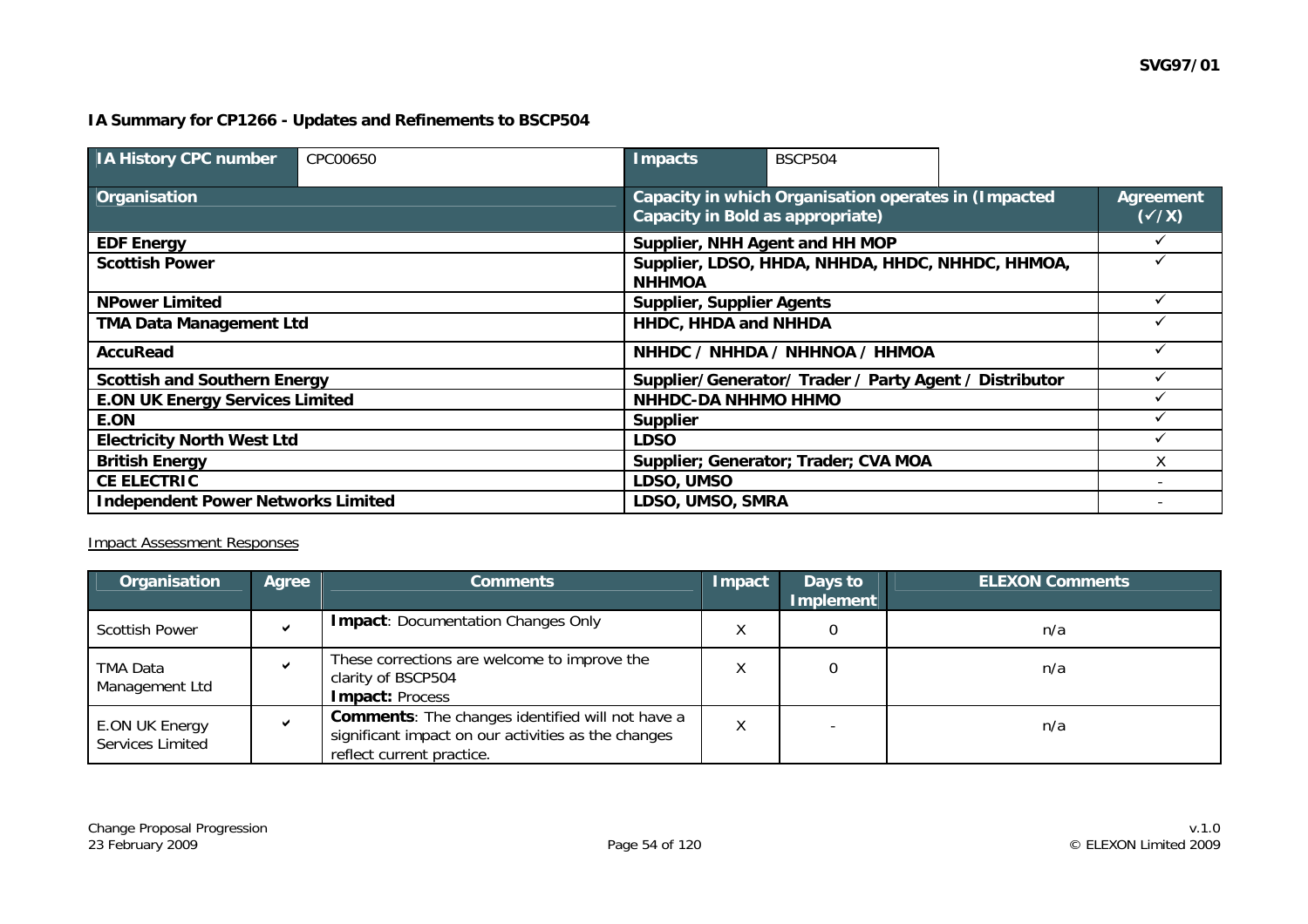| E.ON                                 | ✓ | Comment: The only issue E.ON can see is in<br>relation to Section 3.3.1 where in a number of<br>places it states, "Refer to section 3.3.11 Calculate<br>AA/EAC Values and send to NHHDA and Supplier."<br>Yet there is no NHHDA or Supplier in the 'To'<br>column and no mention of the D0019 flow.<br>It obviously does refer to Section 3.3.11, but we<br>think it loses a bit of context here as you have to dig<br>around to fully follow the process. It could include<br>the key elements above and also refer to 3.3.11 for<br>the full process. | X | 30 <sup>2</sup> | ELEXON discussed this issue with E.ON.<br>We explained that a change to section 3.3.1<br>would necessitate a change to other areas<br>within BSCP504. This would be a major<br>change to BSCP504 and would require an<br>additional Impact Assessment.<br>E.ON believed that the effort involved in<br>addressing this issue would outweigh any<br>benefits. They where happy to leave the<br>change as is.                                                                                                                                                                           |
|--------------------------------------|---|---------------------------------------------------------------------------------------------------------------------------------------------------------------------------------------------------------------------------------------------------------------------------------------------------------------------------------------------------------------------------------------------------------------------------------------------------------------------------------------------------------------------------------------------------------|---|-----------------|---------------------------------------------------------------------------------------------------------------------------------------------------------------------------------------------------------------------------------------------------------------------------------------------------------------------------------------------------------------------------------------------------------------------------------------------------------------------------------------------------------------------------------------------------------------------------------------|
| <b>Electricity North</b><br>West Ltd | ✓ | <b>Impact: Improved Documentation</b><br>Implementation: Housekeeping change only                                                                                                                                                                                                                                                                                                                                                                                                                                                                       |   |                 | n/a                                                                                                                                                                                                                                                                                                                                                                                                                                                                                                                                                                                   |
| <b>British Energy</b>                | ✔ | <b>Comment:</b> Agree apart from amendments<br>suggested in point three, further justification would<br>be required as to why these amendments are<br>necessary                                                                                                                                                                                                                                                                                                                                                                                         | Χ |                 | We contacted British Energy in order to<br>address their concerns.<br>British Energy believed that the suggested<br>change in point three will only address<br>consistency issues within BSCP504, it will not<br>address the key issues associated with<br>section 3.1.1.<br>We discussed this issue with the respondent<br>and agreed that the CP did address the initial<br>problem that this CP intends to resolve. We<br>have agreed with the respondent that we will<br>review their concerns separately from this CP<br>and consider whether any further changes<br>are needed. |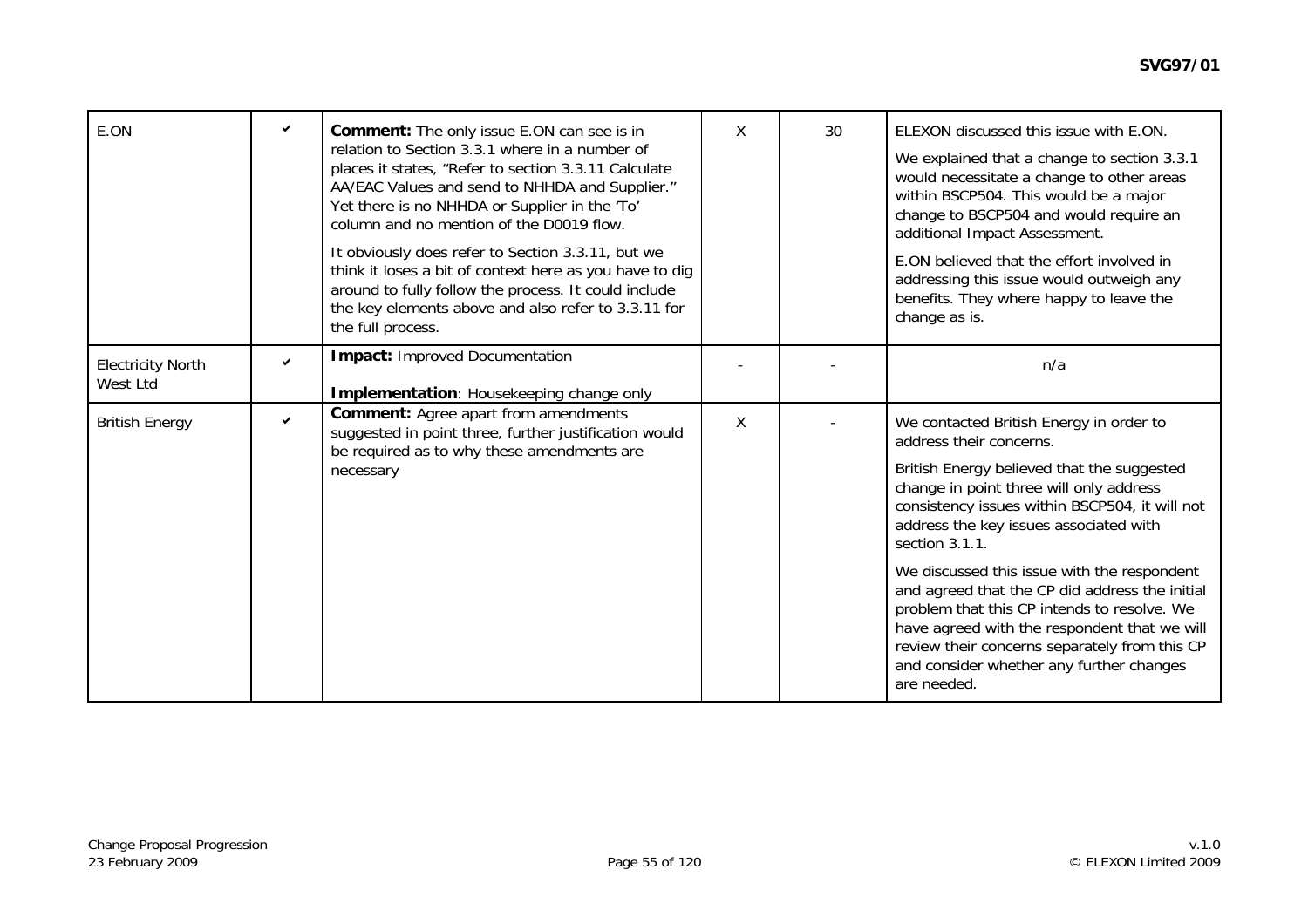### <span id="page-55-0"></span>**Appendix 5 – Detailed Analysis of CP1269 - Publication of Additional Non Half Hourly Combination Data in Market Domain Data**

## **1 Summary**

- 1.1 We raised CP1269 'Publication of Additional Non Half Hourly (NHH) Combination Data in Market Domain Data (MDD)' on 9 January 2009. This CP:
	- Seeks to introduce a new entity table within MDD to help Suppliers identify valid combinations of attributes for Supplier Volume Allocation (SVA) Metering Systems;
	- Progresses one of the conclusions of the MDD Expert Group (MDDEG), which you endorsed at your September 2008 meeting;
	- Takes forward the automated solution from the two options suggested by the MDDEG in [DCP0034;](http://www.elexon.co.uk/changeimplementation/changeprocess/draft_change_proposals/proposal_details.aspx?proposalId=781)
	- Involves changes to the MDD database, the introduction of a new version of the D0269 and D0270 data flows,<sup>[1](#page-55-0)8</sup> amendments to participant systems, and changes to the processes undertaken by Licensed Distribution System Operators (LDSOs) and Suppliers;
	- Requires a consequential change to the Data Transfer Catalogue (DTC), which we will progress under Master Registration Agreement (MRA) governance; and
	- Is related to (although not dependent on) CP1270 'Improvements to the MDD Process' and CP1271 'Align MDD Approval Timetable to SVG meetings', which we also present to you for approval in this paper.
- 1.2 A large majority of impact assessment respondents support CP1269. We recommend its approval for implementation in the November 2009 Release, subject to the MRA Development Board's (MDB's) approval of the required DTC changes.
- 1.3 There are different views from industry respondents as to which of the two existing versions (002 or 003) of the D0269/D0270 should be decommissioned. We set out the identified benefits and disadvantages of decommissioning either version. We recommend that you agree to decommission version 003, as proposed in the CP and supported by a majority of respondents.

## **2 Why change?**

- 2.1 MDD is the reference data set used by Suppliers and Supplier Agents in the retail electricity market. It contains a number of entities that define the valid combinations of data items for an SVA Metering System. In particular:
	- Entity 56 specifies (for NHH Metering Systems) the valid combinations of Distributor Id, Meter Timeswitch Class (MTC), Line Loss Factor Class (LLFC) and Standard Settlement Configuration (SSC) – **'Valid MTC LLFC SSC Combination'**;
	- Entity 55 specifies (for Half Hourly (HH) Metering Systems) the valid combinations of Distributor Id, MTC and LLFC – **'Valid MTC LLFC Combination'**; and
	- Entity 11 specifies (for NHH Metering Systems) the valid combinations of Grid Supply Point (GSP) Group, SSC and Profile Class (PC) - **'Average Fraction of Yearly Consumption Set'**.

<sup>18</sup> D0269 'Market Domain Data Complete Set' and D0270 'Market Domain Data Incremental Set'.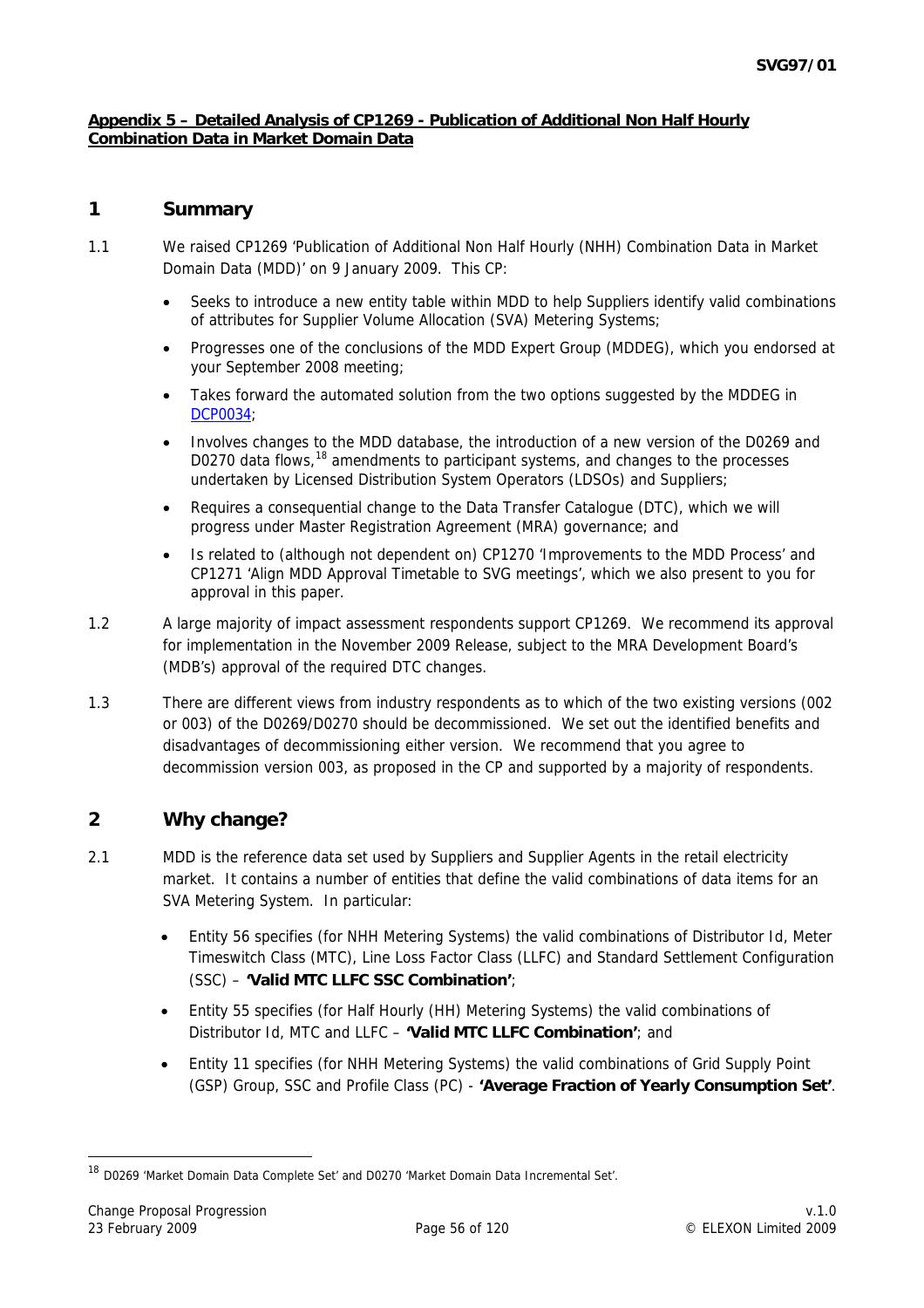- <span id="page-56-0"></span>2.2 However, even when taken in combination, these tables do not provide Suppliers with enough information to know which combinations of NHH Metering System data items will be accepted by Supplier Meter Registration Services (SMRS). A registration request that is consistent with the above MDD entity tables may still be rejected by SMRS, or queried by the LDSO, if the particular combination of SSC, PC and LLFC does not correspond to a Distribution Use of System (DUoS) tariff on that LDSO's network.
- 2.3 There is therefore an absence of a single, reliable source of information for Suppliers on which combinations of Metering System attributes are valid. This leads to higher costs for Suppliers (and potentially also for LDSOs), who require manual processes to identify and correct these erroneous registrations. Suppliers must either obtain this information from various sources (e.g. LDSOs' DUoS statements) or run the risk of registrations being rejected. Either option involves unnecessary expense and inconvenience for Suppliers (and potentially also for customers, if errors in registration data lead to problems with billing).

## **3 Solution and suggested benefits**

- 3.1 The MDDEG recommended to you in paper [92/04](http://www.elexon.co.uk/documents/BSC_Panel_and_Panel_Committees/SVG_Meeting_2008_-_092_-_Papers/SVG92_04_Recommendations_of_MDD_Expert_Group_Review_Final.pdf) that:
	- A new entity should be added to MDD to record valid combinations of MTC, LLFC, SSC and PC for each Distributor Id – 'Valid MTC LLFC SSC PC Combination';
	- A flag should be added to the new entity to identify preserved tariffs;  $19$  and
	- A DCP should be raised to progress these changes.
- 3.2 The MDDEG concluded that publishing the proposed reference data would make the process of registering Metering Systems in SMRS more efficient, facilitating the smooth operation of the retail market and competition in supply. The new data should reduce the effort needed by Suppliers to obtain details of valid combination data, as well as that spent by Suppliers and LDSOs in resolving incorrect combinations.
- 3.3 You endorsed the MDDEG's recommendations at your September 2008 meeting, and we raised [DCP0034](http://www.elexon.co.uk/changeimplementation/changeprocess/draft_change_proposals/proposal_details.aspx?proposalId=781) on 1 October 2008.

### 3.4 **Option of automated or manual solution in DCP0034**

- 3.4.1 At your September meeting, you recognised the two possible approaches identified by the MDDEG for delivering the proposed data:
	- **Option 1 (automated solution)**: The new entity would be included in a new version of the D0269 and D0270 MDD flows. This would require changes to the DTC and the MDD Management (MDDM) database. The new entity would be reflected in BSCP509 'Changes to Market Domain Data'.
	- **Option 2 (manual solution)**: The new entity would still be included in BSCP509, but would be maintained manually in spreadsheet form on our website to avoid changes to the DTC and MDDM database. We would update the spreadsheet with each new version of MDD.

In DCP0034, we put both of these options forward to the industry for comment.

<sup>&</sup>lt;sup>19</sup> Preserved tariffs are DUoS tariffs that are no longer available to Suppliers from specified dates. Although Suppliers therefore cannot use any combinations which are linked to preserved tariffs for new customers, such combinations will still be supported for those customers who already use them.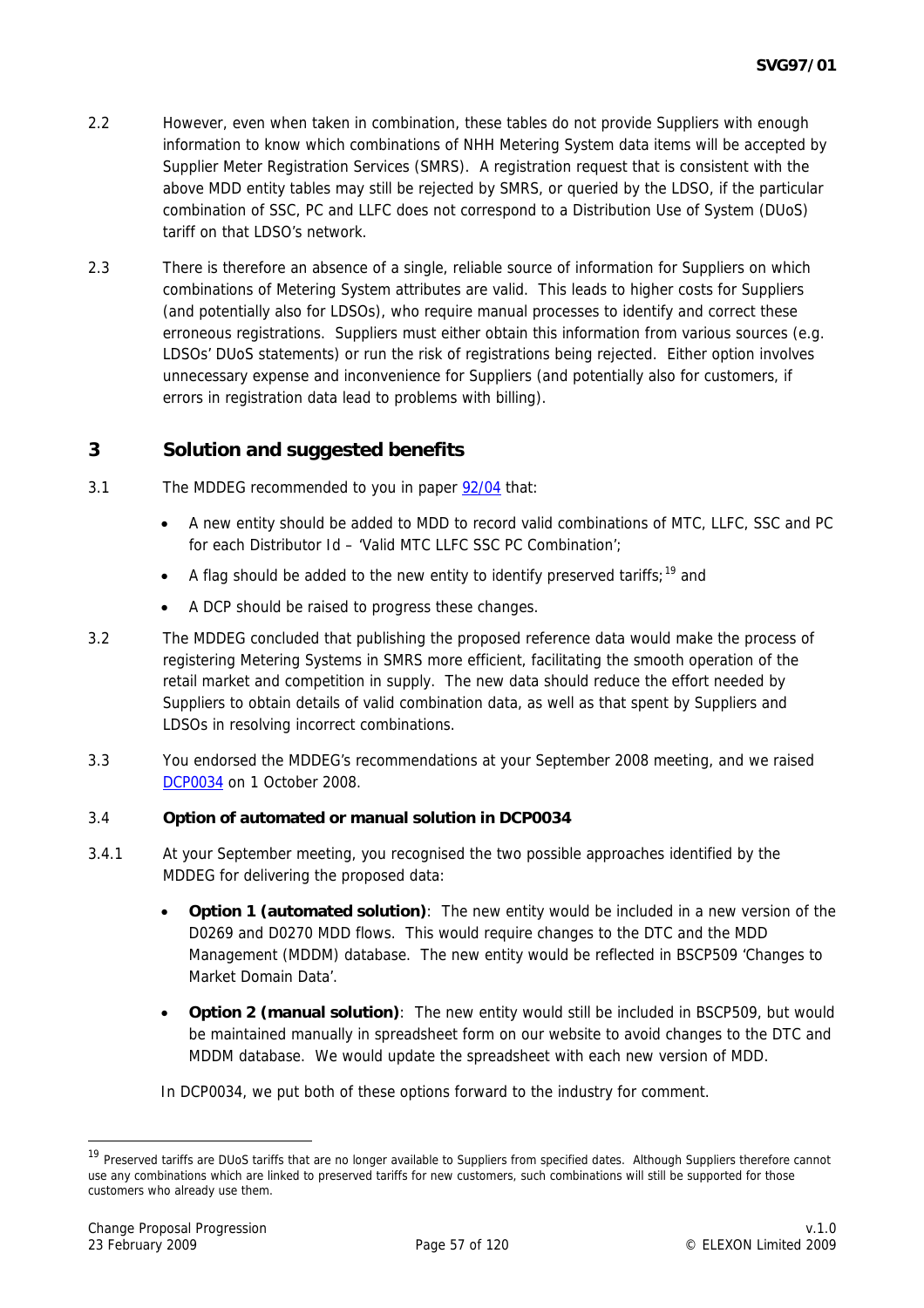- 3.4.2 We received 15 responses to DCP0034, of which 5 supported the automated solution, 6 supported the manual solution and 4 offered no preference. You can download copies of the full DCP impact assessment responses from our [website](http://www.elexon.co.uk/changeimplementation/changeprocess/draft_change_proposals/proposal_details.aspx?proposalId=781).
- 3.4.3 Respondents who preferred the **manual** option generally believed that this would avoid the costs of an automated solution and/or would reduce the impact on participant systems.
- 3.4.4 Respondents who preferred the **automated** solution believed that a manual option would not be reliable/robust as it would result in a disjoint in MDD data, would contain the risk of manual error, and/or might be ignored since it would not form part of normal MDD update channels.

### 3.5 **Reasons for choosing automated solution in CP1269**

3.5.1 We agreed with the view that the automated solution would be more robust, and therefore progressed this option by raising CP1269. However, following the industry feedback in the DCP responses, we sought to minimise the system impacts of the automated solution as described below.

#### 3.6 **Change to decommissioned flow version in CP1269**

- 3.6.1 There are currently two active versions of the D0269 and D0270 flows version 002 and version 003. MRA governance does not support more than two versions of a flow.
- 3.6.2 We therefore noted in DCP0034 that the automated solution would require version 002 (or potentially version 003) to be decommissioned, in order to introduce the new version 004. Following the DCP impact assessment, we chose to base the CP1269 automated solution on decommissioning **version 003**. This is because:
	- Several DCP respondents expressed concerns over the need to amend NHH Data Aggregator (NHHDA) and NHH Data Collector (NHHDC) systems to accept the new flow version, when the change would not benefit them;
	- Several respondents (in further conversations with us) suggested that decommissioning version 003 would lessen the impact on Party Agents, noting that the central NHHDA software uses version 002 of the D0269;
	- Some respondents noted that decommissioning version 003 would avoid amending the central Supplier Volume Allocation Agent (SVAA) system, which also uses the D0269 version 002; and
	- Several respondents suggested to us that it would be more difficult for those participants using version 002 to upgrade to version 004, since there are historic reasons why they have chosen to continue using the older flow version.

We therefore believed that decommissioning version 003 could reduce the impact on Party Agents, and that this could be appropriate since the potential benefits of the CP are to Suppliers and LDSOs.

3.6.3 We invited participants to comment on the efficiency and appropriateness of this approach as part of the CP1269 impact assessment. We received differing opinions, although a majority of those who expressed a preference support decommissioning version 003. We have summarised the responses in Section 5.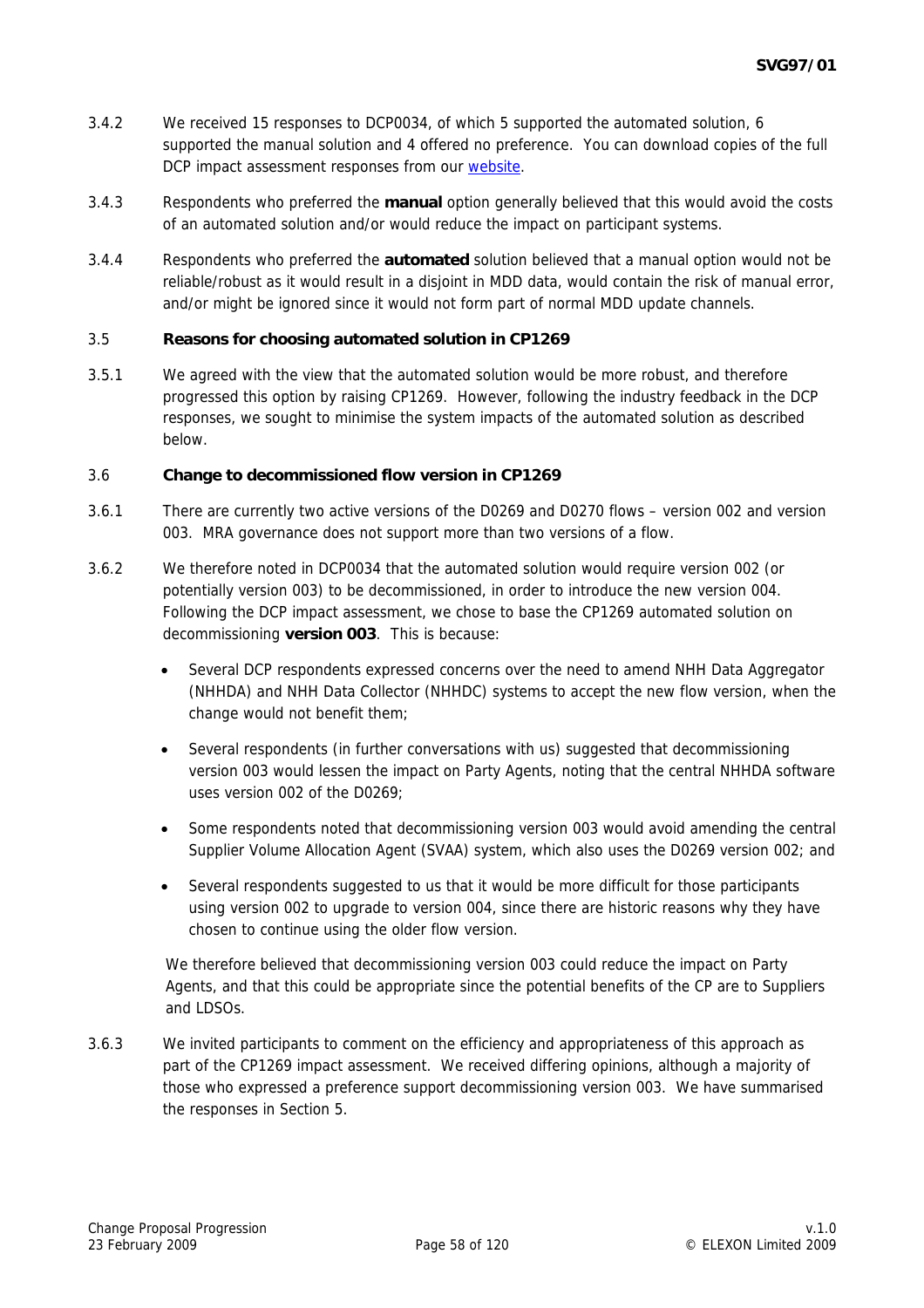## <span id="page-58-0"></span>**4 Costs, impacts and implementation approach**

### 4.1 **Documentation impacts**

- 4.1.1 The CP1269 automated solution impacts the following Code Subsidiary Documents: BSCP509; BSCP509 Appendix 'MDD Entity Change Request Forms'; and SVA Data Catalogue Volumes 1 and 2.
- 4.1.2 We issued the proposed redlined document changes to participants for impact assessment, and these are included as attachments to this paper. No respondents had any comments on the draft redlining.
- 4.1.3 In addition, CP1269 would require a change to the DTC. We provided a draft DTC CP and proposed DTC redlining to participants for information as part of the CP1269 impact assessment, and copies of these are attached. No comments were received. If you agree to approve CP1269, we will raise and progress the DTC CP under MRA governance.

### 4.2 **Service Provider impacts and costs**

- 4.2.1 The Logica implementation costs for CP1269 are £73,775 to:
	- Add the new entity to the D0269 and D0270 flows;
	- Enhance the MDDM database to store the new data; and
	- Publish the new version 004 of the flows.
- 4.2.2 We provided details of these costs to participants as part of the CP1269 impact assessment. There are no Logica operational costs.
- 4.2.3 Note that these costs are based on decommissioning version 003 of the flows. Removing version 002 would require changes to NHHDA and SVAA systems at additional cost. Please see Section 5 for indicative costs if NHHDA and SVAA systems were to be changed.

### 4.3 **ELEXON impacts and costs**

- 4.3.1 Our implementation costs for CP1269 are 57 man days of effort (equating to £12,540) to:
	- Manage the development and implementation of the MDD system changes, including undertaking system testing;
	- Amend and test the MDD Load Utility;  $20$  and
	- Implement the redlined changes to the impacted Code Subsidiary Documents.
- 4.3.2 We included these costs in the impact assessment information provided to the industry. We would not incur any increase in operational costs.

#### 4.4 **Participant impacts and costs**

- 4.4.1 Whichever version of the D0269 and D0270 is decommissioned; those participants who currently use that flow version will be required to amend their systems and processes to support the new version 004. There are differing industry views on the appropriate version to decommission, and we have summarised these in Section 5.
- 4.4.2 If you approve CP1269, we will undertake a one-off implementation exercise asking LDSOs to populate the new entity table. Suppliers wishing to use the new data will need to amend their systems and processes to receive and use version 004 of the D0269/D0270.

<sup>&</sup>lt;sup>20</sup> The MDD Load Utility is a Microsoft Access database which we maintain, and which converts MDD files into a readable format. We use it in validating MDD Change Requests, and we also make it available to participants on request.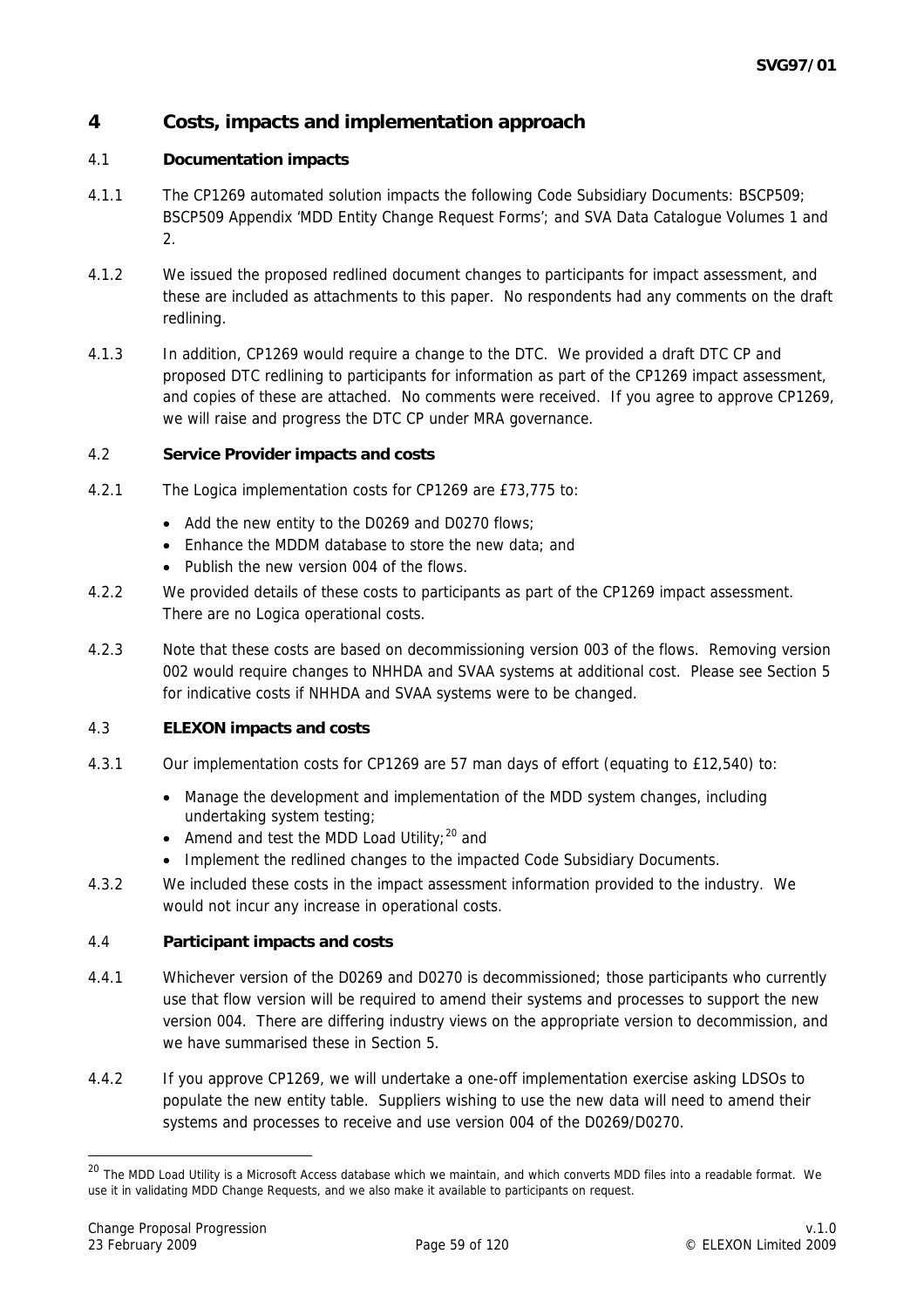4.4.3 No specific cost information was provided by any of the respondents to DCP0034 or CP1269, although two respondents to the CP provided a view of the likely materiality of the system costs to their organisations (see Section 5).

### 4.5 **Implementation approach**

- 4.5.1 Participants' impact assessment responses to DCP0034 indicated that the earliest possible implementation for the automated solution would be the November 2009 Release. We therefore proposed this as the Implementation Date for CP1269, and invited the industry to confirm whether this is achievable. No respondents to CP1269 disagreed with the proposed November 2009 implementation. The specific lead times requested by impacted participants ranged from 60-270 days.
- 4.5.2 The MRA requires 6 months' notice to implement the required DTC change. If you agree to approve CP1269, we will raise and progress a DTC CP in time for a parallel implementation with CP1269 in November 2009.

### **5 Industry views on benefits**

- 5.1 We received 16 responses to the CP1269 participant impact assessment, of which 10 agreed with the CP, 1 disagreed and 5 were neutral.
- 5.2 Despite the large majority support for the intention and benefits of the CP, respondents gave differing views on which version of the D0269/D0270 should be decommissioned. Strong views were expressed both by those who favoured decommissioning version 002, and by those who believed that version 003 should be discontinued.
- 5.3 Not all respondents initially provided details of which version of the D0269/D0270 their organisation used, how they would be impacted, or which flow version they would prefer to decommission. We have therefore contacted the respondents directly, seeking to clarify their views and impacts. The table below summarises respondents' views as to which flow version should be retained. Overall, there is a majority preference among respondents for retaining version 002 and decommissioning version 003, although strong views continue to be held on either side.

| Reasons to keep version 002                                                                                                                                                                                                                                                                                                                                                                                                                                               | Reasons to keep version 003                                                                                                                                                                                                                                                                                                                                                                                                                     |
|---------------------------------------------------------------------------------------------------------------------------------------------------------------------------------------------------------------------------------------------------------------------------------------------------------------------------------------------------------------------------------------------------------------------------------------------------------------------------|-------------------------------------------------------------------------------------------------------------------------------------------------------------------------------------------------------------------------------------------------------------------------------------------------------------------------------------------------------------------------------------------------------------------------------------------------|
| Many respondents argue that users of version<br>002 have continued to use this older flow<br>version because there are historic reasons<br>why it is difficult for them to upgrade.<br>(Respondents generally did not provide<br>detailed information on the reasons for these<br>difficulties, although one respondent advised<br>that moving from version 002 to version 004<br>would require their organisation to upgrade to<br>a later version of Microsoft Access). | A minority of those respondents who expressed a<br>preference between flow versions believe that it is<br>inappropriate to remove a more recent 'improved'<br>version and keep an older one.<br>These respondents argue that this would:<br>Go against normal MRA flow-numbering conventions;<br>$\bullet$<br>Discriminate against newer entrants and other<br>$\bullet$<br>participants who have made the effort to upgrade to<br>version 003: |
| These respondents believe that it is easier for<br>version 003 users to move to version 004.                                                                                                                                                                                                                                                                                                                                                                              | Mean that the same participants will always be<br>$\bullet$<br>impacted by any future changes to these flows.                                                                                                                                                                                                                                                                                                                                   |
| Overall, a majority of respondents who<br>expressed a preference support keeping<br>version 002.                                                                                                                                                                                                                                                                                                                                                                          | One respondent does not support the CP and does not<br>agree that version 003 should be decommissioned.                                                                                                                                                                                                                                                                                                                                         |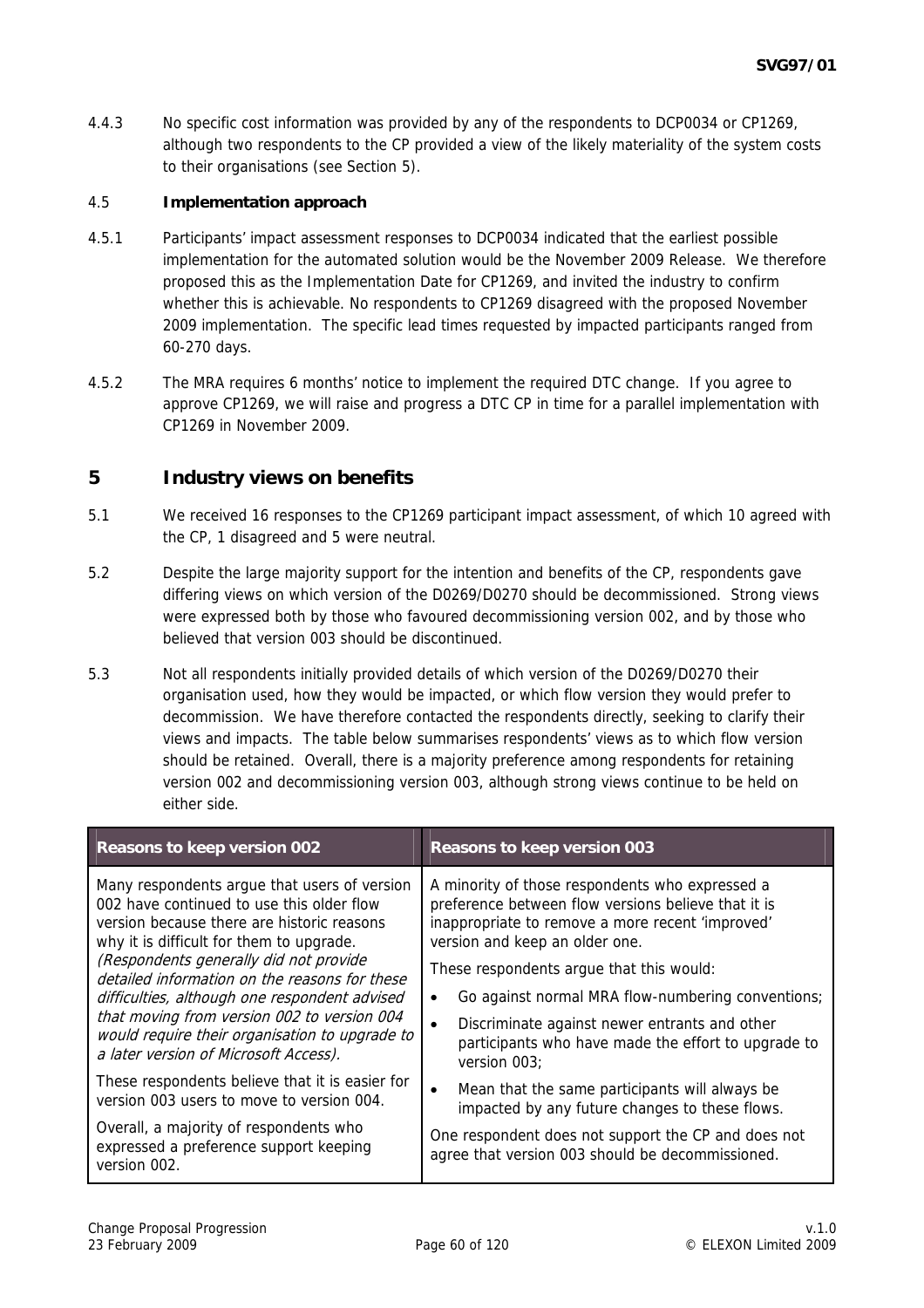<span id="page-60-0"></span>

| Reasons to keep version 002                                                                                                                                                         | Reasons to keep version 003                                                                                                                                                                                                                           |  |
|-------------------------------------------------------------------------------------------------------------------------------------------------------------------------------------|-------------------------------------------------------------------------------------------------------------------------------------------------------------------------------------------------------------------------------------------------------|--|
| Several respondents will only support the CP<br>if version 002 is retained.                                                                                                         |                                                                                                                                                                                                                                                       |  |
| Keeping version 002 would avoid amending<br>central NHHDA and SVAA systems to use<br>version 004 (estimated costs are £20k to<br>amend NHHDA and £16k to amend SVAA). <sup>21</sup> | Two respondents believe that the costs to their<br>organisations of upgrading from version 003 to version<br>004 would be at least comparable to the costs of<br>changing NHHDA/SVAA systems (no other respondents<br>provided any cost information). |  |
|                                                                                                                                                                                     | One respondent argues that Suppliers and Party Agents<br>should not bear the costs of changing their systems in<br>order to avoid an impact on central systems managed by<br>FI FXON.                                                                 |  |

5.4 In Section 7 we have included the full industry impact assessment responses and details of our further discussions with the respondents. In the following Section 6 we outline our conclusions based on these responses/discussions.

## **6 ELEXON conclusions**

- 6.1 We agree that introducing the proposed entity table in a new version 004 of the D0269 and D0270 would improve the efficiency of Metering System registrations, by reducing the number of registrations which are queried or rejected. We consider that this would deliver benefits to Suppliers, and potentially also to LDSOs. We therefore agree with the MDDEG and the majority of impact assessment respondents that CP1269 should be approved.
- 6.2 The industry responses received to the CP impact assessment demonstrate that there is no easy way to reduce the impact of the D0269/D0270 changes on Party Agents (who do not benefit from the CP) and place the impact solely on those participants who will benefit from the new data (Suppliers and potentially LDSOs). Aside from NHHDAs, who consistently use version 002 of the D0269 because this is the version used by the central software, there is a mixture of participants within each market role who use either version 002, version 003 or both versions of the flows.
- 6.3 Table 2 shows the percentages of participants within each affected role type who receive version 002, version 003 or both versions of the D0269/D0270 over the DTN. These figures have been provided by the SVAA, and are aggregates across recipients of the two D-flows.

| Role <sup>22</sup>  | Receive v2<br>over DTN | Receive v3<br>over DTN | <b>Receive both</b><br>$v2$ and $v3$ | Impacted if<br>v2 removed | <b>Impacted if</b><br>v3 removed |
|---------------------|------------------------|------------------------|--------------------------------------|---------------------------|----------------------------------|
| <b>NHHDAS</b>       | 90%                    | $0\%$                  | 10%                                  | 100%                      | 10%                              |
| <b>NHHDCs</b>       | 33%                    | 66%                    | $0\%$                                | 33%                       | 66%                              |
| <b>HHDAS</b>        | 33%                    | 66%                    | 0%                                   | 33%                       | 66%                              |
| <b>HHDCs</b>        | 50%                    | 50%                    | $0\%$                                | 50%                       | 50%                              |
| <b>Suppliers</b>    | 40%                    | 30%                    | 30%                                  | 70%                       | 60%                              |
| <b>Distributors</b> | 29%                    | 42%                    | 29%                                  | 58%                       | 71%                              |

#### **Table 2 – SVAA figures on flow versions are received by affected participants**

<sup>&</sup>lt;sup>21</sup> Note that we obtained these figures at the DCP stage, and that they are only indicative costs. We would need to commission a further impact assessment from Logica to establish the exact costs involved.

<sup>&</sup>lt;sup>22</sup> No information is included for Meter Operator Agents (MOAs). This is because respondents have advised that the Wheatley MOP application is manually updated, and is therefore not a major consideration in the choice of which flow version to decommission.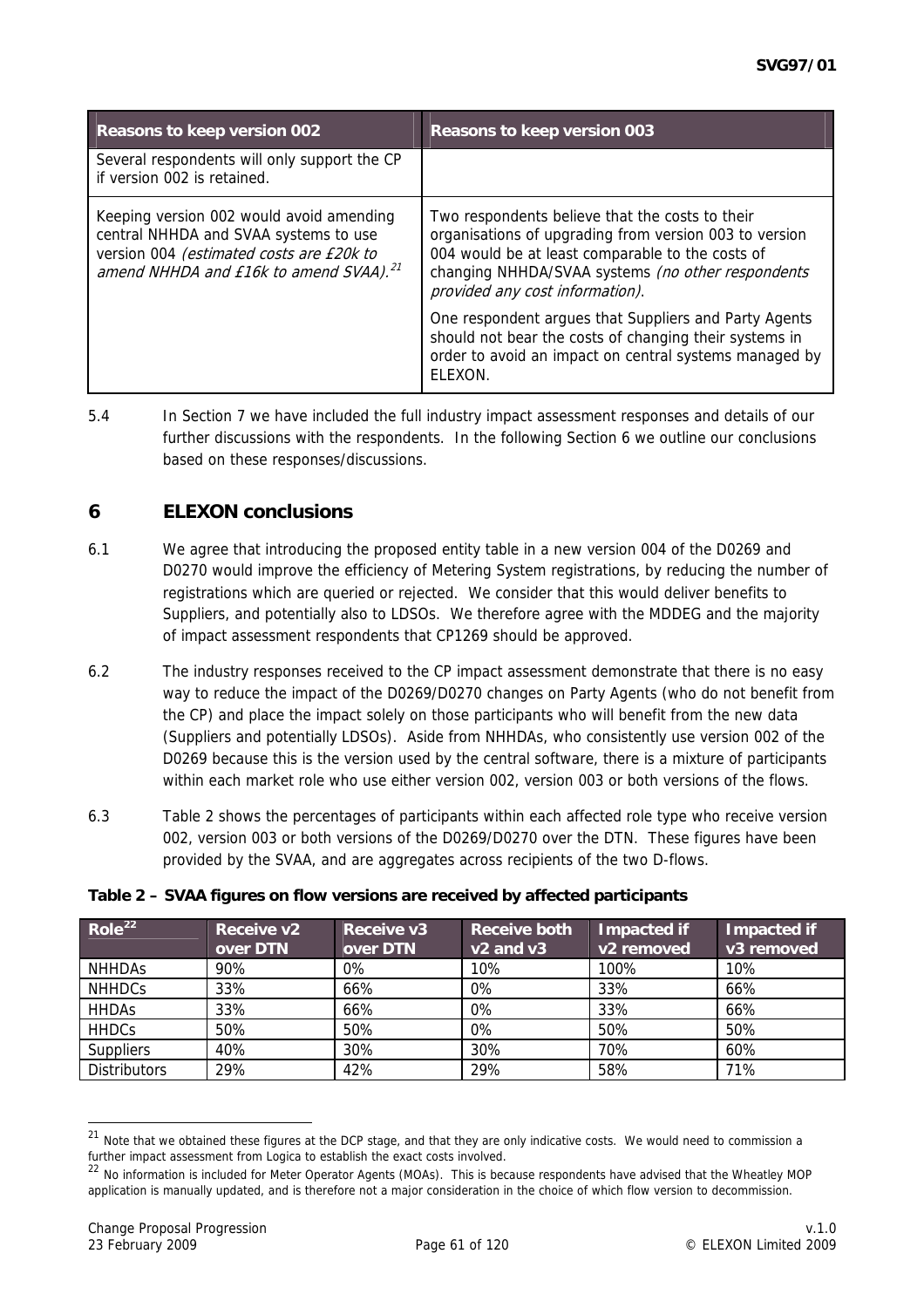- 6.4 Note that this table only shows the percentage of a given role type which is impacted by the choice of flow. The impact at an organisational level will be different, as many organisations fulfil multiple market roles.
- 6.5 We are sympathetic to the views of some respondents that version 002 should be decommissioned on principle because it is the older flow version. We agree that it initially appears counter-intuitive to remove a newer improved version. However, we note that there is a majority preference among respondents for keeping version 002, and that this is true even among respondents who use both flow versions. This suggests that users of version 002 do have greater practical difficulties in upgrading, although we have not been able to obtain detailed information on the reasons for these difficulties. We note that the support of some respondents for the CP is contingent on version 002 remaining. We note also Gemserv's advice that MRA governance allows either the newer or older flow version to be decommissioned.
- 6.6 It has not been possible for us to assess the relative costs to the industry of decommissioning version 002 or version 003. While Suppliers and LDSOs as BSC Parties would share part of the central costs of amending NHHDA/SVAA systems, Suppliers may also ultimately pay the costs of changes to their agents' systems. Whichever flow version is decommissioned, many participants across different roles will be affected, and one respondent has indicated that the costs to them may be comparable to those involved in changing NHHDA/SVAA. No other respondents have provided cost information. Rather than suggest another round of impact assessment, we have focused on obtaining as much information as possible from direct discussions with respondents.
- 6.7 We consider that it is unlikely that version 002 will be retained indefinitely. Technology will move on and new flow versions will be needed. One respondent has indicated that they plan to upgrade from version 002 within the next year.
- 6.8 On balance, we consider that retaining version 002 and decommissioning version 003 is the most pragmatic solution at this time given the views and information provided by respondents. As this is consistent with the solution proposed by CP1269, we recommend that you approve the CP for implementation.

## **7 Recommendation**

- 7.1 On the basis of the considerations which we have set out above, our recommendation is to **approve** CP1269.
- 7.2 Given the lead times required by participants to amend their systems and processes, and by the MRA to implement the necessary DTC changes, we recommend that CP1269 should be implemented as part of the **November 2009 Release**.
- 7.3 Implementation of CP1269 remains subject to the MDB's approval of the consequential DTC changes. If you approve CP1269, we will raise and progress the necessary DTC CP under MRA governance.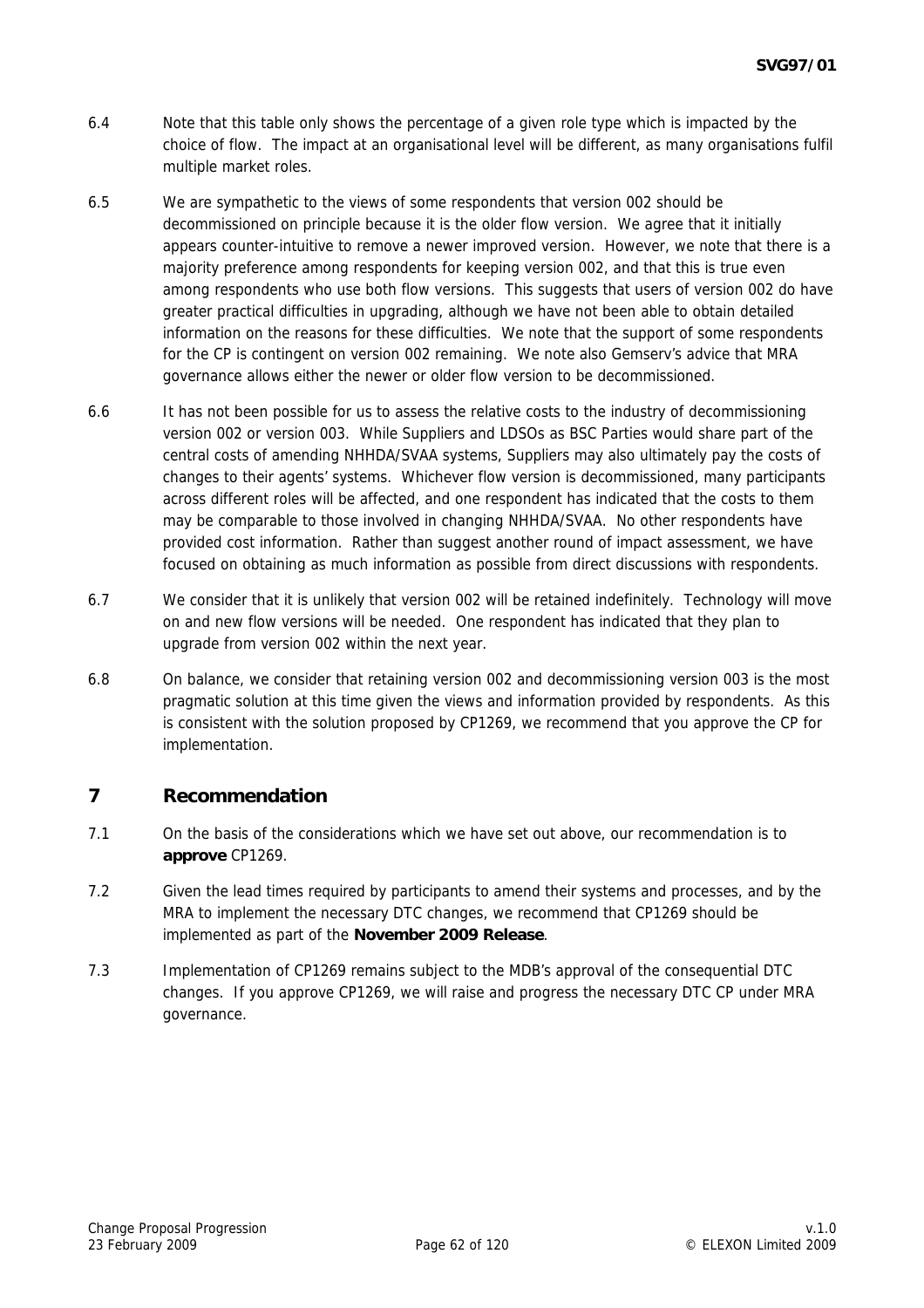### **IA Summary for CP1269**

### **Table 3 – IA summary for CP1269 'Publication of Additional Non Half Hourly Combination Data in Market Domain Data'**

| IA history CPC No.                | CPC <sub>0</sub><br>0651 | <b>Impacts</b>                                    | BSCP509; BSCP509 Appendix; SVA Data Catalogue Volumes 1 and 2; DTC |                    |                                                                                                                    |  |
|-----------------------------------|--------------------------|---------------------------------------------------|--------------------------------------------------------------------|--------------------|--------------------------------------------------------------------------------------------------------------------|--|
| Organisation                      |                          | Capacity in which organisation operates           |                                                                    | Agree?<br>(Yes/No) | Calendar days required to implement                                                                                |  |
| <b>Central Networks</b>           |                          | Distributor                                       |                                                                    | Yes                | 60 days (subject to comment in table below)                                                                        |  |
| Scottish and Southern Energy      |                          | Supplier/Generator/Trader/Party Agent/Distributor |                                                                    | Yes                | 6-9 months                                                                                                         |  |
| <b>Scottish Power</b>             |                          |                                                   | Supplier, LDSO, HHDA, NHHDA, HHDC, NHHDC, HHMOA, NHHMOA            | Yes                | 270 days                                                                                                           |  |
| <b>TMA Data Management</b>        |                          | HHDC, HHDA, NHHDC and NHHDA                       |                                                                    | Yes                | 90 days                                                                                                            |  |
| <b>British Energy Direct</b>      |                          | Supplier                                          |                                                                    | Yes                | Zero - not impacted                                                                                                |  |
| AccuRead                          |                          | NHHDC, NHHDA, NHHMOP, HHMOP                       |                                                                    | Yes                | Zero - not impacted                                                                                                |  |
| Npower                            |                          | Supplier, Supplier Agents                         |                                                                    | Yes                | Not indicated, but the respondent has<br>confirmed that they can meet the proposed<br>November 2009 implementation |  |
| <b>Electricity North West</b>     |                          | <b>LDSO</b>                                       |                                                                    | Yes                | At least 6 months from approval of the<br>change                                                                   |  |
| E.ON                              |                          | Supplier                                          |                                                                    | Yes                | Minimum 182 days                                                                                                   |  |
| <b>Independent Power Networks</b> |                          | LDSO, UMSO, SMRA                                  |                                                                    | Yes                | Not indicated, but the respondent has<br>confirmed that they can meet the proposed<br>November 2009 implementation |  |
| <b>EDF Energy</b>                 |                          | Supplier, NHH Agent and HH MOP                    |                                                                    | No.                | 180 days                                                                                                           |  |
| Gemserv                           |                          | <b>MRASCo</b>                                     |                                                                    | Neutral            | 6 months from approval of DTC CP                                                                                   |  |
| <b>Western Power Distribution</b> |                          | LDSO/MOA/SMRA                                     |                                                                    | Neutral            | 90 days                                                                                                            |  |
| <b>CE Electric</b>                |                          | LDSO, UMSO                                        |                                                                    | Neutral            | Zero - not impacted                                                                                                |  |
| <b>E.ON Energy Services</b>       |                          | MOA NHHDC/DA                                      |                                                                    | Neutral            | Not indicated, but the respondent has<br>confirmed that they can meet the proposed<br>November 2009 implementation |  |
| <b>Siemens Metering Services</b>  |                          |                                                   | Party Agent (NHHDA, NHHDC, NHHMO, HHDC, HHDA, HHMO)                | <b>Neutral</b>     | Zero - no impact                                                                                                   |  |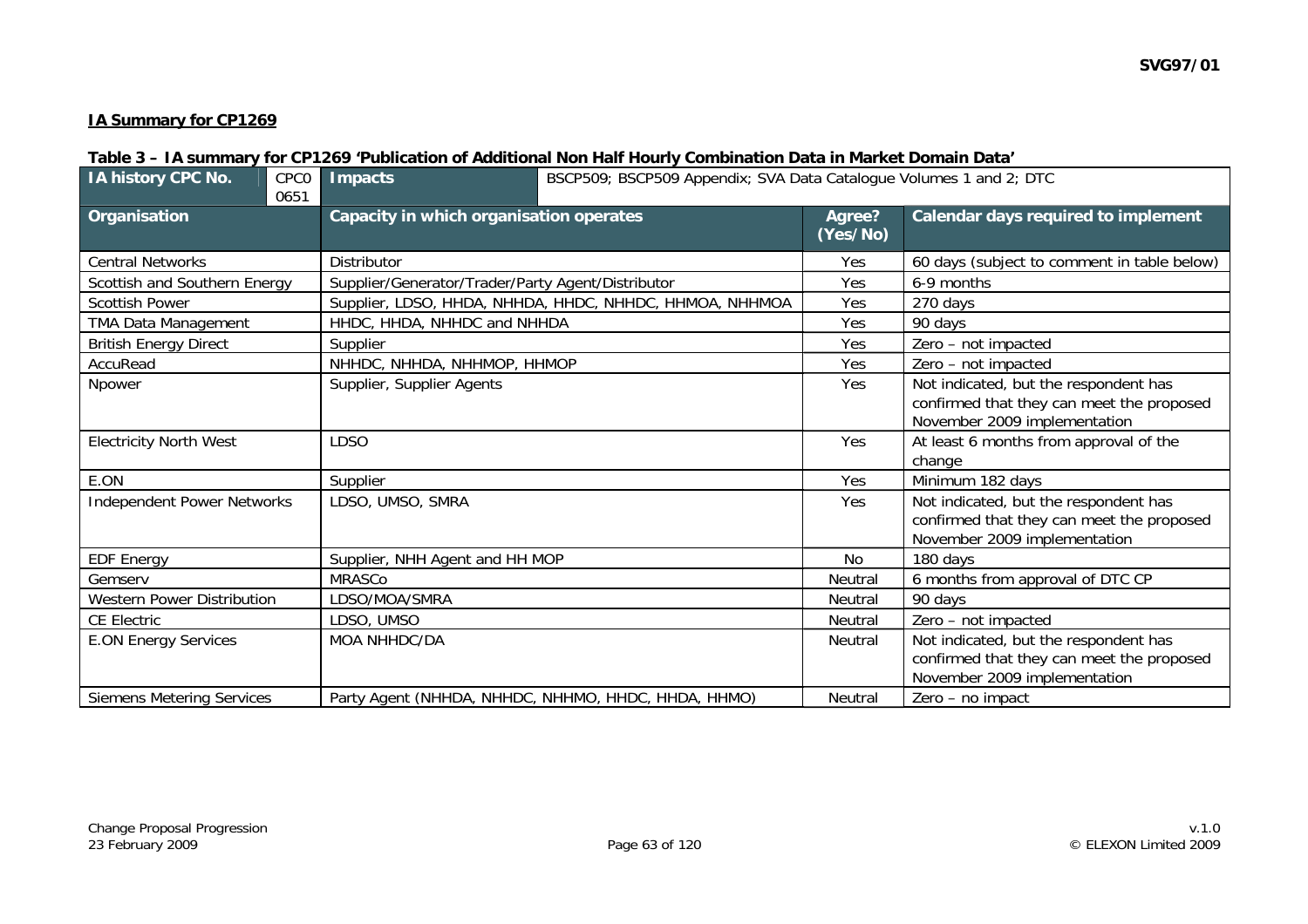| Organisation                    | Agree?<br>(Yes/No) | Impact?<br>$(\checkmark$ /X) | <b>Comments</b>                                                                                                                                                                                                                                                                                                                                                                                | Summary of ELEXON's discussions with the<br>respondent                                                                                                                                                                                                                                                  |
|---------------------------------|--------------------|------------------------------|------------------------------------------------------------------------------------------------------------------------------------------------------------------------------------------------------------------------------------------------------------------------------------------------------------------------------------------------------------------------------------------------|---------------------------------------------------------------------------------------------------------------------------------------------------------------------------------------------------------------------------------------------------------------------------------------------------------|
| <b>Central Networks</b>         | Yes                | $\checkmark$                 | Update required of all systems that read in MDD data.                                                                                                                                                                                                                                                                                                                                          | The respondent uses flow version 003 in their role<br>as an LDSO. They support the CP despite the                                                                                                                                                                                                       |
|                                 |                    |                              | Implementation notice is dependant on full spec of new<br>table when this is made available.                                                                                                                                                                                                                                                                                                   | impact on their organisation.                                                                                                                                                                                                                                                                           |
|                                 |                    |                              |                                                                                                                                                                                                                                                                                                                                                                                                | The respondent is unable to confirm their exact<br>implementation lead time until they have sight of a<br>dummy file and details of the new file size. We have<br>clarified that we are unable to provide this information<br>until Logica has developed the new file as part of the<br>implementation. |
|                                 |                    |                              |                                                                                                                                                                                                                                                                                                                                                                                                | The respondent has confirmed that this does not affect<br>their support for the CP.                                                                                                                                                                                                                     |
| Scottish and<br>Southern Energy | Yes                | $\checkmark$                 | Impacts on our Systems and Processes on<br>decommissioning version 3. With cost implications. This<br>will also have an impact on the SONET.                                                                                                                                                                                                                                                   | The respondent uses both version 002 and<br>version 003. They are therefore impacted whichever<br>version is decommissioned.                                                                                                                                                                            |
|                                 |                    |                              |                                                                                                                                                                                                                                                                                                                                                                                                | The respondent's preference is to decommission<br>version 003, as this has least impact for them.                                                                                                                                                                                                       |
| <b>Scottish Power</b>           | Yes                | $\checkmark$                 | We agree that the automated solution is the best way<br>forward, as this enhanced version will contain the full<br>MDD information in a single repository. We also agree<br>that decommissioning version 003 is more appropriate as<br>it will lessen the impact of the change on those parties<br>who currently use version 002, while still providing an<br>enhanced Market Domain Data Set. | The respondent uses both version 002 and<br>version 003. They are therefore impacted whichever<br>version is decommissioned.                                                                                                                                                                            |
|                                 |                    |                              |                                                                                                                                                                                                                                                                                                                                                                                                | The respondent's preference is to decommission<br>version 003. It would be more difficult for them to<br>upgrade their systems which use version 002.                                                                                                                                                   |
|                                 |                    |                              | Our systems will have to be reconfigured to accept the<br>updated version of MDD and the D0269/D0270 flows.                                                                                                                                                                                                                                                                                    |                                                                                                                                                                                                                                                                                                         |
| <b>TMA Data</b><br>Management   |                    | $\checkmark$<br>Yes          | We support this CP as long as a high majority of<br>Suppliers actually benefit from the changes.                                                                                                                                                                                                                                                                                               | The respondent uses both version 002 and<br>version 003. They are therefore impacted whichever<br>version is decommissioned.                                                                                                                                                                            |
|                                 |                    |                              | There will be an impact on our systems.                                                                                                                                                                                                                                                                                                                                                        |                                                                                                                                                                                                                                                                                                         |
|                                 |                    |                              | We do support the provision of additional data to enable<br>registration data validation by Suppliers to avoid<br>unnecessary flow rejection, however the rationale that                                                                                                                                                                                                                       | The respondent's preference is to decommission<br>version 002, for the reasons given in their<br>response.                                                                                                                                                                                              |

#### **Table 4 – Full impact assessment responses**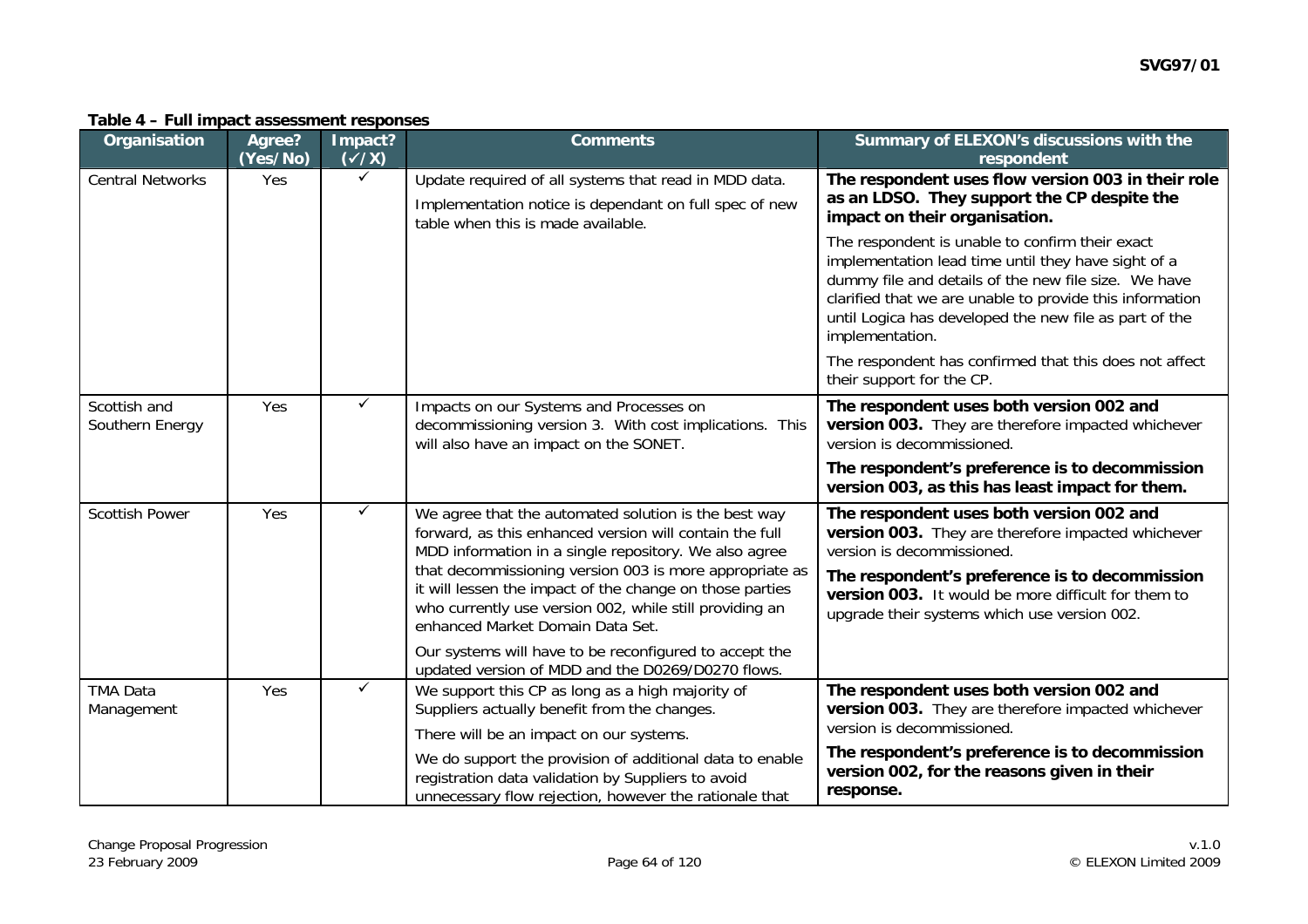| Organisation                           | Agree?<br>(Yes/No) | Impact?<br>$\overline{(x/x)}$ | <b>Comments</b>                                                                                                                                                                                                                                                                                                                                                                                                                    | Summary of ELEXON's discussions with the<br>respondent                                                                                                                                                                                                                                                                                                                       |
|----------------------------------------|--------------------|-------------------------------|------------------------------------------------------------------------------------------------------------------------------------------------------------------------------------------------------------------------------------------------------------------------------------------------------------------------------------------------------------------------------------------------------------------------------------|------------------------------------------------------------------------------------------------------------------------------------------------------------------------------------------------------------------------------------------------------------------------------------------------------------------------------------------------------------------------------|
|                                        |                    |                               | the agents using V3 flows are more likely to be able to<br>update their system easily is not acceptable. It is<br>discrimination against the party agents that do use more<br>recent software or have entered the market more<br>recently. Does that mean that Elexon, in the future, will<br>only support changes to the D0269/D0270 on the higher<br>version number, ensuring that the same party agents are<br>always impacted? | We have discussed the range of industry views with the<br>respondent, and the arguments in favour of<br>decommissioning version 003. While they still believe<br>strongly that it is more appropriate to decommission<br>version 002, they understand the differing views and the<br>reasons for ELEXON's recommendation to remove<br>version 003.                           |
| <b>British Energy</b><br><b>Direct</b> | Yes                | X                             | See next column.                                                                                                                                                                                                                                                                                                                                                                                                                   | The respondent uses flow version 002. While<br>their preference is to decommission version 003,<br>they would still support the CP if version 002 was<br>discontinued.                                                                                                                                                                                                       |
|                                        |                    |                               |                                                                                                                                                                                                                                                                                                                                                                                                                                    | The respondent originally indicated that they would be<br>impacted by CP1269. However, following further<br>discussion with us they have advised that they use<br>version 002 and are therefore not impacted provided this<br>version is retained.                                                                                                                           |
| AccuRead                               | Yes                | $\sf X$                       | We agree with this change on the proviso that Version 2<br>of the D0269 is to remain the same.                                                                                                                                                                                                                                                                                                                                     | The respondent uses flow version 002 in their role<br>as a DA/DC. The Wheatley MOP application is<br>manually updated. They are therefore not impacted if<br>version 003 is decommissioned.                                                                                                                                                                                  |
|                                        |                    |                               |                                                                                                                                                                                                                                                                                                                                                                                                                                    | The respondent only supports the CP as long as<br>version 002 is retained.                                                                                                                                                                                                                                                                                                   |
| Npower                                 | Yes                | $\checkmark$                  | System and process impact.<br>We agree with this change but we believe Elexon should<br>look at the number of participants impacted by the de-<br>commissioning of either version and the associated costs<br>before making a decision.                                                                                                                                                                                            | The respondent uses both version 002 and<br>version 003. They are therefore impacted whichever<br>flow version is decommissioned.                                                                                                                                                                                                                                            |
|                                        |                    |                               |                                                                                                                                                                                                                                                                                                                                                                                                                                    | The respondent's preference is to decommission<br>version 002. As a principle, they believe that the older<br>of the two flow versions should always be<br>decommissioned rather than the newer improved<br>version. Their costs to amend their systems to receive<br>version 004 rather than version 003 are likely to be<br>comparable to the costs of amending NHHDA/SVAA |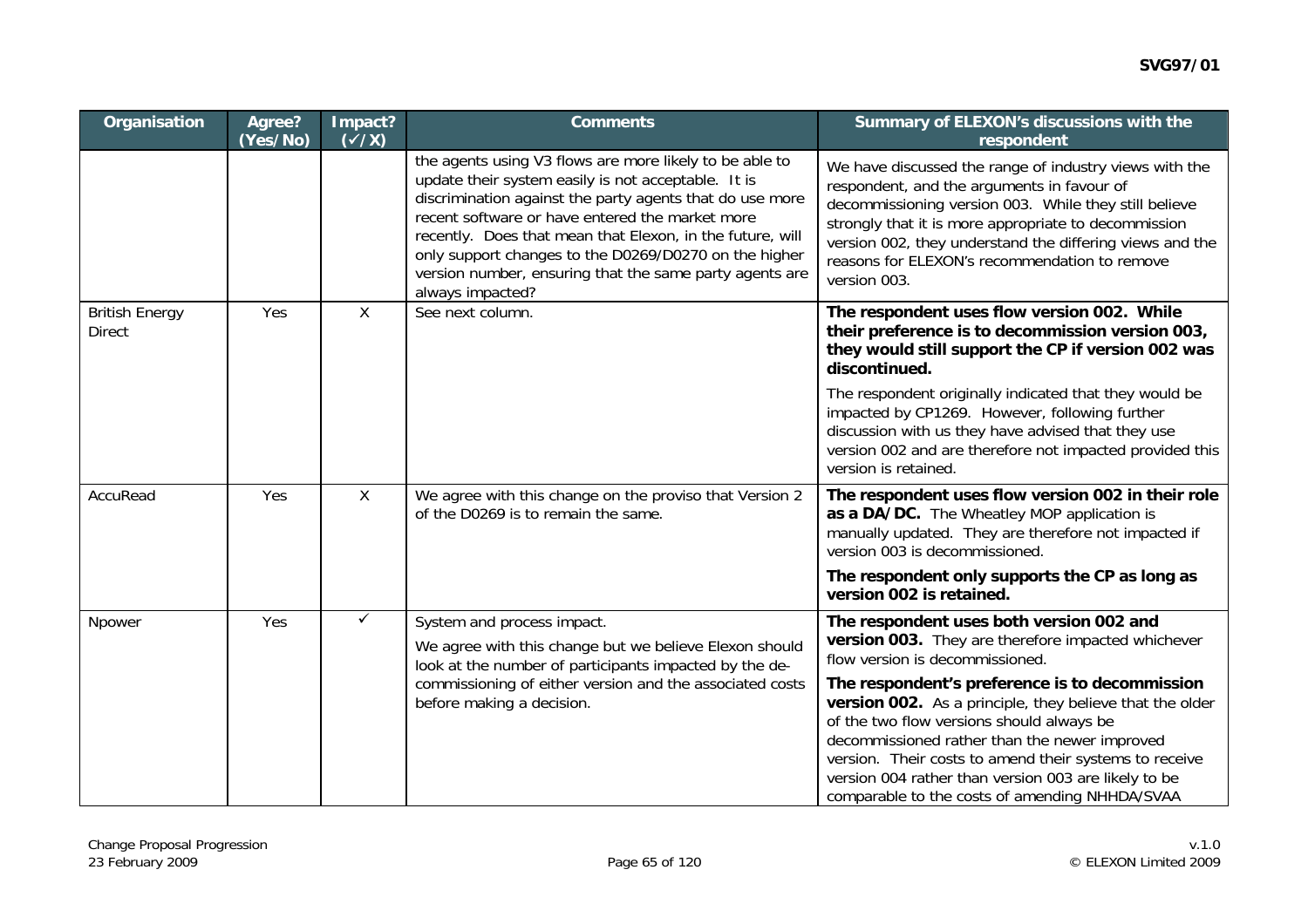| Organisation                                 | Agree?<br>(Yes/No) | Impact?<br>$(\sqrt{x})$ | <b>Comments</b>                                                                                                                                                                                                                                                                                                                                                                                         | Summary of ELEXON's discussions with the<br>respondent                                                                                                                                                                                                                                                                                             |
|----------------------------------------------|--------------------|-------------------------|---------------------------------------------------------------------------------------------------------------------------------------------------------------------------------------------------------------------------------------------------------------------------------------------------------------------------------------------------------------------------------------------------------|----------------------------------------------------------------------------------------------------------------------------------------------------------------------------------------------------------------------------------------------------------------------------------------------------------------------------------------------------|
|                                              |                    |                         |                                                                                                                                                                                                                                                                                                                                                                                                         | systems if version 002 is removed, and they therefore<br>consider that it would be more appropriate to amend the<br>central systems.                                                                                                                                                                                                               |
|                                              |                    |                         |                                                                                                                                                                                                                                                                                                                                                                                                         | The respondent agrees that the CP will benefit<br>Suppliers. They will therefore ultimately support<br>the CP whichever flow version is<br>decommissioned, providing that the principles are<br>sound and the choice of version is not arbitrary.                                                                                                  |
| <b>Electricity North</b><br>West Ltd.        | Yes                | ✓                       | Our systems currently use version 2 and version 3.<br>Therefore which ever version is removed it will have an<br>impact on our systems.                                                                                                                                                                                                                                                                 | The respondent uses both version 002 and<br>version 003 as an LDSO. They do not have a<br>preference as to which version should be<br>decommissioned, as each approach has equal impact.                                                                                                                                                           |
|                                              |                    |                         |                                                                                                                                                                                                                                                                                                                                                                                                         | The respondent therefore supports the CP<br>regardless of which version is chosen.                                                                                                                                                                                                                                                                 |
| E.ON                                         | Yes                | $\checkmark$            | This change would resolve the issues we face, E.ON are<br>supportive of this change.                                                                                                                                                                                                                                                                                                                    | The respondent uses flow version 003 and their<br>preference is to decommission version 002.                                                                                                                                                                                                                                                       |
|                                              |                    |                         | Changes will need to be made to both processing of MDD<br>flows (D0269 & D0270) in order to store new<br>information, and also to use of that new data within MDD<br>calculation batches used for outgoing flows (D0205).                                                                                                                                                                               | However, the respondent would be impacted either way,<br>as they would wish to move to the new version 004<br>whichever flow version is removed. They therefore<br>support the CP regardless of which flow version is<br>chosen.                                                                                                                   |
| Independent<br><b>Power Networks</b><br>Ltd. | Yes                | $\checkmark$            | None.                                                                                                                                                                                                                                                                                                                                                                                                   | The respondent uses flow version 003. However,<br>the impact on them to upgrade to version 004 is<br>not onerous, and they support the CP whichever<br>flow version is decommissioned.                                                                                                                                                             |
| <b>EDF Energy</b>                            | <b>No</b>          | $\checkmark$            | We do not agree with removing version 003 and<br>introducing a version 004. This goes against the flow<br>version numbering regime. We do not see why Suppliers<br>and other agents should bear the costs of changing their<br>systems that use version 003 of MDD just so that NHHDA<br>and SVAA applications, under Elexon's control, remain<br>unchanged. If this change is to go forward then NHHDA | The respondent does not support the CP and does<br>not agree with the decommissioning of version<br>003.<br>The respondent has clarified that they already have an<br>internal process to create a reference table of valid<br>Metering System attributes using existing MDD data, for<br>use within their organisation. They therefore do not see |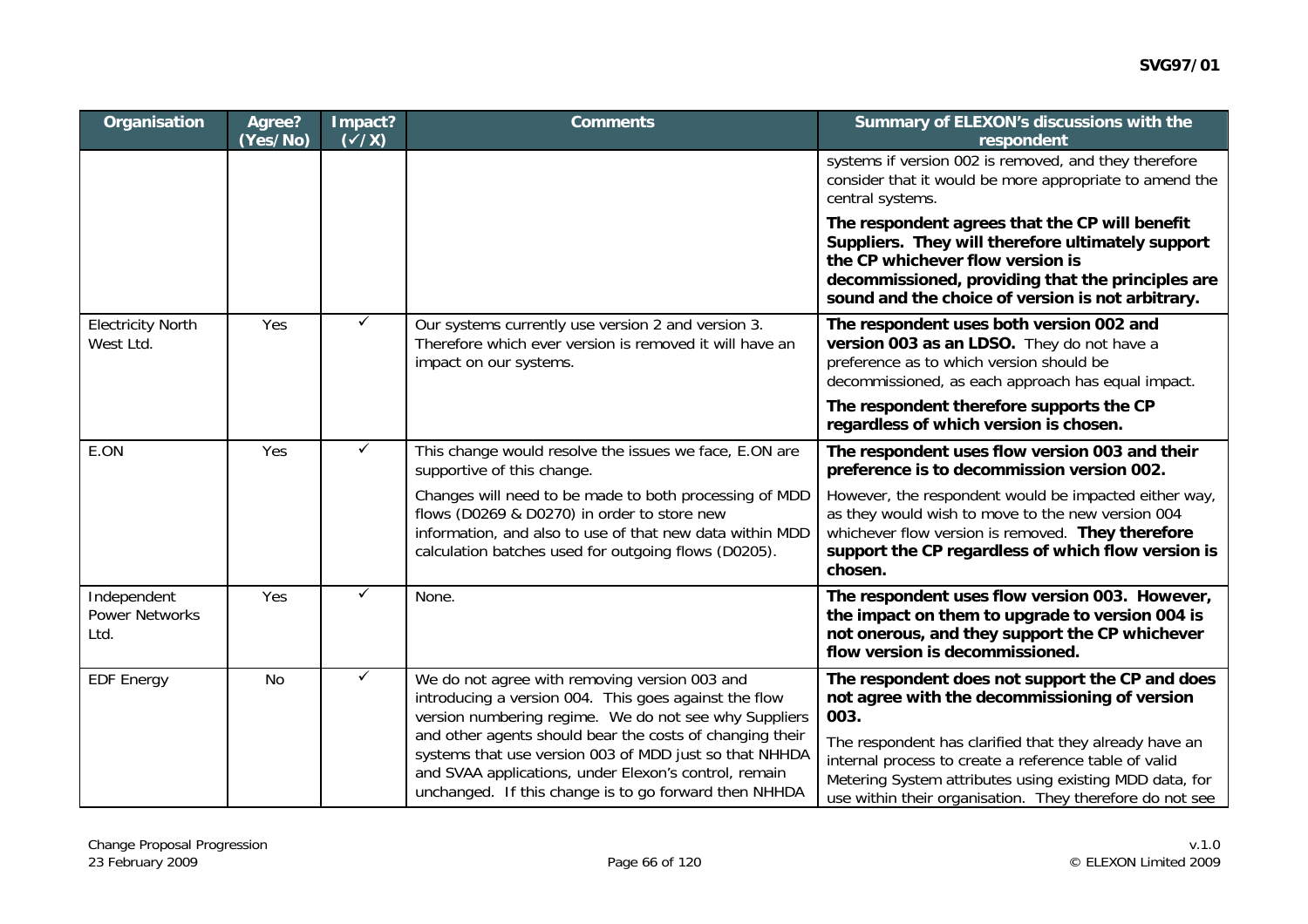| Organisation | Agree?<br>(Yes/No) | Impact?<br>$(\sqrt{X})$ | <b>Comments</b>                                                                                                                                                                                            | Summary of ELEXON's discussions with the<br>respondent                                                                                                                                                                                                                                                                                                                                                                                                                                                                                                                                                                                                                                                                 |
|--------------|--------------------|-------------------------|------------------------------------------------------------------------------------------------------------------------------------------------------------------------------------------------------------|------------------------------------------------------------------------------------------------------------------------------------------------------------------------------------------------------------------------------------------------------------------------------------------------------------------------------------------------------------------------------------------------------------------------------------------------------------------------------------------------------------------------------------------------------------------------------------------------------------------------------------------------------------------------------------------------------------------------|
|              |                    |                         | and SVAA applications should be upgraded to use either<br>current version 003 or new version 004 and flow version<br>numbering maintained in a logical manner.<br>Changes to our systems will be required. | any benefit to them as a Supplier from CP1269.<br>The respondent uses version 003 and on principle does<br>not agree that a newer flow version should be<br>decommissioned in favour of an older one. The<br>respondent argues that, if this principle is followed for all<br>future changes to the D0269/D0270, the impact of the<br>changes will always disproportionately fall on those<br>participants who have incurred the cost and effort of<br>upgrading to the newer flow version. The respondent<br>considers that future developments such as smart<br>metering are likely to require significant changes to<br>existing data flows, and that it is not acceptable to<br>maintain version 002 indefinitely. |
|              |                    |                         |                                                                                                                                                                                                            | We have clarified that the proposal to decommission<br>version 003 resulted from industry suggestions that this<br>would lessen the impact on participants. We are neutral<br>as to whether NHHDA/SVAA systems should be<br>amended, and believe that this is a question for the<br>industry as Parties would ultimately pay for these<br>changes. The respondent notes that the costs to<br>participants of decommissioning version 003 may be<br>comparable (if not greater) than the costs of amending<br>the central systems.                                                                                                                                                                                      |
|              |                    |                         |                                                                                                                                                                                                            | The respondent notes that there are differing industry<br>views on the appropriate flow version to retain, and that<br>we will present all views to you for consideration.<br>However, their strong belief is that version 003 should<br>be retained.                                                                                                                                                                                                                                                                                                                                                                                                                                                                  |
| Gemserv      | Neutral            | $\checkmark$            | There would need to be changes to the automated<br>D0269 'Market Domain Data Complete Set' and D0270<br>'Market Domain Data Incremental Set' MDD flows for use<br>by participant systems.                  | Gemserv has confirmed that it has no preference<br>from a DTC/MRA governance perspective as to<br>whether version 002 or version 003 of the<br>D0269/D0270 is decommissioned.                                                                                                                                                                                                                                                                                                                                                                                                                                                                                                                                          |
|              |                    |                         | Changes to DTC - Implementation timescales:                                                                                                                                                                | Gemserv has also confirmed that the timescales given in                                                                                                                                                                                                                                                                                                                                                                                                                                                                                                                                                                                                                                                                |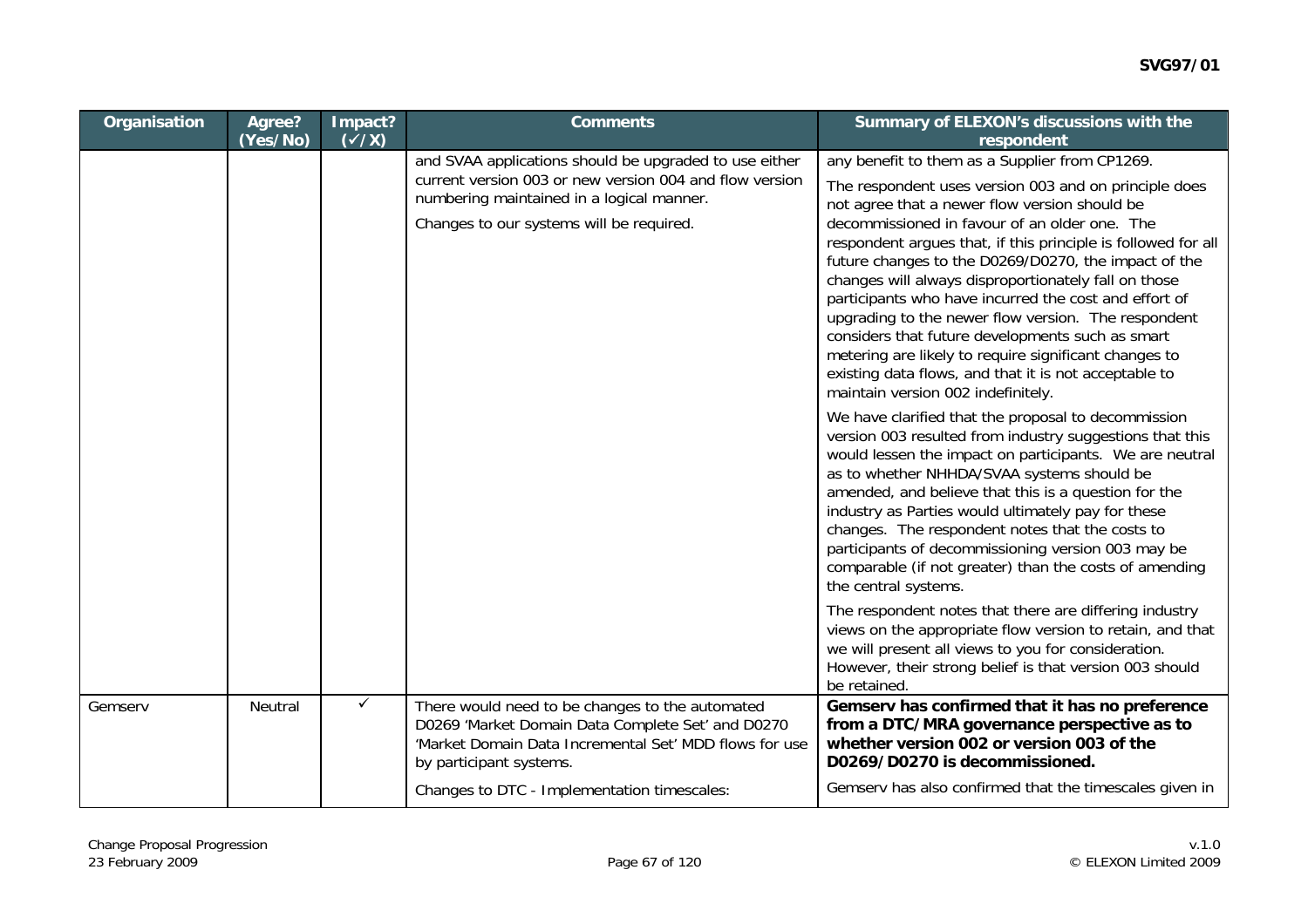| Organisation                          | Agree?<br>(Yes/No) | Impact?<br>$(\sqrt{x})$ | <b>Comments</b>                                                                                                                                                                                                                                                                                                                                                                                                                                                                                                                                                                                                                                 | Summary of ELEXON's discussions with the<br>respondent                                                                                                                                                                                                                                                   |
|---------------------------------------|--------------------|-------------------------|-------------------------------------------------------------------------------------------------------------------------------------------------------------------------------------------------------------------------------------------------------------------------------------------------------------------------------------------------------------------------------------------------------------------------------------------------------------------------------------------------------------------------------------------------------------------------------------------------------------------------------------------------|----------------------------------------------------------------------------------------------------------------------------------------------------------------------------------------------------------------------------------------------------------------------------------------------------------|
|                                       |                    |                         | From point CP is submitted to MDB decision -<br>$\bullet$<br>approximately 1 month<br>From MDB approval to implementation - standard<br>$\bullet$<br>implementation timescale for any changes to the<br>DTC is 6 months. Changes would be implemented in<br>line with MRA release strategy (there are three<br>releases a year, in February, June and November).<br>If it is a system change then from the date of<br>$\bullet$<br>approval, industry would need 6 months to update<br>their systems accordingly. A procedural change<br>would take approximately 3 months.                                                                     | its response for progressing the required DTC changes<br>apply regardless of which flow version is<br>decommissioned.<br>If CP1269 is approved, we will raise and progress the<br>necessary DTC CP under the MRA.                                                                                        |
| <b>Western Power</b><br>Distribution  | Neutral            | $\checkmark$            | If Parties will find it of use having this table in MDD then<br>we agree that it should be included in the D0269/D0270<br>version 3. Having queried this change with Elexon we<br>understand that SMRS will not need to be updated with<br>the new table and will not be required to change existing<br>validation rules; the new table will be for reference<br>purposes only. If this was not the case we would<br>possibly oppose it on grounds of cost.<br>Presumably we will need to populate and maintain the<br>new table?<br>Implementation lead time is to enable the necessary<br>MDD forms to be prepared, approved and implemented. | The respondent uses flow version 002. As an<br>LDSO they are neutral to the change, believing<br>that the benefits will be to Suppliers.<br>The only impact on the respondent is that, as an LDSO,<br>they will need to populate the new table during<br>implementation.                                 |
| <b>CE Electric</b>                    | Neutral            | $\sf X$                 | None.                                                                                                                                                                                                                                                                                                                                                                                                                                                                                                                                                                                                                                           | The respondent uses flow version 002.<br>The respondent originally indicated that they would be<br>impacted by CP1269. However, following further<br>discussion with us they have confirmed that they use<br>version 002 and are therefore not impacted providing<br>that version 003 is decommissioned. |
| <b>E.ON Energy</b><br><b>Services</b> | Neutral            | $\checkmark$            | None.                                                                                                                                                                                                                                                                                                                                                                                                                                                                                                                                                                                                                                           | The respondent uses version 002 as an NHHDA<br>and version 003 as an NHHDC. The Wheatley MOP<br>application is manually updated.                                                                                                                                                                         |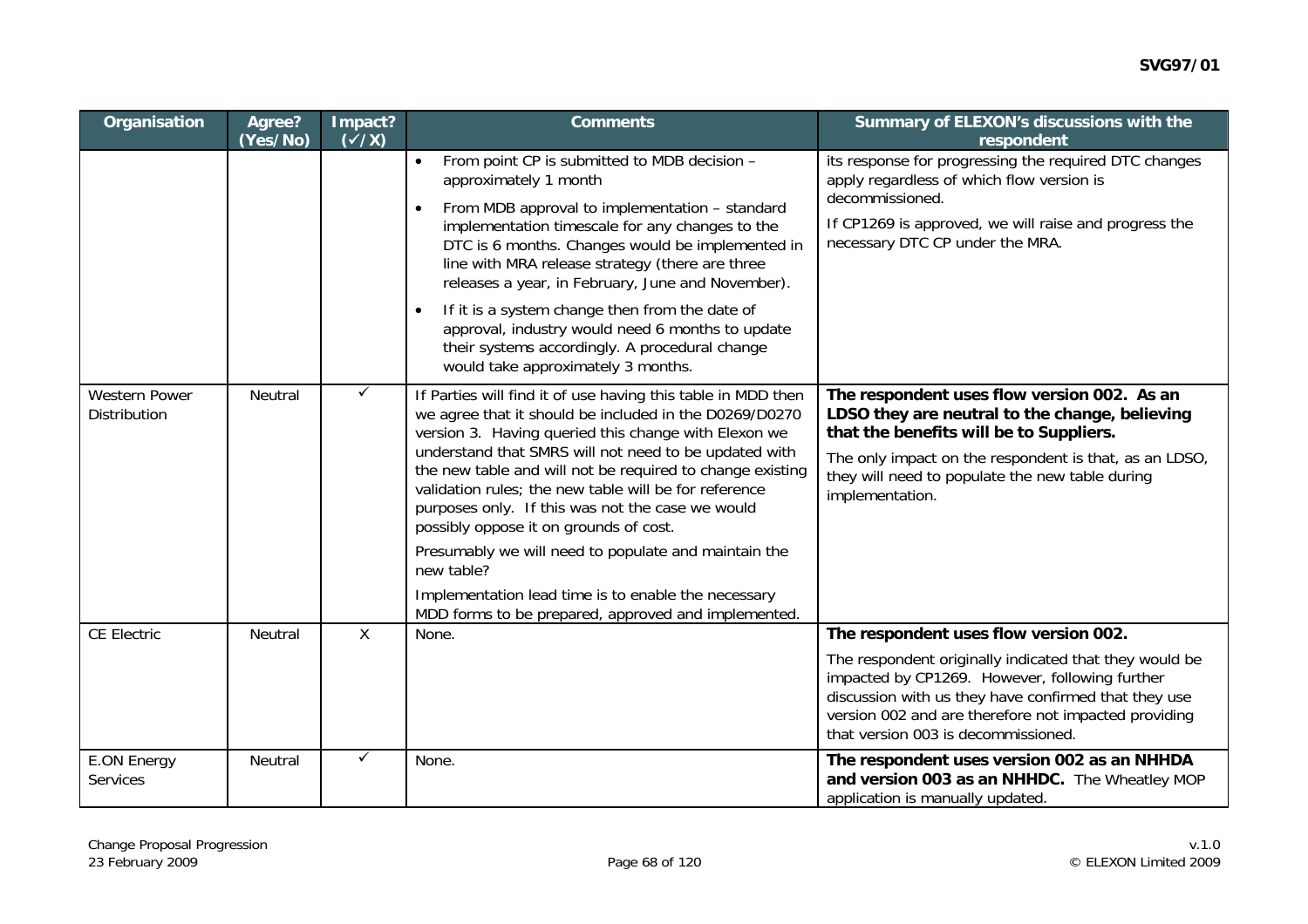| Organisation     | Agree?<br>(Yes/No) | Impact?<br>$(\sqrt{X})$ | <b>Comments</b> | Summary of ELEXON's discussions with the<br>respondent                                                                                                                                                                                     |
|------------------|--------------------|-------------------------|-----------------|--------------------------------------------------------------------------------------------------------------------------------------------------------------------------------------------------------------------------------------------|
|                  |                    |                         |                 | The respondent originally indicated that they would not<br>be impacted by CP1269. However, following further<br>discussion with us they have confirmed that they will be<br>impacted whichever flow version is decommissioned.             |
|                  |                    |                         |                 | The respondent is neutral as to which flow<br>version should be chosen. Although they are not<br>directly benefited by the CP, they consider that the<br>impacts on their organisation are not onerous.                                    |
| Siemens Metering | Neutral            | X                       | None.           | The respondent uses flow version 002.                                                                                                                                                                                                      |
| Services         |                    |                         |                 | The respondent's original response indicated that they<br>would be impacted by CP1269. However, following<br>further discussion with us they have confirmed that they<br>are not impacted providing that version 003 is<br>decommissioned. |

Comments on redlined text

None received.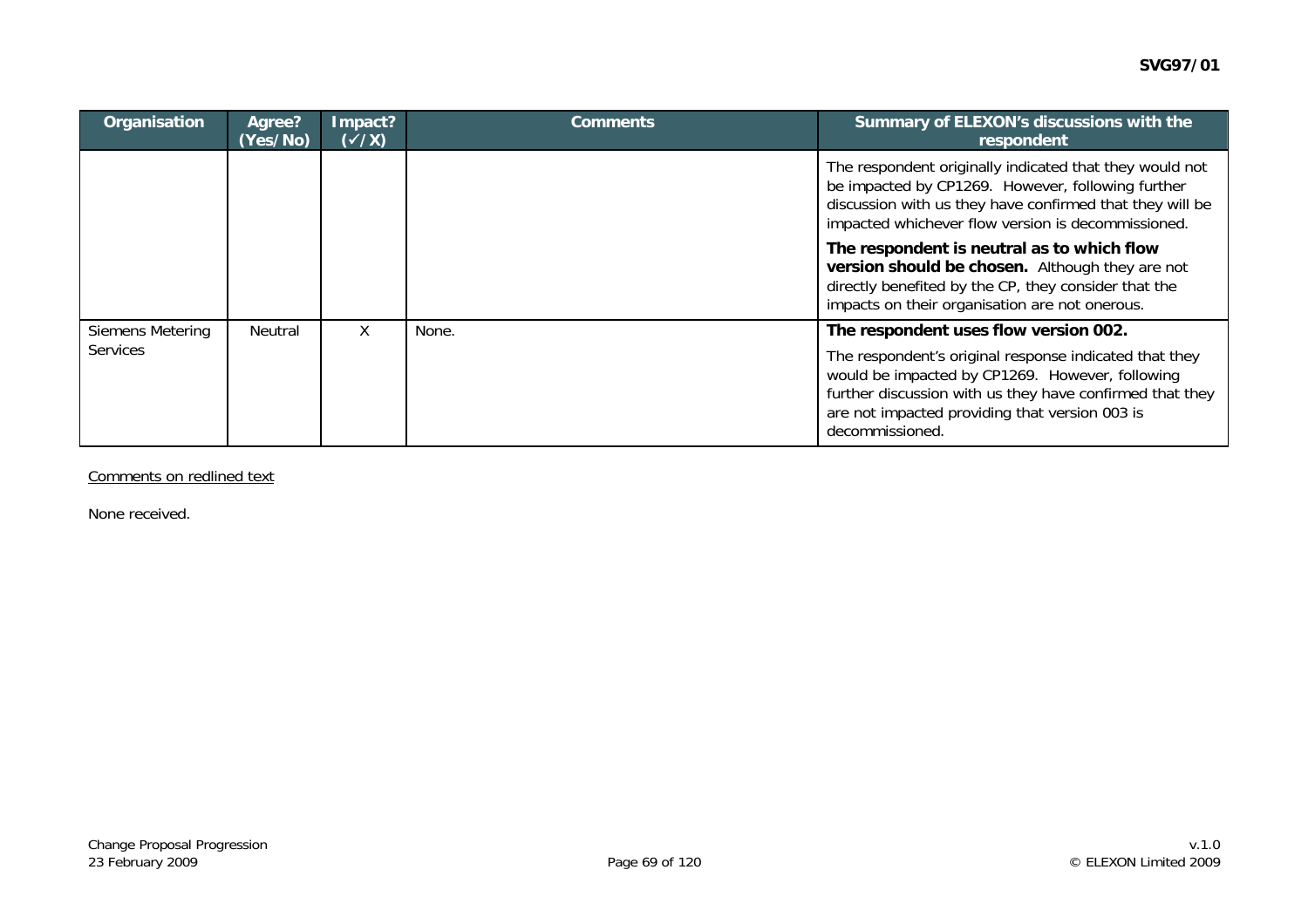### <span id="page-69-0"></span>**Appendix 6 – Detailed Analysis of CP1270 - Improvements to the Market Domain Data Process**

### **1 Summary**

- 1.1 We raised CP1270 'Improvements to the Market Domain Data (MDD) Process' on 9 January 2009. This CP:
	- Seeks to deliver improvements and increased clarity to the MDD process set out in BSCP509 'Changes to Market Domain Data' and BSCP509 Appendix 'MDD Entity Change Request Forms';
	- Progresses one of the conclusions of the MDD Expert Group (MDDEG), which you endorsed at your September 2008 meeting;
	- Follows on from [DCP0036](http://www.elexon.co.uk/changeimplementation/changeprocess/draft_change_proposals/proposal_details.aspx?proposalId=783);
	- Has no impact on any systems; and
	- Is related to (although not dependent on) CP1269 'Publication of Additional Non Half Hourly (NHH) Combination Data in MDD' and CP1271 'Align MDD Approval Timetable to SVG meetings', which we also present to you for approval in this paper.
- 1.2 All impact assessment respondents either support CP1270 or are neutral. We recommend its approval for implementation in the June 2009 Release.

## **2 Why change?**

- 2.1 The MDDEG recommended to you in paper [92/04](http://www.elexon.co.uk/documents/BSC_Panel_and_Panel_Committees/SVG_Meeting_2008_-_092_-_Papers/SVG92_04_Recommendations_of_MDD_Expert_Group_Review_Final.pdf) that various changes to BSCP509 and BSCP509 Appendix should be made to deliver process improvements and additional clarity. You endorsed this recommendation, and we subsequently raised DCP0036 on 1 October 2008.
- 2.2 Following favourable industry impact assessment responses to the DCP, we raised CP1270 $^{23}$  $^{23}$  $^{23}$ .

### **3 Solution**

3.1 The table below summarises the proposed changes to BSCP509 and BSCP509 Appendix.

| <b>BSCP509</b>                  |                                                                                                                                                                                                                                                                          |  |
|---------------------------------|--------------------------------------------------------------------------------------------------------------------------------------------------------------------------------------------------------------------------------------------------------------------------|--|
| <b>Section</b>                  | Proposed change(s)                                                                                                                                                                                                                                                       |  |
| 1.5 'Associated BSC Procedures' | Remove reference to BSCP11 'Trading Queries and Trading<br>Disputes'. BSCP11 does not apply to the MDD process since, if an error<br>is identified in an MDD Publish, <sup>24</sup> a process already exists in BSCP509 to<br>correct the error in the next MDD version. |  |
|                                 | Remove references to BTDP38, BSCP511, BSCP512 and BSCP531<br>(and their associated footnote). These documents are no longer<br>active and the references are therefore redundant.                                                                                        |  |

<sup>&</sup>lt;sup>23</sup> You can download copies of the full DCP impact assessment responses from our website.<br><sup>24</sup> An MDD Publish means the distribution of all MDD flows to participants by the Supplier Volume Allocation Agent.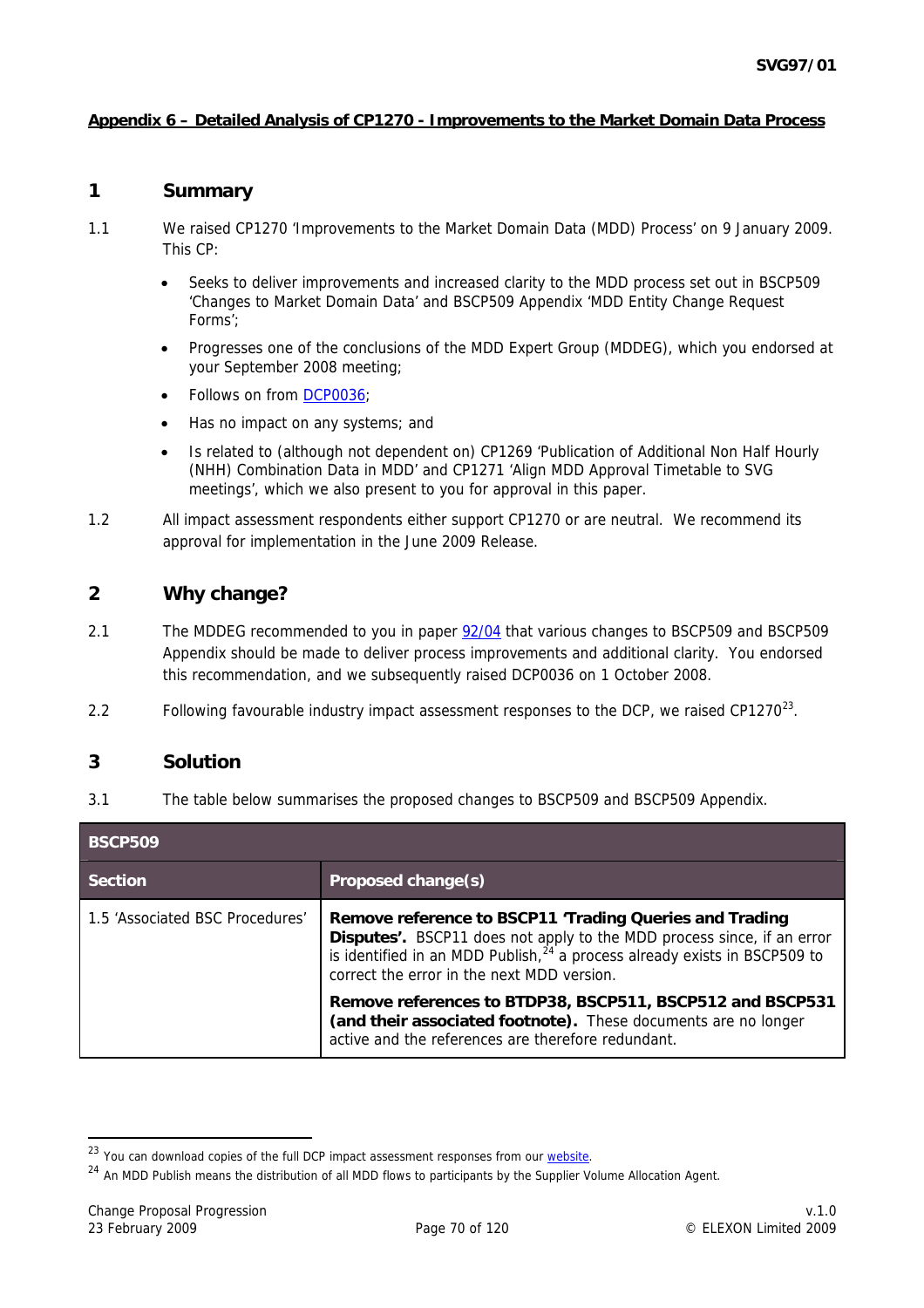| <b>BSCP509</b>                                          |                                                                                                                                                                                                                                                                                                                                                                                                                                                             |  |
|---------------------------------------------------------|-------------------------------------------------------------------------------------------------------------------------------------------------------------------------------------------------------------------------------------------------------------------------------------------------------------------------------------------------------------------------------------------------------------------------------------------------------------|--|
| <b>Section</b>                                          | Proposed change(s)                                                                                                                                                                                                                                                                                                                                                                                                                                          |  |
| Appendix 4.1 'MDD Entities and<br>Authorisations Route' | Insert footnote for Entities 53 and 56, highlighting to Suppliers<br>that they should liaise with the relevant Licensed Distribution<br>System Operator (LDSO) before submitting either of these entity<br>forms to ELEXON.                                                                                                                                                                                                                                 |  |
|                                                         | Entity 53 'Meter Timeswitch Class (MTC) for Distributor' indicates that a<br>particular MTC is supported by an LDSO. Entity 56 'Valid MTC/SSC/LLFC<br>Combinations' allows a participant to link Line Loss Factor Classes (LLFC)<br>to valid MTC/Standard Settlement Configuration (SSC) combinations.<br>The footnote clarification will help ensure that the correct/valid<br>combinations have been selected before beginning the MDD change<br>process. |  |
| Appendix 4.2 'MDD Entity                                | Make the following changes to the F509/01 form:                                                                                                                                                                                                                                                                                                                                                                                                             |  |
| Change Request Forms'                                   | Remove the 'Justification' field, as this duplicates the 'Reason for<br>$\bullet$<br>Change' field.                                                                                                                                                                                                                                                                                                                                                         |  |
|                                                         | Add a 'Role Code' field so that the MDD change originator can be<br>$\bullet$<br>identified.                                                                                                                                                                                                                                                                                                                                                                |  |
|                                                         | Add a check box for the Originator to confirm (if the data item does<br>$\bullet$<br>not belong to them) that the owner of the data item has provided<br>their approval/consent to the change.                                                                                                                                                                                                                                                              |  |
| <b>BSCP509 Appendix</b>                                 |                                                                                                                                                                                                                                                                                                                                                                                                                                                             |  |
| <b>Section</b>                                          | Proposed change(s)                                                                                                                                                                                                                                                                                                                                                                                                                                          |  |
| Entity 45 form                                          | Amend the 'Other Information' details for 'Address Line 1', to<br>ensure that this mandatory field is populated with the<br>Participant Name. The remaining lines will then be followed by the<br>address details.                                                                                                                                                                                                                                          |  |
| Whole document                                          | Review and (where necessary) update the examples in the<br>entity forms. This will ensure that they remain the clearest and most<br>correct examples, given the amount of time which has passed since they<br>were originally drafted into the BSCP.                                                                                                                                                                                                        |  |

3.2 We provided participants with the draft redlining to BSCP509 and BSCP509 Appendix as part of the CP impact assessment. Copies of the redlining are attached to this paper. We received one comment on the redlined changes to BSCP509 Appendix, which is described in Section 5.

# **4 Costs, impacts and implementation approach**

- 4.1 Our implementation costs for CP1270 are 3.5 days of effort (equating to £770) to update BSCP509 and BSCP509 Appendix. We would not incur any operational costs, and there are no impacts on any systems or other Configurable Items.
- 4.2 A majority of industry impact assessment respondents are not impacted by CP1270, although some LDSOs and Suppliers have indicated they will need to make minor process changes. The maximum lead time requested by participants is 30 days.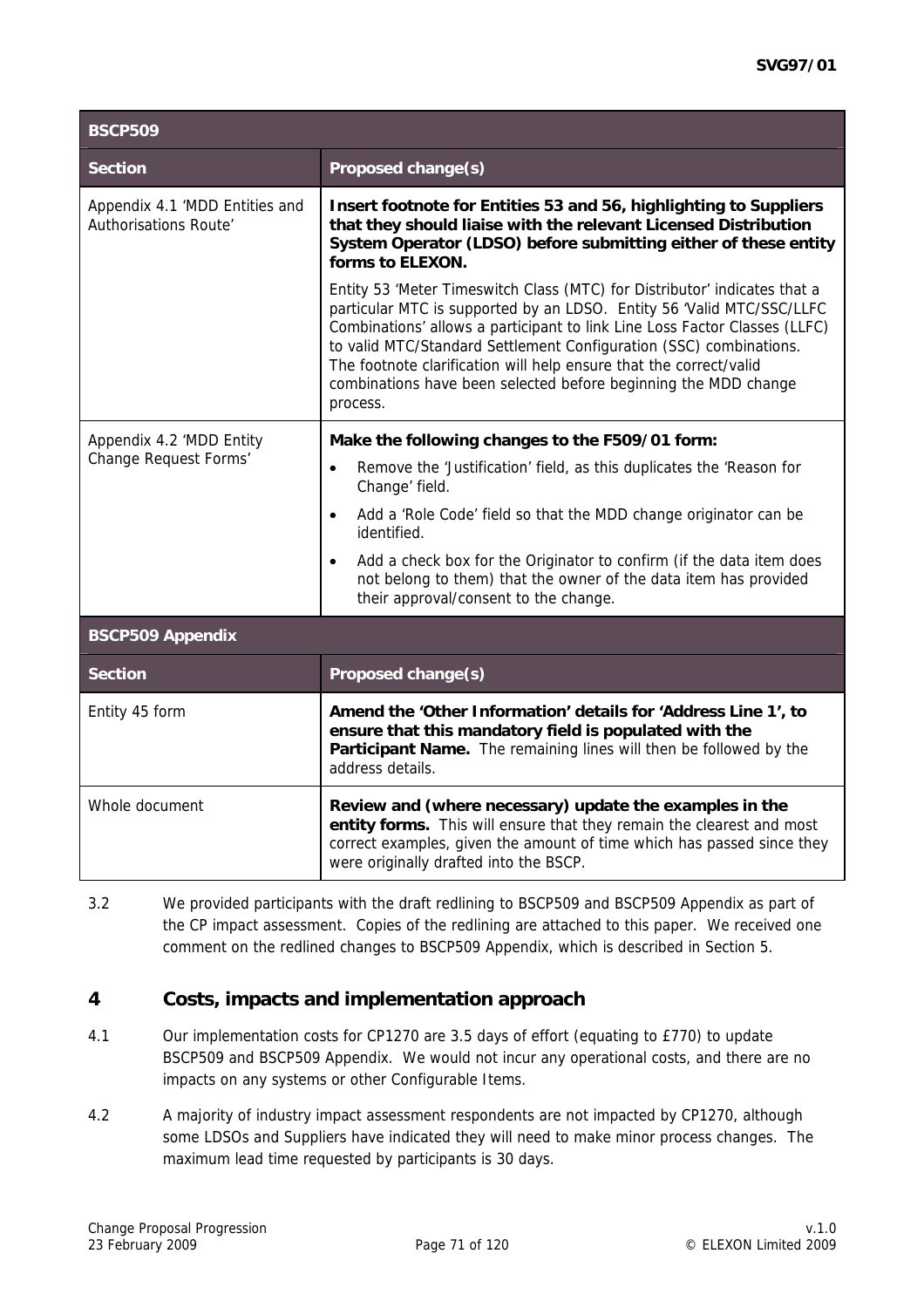4.3 In the CP form we recommended implementation in the June 2009 Release, as this is the next available release for a documentation change. All respondents agreed with this approach.

## **5 Industry views on benefits**

- 5.1 We received 14 responses to the CP1270 participant impact assessment, of which 11 agreed with the CP and 3 were neutral. The full industry responses are provided in Section 7.
- 5.2 Two respondents provided specific comments on the CP. One welcomed the MDDEG's recommendations, believing that the CP will bring further clarity to BSCP509. The other respondent initially raised concerns that LDSOs are not directly consulted over MDD Change Requests. However, following our further discussions with the respondent, they are happy that our current working practices and the proposed BSCP changes in CP1270 require Suppliers to speak to their LDSO before submitting a Change Request which affects them. For further details, please see the full responses in Section 7.
- 5.3 One respondent commented on the proposed redlined changes to Entity 45 in BSCP509 Appendix. The respondent noted that CP1270 proposes that Address Line 1 should be a mandatory field, but that the column name appears to be missing on page 11 of the redlined text attachment. We have confirmed with the respondent that the column name appears in the existing BSCP509 Appendix wording, but that we inadvertently failed to copy it into the redlined text attachment. No amendments to the proposed redlining are required, as the comment relates to the existing BSCP wording (which is correct) and not the changes proposed by the CP.

## **6 Conclusion and recommendation**

6.1 We agree that CP1270 will improve the clarity, and thereby the efficiency, of the MDD change process. Our recommendation is therefore to **approve** CP1270 for implementation as part of the **June 2009 Release**.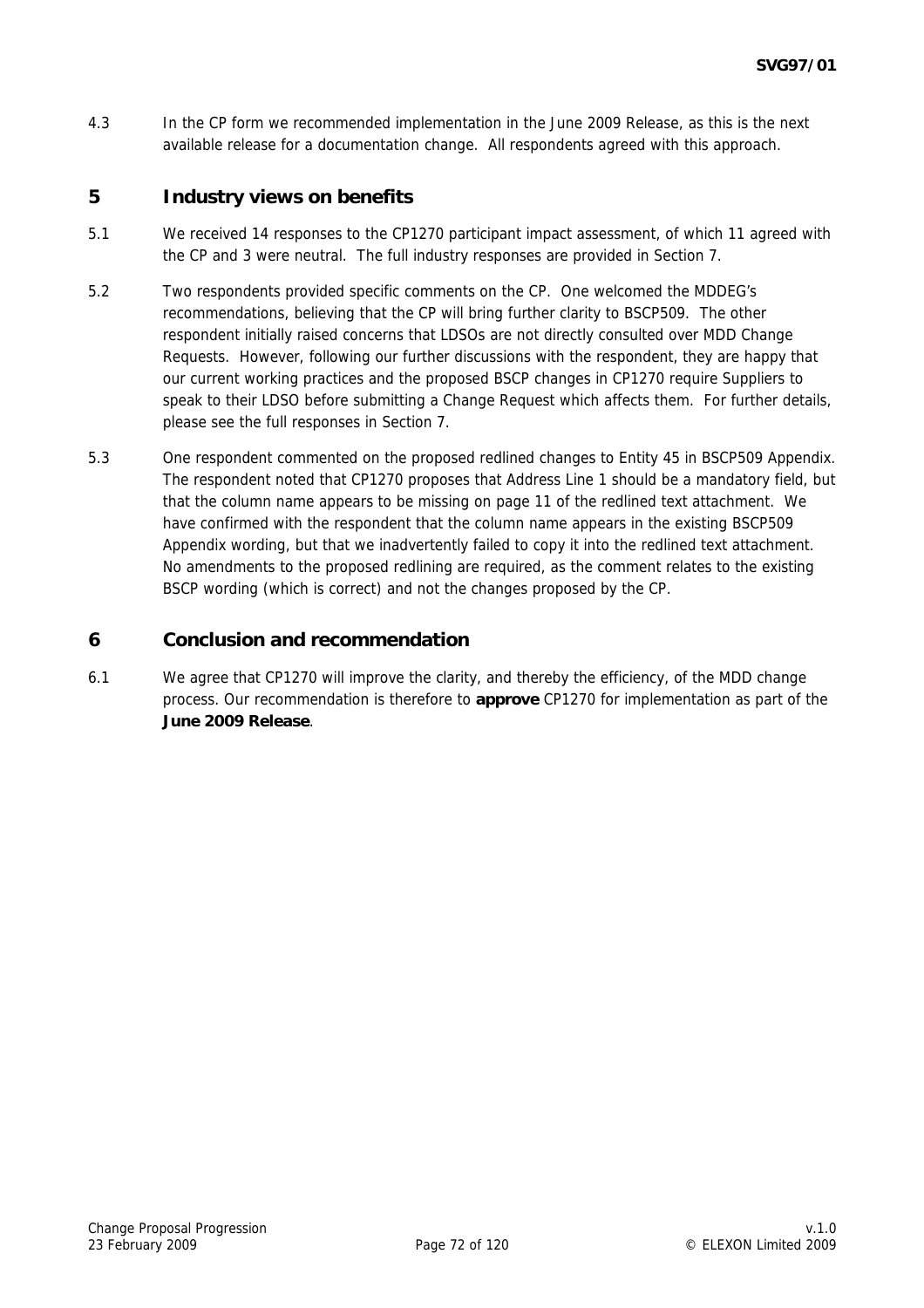#### **IA Summary for CP1270 - Improvements to the Market Domain Data Process**

| IA history CPC no.                | CPC00651 | Impacts                                                | BSCP509; BSCP509 Appendix                         |                    |                                                                                                                 |  |  |
|-----------------------------------|----------|--------------------------------------------------------|---------------------------------------------------|--------------------|-----------------------------------------------------------------------------------------------------------------|--|--|
| <b>Organisation</b>               |          | Capacity in which organisation operates                |                                                   | Agree?<br>(Yes/No) | Calendar days required to implement                                                                             |  |  |
| Western Power Distribution        |          | LDSO/MOA                                               |                                                   | Yes                | 30 days                                                                                                         |  |  |
| <b>SSE</b>                        |          |                                                        | Supplier/Generator/Trader/Party Agent/Distributor | Yes                | Zero - no impact                                                                                                |  |  |
| <b>EDF Energy</b>                 |          | Supplier, NHH Agent and HH MOP                         |                                                   | Yes                | 30 days                                                                                                         |  |  |
| SAIC on behalf of Scottish Power  |          | HHMOA, NHHMOA                                          | Supplier, LDSO, HHDA, NHHDA, HHDC, NHHDC,         | Yes                | Zero - no impact                                                                                                |  |  |
| TMA Data Management               |          | HHDC, HHDA, NHHDC and NHHDA                            |                                                   | Yes                | Zero - no impact                                                                                                |  |  |
| <b>British Energy Direct</b>      |          | Supplier                                               |                                                   | <b>Yes</b>         | Zero - no impact                                                                                                |  |  |
| Npower                            |          |                                                        | Supplier, Supplier Agents                         | <b>Yes</b>         | Zero - no impact                                                                                                |  |  |
| <b>CE Electric UK</b>             |          | LDSO, UMSO                                             |                                                   | Yes                | Not provided, but the respondent has<br>confirmed that they support the proposed<br>implementation in June 2009 |  |  |
| E.ON                              |          | Supplier                                               |                                                   | Yes                | Zero - no impact                                                                                                |  |  |
| <b>Siemens Metering Services</b>  |          | Party Agent (NHHDA, NHHDC, NHHMO, HHDC, HHDA,<br>HHMO) |                                                   | <b>Yes</b>         | Zero - no impact                                                                                                |  |  |
| <b>Independent Power Networks</b> |          | LDSO, UMSO, SMRA                                       |                                                   | Yes                | Zero                                                                                                            |  |  |
| Gemserv                           |          | MRASCo                                                 |                                                   | Neutral            | Zero - no impact                                                                                                |  |  |
| AccuRead                          |          | NHHDC, NHHDA, NHHMOP, HHMOP                            |                                                   | Neutral            | Zero - no impact                                                                                                |  |  |
| <b>E.ON UK Energy Services</b>    |          | MOA NHHDC/DA                                           |                                                   | Neutral            | Zero - no impact                                                                                                |  |  |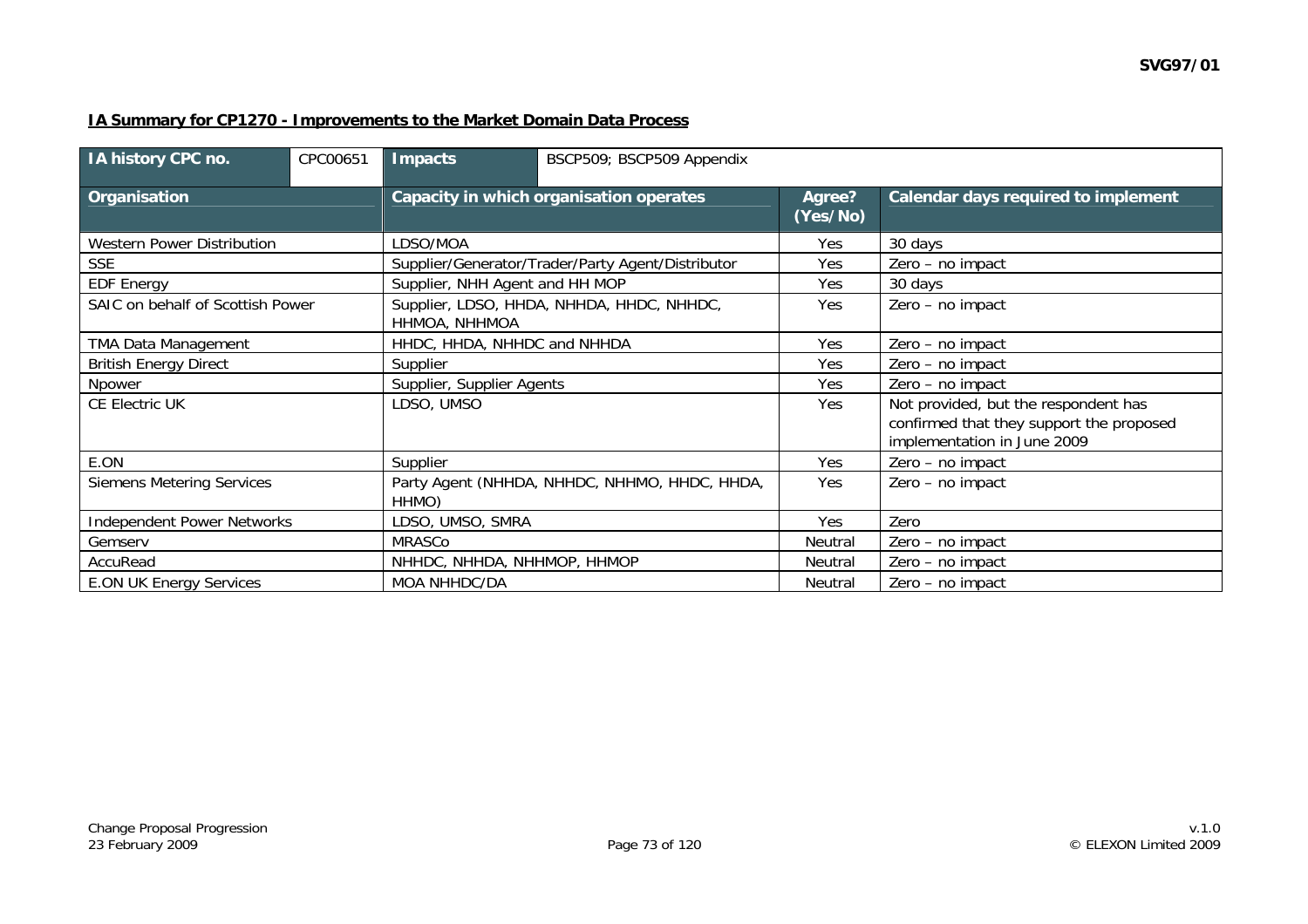#### Detailed Impact assessment responses

| Organisation                              | Agree?<br>(Yes/No) | Impact?<br>$(\sqrt{x})$ | <b>Comments</b>                                                                                                                                                                                                                                                                                                                                                                                                                                                                                                                                                                                                                                                                                                                                                                                                                                          | <b>ELEXON's response</b>                                                                                                                                                                                                                                                                                                                                                                                                                                                                                                                                                                                                                                                                                                                                                                                                                                              |
|-------------------------------------------|--------------------|-------------------------|----------------------------------------------------------------------------------------------------------------------------------------------------------------------------------------------------------------------------------------------------------------------------------------------------------------------------------------------------------------------------------------------------------------------------------------------------------------------------------------------------------------------------------------------------------------------------------------------------------------------------------------------------------------------------------------------------------------------------------------------------------------------------------------------------------------------------------------------------------|-----------------------------------------------------------------------------------------------------------------------------------------------------------------------------------------------------------------------------------------------------------------------------------------------------------------------------------------------------------------------------------------------------------------------------------------------------------------------------------------------------------------------------------------------------------------------------------------------------------------------------------------------------------------------------------------------------------------------------------------------------------------------------------------------------------------------------------------------------------------------|
| Western Power Distribution                | Yes                | $\checkmark$            | Small procedural change.                                                                                                                                                                                                                                                                                                                                                                                                                                                                                                                                                                                                                                                                                                                                                                                                                                 |                                                                                                                                                                                                                                                                                                                                                                                                                                                                                                                                                                                                                                                                                                                                                                                                                                                                       |
| <b>EDF Energy</b>                         | Yes                | $\checkmark$            | Impact on processes.                                                                                                                                                                                                                                                                                                                                                                                                                                                                                                                                                                                                                                                                                                                                                                                                                                     |                                                                                                                                                                                                                                                                                                                                                                                                                                                                                                                                                                                                                                                                                                                                                                                                                                                                       |
| <b>Scottish Power</b>                     | Yes                | X                       | We welcome the recommendations of the MDD Expert<br>Group as we believe that this will bring further clarity<br>to BSCP509.<br>Documentation changes only.                                                                                                                                                                                                                                                                                                                                                                                                                                                                                                                                                                                                                                                                                               |                                                                                                                                                                                                                                                                                                                                                                                                                                                                                                                                                                                                                                                                                                                                                                                                                                                                       |
| <b>CE Electric UK</b>                     | Yes                | ✓                       | None.                                                                                                                                                                                                                                                                                                                                                                                                                                                                                                                                                                                                                                                                                                                                                                                                                                                    | The respondent has confirmed that the only<br>impact on their organisation is that (as an<br>LDSO) they may need to liaise with Suppliers<br>on combination data queries. They support<br>the proposed Implementation Date.                                                                                                                                                                                                                                                                                                                                                                                                                                                                                                                                                                                                                                           |
| <b>Independent Power Networks</b><br>Ltd. | Yes                | ✓                       | Process impacts - see comments below.<br>We would like to reiterate that we believe that that no<br>MDD Change Proposal submitted by a party other than<br>the LDSO, that affects the LDSO, should be considered<br>without sign-off by the LDSO.<br>Though we will have the opportunity to comment<br>through the change process, we would prefer to be<br>consulted directly, rather than through the consultation<br>stage of the process, considering the relevance to our<br>MDD, charging statement, DUoS billing and the<br>systems that support those processes.<br>There is already a large volume of documentation<br>already in circulation and as a small company this<br>takes a lot of time and resource to evaluate. We would<br>therefore prefer to be consulted directly, rather than<br>through the consultation stage of the process. | When a Supplier submits an MDD Change<br>Request which affects the LDSO (i.e. relating<br>to Entities 53 and 56), we check whether the<br>Supplier has spoken to the LDSO and ask<br>them to do so before submitting the change.<br>This is currently a working practice which is<br>not mentioned in BSCP509.<br>CP1270 will explicitly clarify in the BSCP that<br>Suppliers should speak to the relevant LDSO<br>before submitting these Change Requests,<br>and we will continue to check with Suppliers<br>that they have done so.<br>We have contacted the respondent to clarify<br>whether the current process and proposed<br>BSCP changes address their concerns. The<br>respondent believes that these should be<br>sufficient to allow direct LDSO involvement in<br>such Change Requests. They propose to<br>monitor the effectiveness of the process and |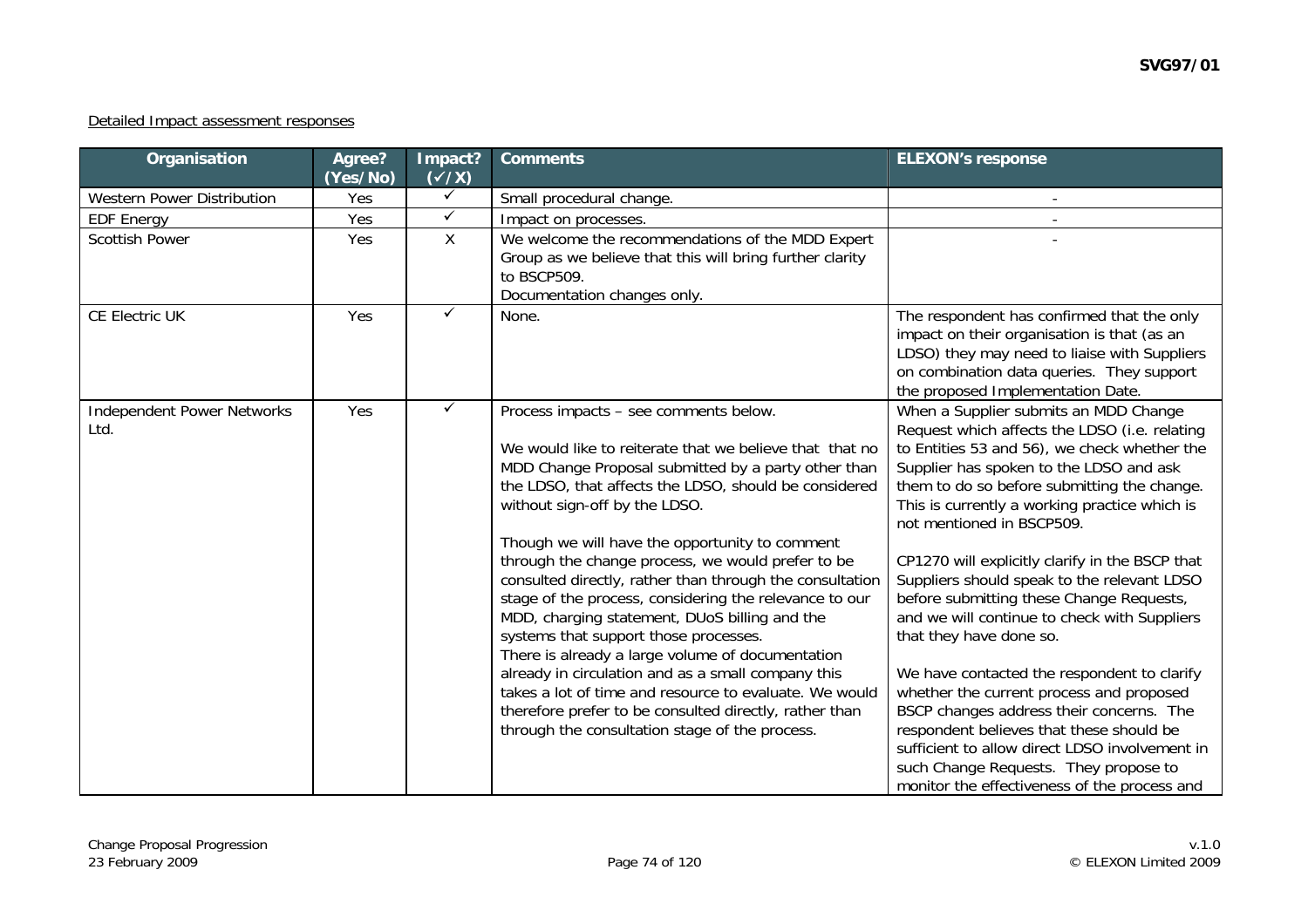| Organisation | Agree?<br>(Yes/No) | $(\checkmark/\checkmark)$ | Impact? Comments | <b>ELEXON's response</b>                                                                                                                           |
|--------------|--------------------|---------------------------|------------------|----------------------------------------------------------------------------------------------------------------------------------------------------|
|              |                    |                           |                  | will advise us if they believe any Suppliers are<br>not complying with the new BSCP<br>requirement. They are therefore happy to<br>support the CP. |

Comments on redlined text

| No.          | Organisation          | Document<br>name                                            | Location                                 | <b>Severity</b> | <b>Comments</b>                                                                                                                                                                        | <b>ELEXON's recommendation</b>                                                                                                                                                                                                                                                                                                                                                             |
|--------------|-----------------------|-------------------------------------------------------------|------------------------------------------|-----------------|----------------------------------------------------------------------------------------------------------------------------------------------------------------------------------------|--------------------------------------------------------------------------------------------------------------------------------------------------------------------------------------------------------------------------------------------------------------------------------------------------------------------------------------------------------------------------------------------|
| $\mathbf{1}$ | <b>Scottish Power</b> | CP1270<br>Attachment<br>$B -$<br><b>BSCP509</b><br>Appendix | Page 11-<br><b>MDD Entity</b><br>45 Form | Low             | Address Line 1 is identified as a<br>mandatory field, however it<br>would appear that Address Line 1<br>has been omitted from the form<br>as it is currently shown as a<br>blank line. | We have confirmed with the respondent that<br>the column name appears in the existing<br>BSCP509 Appendix wording, but that we<br>inadvertently failed to copy it into the<br>redlined text attachment.<br>We recommend that no amendments are<br>made to the proposed redlining, as the<br>comment relates to the existing BSCP<br>wording rather than the changes proposed by<br>the CP. |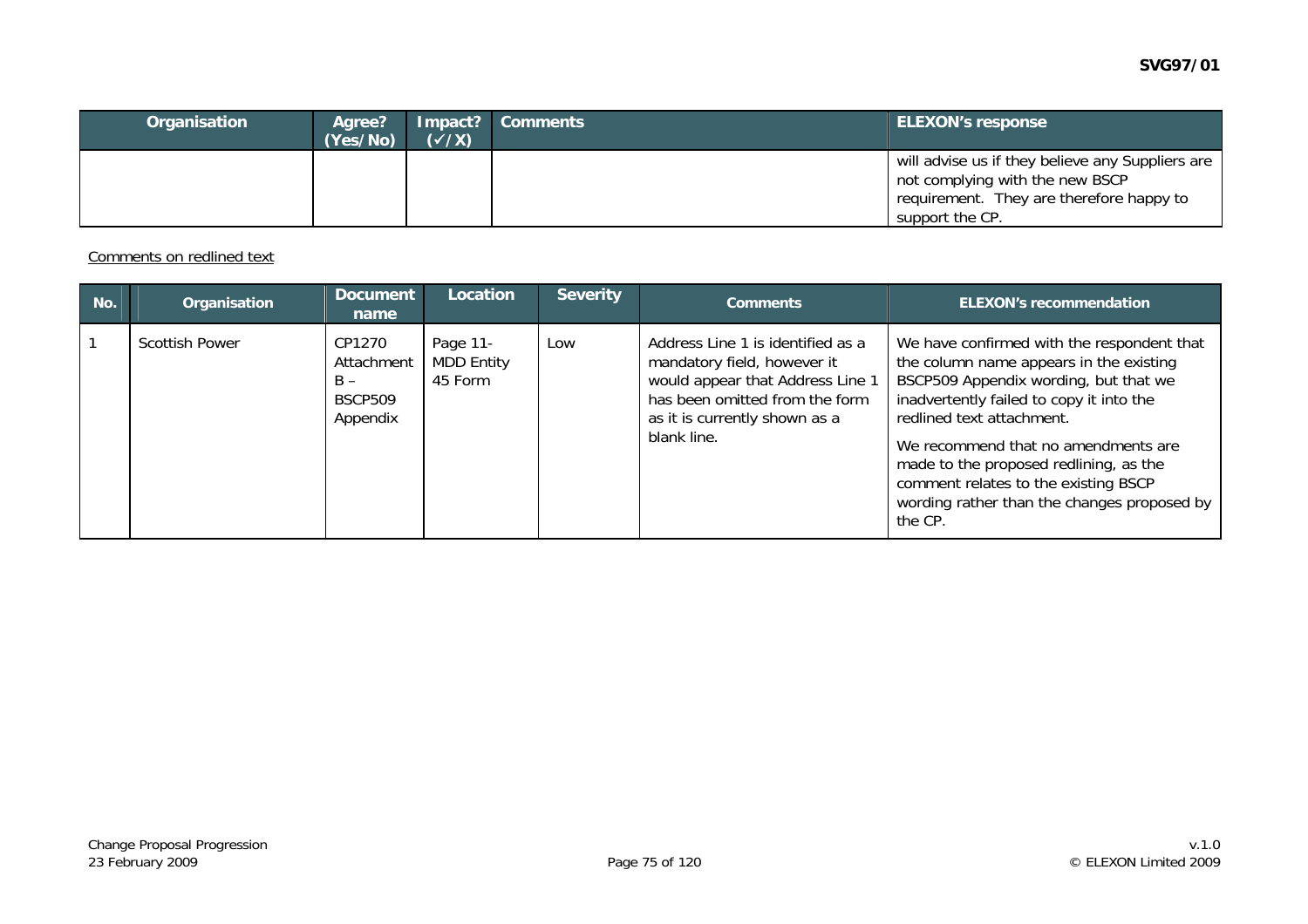#### <span id="page-75-0"></span>**Appendix 7 – Detailed Analysis of CP1271 - Align Market Domain Data Approval Timetable to SVG Meetings**

## **1 Summary**

- 1.1 We raised CP1271 'Align Market Domain Data (MDD) Approval Timetable to SVG Meetings' on 9 January 2009. This CP:
	- Seeks to amend the key dates in the MDD approval timetable, so that these relate to the monthly SVG meetings rather than Performance Assurance Board (PAB) meetings;
	- Progresses one of the conclusions of the MDD Expert Group (MDDEG), which you endorsed at your September 2008 meeting;
	- Follows on from [DCP0037](http://www.elexon.co.uk/changeimplementation/changeprocess/draft_change_proposals/proposal_details.aspx?proposalId=784);
	- Has no impact on any systems; and
	- Is related to (although not dependent on) CP1269 'Publication of Additional Non Half Hourly (NHH) Combination Data in MDD' and CP1270 'Improvements to the MDD Process', which we also present to you for approval in this paper.
- 1.2 All impact assessment respondents either support CP1271 or are neutral. We recommend its approval for implementation in the June 2009 Release.

# **2 Why change?**

- 2.1 In BSCP509 'Changes to MDD', the approval timetable for MDD changes is linked to PAB meeting dates. This link was intended to allow newly qualified Parties to register in MDD as soon as they receive approval from the PAB. In practice this intention has not been achieved, because the BSCP requires new entrants to meet the same submission deadline as other participants for MDD Change Requests. New entrants can therefore currently wait up to two months before their changes are published in MDD. The existing timetable also means that we submit MDD changes to you via an ex-committee SVG paper. This gives you 5 Working Days to review the changes and reach a decision by email.
- 2.2 The MDDEG recommended to you in paper [92/04](http://www.elexon.co.uk/documents/BSC_Panel_and_Panel_Committees/SVG_Meeting_2008_-_092_-_Papers/SVG92_04_Recommendations_of_MDD_Expert_Group_Review_Final.pdf) that all the dates in the MDD approval process should instead be calculated around the monthly SVG meeting dates. This would benefit the MDD process by enabling you to discuss collectively any issues or comments at the normal monthly SVG meetings. It would remove the effort associated with the existing ex-committee process and the inefficiency in gaining agreement by email.
- 2.3 The MDDEG also recommended that a 'fast track' option should be included within the revised approval timetable. Under this process, the submission deadline for Change Requests from new entrants would be closer to the SVG meeting date. This would allow these participants to gain PAB approval, submit the change and (if approved) have it published in the next version of MDD rather than wait an additional month. The fast track timetable would still enable you to undertake an advance review of the changes before reaching a decision at the SVG meeting.
- 2.4 You endorsed the MDDEG's recommendation, and we subsequently raised DCP0037 on 1 October 2008. Following favourable industry impact assessment responses to the DCP, we raised CP1[2](#page-75-0)71<sup>25</sup>.

<sup>&</sup>lt;sup>25</sup> You can download copies of the full DCP impact assessment responses from our website.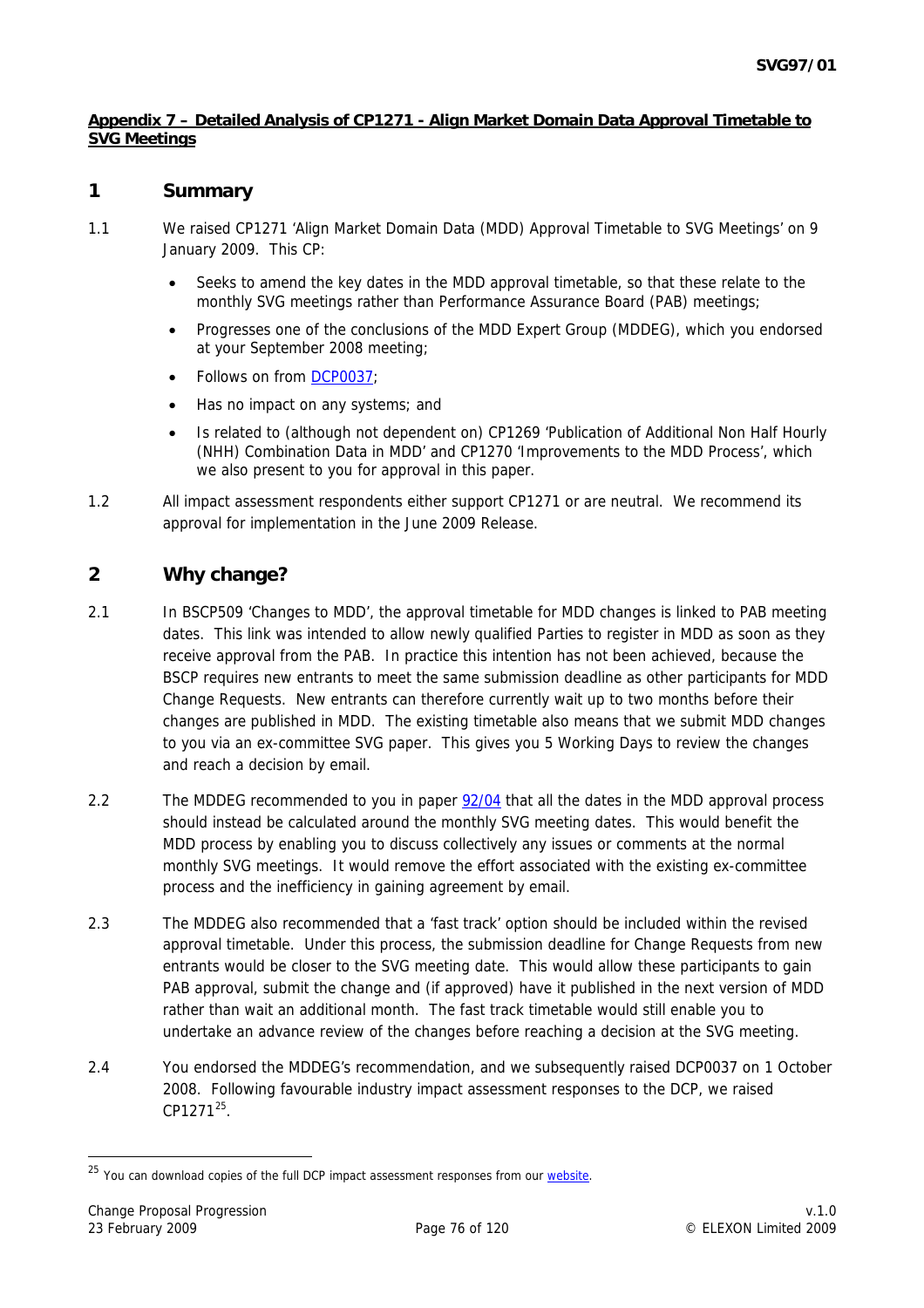# **3 Solution**

- 3.1 CP1271 would amend BSCP509 to refer to SVG, rather than PAB, meeting dates. We provided participants with draft redlined changes to the BSCP as part of the CP impact assessment. We didn't receive any comments on the redlining.
- 3.2 Full details of the fast track timetable are not included in the proposed BSCP509 redlining, as the BSCP does not contain specific dates and refers to an MDD release schedule which we publish on our website. However, the CP proposes to insert an explanatory footnote in Section 3.4 of the BSCP, clarifying that the release schedule will contain different Change Request submission deadlines for new participants. We will produce the actual release schedule as part of the CP's implementation.

# **4 Costs, impacts and implementation approach**

- 4.1 Our implementation costs for CP1271 are 10 man days of effort (equating to £2,200) to:
	- Update BSCP509:
	- Produce and publish the new MDD release schedule (which will tie the approval process to SVG meetings and include the new fast track option for new entrants);
	- Amend the MDD pages on our website; and
	- Update our local working instructions.
- 4.2 We would not incur any additional operational costs, and there are no impacts on any systems or other Configurable Items.
- 4.3 All industry impact respondents have confirmed that they are not impacted by CP1271, and do not require any implementation lead time. In the CP form we recommended implementation in the June 2009 Release, as this is the next available release for a documentation change. All respondents agree with this approach.

## **5 Industry views on benefits**

- 5.1 We received 15 responses to the CP1271 participant impact assessment, of which 10 agreed with the CP and 5 were neutral.
- 5.2 Three respondents provided specific comments on the CP. Two respondents agreed that it would be sensible to align the MDD process with SVG meetings. One respondent commented that they supported the change but would have liked more detail on the fast track timetable. We contacted the respondent to clarify the proposed fast track process, and they are happy that this will avoid new entrants having to wait an extra month for their changes to be published in MDD.
- 5.3 We have provided copies of the full responses in Section 7.

#### **6 Conclusion and recommendation**

6.1 We agree that CP1271 will improve the efficiency of the MDD change process. Our recommendation is therefore to **approve** CP1271 for implementation as part of the **June 2009 Release**.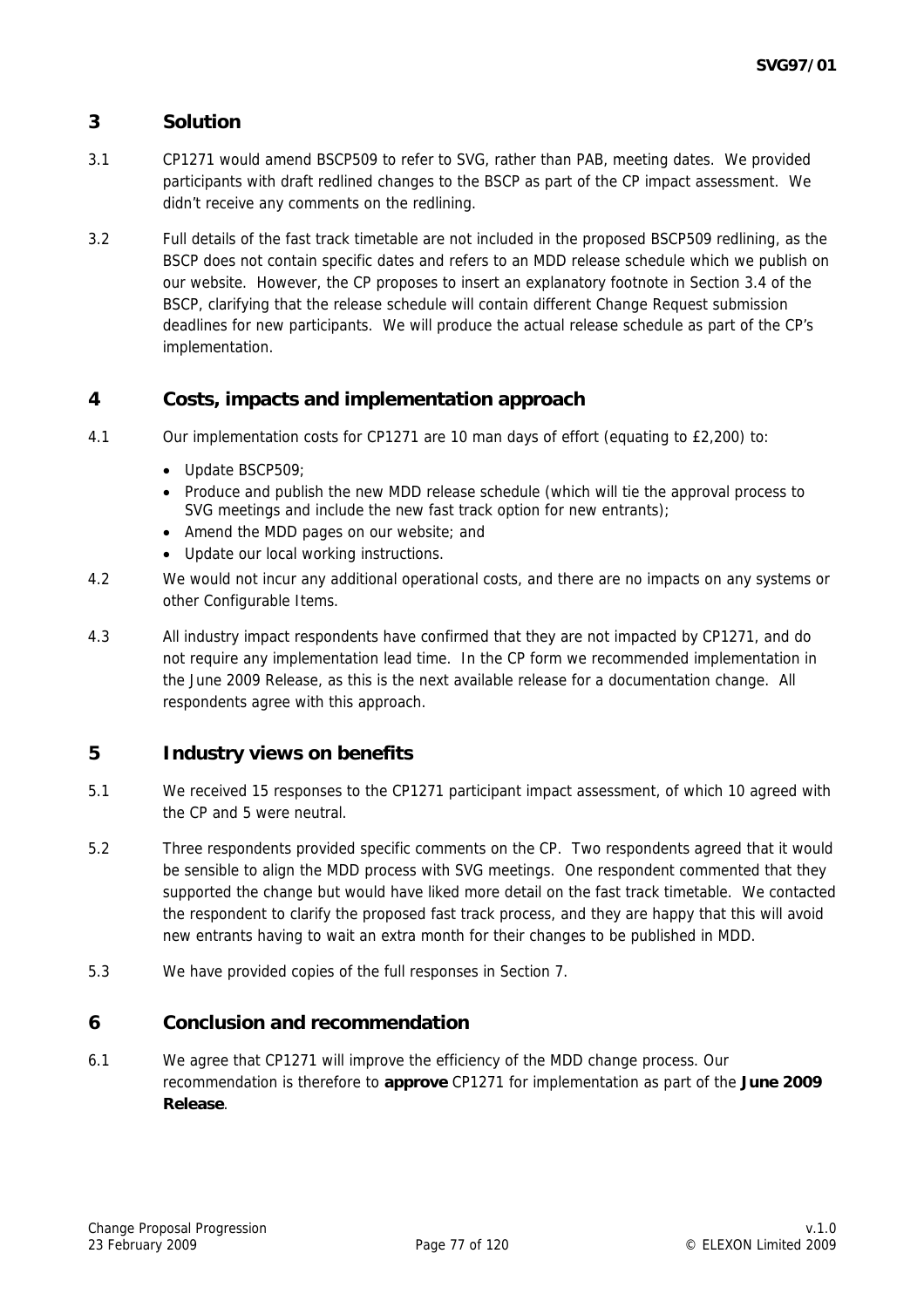## **IA summary for CP1271 – Align MDD Approval Timescales to SVG Meetings**

| IA history CPC no.                  | CPC00651 | <b>Impacts</b>                 | <b>BSCP509</b>                                          |                    |                                               |  |  |  |
|-------------------------------------|----------|--------------------------------|---------------------------------------------------------|--------------------|-----------------------------------------------|--|--|--|
| Organisation                        |          |                                | Capacity in which organisation operates                 | Agree?<br>(Yes/No) | <b>Calendar days required</b><br>to implement |  |  |  |
| <b>Western Power Distribution</b>   |          | LDSO/MOA                       |                                                         | Yes                | Zero - no impact                              |  |  |  |
| <b>SSE</b>                          |          |                                | Supplier/Generator/Trader/Party Agent/Distributor       | Yes                | Zero - no impact                              |  |  |  |
| <b>EDF Energy</b>                   |          | Supplier, NHH Agent and HH MOP |                                                         | Yes                | Zero - no impact                              |  |  |  |
| SAIC on behalf of Scottish Power    |          |                                | Supplier, LDSO, HHDA, NHHDA, HHDC, NHHDC, HHMOA, NHHMOA | Yes                | Zero - no impact                              |  |  |  |
| <b>TMA Data Management</b>          |          | HHDC, HHDA, NHHDC and NHHDA    |                                                         | Yes                | Zero - no impact                              |  |  |  |
| <b>British Energy Direct</b>        |          | Supplier                       |                                                         | Yes                | Zero - no impact                              |  |  |  |
| Npower                              |          | Supplier, Supplier Agents      |                                                         | Yes                | Zero - no impact                              |  |  |  |
| E.ON                                |          | Supplier                       |                                                         | Yes                | Zero - no impact                              |  |  |  |
| <b>Siemens Metering Services</b>    |          |                                | Party Agent (NHHDA, NHHDC, NHHMO, HHDC, HHDA, HHMO)     | Yes                | Zero - no impact                              |  |  |  |
| <b>Stark Software International</b> |          | <b>HHDC</b>                    |                                                         | Yes                | Zero - no impact                              |  |  |  |
| Gemserv                             |          | MRASCo                         |                                                         | Neutral            | Zero - no impact                              |  |  |  |
| AccuRead                            |          | NHHDC, NHHDA, NHHMOP, HHMOP    |                                                         | Neutral            | Zero - no impact                              |  |  |  |
| <b>CE Electric</b>                  |          | LDSO, UMSO                     |                                                         | Neutral            | Zero - no impact                              |  |  |  |
| <b>E.ON Energy Services</b>         |          | MOA NHHDC/DA                   |                                                         | Neutral            | Zero - no impact                              |  |  |  |
| <b>Independent Power Networks</b>   |          | LDSO, UMSO, SMRA               |                                                         | Neutral            | Zero - no impact                              |  |  |  |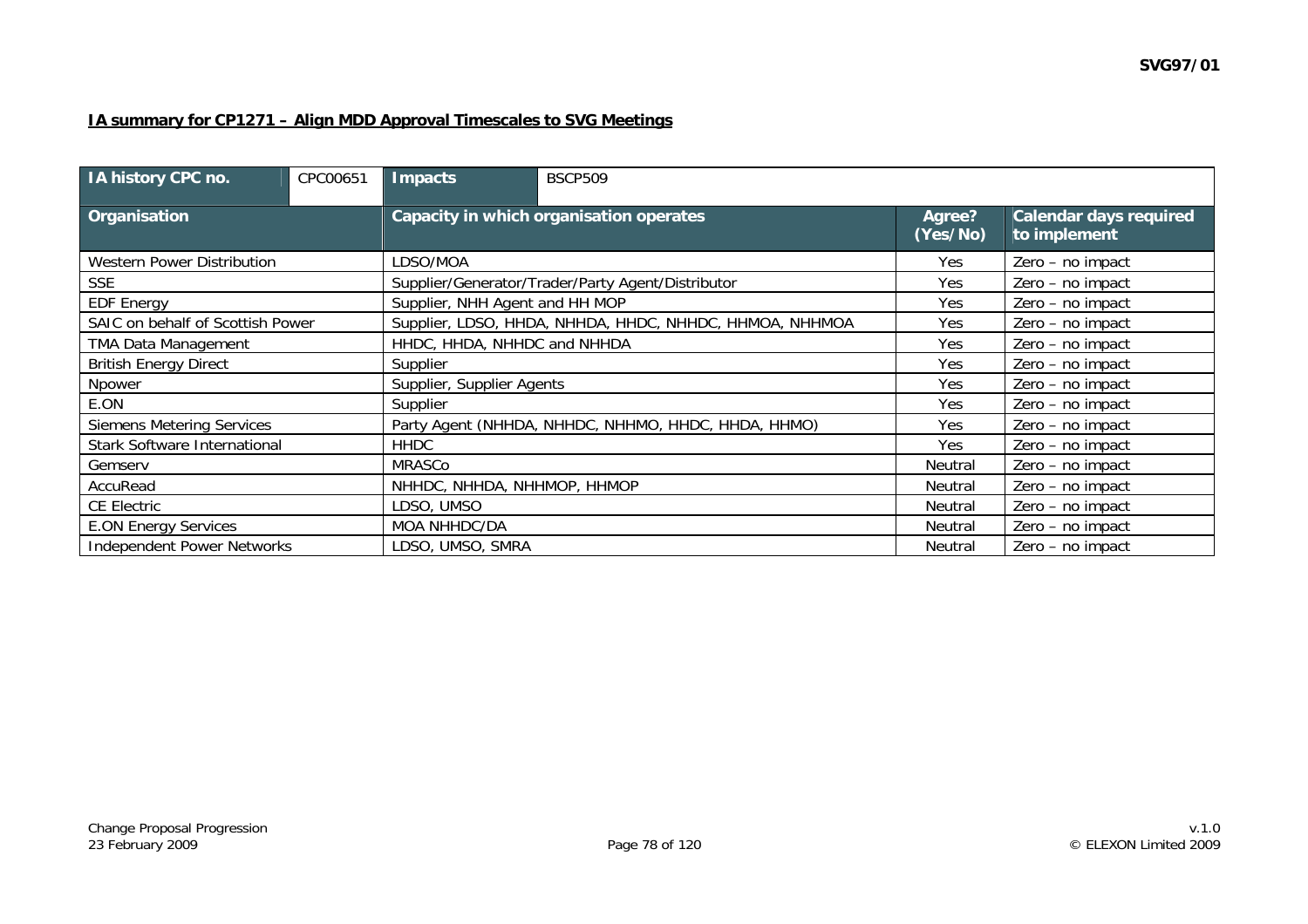#### Impact assessment responses

| Organisation                        | Agree?<br>(Yes/No) | Impact?<br>$(\sqrt{x})$ | <b>Comments</b>                                                                                                                                                                                                  | <b>ELEXON's response</b>                                                                                                                                                                                                                                                                                                                                                      |
|-------------------------------------|--------------------|-------------------------|------------------------------------------------------------------------------------------------------------------------------------------------------------------------------------------------------------------|-------------------------------------------------------------------------------------------------------------------------------------------------------------------------------------------------------------------------------------------------------------------------------------------------------------------------------------------------------------------------------|
| <b>Scottish Power</b>               | Yes                | X.                      | Given that SVG currently approve MDD changes it<br>seems eminently sensible to align the MDD approval<br>process with the SVG Meeting dates.                                                                     |                                                                                                                                                                                                                                                                                                                                                                               |
| <b>TMA Data Management</b>          | Yes                | X.                      | We support the change but regret that there is no<br>clear information on the fast track for new market<br>entrants as currently a new entrant can wait up to 2<br>months from PAB approval to MDD go live date. | We have spoken to the respondent to<br>clarify the proposed fast track process.<br>They note that the exact timetable will not<br>be produced until during implementation.<br>However, they are happy with the intention<br>of the fast track process, and that this will<br>avoid new entrants having to wait an extra<br>month for their changes to be published in<br>MDD. |
| <b>Stark Software International</b> | Yes                |                         | Alignment to SVG meeting would seem sensible.                                                                                                                                                                    |                                                                                                                                                                                                                                                                                                                                                                               |

#### Comments on redlined text

None received.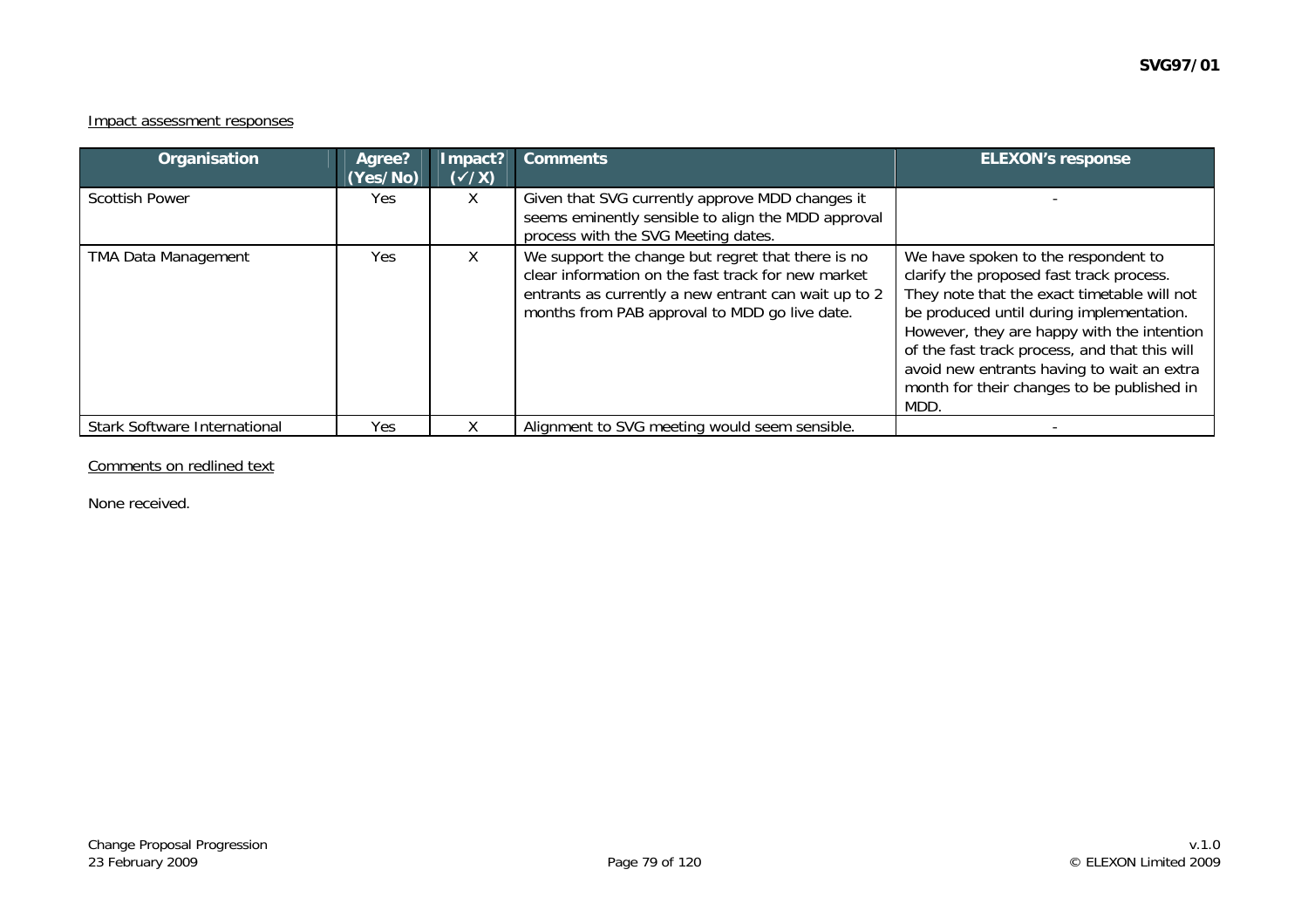#### <span id="page-79-0"></span>**Appendix 8 – Detailed Analysis of CP1272 - Use of Appointment and Termination Flows in Unmetered Supplies (UMS)**

# **1 Background**

- 1.1 Suppliers currently submit  $D0155^{26}$  $D0155^{26}$  $D0155^{26}$ , D0148<sup>[2](#page-79-0)7</sup> and D0151<sup>28</sup> flows to the UMSOs. These flows are deemed unnecessary because the UMSO does not require or use this information. The BSC Auditor<sup>[29](#page-79-0)</sup> identified this inefficiency and the Unmetered Supplier Expert Group (UMSEG) have subsequently sought to address the issue via CP1272.
- 1.2 A concern was raised that if these flows were removed from the process the UMSO would not be aware of any changes in relation to the Unmetered Supply made by the Supplier.
- 1.3 In order to ascertain industry views regarding the necessity of the flows, ELEXON raised DCP0038 which proposed three potential solutions:
	- **Option A**: Remove the requirement for the Supplier to send the three data flows to the UMSO;
	- **Option B**: Allow for the flows to be sent from Supplier to UMSO via the Data Transfer Network;
	- **Option C**: Keep existing processes.
- 1.4 The majority of industry impact assessment respondents to DCP0038 favoured Option A:

## **'Remove the requirement to send the D0155, D0148 and D0151'.**

# **2 Proposed Solution**

- 2.1 Remove the requirement in BSCP520 for Suppliers to send D0155, D0148 and D0151 flows to UMSOs. This would be on the basis that the necessary appointment data would have already been entered into SMRS by the Supplier and so should be available to the UMSO. This option would remove the onus on the Supplier to send the flow to the UMSOs.
- 2.2 Include a requirement in BSCP501 for the UMSO to be notified by the Licensed Distribution System Operator (LDSO) of any appointment related changes associated with Unmetered Supply.
- 2.3 The suggested change will remove the requirement for Suppliers to send data flows that are not required by the UMSO and will ensure that the UMSO is made aware of any changes relating to the Unmetered Supply via the LDSO. This solution will align with current processes followed by the UMSO.

# **3 Impact on ELEXON Operations**

3.1 The estimated ELEXON implementation cost is 3.5 man days, which equates to £660.

 <sup>26</sup> Notification of new Meter Operator or Data Collector Appointment and Terms

<sup>&</sup>lt;sup>27</sup> Notification of Change to Other Parties

<sup>&</sup>lt;sup>28</sup> Termination of Appointment or Contract by Supplier

<sup>&</sup>lt;sup>29</sup> CP1272 relates to issue A2.1 (for more information refer to page 16 of the DCP0029 Solution Catalogue).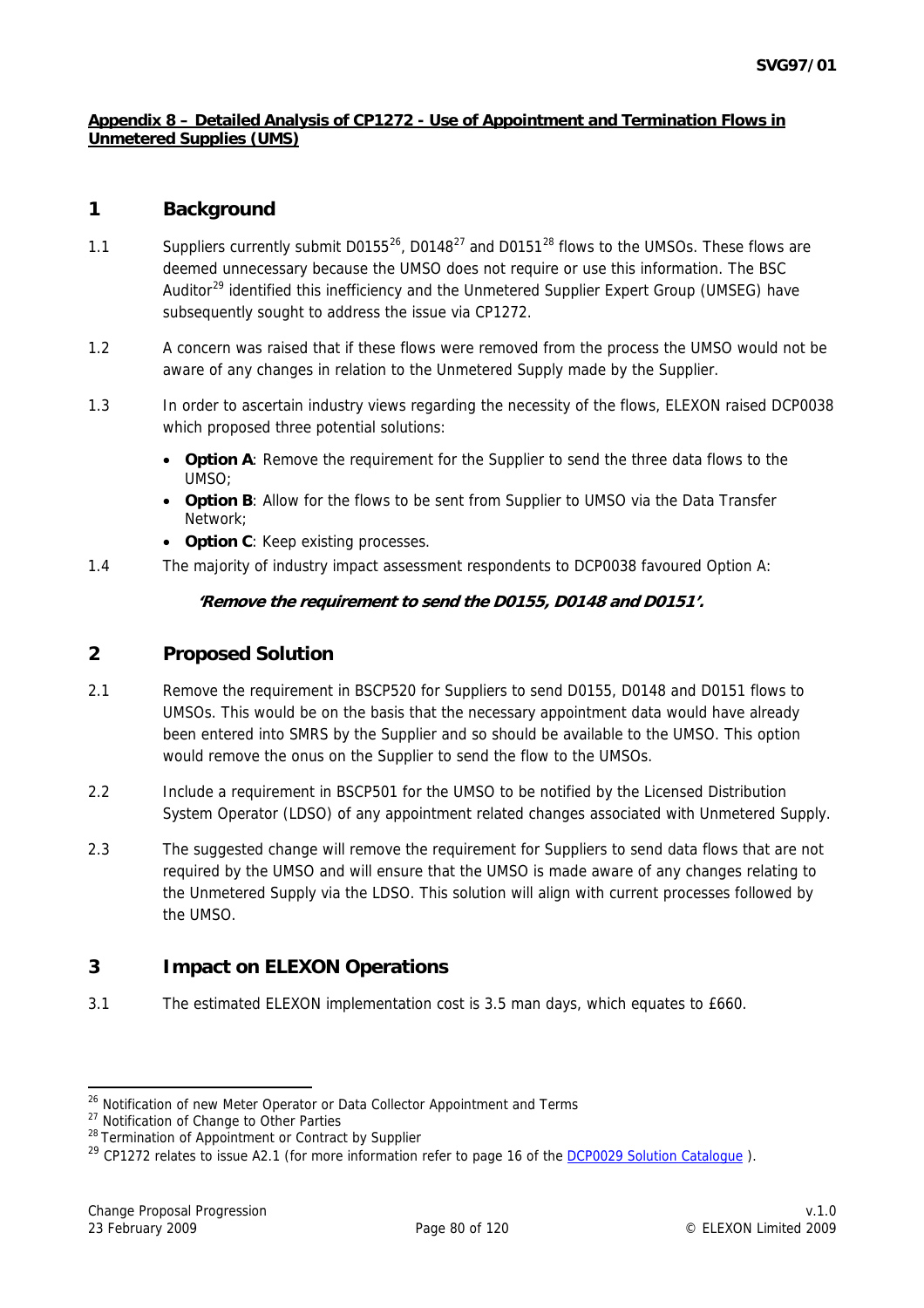# <span id="page-80-0"></span>**4 Participant Impact Assessment**

- 4.1 We issued CP1272 for participant impact assessment on 09 January 2009 as part of CPC00651. We received 16 responses; of which, 8 agreed, 2 disagreed and 6 were neutral.
- 4.2 Some Suppliers believe that the current process assisted them in reconciling their information with that of the UMSO. By removing the requirement to send the three data flows there is potential that data inconsistencies could be introduced between the Supplier and the UMSO. ELEXON discussed this with the respondents and highlighted that the UMSOs do not use these data flows at the moment. One respondent indicated that although the requirement will be removed from the current process they would continue to submit these flows in order to maintain an audit trail of their updates.
- 4.[3](#page-80-0) Another respondent indicated that their support of CP1272 was contingent on CP1267<sup>30</sup> being approved. CP1267 seeks to amend the validation rules when registering an Unmetered Supplies Operator (UMSO) or Meter Administrator (MA) in Supplier Meter Registration Agent (SMRA).

## **5 Recommendation**

- 5.1 ELEXON's recommendation, based upon the majority support for the change and the anticipated improvement to efficiency, is to:
	- a. approve CP1272 for inclusion in the June 2009 Systems Release.

-

<sup>&</sup>lt;sup>30</sup> Registration of UMSO's and MA's in SMRS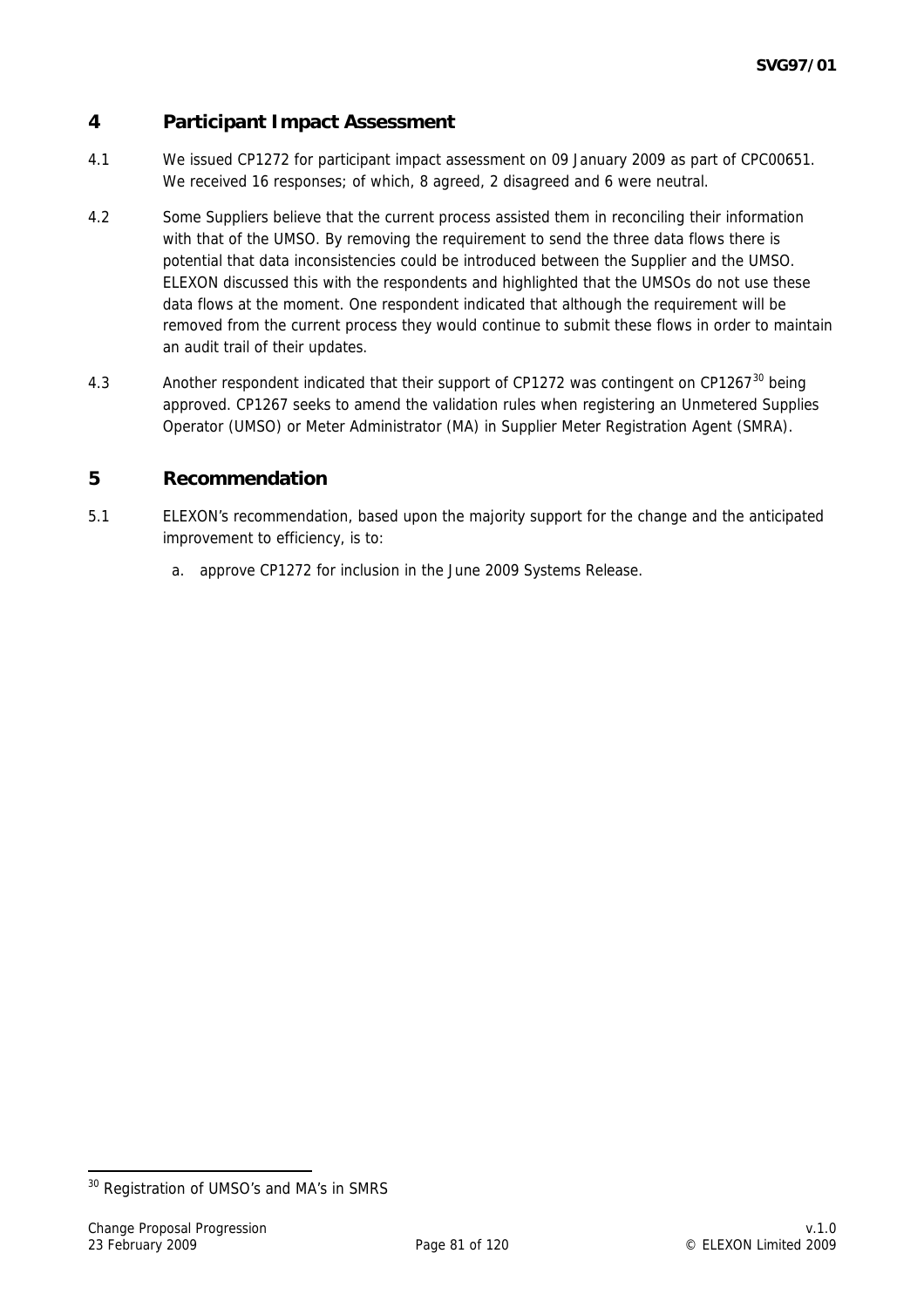| IA History CPC number                  | CPC00651 | Impacts                                                 | BSCP501 and<br><b>BSCP520</b> |                           |                                      |
|----------------------------------------|----------|---------------------------------------------------------|-------------------------------|---------------------------|--------------------------------------|
| <b>Organisation</b>                    |          | Capacity in which Organisation operates in              |                               | Agreement<br>$(\sqrt{X})$ | Days Required to<br><b>Implement</b> |
| <b>Central Networks</b>                |          | Distributor                                             |                               | <b>Yes</b>                | 30                                   |
| <b>Western Power Distribution</b>      |          | LDSO / MOA                                              |                               | Yes                       |                                      |
| <b>Scottish and Southern Energy</b>    |          | Supplier/Generator/ Trader / Party Agent / Distributor  |                               | Yes                       | 0                                    |
| <b>EDF Energy</b>                      |          | Supplier, NHH Agent and HH MOP                          | Yes                           | 30                        |                                      |
| <b>ScottishPower</b>                   |          | Supplier, LDSO, HHDA, NHHDA, HHDC, NHHDC, HHMOA, NHHMOA | <b>Yes</b>                    | 90                        |                                      |
| <b>CE Electric UK</b>                  |          | LDSO, UMSO                                              | Yes                           |                           |                                      |
| <b>Independent Power Networks</b>      |          | LDSO, UMSO, SMRA                                        | Yes                           |                           |                                      |
| <b>Power Data Associates Ltd</b>       |          | Meter Administrator                                     | Yes, subject to               |                           |                                      |
| <b>British Energy Direct Limited</b>   |          | Supplier                                                | No.                           |                           |                                      |
| <b>NPower Limited</b>                  |          | Supplier, Supplier Agents                               | No                            |                           |                                      |
| Gemserv                                |          | MRASCo Ltd                                              | Neutral                       |                           |                                      |
| <b>TMA Data Management Ltd</b>         |          | HHDC, HHDA, NHHDC and NHHDA                             | Neutral                       |                           |                                      |
| <b>AccuRead</b>                        |          | NHHDC, NHHDA, NHHMOP, HHMOP                             | Neutral                       |                           |                                      |
| E.ON                                   |          | Supplier - NORW, EELC, EENG, EMEB, PGEN                 |                               | Neutral                   | 91                                   |
| <b>E.ON UK Energy Services Limited</b> |          | <b>MOA NHHDC /DA</b>                                    | Neutral                       |                           |                                      |
| <b>Siemens Metering Services</b>       |          | Party Agent (NHHDA, NHHDC, NHHMO, HHDC, HHDA, HHMO).    | <b>Neutral</b>                |                           |                                      |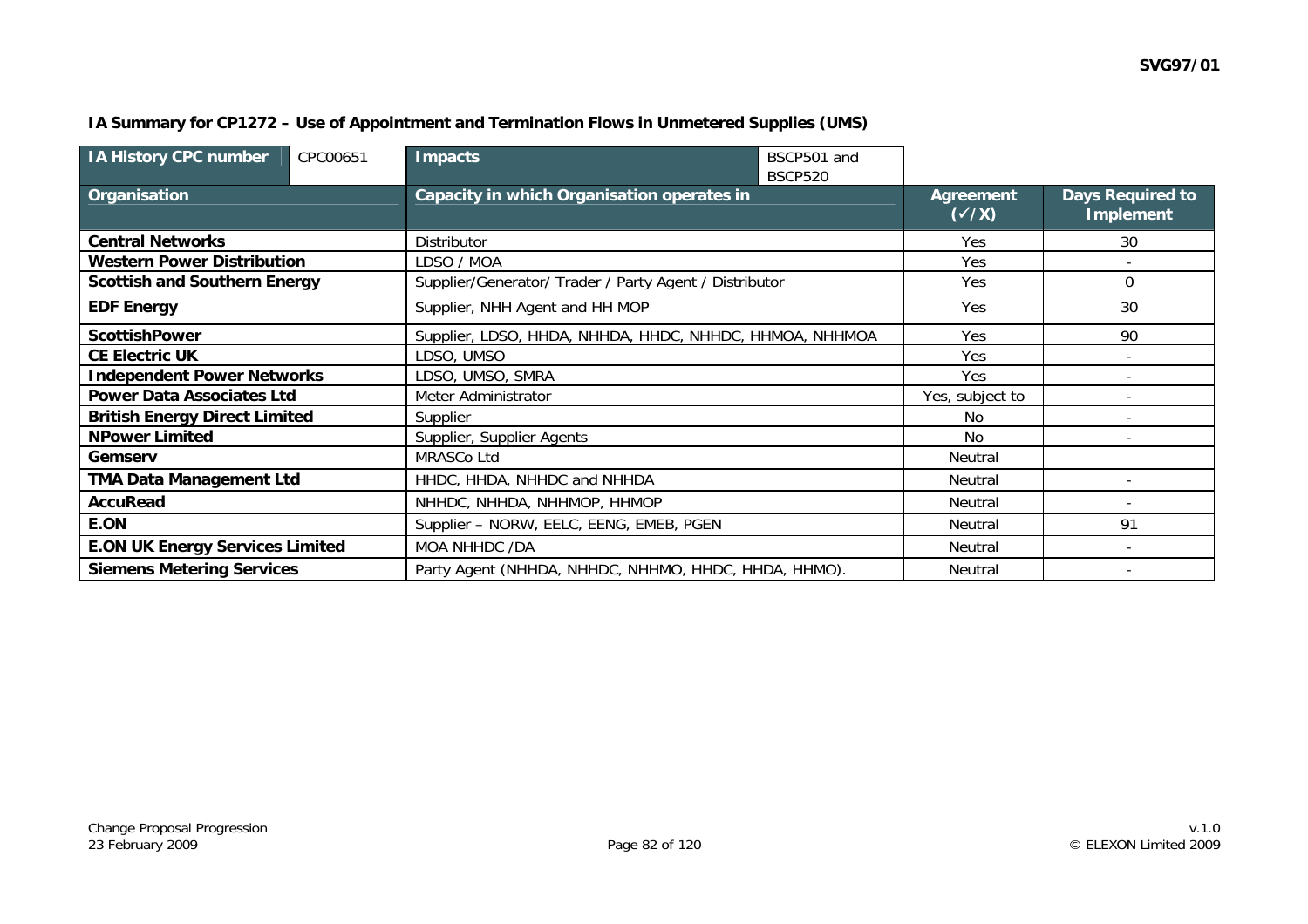## Impact Assessment Responses

| Organisation                                   | Agree? | <b>Comments</b>                                                                                                                                                                                                                                                                                                                                                                                                                                                                                                                                                                                                                                                                         | Impact?   | Days to<br><b>Implement</b> | <b>ELEXON Comments</b> |
|------------------------------------------------|--------|-----------------------------------------------------------------------------------------------------------------------------------------------------------------------------------------------------------------------------------------------------------------------------------------------------------------------------------------------------------------------------------------------------------------------------------------------------------------------------------------------------------------------------------------------------------------------------------------------------------------------------------------------------------------------------------------|-----------|-----------------------------|------------------------|
| Central<br><b>Networks</b>                     | Yes    | Impact on Organisation's Systems and/or<br>Processes? Alteration of processes and procedures                                                                                                                                                                                                                                                                                                                                                                                                                                                                                                                                                                                            | Yes       | 30                          | n/a                    |
| Western<br><b>Power</b><br><b>Distribution</b> | Yes    | <b>Comments: Reflects our current process.</b>                                                                                                                                                                                                                                                                                                                                                                                                                                                                                                                                                                                                                                          | <b>No</b> |                             | n/a                    |
| <b>EDF Energy</b>                              | Yes    | <b>Comments:</b> This change addresses an issue that has<br>been a concern for sometime. We feel that this removes<br>issues with UMSO flows that can be mislaid/ignored as not<br>sent via DTN.<br>Impact on Organisation's Systems and/or<br>Processes? Supplier<br><b>Impact on Organisation Processes</b>                                                                                                                                                                                                                                                                                                                                                                           | Yes       | 30                          | n/a                    |
| <b>ScottishPower</b>                           | Yes    | <b>Comments:</b> ScottishPower strongly support the CP as it<br>would remove the obligation to send and receive these<br>flows which are superfluous to our day to day operation.<br>As an UMSO we do not rely on receiving these flows as<br>we acquire notification via MPRS.<br>As a Supplier it is our experience that few if any UMSOs<br>require these flows and as such the sending of them is<br>not required.<br>Impact on Organisation's Systems and/or<br>Processes? Yes<br>Capacity in which Organisation is impacted Supplier,<br>Distributor, NHHDA, NHHDC<br><b>Impact on Organisation</b> Changes to internal processes<br>Would implementation in the proposed Release | Yes       | 90                          | n/a                    |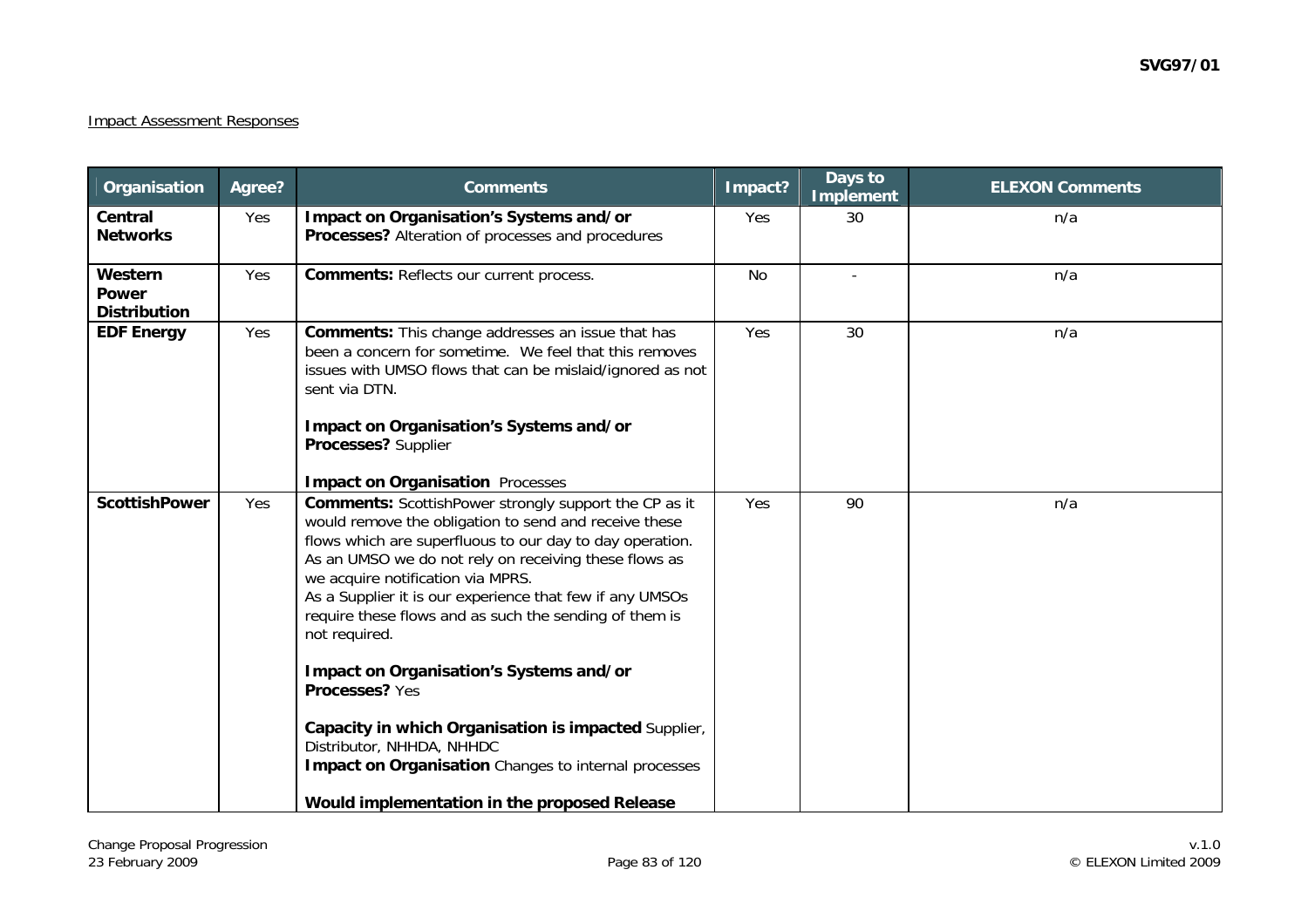|                                            |                      | have an adverse impact? No                                                                                                                                                                                                                                                                                                                                                                                                                                                                                                                                                                           |  |                                                                                                                                                                                                |
|--------------------------------------------|----------------------|------------------------------------------------------------------------------------------------------------------------------------------------------------------------------------------------------------------------------------------------------------------------------------------------------------------------------------------------------------------------------------------------------------------------------------------------------------------------------------------------------------------------------------------------------------------------------------------------------|--|------------------------------------------------------------------------------------------------------------------------------------------------------------------------------------------------|
| <b>Power Data</b><br><b>Associates Ltd</b> | Yes<br>subject<br>to | Subject to the changes proposed in CP1267 being agreed<br>by industry.<br>The alternative approach to CP1267 could work for UMSO,<br>as this currently has a one-one relationship with the LDSO<br>- although anything can change!                                                                                                                                                                                                                                                                                                                                                                   |  | We discussed this with the respondent and<br>they indicated that they were supportive of<br>the change, however, they would like to<br>see the outcome of CP1267 before<br>supporting this CP. |
|                                            |                      | The CP1267 alternative approach is not robust for MAs.<br>SSE's comment on CP1267 indicates that the MPAS<br>system would need to be reinstated. "St Clements'<br>estimate of 7.5k-10k to reinstate the processing of role<br>codes 3 and 4 in MPRS. ". The implication was that the<br>functionality was there, but was taken out, presumably in<br>error. When ECOES was reviewed for PDAL customers,<br>there were some suppliers who had successfully updated<br>MPAS with PDAL, yet PDAL has only ever been defined in<br>MDD as MA, never as an MOP. So it must have been<br>changed recently. |  |                                                                                                                                                                                                |
|                                            |                      | The impact of not recording the correct MA in MPAS is<br>that on change of supplier the new supplier would have to<br>find the MAs identity from another source. This is not<br>robust, I have recently been aware of a customer who<br>had advised the supplier of the appointed MAs (there<br>were many MPANs) and the supplier failed to appoint the<br>correct MA, causing that Supplier/customers a significant<br>delay in obtaining settlement data.                                                                                                                                          |  |                                                                                                                                                                                                |
|                                            |                      | One reason this issue was raised was that one UMSO was<br>hesitant to provide us with customer Inventories because<br>PDAL had not been updated into MPAS. A reasonable<br>confidentiality check by the UMSO. Which we clearly<br>resolved by emails between the customer, the UMSO and<br>ourselves. But all these issues take time and effort, and<br>delay providing a quality service to customers, and<br>potentially failing to provide data into settlements. With                                                                                                                            |  |                                                                                                                                                                                                |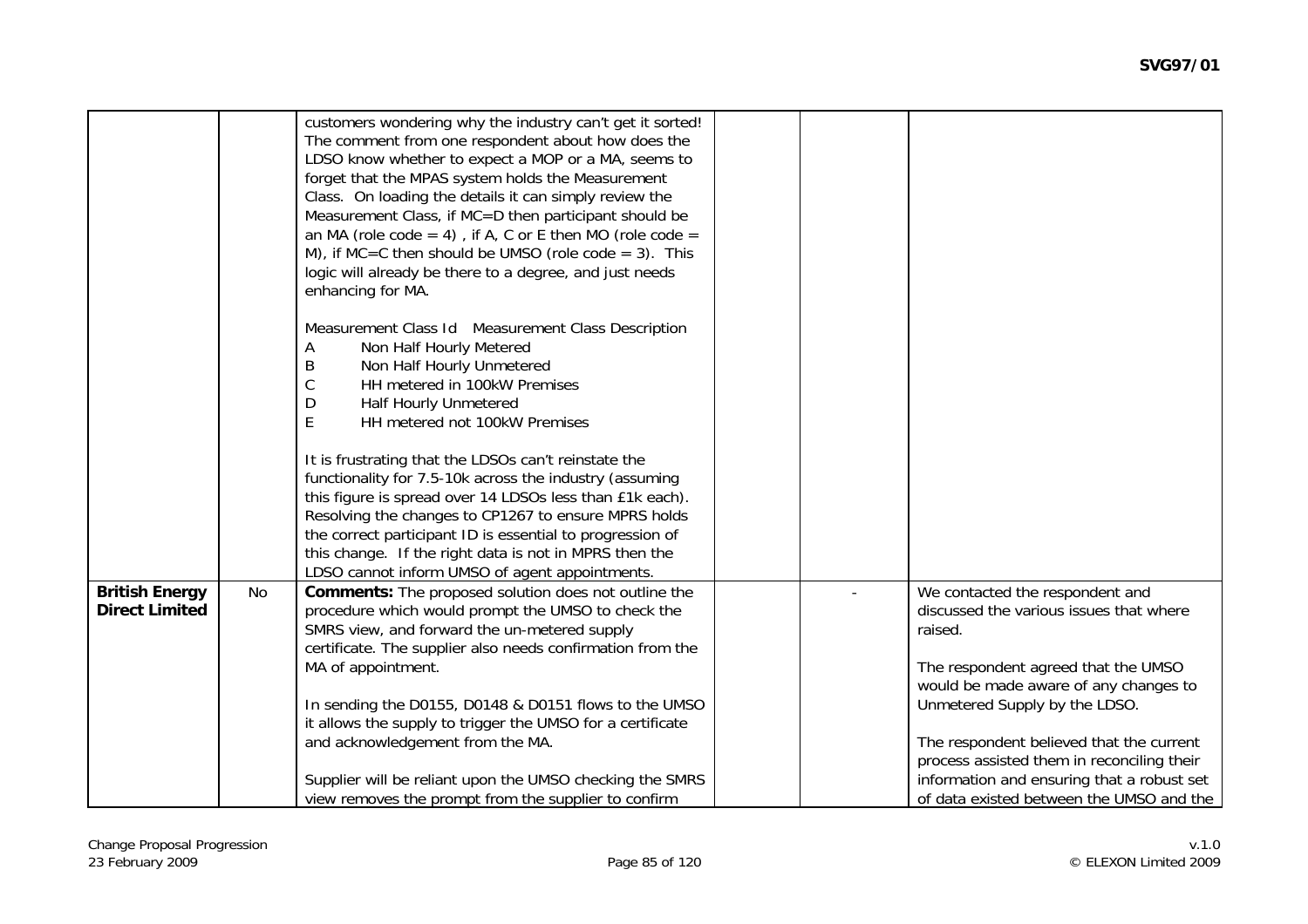|                          |           | that the view is correct. Attachment B does not outline<br>the timescales to which the UMSO is expected to act. By<br>aligning metered and unmetered processes by including<br>UMSO/MA in the DTN would simplify the processes.<br>Impact on Organisation's Systems and/or<br>Processes? Yes<br>Capacity in which Organisation is impacted Supplier<br><b>Impact on Organisation Process</b>                                                                                                                                                                                                                                                                                                               |     | Supplier. We informed the respondent<br>that although the requirement for<br>Suppliers to submit this information to the<br>UMSO would be removed, this would not<br>prohibit them from continuing to submit<br>this data.<br>The respondent also indicated that they<br>would prefer to have the relevant data<br>included within the DTN as this would<br>mitigate any potential risk of data<br>inconsistency.<br>We informed the respondent that we had<br>previously asked industry within DCP0038<br>whether they would prefer to have the<br>data included on the DTN, this option was<br>not seen as a favourable option. We |
|--------------------------|-----------|------------------------------------------------------------------------------------------------------------------------------------------------------------------------------------------------------------------------------------------------------------------------------------------------------------------------------------------------------------------------------------------------------------------------------------------------------------------------------------------------------------------------------------------------------------------------------------------------------------------------------------------------------------------------------------------------------------|-----|--------------------------------------------------------------------------------------------------------------------------------------------------------------------------------------------------------------------------------------------------------------------------------------------------------------------------------------------------------------------------------------------------------------------------------------------------------------------------------------------------------------------------------------------------------------------------------------------------------------------------------------|
|                          |           |                                                                                                                                                                                                                                                                                                                                                                                                                                                                                                                                                                                                                                                                                                            |     | therefore did not go ahead with this<br>option. The respondent was happy with<br>this explanation.                                                                                                                                                                                                                                                                                                                                                                                                                                                                                                                                   |
| <b>NPower</b><br>Limited | <b>No</b> | <b>Comments:</b> The D0155 data flow includes contractual<br>references to supplier/UMSO contractual arrangements.<br>The response to this flow (D0155) is acceptance of the<br>contractual arrangements by the UMSO. The proposal<br>introduces a third party, the LDSO, into the data transfer<br>process and would make it more difficult to identify points<br>of failure. If the UMSO wishes to utilise the MPAS data as<br>a method of appointment should they not follow similar<br>processes to that of the Data Aggregator. The<br>appointment flow is via MPAS but the confirmation of<br>contractual agreement is still via data flows external to<br>MPAS flows. I.E. the D0153 and the D0011. | Yes | Npower are wary of relying on SMRS to<br>provide the UMSO with the information as<br>the data in SMRS could be incorrect.<br>Npower would prefer to retain the flows so<br>that they can send a communication to the<br>UMSO and then guarantee that they will<br>get either an acceptance or rejection.<br>We explained that even under CP1272<br>they could still send their emails to the<br>UMSO, but UMSOs would need a specific<br>obligation to respond in a certain way.                                                                                                                                                     |
|                          |           | How are contractual agreements to be managed before<br>such a change is agreed. The UMSO is an agent of the<br>supplier and some form of process is required to confirm                                                                                                                                                                                                                                                                                                                                                                                                                                                                                                                                    |     | Npower have noted that there would be<br>costs incurred for system changes arising<br>from this CP, but have not been able to                                                                                                                                                                                                                                                                                                                                                                                                                                                                                                        |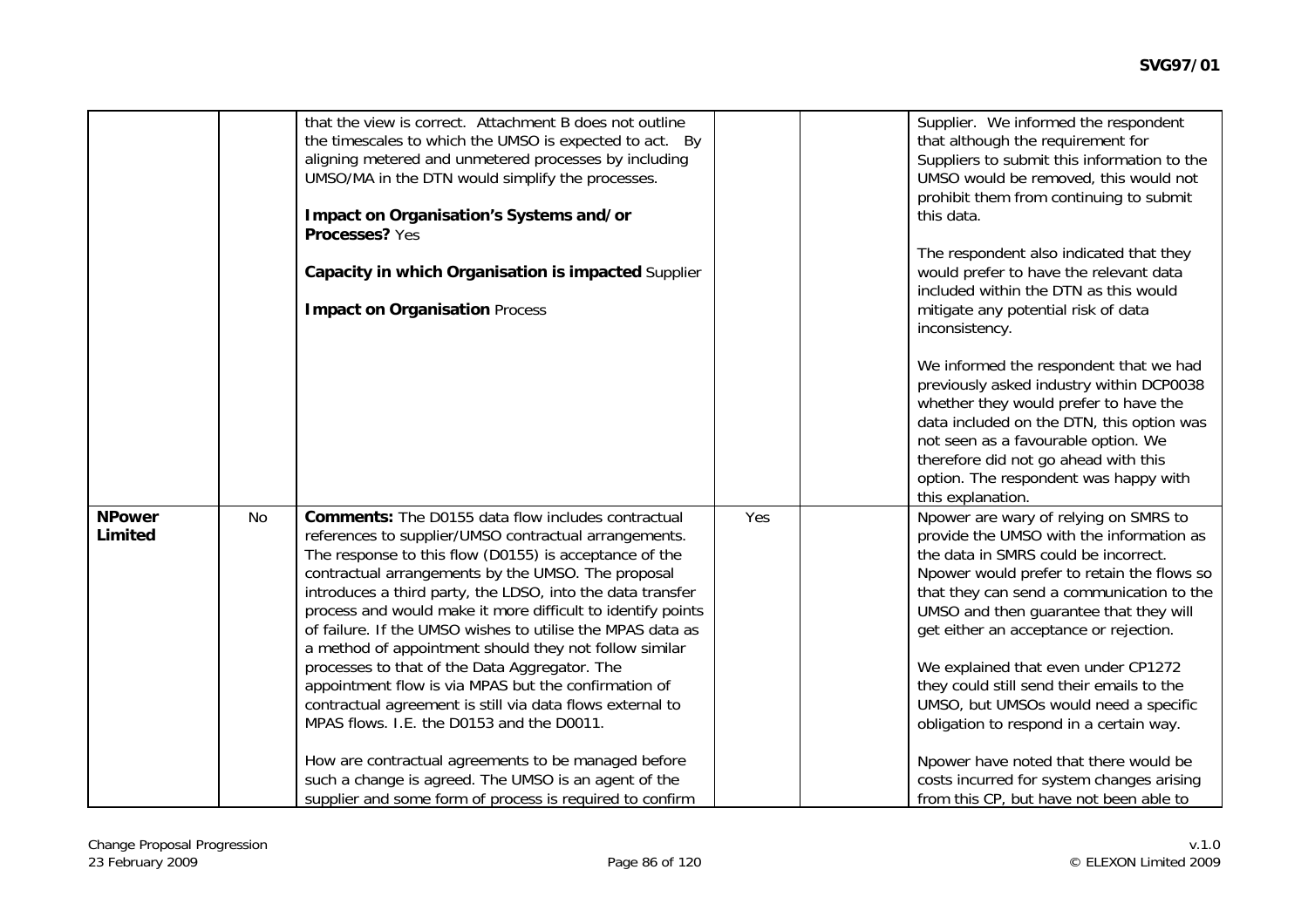|      |         | that the 'appointment has been accepted and in<br>accordance with a form of contractual agreement.<br>Currently NPower systems automatically send an email to<br>the UMSO in place of the D155, D151 and D148 flow and<br>there may be a cost to remove this functionality.<br>Impact: System and Process Impact                                             |     |    | quantify these costs. In particular npower<br>queried why the changes proposed in<br>3.5.10 are necessary (obligating a Supplier<br>to start sending a D0170 for NHH COA<br>events to the old DC). This would need a<br>system amendment as currently for UMS<br>we rely on the New NHH DC to send this<br>flow (as per the current BSCP). This does<br>bring BSCP520 in line with BSCP504, so<br>npower do not disagree with this revision<br>but they cannot see what relevance this<br>has with CP1272.<br>Npower queried whether the changes to<br>sections 3.5.10 and 3.7 were necessary for<br>this change, ELEXON confirmed that the<br>changes are necessary to give effect to the<br>CP.<br>Npower noted our response but continue<br>to disagree with this CP. |
|------|---------|--------------------------------------------------------------------------------------------------------------------------------------------------------------------------------------------------------------------------------------------------------------------------------------------------------------------------------------------------------------|-----|----|--------------------------------------------------------------------------------------------------------------------------------------------------------------------------------------------------------------------------------------------------------------------------------------------------------------------------------------------------------------------------------------------------------------------------------------------------------------------------------------------------------------------------------------------------------------------------------------------------------------------------------------------------------------------------------------------------------------------------------------------------------------------------|
| E.ON | Neutral | Impact on Organisation's Systems and/or<br>Processes? Yes<br>Capacity in which Organisation is impacted:<br>Supplier<br><b>Impact on Organisation: System</b><br><b>Comments:</b> System change will presumably be required<br>to stop these flows being output automatically for UMS.<br>Further analysis is needed to clarify level of change<br>required. | yes | 91 | n/a                                                                                                                                                                                                                                                                                                                                                                                                                                                                                                                                                                                                                                                                                                                                                                      |

#### Comments on Redline text

No comments received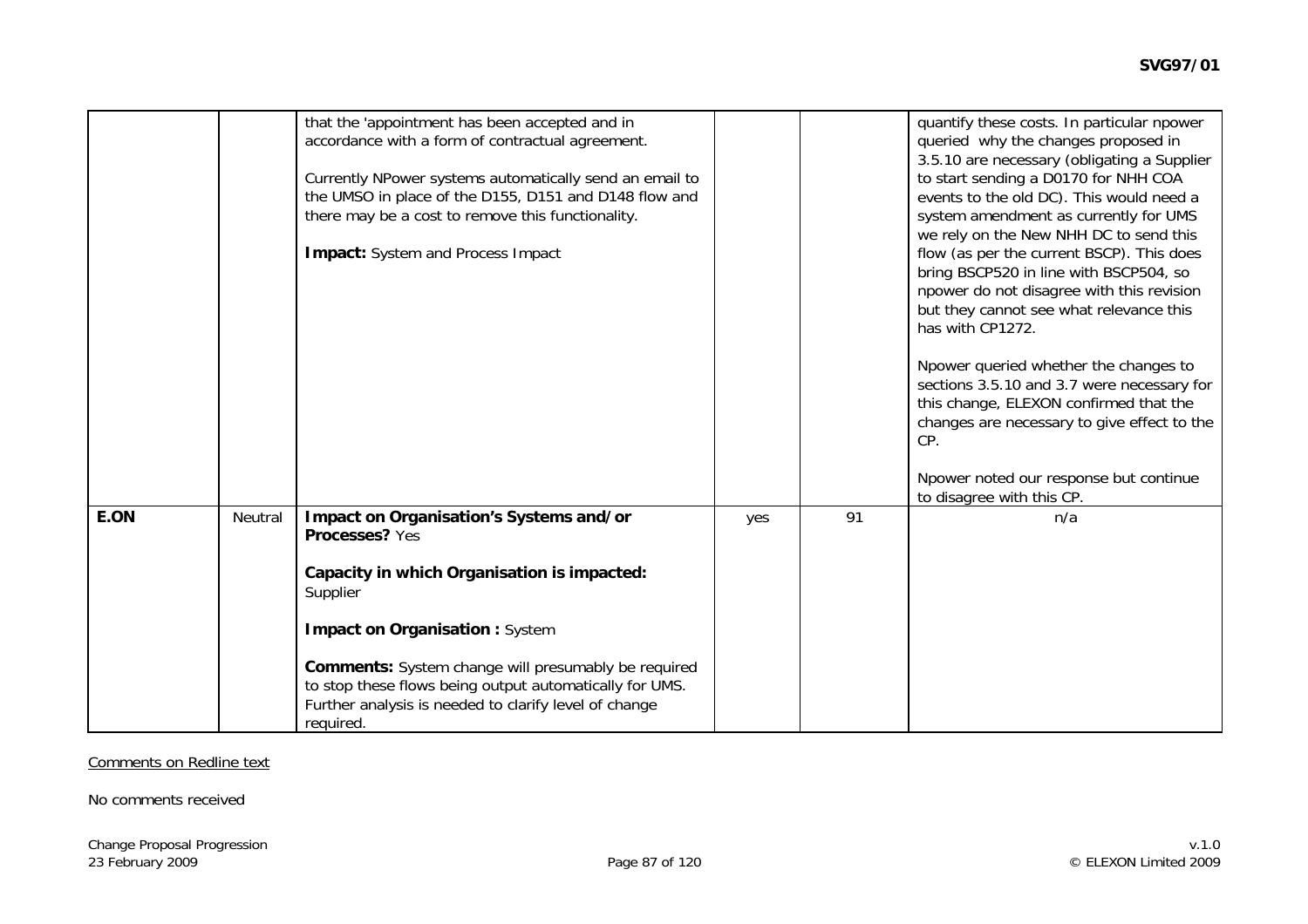#### <span id="page-87-0"></span>**Detailed Analysis of CP1273 – Changes to the scope of CoP10 to cover current transformer operated Meters**

## **1 Introduction**

- 1.1 E.ON raised CP1273 'Changes to the scope of CoP10 to cover current transformer operated Meters' on 6 January 2009.
- 1.2 Code of Practice (CoP) 10 'Code of Practice for Whole Current Metering of Energy via Low Voltage Circuits for Settlement Purposes' was developed by the Advanced Metering Expert Group to facilitate the introduction of Automatic Meter Reading and will apply to Non Half Hourly (NHH) and elective Half Hourly (HH) metering<sup>[31](#page-87-0)</sup>.
- 1.3 CoP10 was approved by the Panel at its meeting in November 2008 for implementation in the February 2009 BSC Release and the Supplier Volume Allocation Group (SVG) has been delegated the authority to approve any subsequent changes to CoP10.
- 1.4 CoP10 will apply to whole current<sup>[32](#page-87-0)</sup> (WC) Meters only and was developed on the basis that Suppliers would be able to provide a CoP5 compliant Meter for current transformer<sup>[3](#page-87-0)3</sup> (CT) operated sub-100kW sites opting to trade in the HH market.
- 1.5 Changes to Supplier Licences are due to become effective in April 2009 which, when implemented, will mean that Suppliers will be required to install advanced Meters for customers within Profile Classes 5 to 8. Since Profile Classes 5 to 8 customers will include sites which require CT operated Meters in the sub-100kW market, the only option available to Suppliers will be to use a more expensive CoP5 compliant CT operated Meter to provide the advanced functionality required by the new licence condition.
- 1.6 CP1273 seeks to widen the scope of CoP10 to include CT operated Meters so that Suppliers will have a choice about whether or not to install a CoP5 CT operated Meter (which is more expensive) or a CoP10 CT operated Meter. CoP10 will apply for sites where demand is below the 100kW threshold for mandatory CoP5 (and above) metering.

## **2 Solution**

- 2.1 CP1273 proposes to add the relevant CT related requirements from CoP5 into CoP10 and remove the references to whole current metering in CoP10. Attachment A to CP1273 shows the redline changes required for CoP10 to facilitate this change. The new requirements for CoP10 will include:
	- Specifying the minimum CT accuracy class  $(i.e.$  class  $0.5)$ ;

<sup>-</sup> $31$  Elective HH Metering is where a customer chooses to install HH Metering but HH Metering is not required for the

purposes of Settlement as the consumption is below the mandatory HH threshold for Imports.<br><sup>32</sup> In a whole current Meter all of the energy supplied to (or exported from) a premises passes directly through the Meter and not via a separate current transformer (s). Whole current Meters are usually limited to passing 100 Amps per supply phase. For a supply voltage of 240V per phase this represents approximately 24kW for a single phase supply or 72 kW for a 3 phase supply.

<sup>&</sup>lt;sup>33</sup> A current transformer operated Meter measures the energy supplied to a premises using one (single phase supply) or more (2 or 3 for a 3 phase supply) current transformers. A current transformer 'scales down' the 'primary current' flowing in the cables to the premises to produce a proportional 'secondary current', which then feeds the Meter. The Meter therefore needs to be programmed (or designed) to 'know' the 'primary to secondary', or current transformer, ratio in order to 'scale up' the energy the Meter actually measures, to derive a figure for the energy delivered to (or exported from) a premises.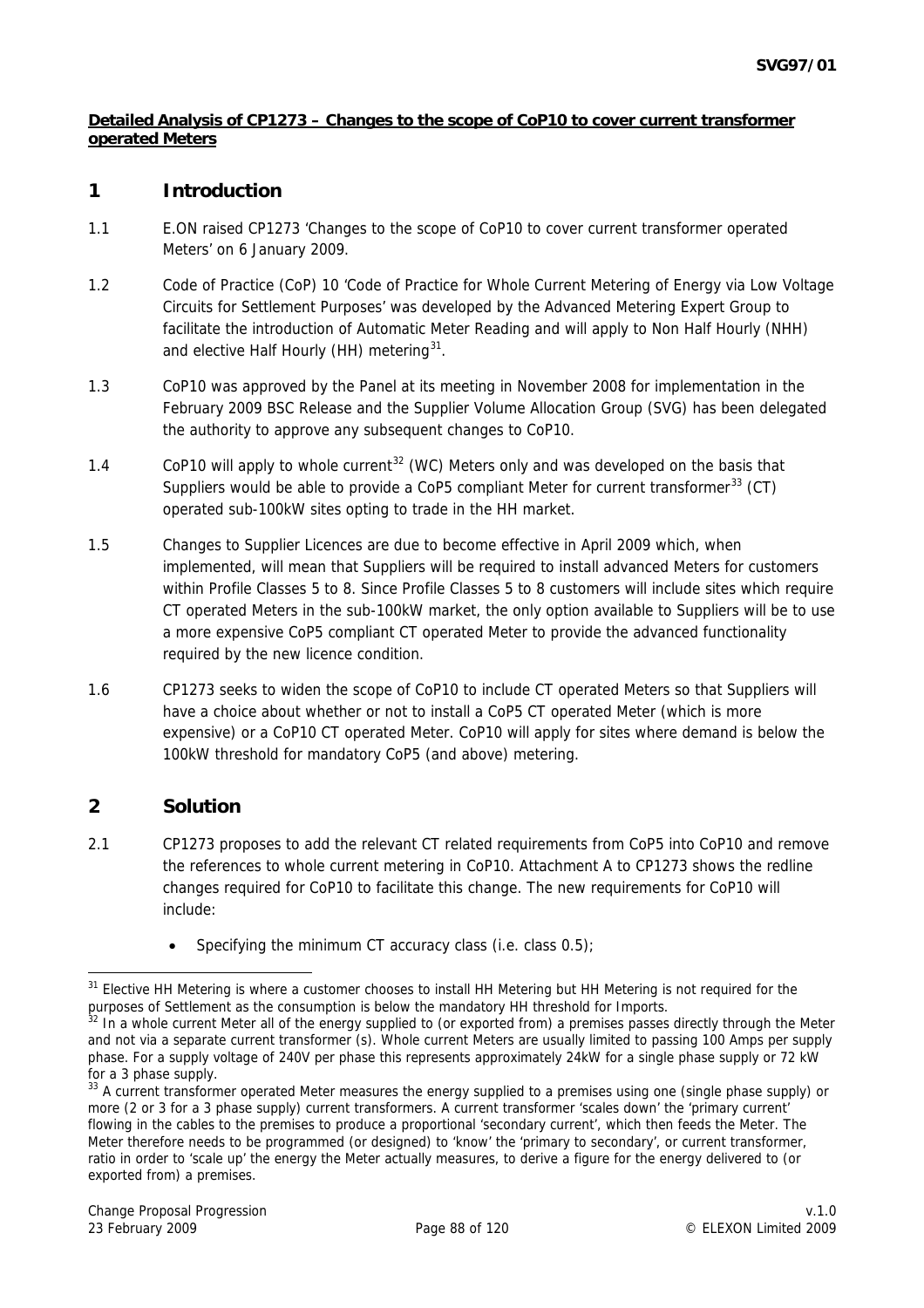- Providing fusing and testing facilities to allow CT operated Meters to be replaced/worked on without disconnecting customers; and
- Specifying that Meters shall be able to be set to, display and download (during interrogation) the appropriate primary-to-secondary ratio of the CT that is/are installed in conjunction with the Meter.
- 2.2 In addition to these changes to CoP10, BSCP601 'Metering Protocol Approval and Compliance Testing' will need to be changed to make the relevant CT related changes to CoP10 part of the compliance testing process. By doing this, manufacturers can submit CT operated Meters for compliance testing and have meters approved as CoP10 compliant. The redline changes required for BSCP601 are included as Attachment B to CP1273.
- 2.3 These changes will allow Registrants to choose between a CoP10 compliant Meter or a CoP5 compliant Meter for CT operated sites where demand remains below the mandatory 100kW threshold for HH metering. Where a Metering System becomes a '100kW Metering System' the Registrant will have to ensure that CoP5, or above, metering is installed.

## **3 Impact on ELEXON Operations**

3.1 Our Change Delivery department will need to deal with new applications for CoP10 compliance testing of CT operated Meters. The estimated CP implementation cost is 4 ELEXON man days which equates to £880.

## **4 Participant Impact Assessment**

- 4.1 We issued CP1273 for participant impact assessment on 9 January 2009 as part of CPC00651. We received 17 responses; of which, 11 agreed, 2 disagreed and 4 were neutral.
- 4.2 One respondent, who was neutral to the proposed change, suggested that, because the Supplier Licence conditions to install advanced metering become effective on 6 April 2009 for Profile Classes 5 to 8, the normal change process should be ignored to allow for an implementation date for CP1273 of 6 April 2009. The respondent also suggested that alternatively, the change could be included in the February 2009 BSC Release of CoP10 (but indicating that CT requirements for CoP10 will become effective on 6 April 2009).
- 4.2.1 It is not possible for a Change Proposal to be implemented before it has been approved. A decision on CP1273 will not be made until 3 March 2009 by the SVG. Therefore we cannot implement this change in the February Release.
- 4.2.2 We are aware of a desire from participants to align the release date of CP1273 with the Supplier licence changes scheduled (but not guaranteed to be approved) for 6 April 2009. We have confirmed that the Code Subsidiary Document (CSD) changes for CP1273 could be carried out alongside the CSD changes for P230 'Enabling Interoperability through the use of CoP10 and CoP5 Metering', if approved (noting that CP1273 is not contingent upon P230 being approved). P230 is scheduled for implementation in the June 2009 BSC Systems Release, or later if no decision is taken in time for June. We therefore recommend that the release date for CP1273 be aligned with P230 CSD changes, where possible. Therefore CP1273 should be implemented in the June 2009 BSC Systems Release.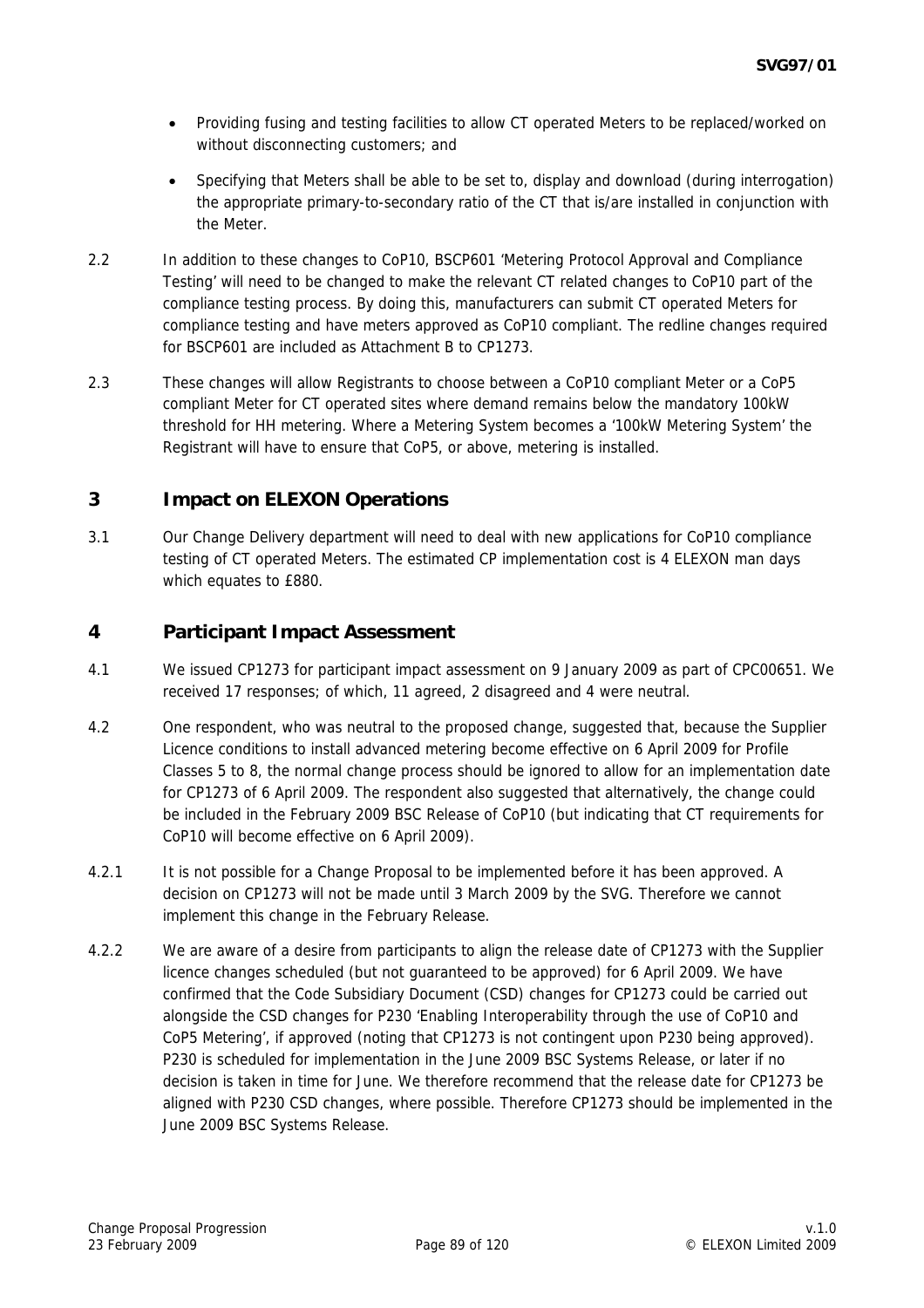4.2.3 Two respondents disagreed with the proposed change and continue to believe that CP1273 should be rejected. These respondents' concerns are tabulated below, along with the response to their queries:

|    | <b>Respondents' Comments</b>                                                                                                                                                                                                                                                                                                                                                                                                                                                                                                                                                                                                                                            | <b>ELEXON's Comments</b>                                                                                                                                                                                                                                                                                                                                                                                                                                                                                                                                                                                                    |
|----|-------------------------------------------------------------------------------------------------------------------------------------------------------------------------------------------------------------------------------------------------------------------------------------------------------------------------------------------------------------------------------------------------------------------------------------------------------------------------------------------------------------------------------------------------------------------------------------------------------------------------------------------------------------------------|-----------------------------------------------------------------------------------------------------------------------------------------------------------------------------------------------------------------------------------------------------------------------------------------------------------------------------------------------------------------------------------------------------------------------------------------------------------------------------------------------------------------------------------------------------------------------------------------------------------------------------|
| 1. | Both respondents argued that extending the<br>scope of CoP10 to CT operated Meters would<br>mean that on Change of Measurement Class<br>(CoMC) a CoP10 CT operated Meter would need to<br>be replaced by a CoP5 CT operated Meter.                                                                                                                                                                                                                                                                                                                                                                                                                                      | We agree that on CoMC a CoP10 Meter would<br>need to be changed unless the Meter also<br>complies with CoP5 (or above). The process of<br>CoMC would be simpler if a CoP5 Meter was<br>already in place. If CP1273 is approved,<br>Registrants will make a commercial decision to<br>install a CoP5 or CoP10 Meter. In making their<br>decision Registrants will need to weigh the<br>additional costs of a CoP5 Meter (compared to a<br>CoP10 Meter) against the costs of a Meter<br>exchange in the future.                                                                                                               |
| 2. | One respondent argued that a major driver behind<br>limiting CoP10 to WC Meters was the practical<br>constraints of keeping the meter below 100kW.<br>The respondent believes that the proposal to use<br>CoP10 Meters in the 72kW to 100kW range<br>appears difficult to police and there would be no<br>practical barrier to prevent the customers load<br>going above 100kW. The respondent believes<br>that, under CP1273, a new process would have to<br>be introduced into BSCP502 'Half Hourly Data<br>Collection for SVA Metering Systems Registered in<br>SMRS' to identify 100kW Metering Systems so that<br>the need for a Meter change could be identified. | We agree that by limiting the scope of CoP10 to<br>WC this issue would not arise. As noted,<br>Registrants would need to consider the risk and<br>cost/benefit of installing a CoP10 CT operated<br>Meter in a site where the Metering System could<br>become a '100kW Metering System'.<br>It is clear that no process currently exists in<br>BSCP502 (the HHDC BSCP) to identify when a<br>HH Metering System breaches the 100kW<br>threshold. However, Suppliers are required to<br>have mechanisms in place that identify a breach<br>of the 100kW threshold and we consider that<br>this is a wider issue than CP1273. |
|    | This respondent also suggested that no-one had<br>considered changing CoP5 to remove non-<br>Settlement requirements such as relays to address<br>the economic drivers behind the CP so that<br>cheaper CoP5 CT operated Meters could be used<br>instead.                                                                                                                                                                                                                                                                                                                                                                                                               | For NHH settled data, BSCP504 (the NHHDC<br>BSCP) has a process to report such breaches to<br>Suppliers via the P0028 '100kW Demand Report'<br>flow.<br>We understand that removing requirements<br>from CoP5 could help to drive the cost of CoP5<br>metering down. However, CP1273 is a solution<br>which aimed at the elective HH market and<br>changes to CoP5 would impact the mandatory<br>HH market as well.                                                                                                                                                                                                         |
| 3. | One respondent argues that CP1273 reverses the<br>rationale behind the creation of CoP10. The<br>rationale is believed to be that a lower standard of<br>metering and Data Collector (DC) processes would<br>not be appropriate for CT operated sites (72 to<br>100 kW). The respondent believes that greater                                                                                                                                                                                                                                                                                                                                                           | We agree that there are more risks associated<br>with CT metering. For example Meters may be<br>programmed with the incorrect CT ratio or pulse<br>multipliers could be incorrect. These risks<br>already exist for CT operated Meters. However,<br>ensuring pulse multipliers are correct will                                                                                                                                                                                                                                                                                                                             |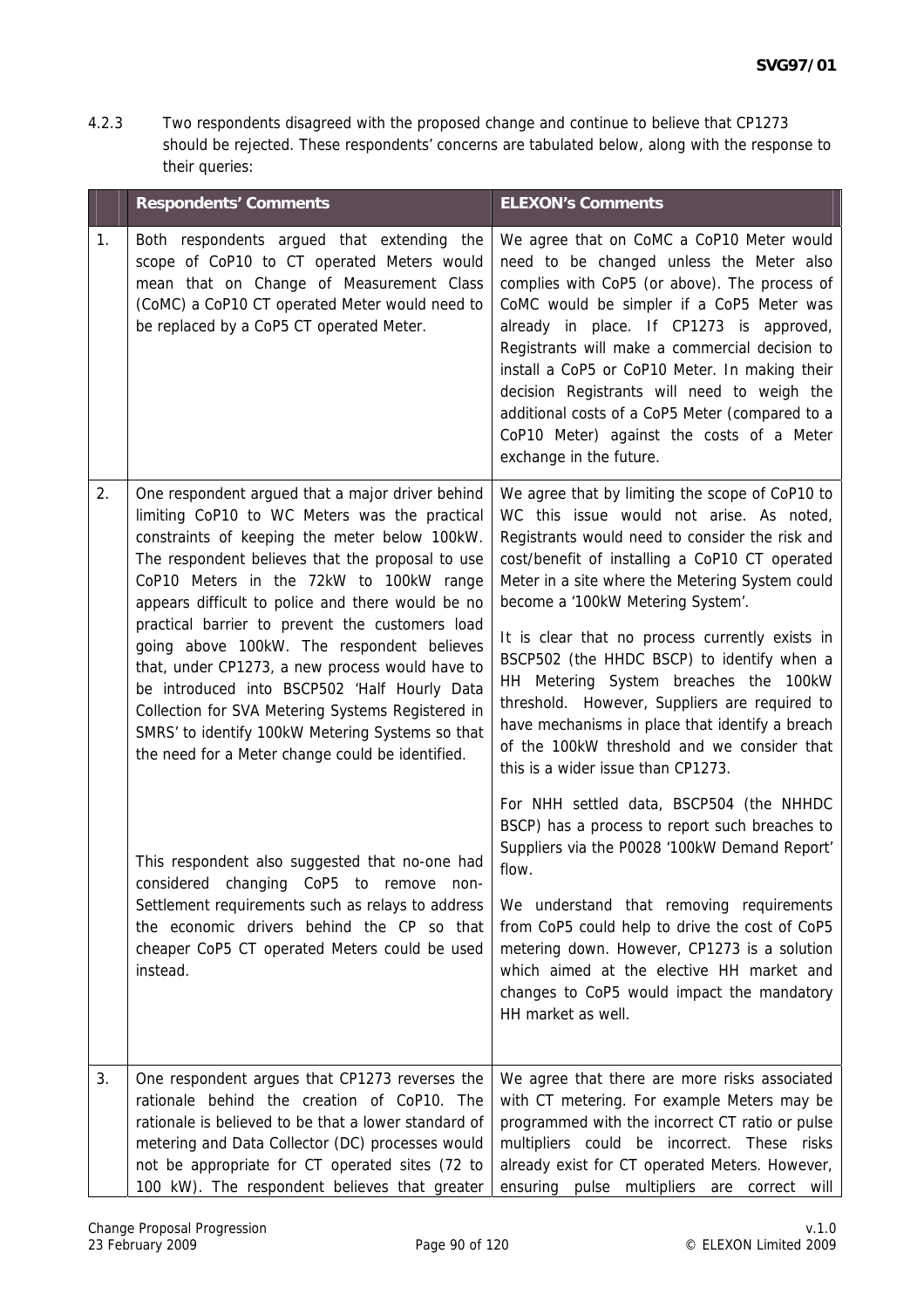|    | assurance is required that CT operated Meters are<br>accurately; for instance, the<br>recording<br>- re-<br>introduction of the assurance measures that were<br>removed from BSCPs under the original CoP10 CP,<br>CP1261 'Introducing Metering Code of Practice 10<br>to facilitate smart metering in the Half Hourly<br>(HH) market'                                                                                                                                                                                                                                                                                                                                                                                                                              | become increasingly important as more sub-<br>100kW Half Hourly data is provided for<br>Settlement. The assurance processes referred<br>to by the respondent are the proving test<br>exemptions for CoP10 Metering Systems in<br>BSCP502 and BSCP514 'SVA Meter Operations<br>for Metering Systems Registered in SMRS'.<br>Participants should be aware of the potential<br>increased risk involved in exempting CoP10 CT<br>operated Metering Systems from proving test<br>requirements and may wish to re-instate them.<br>However, it may be difficult to differentiate<br>between CT operated and non CT operated<br>CoP10 metering to be able to treat them<br>differently, as the respondent points out below; |
|----|---------------------------------------------------------------------------------------------------------------------------------------------------------------------------------------------------------------------------------------------------------------------------------------------------------------------------------------------------------------------------------------------------------------------------------------------------------------------------------------------------------------------------------------------------------------------------------------------------------------------------------------------------------------------------------------------------------------------------------------------------------------------|----------------------------------------------------------------------------------------------------------------------------------------------------------------------------------------------------------------------------------------------------------------------------------------------------------------------------------------------------------------------------------------------------------------------------------------------------------------------------------------------------------------------------------------------------------------------------------------------------------------------------------------------------------------------------------------------------------------------|
| 4. | One respondent suggested that CP1273 would<br>create significant problems for HHDCs to be able<br>to identify sites with CT operated Meters traded as<br>HH elective and is totally reliant on the Meter<br>Operator Agent (MOA) populating the J0454 'CT<br>ratio' data item (an optional field) in the D0268<br>'Half Hourly Meter Technical Details' to determine<br>whether the site is CoP10 CT operated or CoP10<br>WC. The respondent believes that the CP could<br>create two different obligations in the same CoP<br>and that it is unacceptable for DCs to carry out<br>different validation checks on such metering. The<br>respondent recommends that if the sentiment of<br>the change is to be fulfilled then a new CoP would<br>need to be created. | We sought clarification from the respondent as<br>to why they believed the CP might create two<br>obligations in one CoP and two different<br>validation checks for DCs. The respondent<br>confirmed that they meant it could be unclear<br>which CoP was the relevant CoP for CT<br>operated Meters in the sub-100kW market. We<br>believe that CoP10 is quite clear in its scope<br>that it is limited to the elective HH market (and<br>the NHH market) and therefore should not be<br>confused with CoP5 applications.                                                                                                                                                                                           |
| 5. | One respondent argues that the associated   We believe that the risk of not proving Metering<br>changes to BSCP502 for CP1261 excluded CoP10<br>WC Meters from proving tests on the grounds that<br>a major cause of Settlement error was due to<br>incorrect pulse multipliers, which in a WC Meter<br>would be 1. Increasing the scope of CoP10 would<br>need this to be reconsidered, which this CP does<br>not address.                                                                                                                                                                                                                                                                                                                                         | Systems for CoP10 post CP1273 is increased but<br>is marginal based on the maximum energy<br>involved. We would support further discussion<br>of the conclusions of the CoP10 working group<br>on the assumptions and risks involved however,<br>we are mindful of the desire from some Parties<br>to have the enduring solution proposed by<br>CP1273.                                                                                                                                                                                                                                                                                                                                                              |
|    | The other respondent who disagreed also believes<br>that the assumptions and assertions made by the<br>CoP10 working group may not be valid against CT<br>metering; such as the need not to conduct<br>proving tests.                                                                                                                                                                                                                                                                                                                                                                                                                                                                                                                                               | As noted, we agree that there are more risks<br>associated with CT metering and that the<br>wish<br>industry<br>may<br>to<br>look<br>into<br>the<br>costs/benefits of re-instating proving tests for<br>CoP10 metering. One mitigating factor is that<br>any associated errors would be limited to<br>customers with CT metering in the sub 100kW                                                                                                                                                                                                                                                                                                                                                                    |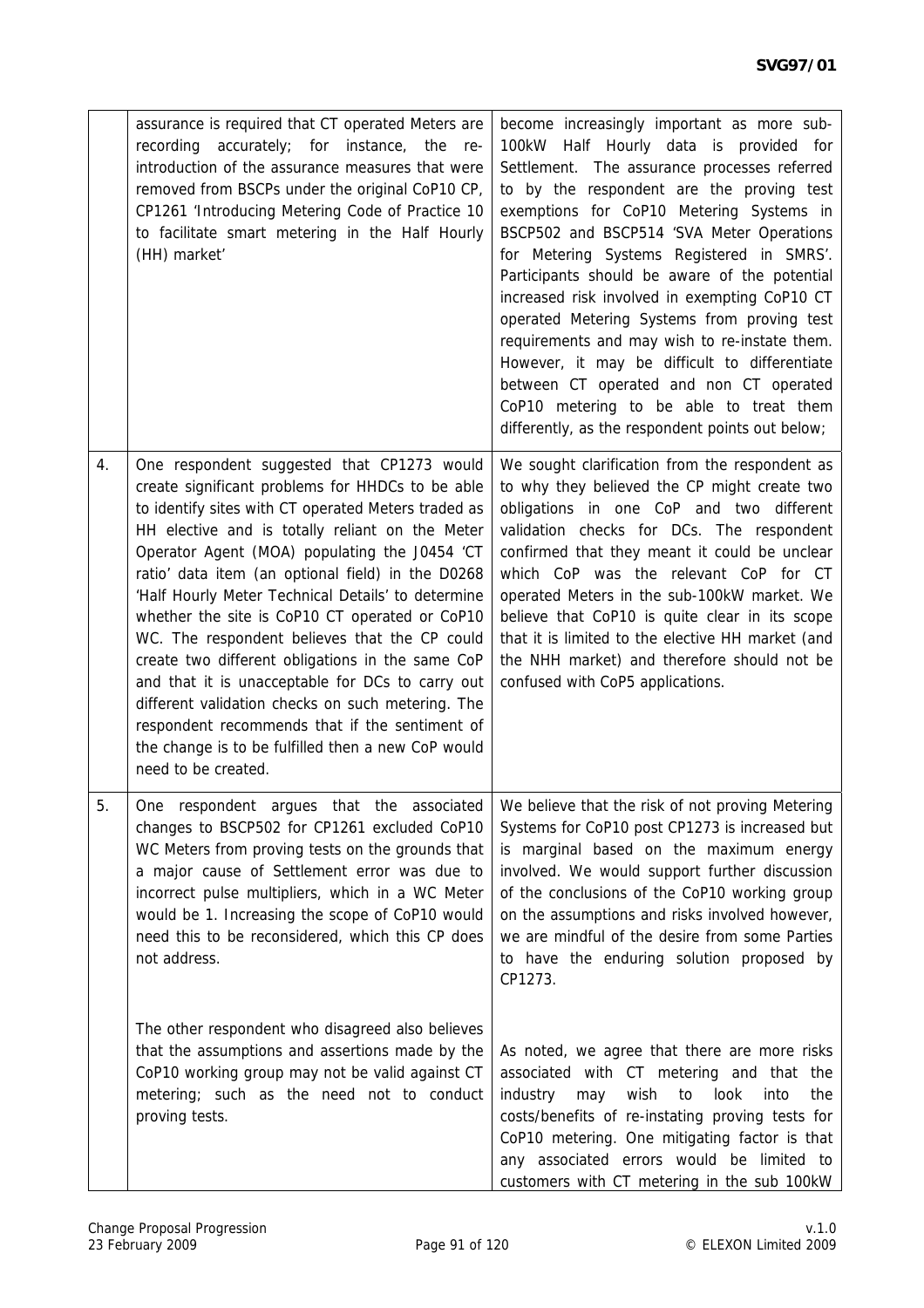|    |                                                                                                                                                                                                                                                                                     | market as a change of Meter (to a CoP5, or<br>above, Meter) would be required and proving<br>would need to be carried out as a result of such<br>a change. One way Registrants could reduce<br>risk would be to request proving tests for CT<br>operated CoP10 Meters.                                                                                                                                                                                                                                                                                                                                             |
|----|-------------------------------------------------------------------------------------------------------------------------------------------------------------------------------------------------------------------------------------------------------------------------------------|--------------------------------------------------------------------------------------------------------------------------------------------------------------------------------------------------------------------------------------------------------------------------------------------------------------------------------------------------------------------------------------------------------------------------------------------------------------------------------------------------------------------------------------------------------------------------------------------------------------------|
| 6. | One respondent argued that since the metering<br>CoPs are not retrospective there will be existing<br>metering in the 70-100kW range with HH<br>capability that meet the<br>Supplier<br>Licence<br>obligations.                                                                     | We believe that this comment has more to do<br>with P230 and the proposal to mandate the use<br>of CoP10 or 5 metering for Profile Classes 5 to 8<br>customers. This change provides more options<br>for metering in order to settle elective HH data<br>in the HH market. If P230 is approved then<br>existing installed Meters with a 'half hourly'<br>capability, which do not comply with CoP10 or<br>CoP5 (or above), could not have their 'half<br>hourly' data used for HH Settlement purposes<br>despite meeting the requirements for the<br>Supplier Licence conditions relating to advanced<br>metering. |
|    | One respondent suggested that consideration<br>should be given to the work of the 'Absent and<br>Erroneous Reactive Power Data' working group in<br>relation to providing interval data for Reactive<br>Energy to Licensed Distribution System Operators<br>(LDSO) for CT metering. | We support consideration of the work of the<br>'Absent and Erroneous Reactive Power Data'<br>working group in relation to providing interval<br>for<br>Reactive<br>data<br>Energy<br>to<br>Licensed<br>Distribution System Operators (LDSO) for CT<br>metering and we will ensure that members of<br>the group are aware of CP1273's progression.<br>However, CPs are assessed against the current<br>base line. Further<br>changes may<br>become<br>appropriate in time.                                                                                                                                          |

4.2.4 We received a late response for CP1273. The respondent supports the change as in their view it is much more sensible to apply the same standard of metering below the mandatory threshold regardless of the type of metering (WC/CT) a site has.

## **5 Recommendation**

- 5.1 There is a clear majority support for CP1273. We have noted that concerns regarding exempting all CoP10 metering (CT or WC) from proving tests (with the potential Settlement risks involved) are mitigated for, or can be addressed through other change. Therefore we recommend that the SVG:
	- a. Agree the suggested amendments to the redline text changes for CoP10 and BSCP601; and
	- b. Approve CP1273 for the June 2009 BSC Systems Release, noting this is likely to align with P230 (if approved).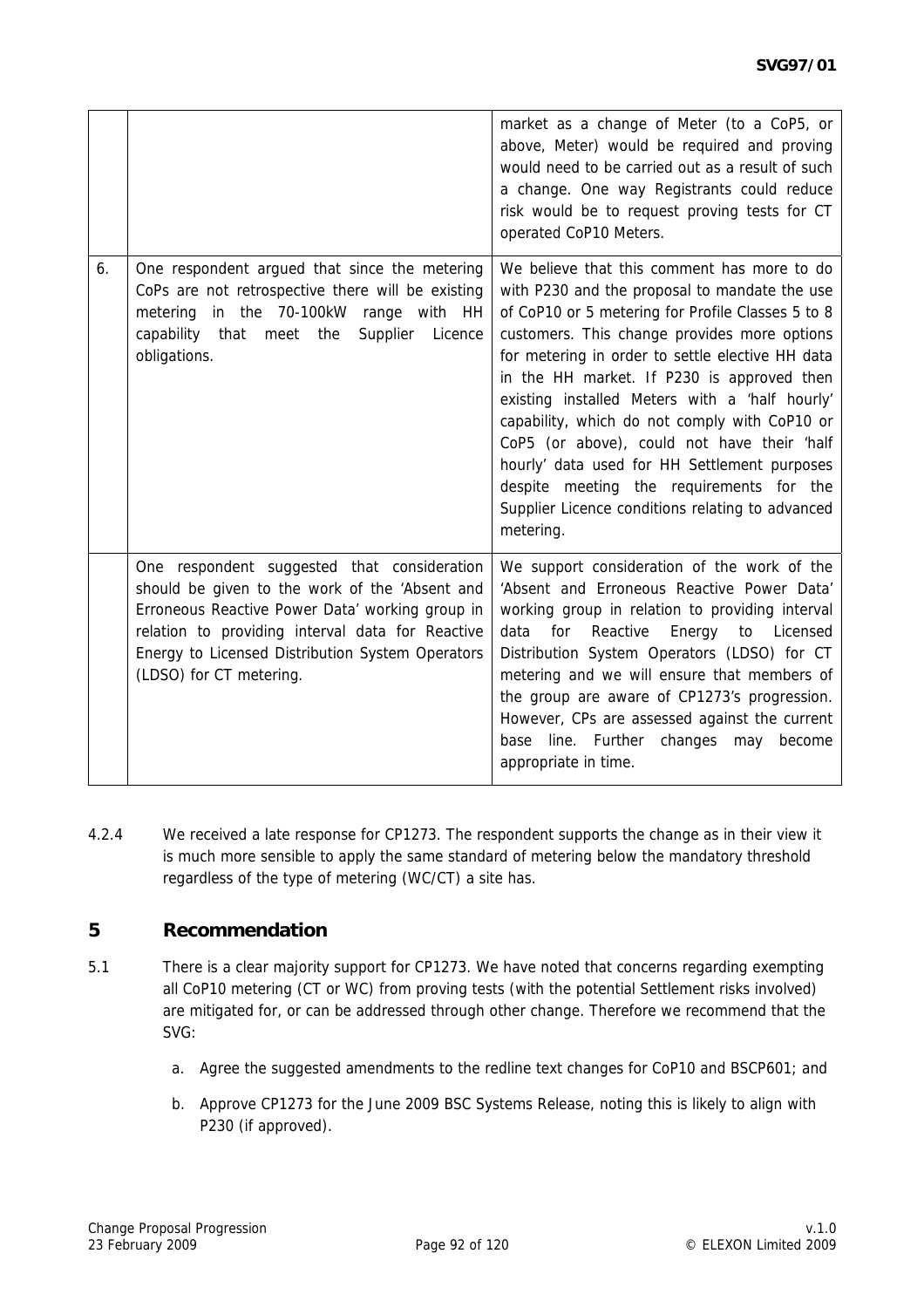#### IA Summary for CP1273

| <b>IA History CPC number</b><br>CPC00651 |  |                                                      | <b>Impacts</b>              | CoP10, BSCP601                                          |                  |                                      |    |
|------------------------------------------|--|------------------------------------------------------|-----------------------------|---------------------------------------------------------|------------------|--------------------------------------|----|
| Organisation                             |  | Capacity in which Organisation operates in           |                             |                                                         | Agree?<br>Yes/No | <b>Days Required</b><br>to Implement |    |
| <b>Western Power Distribution</b>        |  | LDSO / MOA                                           |                             |                                                         |                  | <b>Yes</b>                           | 30 |
| <b>Scottish and Southern Energy</b>      |  |                                                      |                             | Supplier/Generator/ Trader / Party Agent / Distributor  |                  | Yes                                  |    |
| <b>ScottishPower</b>                     |  |                                                      |                             | Supplier, LDSO, HHDA, NHHDA, HHDC, NHHDC, HHMOA, NHHMOA |                  | Yes                                  |    |
| <b>TMA Data Management Ltd</b>           |  |                                                      | HHDC, HHDA, NHHDC and NHHDA |                                                         |                  | Yes                                  |    |
| <b>British Energy Direct Limited</b>     |  | Supplier                                             |                             |                                                         |                  | Yes                                  |    |
| <b>AccuRead</b>                          |  | NHHDC, NHHDA, NHHMOP, HHMOP                          |                             |                                                         |                  | Yes                                  | 90 |
| E.ON                                     |  | Supplier - NORW, EELC, EENG, EMEB, PGEN              |                             |                                                         |                  | Yes                                  | 90 |
| <b>E.ON UK Energy Services Limited</b>   |  | MOA NHHDC /DA                                        |                             |                                                         |                  | Yes                                  |    |
| <b>Siemens Metering Services</b>         |  | Party Agent (NHHDA, NHHDC, NHHMO, HHDC, HHDA, HHMO). |                             |                                                         |                  | Yes                                  | 30 |
| <b>SSIL</b>                              |  | <b>HHDC</b>                                          |                             |                                                         |                  | Yes                                  |    |
| <b>IMServ Europe Ltd</b>                 |  | HHDC, MOA                                            |                             |                                                         | <b>Yes</b>       |                                      |    |
| (late response)                          |  |                                                      |                             |                                                         |                  |                                      |    |
| <b>Association of Meter Operators</b>    |  | Trade Association for Meter Operators                |                             |                                                         |                  | N <sub>0</sub>                       |    |
| <b>NPower Limited</b>                    |  | Supplier, Supplier Agents                            |                             |                                                         |                  | N <sub>0</sub>                       |    |
| Gemserv                                  |  | MRASCo Ltd                                           |                             |                                                         |                  | Neutral                              |    |
| <b>EDF Energy</b>                        |  | Supplier, NHH Agent and HH MOP                       |                             |                                                         |                  | Neutral                              | 30 |
| <b>CE Electric UK</b>                    |  | LDSO, UMSO                                           |                             |                                                         |                  | Neutral                              |    |
| <b>Independent Power Networks</b>        |  | LDSO, UMSO, SMRA                                     |                             |                                                         |                  | Neutral                              |    |

## Detailed Impact Assessment Responses

| Organisation         | Agree? | Comments                                                          | Impact? | <b>ELEXON Response</b> |
|----------------------|--------|-------------------------------------------------------------------|---------|------------------------|
| <b>Western Power</b> | Yes    | <b>Comments: Documentation changes</b>                            | Yes     | Noted.                 |
| <b>Distribution</b>  |        |                                                                   |         |                        |
| <b>ScottishPower</b> | Yes    | <b>Comments</b> Scottish Power are minded to support the proposed | Yes     | Noted.                 |
|                      |        | change.                                                           |         |                        |
|                      |        |                                                                   |         |                        |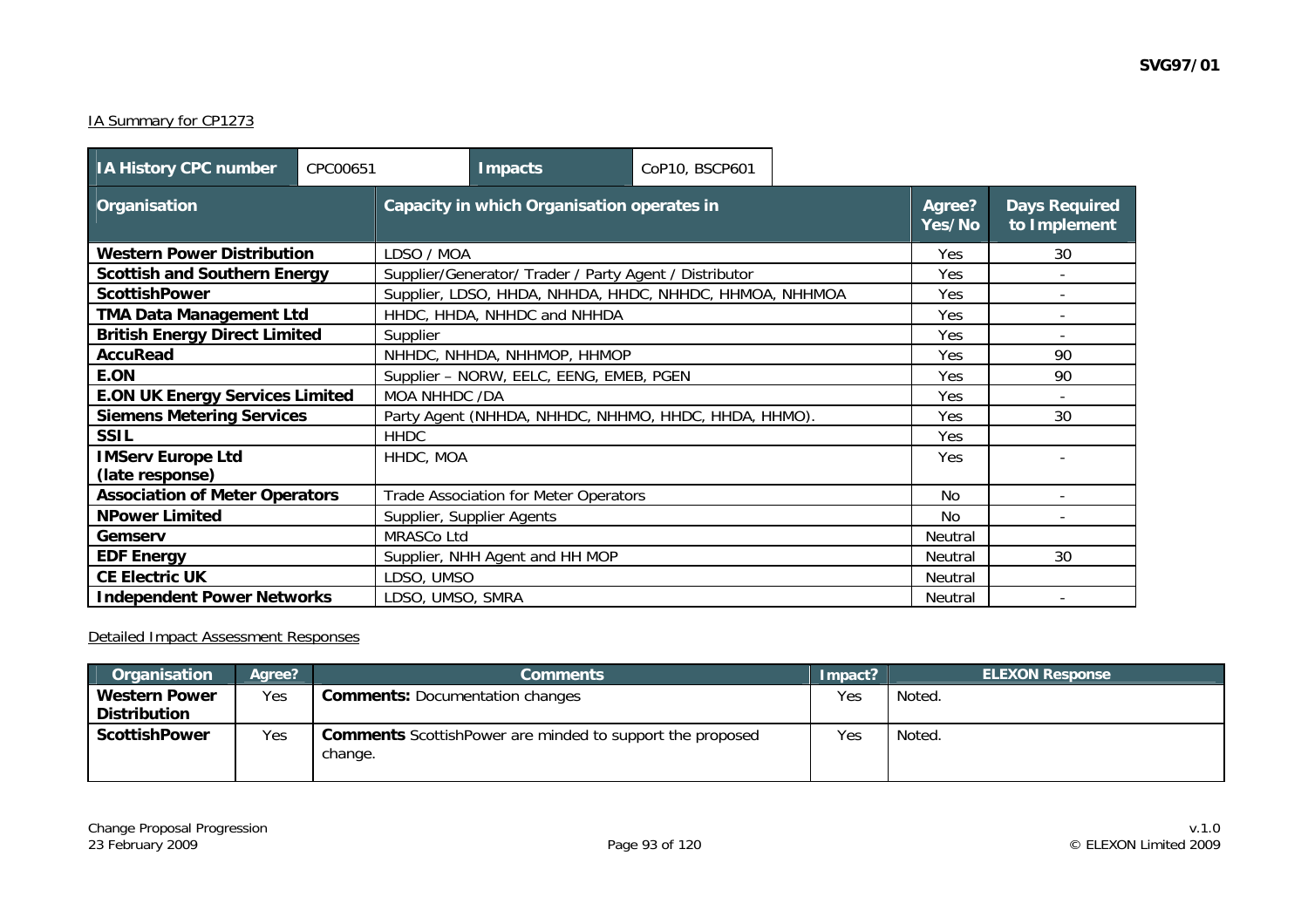|                                                      |     | Capacity in which Organisation is impacted : MOA, Supplier,<br>possible process changes                                                                                                                                                                                                                                                                                                                                                                                                                                                                                                                                                                                                                                                                                                                                                                                                                                                                                                                                                                                                                                                                                                                                                                                                                                                                                                                                                                 |           |                                                                                                                                                                                                                                                                                                                                                                                                                                                                                                                                                                                                                                                                                                                                                                                                                                                                                                                                                                                                                                               |
|------------------------------------------------------|-----|---------------------------------------------------------------------------------------------------------------------------------------------------------------------------------------------------------------------------------------------------------------------------------------------------------------------------------------------------------------------------------------------------------------------------------------------------------------------------------------------------------------------------------------------------------------------------------------------------------------------------------------------------------------------------------------------------------------------------------------------------------------------------------------------------------------------------------------------------------------------------------------------------------------------------------------------------------------------------------------------------------------------------------------------------------------------------------------------------------------------------------------------------------------------------------------------------------------------------------------------------------------------------------------------------------------------------------------------------------------------------------------------------------------------------------------------------------|-----------|-----------------------------------------------------------------------------------------------------------------------------------------------------------------------------------------------------------------------------------------------------------------------------------------------------------------------------------------------------------------------------------------------------------------------------------------------------------------------------------------------------------------------------------------------------------------------------------------------------------------------------------------------------------------------------------------------------------------------------------------------------------------------------------------------------------------------------------------------------------------------------------------------------------------------------------------------------------------------------------------------------------------------------------------------|
| <b>E.ON UK Energy</b><br><b>Services Limited</b>     | Yes | <b>Comments:</b> This change would give expanded opportunity to use<br>alternate suitable metering within the 70kw plus market profile class<br>$5-8$                                                                                                                                                                                                                                                                                                                                                                                                                                                                                                                                                                                                                                                                                                                                                                                                                                                                                                                                                                                                                                                                                                                                                                                                                                                                                                   | <b>No</b> | Noted.                                                                                                                                                                                                                                                                                                                                                                                                                                                                                                                                                                                                                                                                                                                                                                                                                                                                                                                                                                                                                                        |
| <b>Siemens</b><br><b>Metering</b><br><b>Services</b> | Yes | Impact: minor process changes<br>Would implementation in the proposed Release have an<br>adverse impact? No adverse impact                                                                                                                                                                                                                                                                                                                                                                                                                                                                                                                                                                                                                                                                                                                                                                                                                                                                                                                                                                                                                                                                                                                                                                                                                                                                                                                              | Yes       | Noted.                                                                                                                                                                                                                                                                                                                                                                                                                                                                                                                                                                                                                                                                                                                                                                                                                                                                                                                                                                                                                                        |
| <b>SSIL</b>                                          | Yes | <b>Comments:</b> Increases the potential use of low cost CoP10 metering<br>and extends the HH elective market hence increasing the proportion<br>of HH related data into Settlement                                                                                                                                                                                                                                                                                                                                                                                                                                                                                                                                                                                                                                                                                                                                                                                                                                                                                                                                                                                                                                                                                                                                                                                                                                                                     | <b>No</b> | Noted.                                                                                                                                                                                                                                                                                                                                                                                                                                                                                                                                                                                                                                                                                                                                                                                                                                                                                                                                                                                                                                        |
| <b>Association of</b><br><b>Meter Operators</b>      | No  | Comments: The work to develop CoP10 considered the threshold for<br>CoP10. It was agreed to limit the requirement to whole current<br>meters. This gave the assurance that the metering would not go<br>above the 100kW threshold - whole current meters are physically<br>limited to passing 72kW.<br>The associated changes to BSCP502 allowed for CoP10 meters not to<br>require a proving test. This was a cost reduction recognising that the<br>major cause of settlement error was due to incorrect pulse multipliers<br>- in a whole current meter the pulse multiplier would always be one.<br>Increasing the scope of CoP10 to include CT meters would require<br>this to be reconsidered, and changed. This CP does not address this<br>issue.<br>The other major driver was the practical constraint of keeping the<br>meter below 100kW. The proposal of using CoP10 meters in the very<br>narrow band of 70 to 100kW appears difficult to police.<br>There is no practical barrier that will stop the customer load<br>increasing above 100kW. Once above 100kW a CoP5 meter will be<br>required (even with this change). This will involve the DC identifying<br>that the customers consumption has increased above 100kW and<br>requiring the MO/Customer to replace the meter. This adds cost to<br>the MO/Customer. * The requirement for the DC to identify over<br>100kW demand from a CoP10 metering installation would need to be |           | We agree there are risks associated with<br>extending the scope of CoP10 to CT metering.<br>We spoke to respondent to clarify what they<br>meant by 'The requirement for the DC to<br>identify over 100kW demand from a CoP10<br>metering installation' *. The respondent<br>confirmed that by only allowing CoP10 to<br>cover WC Meters the question of DCs needing<br>to identify '100kW Metering Systems' would<br>not come up for CoP10 registered sites -<br>demand would be limited to 72kW.<br>It is clear that no process currently exists in<br>BSCP502 (the HHDC BSCP) to identify when<br>the 100kW threshold is exceeded in order for<br>a Registrant to know if the criteria are met for<br>a Metering System becoming a '100kW<br>Metering System'.<br>For NHH Settled data, BSCP504 (the NHHDC<br>BSCP) has a process to report 100kW<br>threshold breaches to Suppliers via the P0028<br>'100 kW Demand Report' data flow. Where 3<br>such reports meet the criteria for a '100kW<br>Metering System' then a HH capable Meter |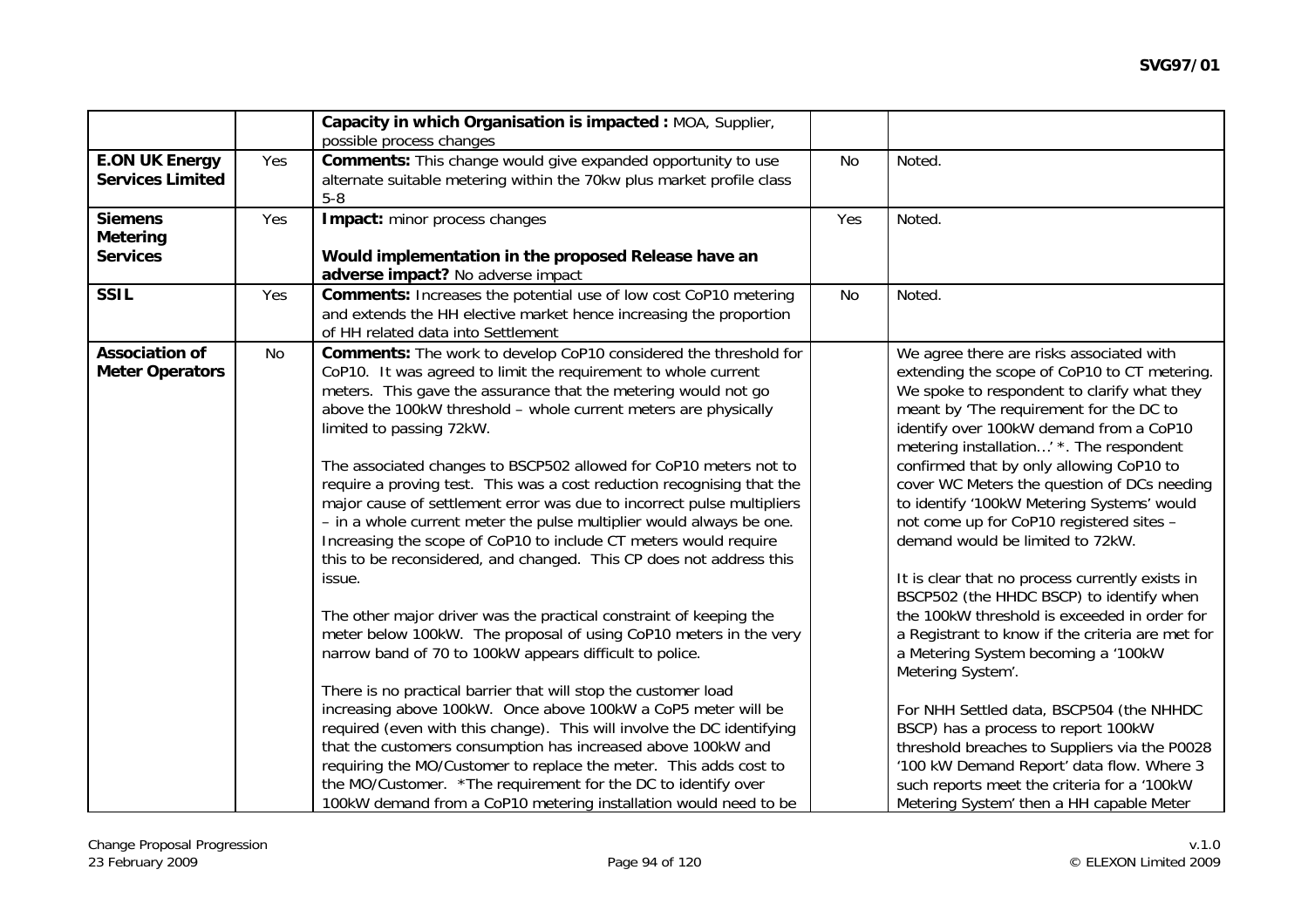|                       |    | added to BSCPs as a new activity. It can be assumed this would be<br>added into the Supplier PARMS reporting and fine for over 100kW<br>customer without CoP5 metering.<br>What does not appear to have been considered is to leave CoP10 as<br>current defined (whole current only) and to consider amending CoP5<br>to remove any 'non-settlement' requirements (such as number of<br>relays). This may satisfy the commercial drivers behind this CP,<br>without any loss of settlement accuracy.<br>It should also be remembered that the Metering CoPs are not<br>retrospectively applied. So existing metering in the 70-100kW range<br>with HH data capability meets the Supplier licence obligations.                                                                                                                                                                                                                                                                                 |     | (CoP5 or above) should be fitted (or enabled)<br>and metered data should be Settled HH. The<br>Measurement Class Id should also be changed<br>to 'C'.<br>Suppliers must have mechanisms in place (for<br>electively Settled HH metered data) to be able<br>to respond to such Code defined occurrences<br>in the HH market, in order for similar<br>processes to take place, e.g. CoMC from 'E'<br>(elective) to 'C' (mandatory).<br>We suggest that this is a bigger issue than<br>the CP itself and that should a new process<br>need to be defined in BSCP502 then the<br>'From' and 'To' entities for the P0028 flow in<br>the SVA Data Catalogue would be impacted<br>and any requirement to monitor performance<br>related to sending a P0028 flow would impact<br>PARMS. |
|-----------------------|----|-----------------------------------------------------------------------------------------------------------------------------------------------------------------------------------------------------------------------------------------------------------------------------------------------------------------------------------------------------------------------------------------------------------------------------------------------------------------------------------------------------------------------------------------------------------------------------------------------------------------------------------------------------------------------------------------------------------------------------------------------------------------------------------------------------------------------------------------------------------------------------------------------------------------------------------------------------------------------------------------------|-----|---------------------------------------------------------------------------------------------------------------------------------------------------------------------------------------------------------------------------------------------------------------------------------------------------------------------------------------------------------------------------------------------------------------------------------------------------------------------------------------------------------------------------------------------------------------------------------------------------------------------------------------------------------------------------------------------------------------------------------------------------------------------------------|
| <b>NPower Limited</b> | No | <b>Comments:</b> We appreciate the sentiment of the change in<br>attempting to apply low cost metering in the Advanced market but<br>based on the arguments below we need further assurance that has<br>not been given in the proposal.<br>We reject this CP on the basis it does not go far enough to address<br>the 'risk' associated to CT metering which is mitigated through<br>Commissioning and Proving; both of these were excluded from the<br>original CoP10. One of the advantages of CT metering being<br>mandated to CoP5 only is that on a mandatory COMC the meter<br>would not necessarily need to be changed. The extension of CoP10<br>metering to include CTs may remove this potential benefit as the<br>meter would have to be changed (although should be weighed<br>against the cost of superior metering); under the existing<br>arrangement CoP5 metering would be already installed on the site<br>making the switch to HH much easier from a metering perspective. | Yes | We have spoken to the respondent who<br>confirmed that, while they agree in principle<br>with the CP, they would like to get Parties<br>together in a meeting or via a conference call<br>to discuss the implications behind extending<br>the scope of CoP10 before agreeing to<br>support this type of change.<br>We agree that there are risks associated with<br>CT metering that may need to be looked at.                                                                                                                                                                                                                                                                                                                                                                  |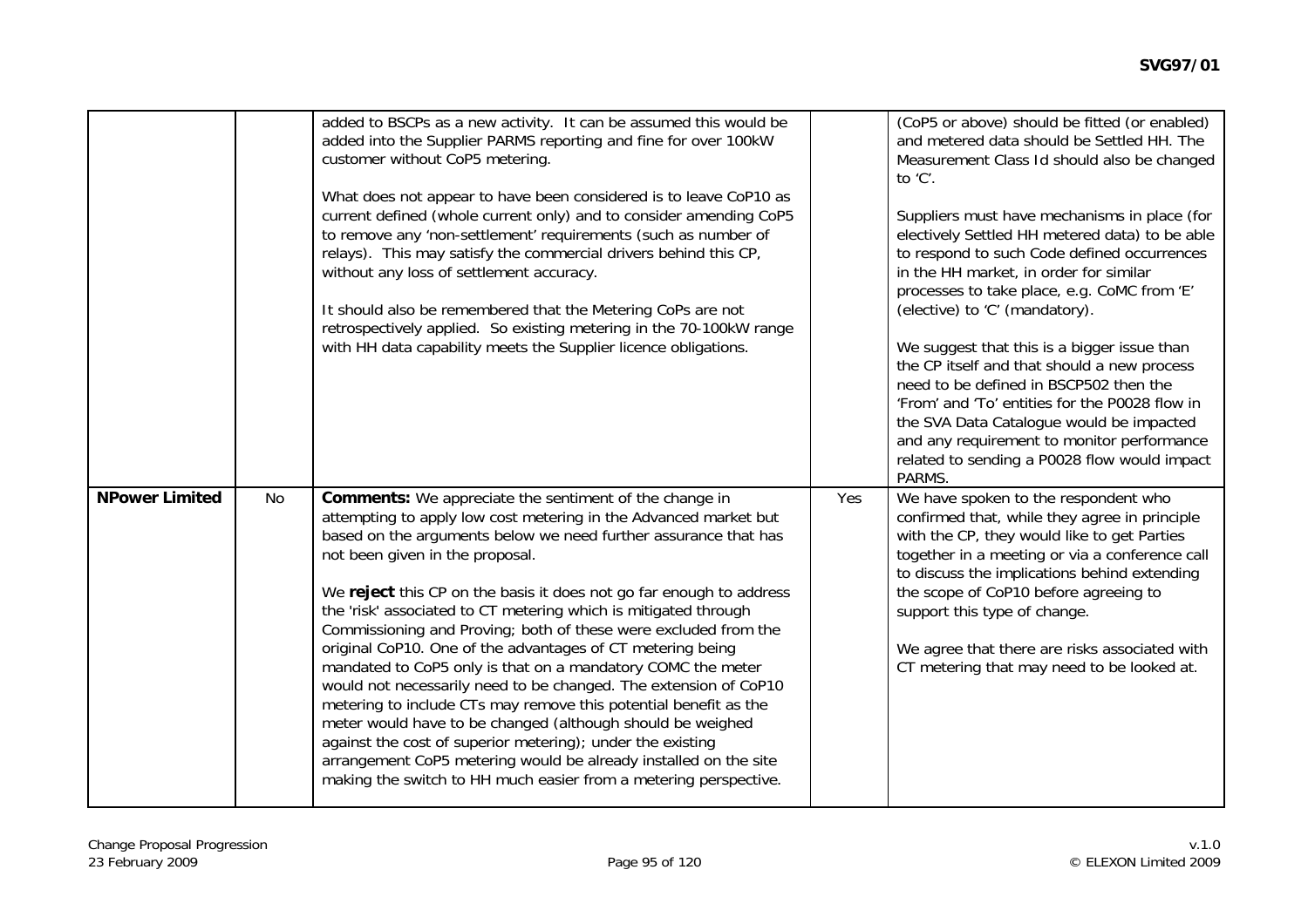|                   |         | It also completely reverses the rationale behind the creation of CoP10<br>in the first instance - i.e. that lower standard metering and DC<br>processes would not be sufficient for recording CT metered sites.<br>More needs to be done to provide assurance that CT metering is<br>recording accurately through the re-instating of, and potentially<br>creation of new, processes removed from BSCPs under the original<br>CoP10 before CoP10 can be extended to include CT metering.<br>Furthermore, it creates significant problems for the HHDC to be able<br>to identify CT sites traded as HH elective and is entirely reliant on the<br>MOA populating the CT Ratio field in the D0268 to determine whether<br>the site is CoP10 CT or CoP10 Whole Current. Essentially this CP<br>could create two conflicting obligations in the same Code of Practice.<br>This is not an acceptable position if the DC is required to conduct<br>different validation checks on this metering. We would recommend<br>that if the sentiment of this CP is to be fulfilled that a new Code of<br>Practice would need to be created.<br>Additional consideration should be given to the Reactive working<br>group and how these requirements would fit into the proposed red-<br>line of CoP10, if required (necessary to realise the LDSO wish to<br>receive reactive interval data for CT metering).<br>Finally, CoP10, including the assumptions and assertions made by the<br>CoP10 working group, were accepted as valid when CoP10 was<br>approved for release. It is evident that further work is required in<br>light of recent changes (P230) but these requirements need to be<br>more considered than simply extending CoP10 to include CT metering<br>- the assumptions and risks concluded by the group should be re-<br>visited before changes to the CoP10 document are progressed. |     | The respondent clarified that they meant it<br>would be unclear to market participants which<br>CoP (CoP10 or CoP5) would be applicable to<br>CT operated sub-100kW sites.<br>We note however that the scope of CoP10<br>clearly limits its application to the elective HH<br>market. |
|-------------------|---------|---------------------------------------------------------------------------------------------------------------------------------------------------------------------------------------------------------------------------------------------------------------------------------------------------------------------------------------------------------------------------------------------------------------------------------------------------------------------------------------------------------------------------------------------------------------------------------------------------------------------------------------------------------------------------------------------------------------------------------------------------------------------------------------------------------------------------------------------------------------------------------------------------------------------------------------------------------------------------------------------------------------------------------------------------------------------------------------------------------------------------------------------------------------------------------------------------------------------------------------------------------------------------------------------------------------------------------------------------------------------------------------------------------------------------------------------------------------------------------------------------------------------------------------------------------------------------------------------------------------------------------------------------------------------------------------------------------------------------------------------------------------------------------------------------------------------------------------------------------------------------------------------|-----|---------------------------------------------------------------------------------------------------------------------------------------------------------------------------------------------------------------------------------------------------------------------------------------|
|                   |         | <b>Impact on Organisation</b><br>Process                                                                                                                                                                                                                                                                                                                                                                                                                                                                                                                                                                                                                                                                                                                                                                                                                                                                                                                                                                                                                                                                                                                                                                                                                                                                                                                                                                                                                                                                                                                                                                                                                                                                                                                                                                                                                                                    |     |                                                                                                                                                                                                                                                                                       |
| <b>EDF Energy</b> | Neutral | <b>Comments:</b> If this is agreed the implementation date of this CP is<br>June 2009. PC 5-8 mandate comes into effect from 6 <sup>th</sup> April 2009.<br>This gives a problem if a CT meter has to be changed in this period.<br>Our assumption is that a MOP would be forced to install CoP5                                                                                                                                                                                                                                                                                                                                                                                                                                                                                                                                                                                                                                                                                                                                                                                                                                                                                                                                                                                                                                                                                                                                                                                                                                                                                                                                                                                                                                                                                                                                                                                            | Yes | Noted.<br>We have confirmed internally that CP1273<br>could be implemented in time for 6 April 2009                                                                                                                                                                                   |
|                   |         | metering. However, we feel that Elexon should be more flexible to                                                                                                                                                                                                                                                                                                                                                                                                                                                                                                                                                                                                                                                                                                                                                                                                                                                                                                                                                                                                                                                                                                                                                                                                                                                                                                                                                                                                                                                                                                                                                                                                                                                                                                                                                                                                                           |     | to coincide with the scheduled effective date                                                                                                                                                                                                                                         |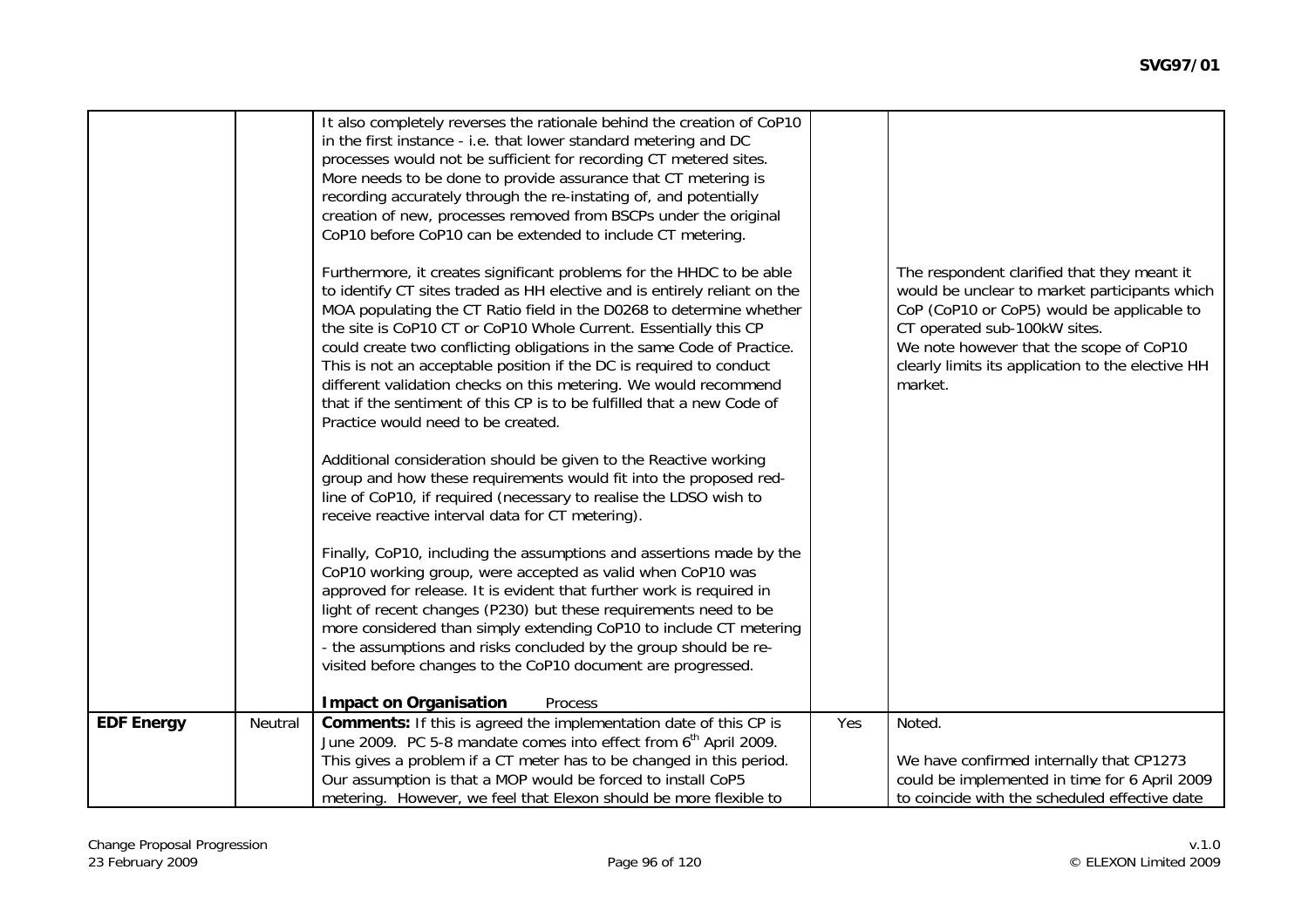|                             |     | meet market requirements and allow for an implementation date of<br>6 <sup>th</sup> April 2009 for this version of CoP10. There are precedences for<br>such releases under MRA and as such we feel that Elexon should<br>allow a CoP10 release on 6 <sup>th</sup> April to enable MOPs to operate at this<br>time on how they would do from June 2009 onwards and to support<br>required government legislation. If that is not possible then we<br>would request inclusion in February release with a change included in<br>CoP10 to indicate that for CT metering new version should only be<br>utilised from 6 <sup>th</sup> April 2009 and until that time version 1.0 should be<br>used. This is slightly messy but we feel that we must ensure that<br>enduring process for CT metering changes in PC 5-8 is available from<br>$6th$ April 2009.<br>If neither of these are possible we would like to understand how as<br>NHH MOP we can fit CoP10 meters fro CT metering from 6 <sup>th</sup> April<br>without any issues as this is enduring solution for this metering.<br>Impact on Organisation's Systems and/or Processes? NHH<br><b>MOP</b><br><b>Impact on Organisation Processes</b><br>Implementation We are concerned that two different sets of rules<br>might need to be introduced due to Elexon release schedules and<br>would recommend that this is not the case. |     | of the new Supplier licence conditions for<br>advanced metering.<br>We have also confirmed that the CSD changes<br>for CP1273 could be carried out alongside the<br>CSD changes for P230, if approved (noting<br>that CP1273 is not contingent upon P230<br>being approved). P230 is scheduled for<br>implementation in the June 2009 BSC Systems<br>Release, or later, if no decision is taken in<br>time for June. We therefore recommend that<br>the release date for CP1273 be aligned with<br>P230 CSD changes, where possible. Therefore<br>CP1273 should be implemented in the June<br>2009 BSC Systems Release. |
|-----------------------------|-----|-------------------------------------------------------------------------------------------------------------------------------------------------------------------------------------------------------------------------------------------------------------------------------------------------------------------------------------------------------------------------------------------------------------------------------------------------------------------------------------------------------------------------------------------------------------------------------------------------------------------------------------------------------------------------------------------------------------------------------------------------------------------------------------------------------------------------------------------------------------------------------------------------------------------------------------------------------------------------------------------------------------------------------------------------------------------------------------------------------------------------------------------------------------------------------------------------------------------------------------------------------------------------------------------------------------------------------------------------------------------------------------------|-----|-------------------------------------------------------------------------------------------------------------------------------------------------------------------------------------------------------------------------------------------------------------------------------------------------------------------------------------------------------------------------------------------------------------------------------------------------------------------------------------------------------------------------------------------------------------------------------------------------------------------------|
| <b>Late Response</b>        |     |                                                                                                                                                                                                                                                                                                                                                                                                                                                                                                                                                                                                                                                                                                                                                                                                                                                                                                                                                                                                                                                                                                                                                                                                                                                                                                                                                                                           |     |                                                                                                                                                                                                                                                                                                                                                                                                                                                                                                                                                                                                                         |
| <b>IMServ Europe</b><br>Ltd | Yes | As a Meter Operator which is active in the Profile Class 5 to 8 market,<br>IMServ welcomes this CP as a way to offer customers/Suppliers with<br>CT operated meters a more economic to the solution to the new<br>Supplier Licence condition which becomes effective in April 2009. In<br>reality the boundary between WC and CT operated meters is not as<br>clear cut as the diagrams in the "Justification for Change" part of this<br>CP implies (ie 72kW). For example there are a lot of "large terminal"<br>WC meters in existence which are rated at 160A and could even<br>exceed the mandatory HH threshold of 100kW (115kW). On the<br>other extreme there are some CT operated meters with 100/5 CTs                                                                                                                                                                                                                                                                                                                                                                                                                                                                                                                                                                                                                                                                          | No. | Noted.                                                                                                                                                                                                                                                                                                                                                                                                                                                                                                                                                                                                                  |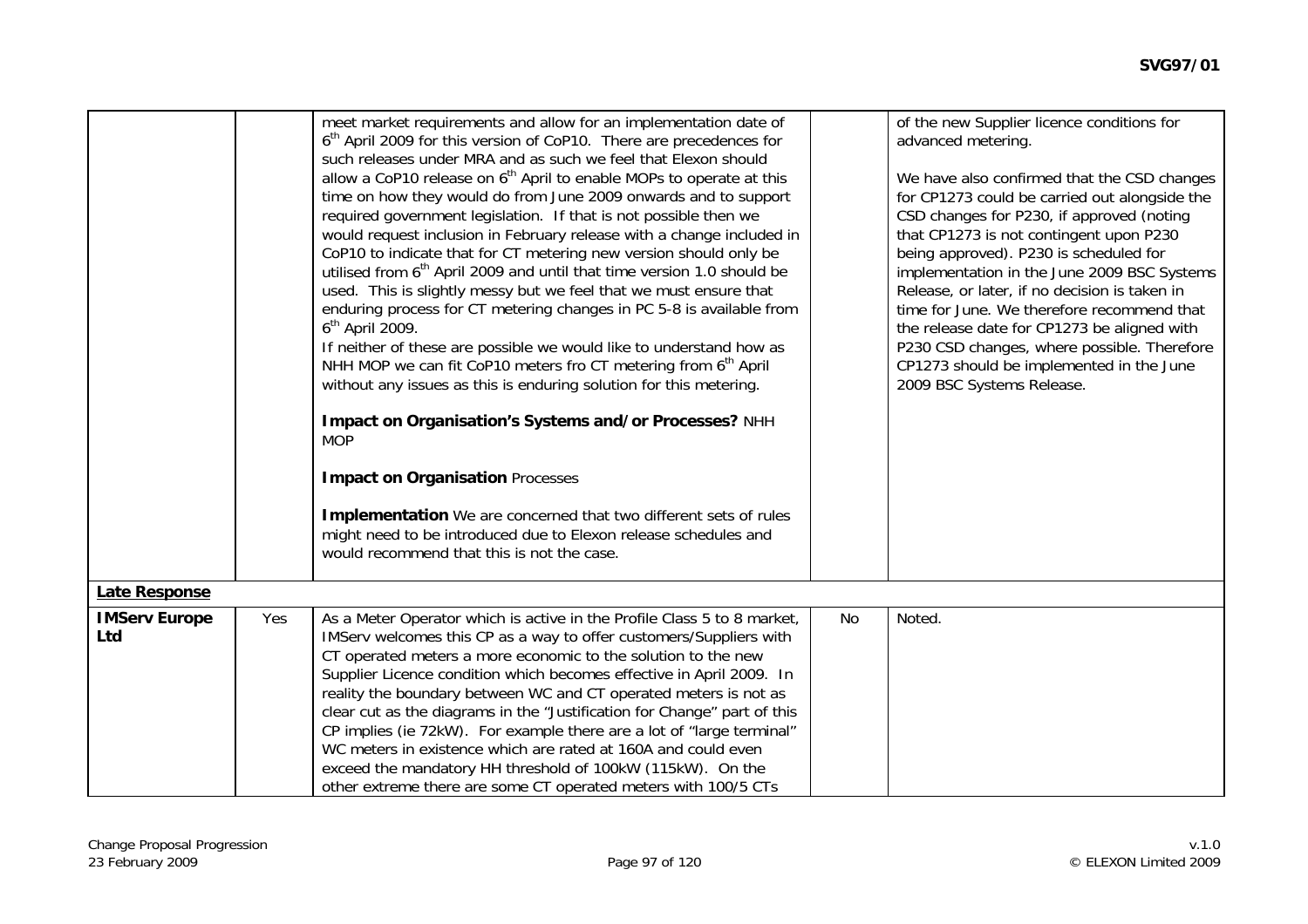|  | which have the same capacity as WC meters. In our view it would be |  |
|--|--------------------------------------------------------------------|--|
|  | much more sensible for the same standard of metering (CoP10) to    |  |
|  | apply to all customers below the mandatory HH threshold regardless |  |
|  | of which type of metering (WC/CT) of metering they have.           |  |

Comments on redlining

No comments were received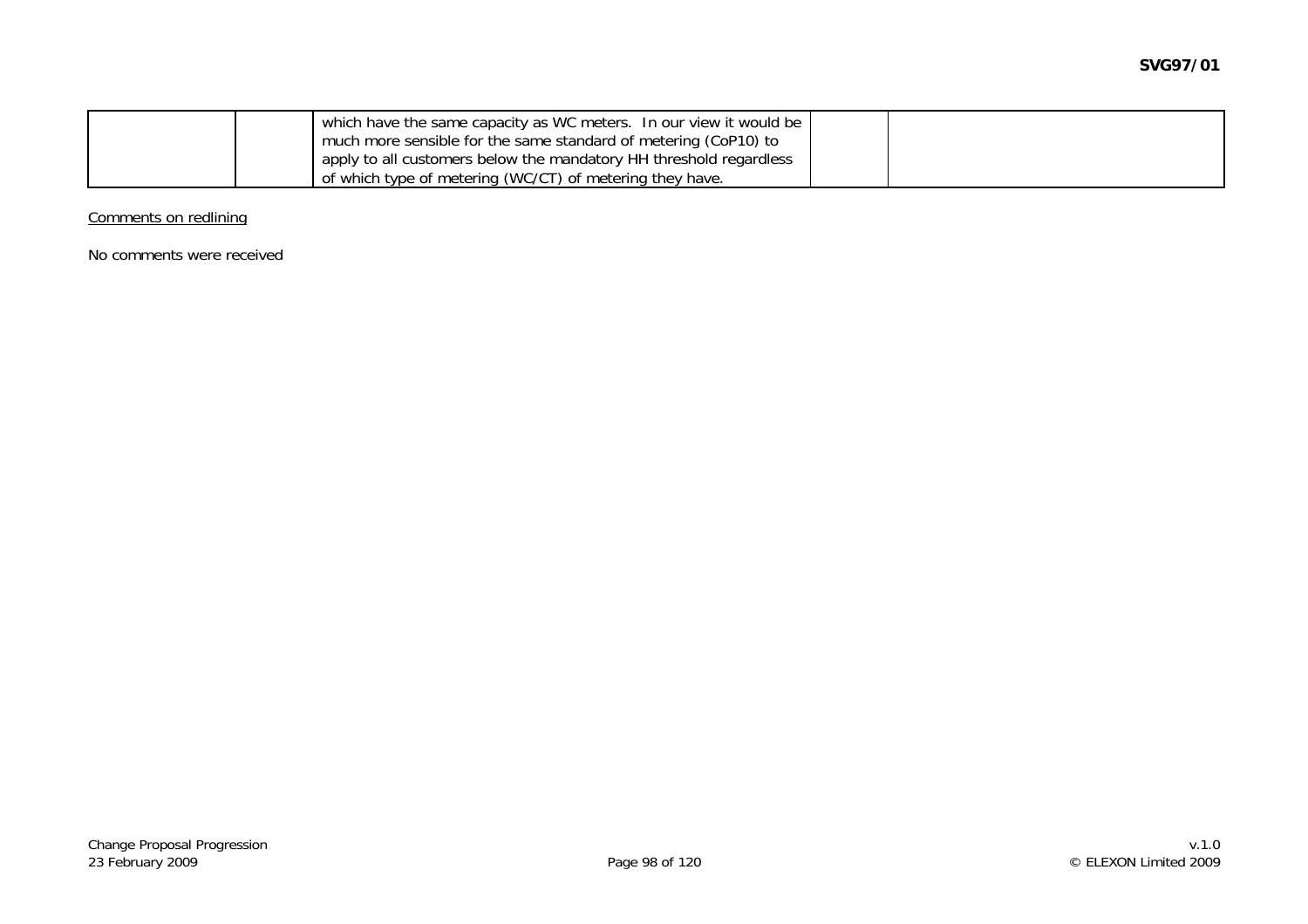## **Appendix 10 – Detailed Analysis of CP1274 – Transfer of Meter Technical Details**

#### **1 Summary**

- 1.1 Scottish and Southern Energy raised CP1274 on 18 December 2008, behalf of the Advanced Metering Expert Group, who have developed it as part of the Advanced Metering Operational Framework: Profile Classes 5 to 8.
- 1.2 The purpose of the framework is to facilitate effective market operation and interoperability for Profile Classes 5 to 8. This change will facilitate interoperability on a Change of Supplier where the new Supplier wishes to appoint new agents, as the agents will be able to read the meter only if they have the required communications and password information.
- 1.3 The solution proposed is to place an obligation on Meter Operators (via BSCP514 and BSCP504) so that the transfer of Meter Technical Details is required to include communications and password data for remotely read meters.

# **2 Why Change?**

- 2.1 Problem
- 2.1.1 The NHH Meter Technical Details (D0150) flow does not contain all the required data items for advanced metering. Additionally, there is no BSCP requirement to transfer communication and password details, irrespective of whether the D0150 supports this information (although agents are currently transferring this information through other means).
- 2.1.2 On change of agent, this can result in the new agent receiving Meter Technical Details via the Data Transfer Network (DTN), but not receiving (by other means) sufficient data to read the meter remotely. This can lead to register mapping issues and to further information about the meter having to be exchanged through alternative, less efficient methods. The increased number of advanced meters will make a process relying on communication outside of the DTN difficult to manage.
- 2.2 Related Changes
- 2.2.1 This change is related to (but not contingent on) Modification Proposal P230 that requires sites affected by the change to the Supplier licence to be metered using CoP5 or CoP10 compliant metering.
- 2.2.2 The Issue Resolution Expert Group (IREG) is currently addressing changes to the MRA DTC. These changes will support the transfer of the required data and ensure consistency within the industry.

## **3 Solution**

- 3.1 An obligation should be placed on Meter Operators (via BSCP514 and BSCP504) to require the transfer of Meter Technical Details to include communications and password data for remotely read meters.
- 3.2 The obligation will be phrased to include all 'appropriate' data items as commercial arrangements may be in place that makes some of the items inappropriate to transfer e.g. SIM cards. The changes will be the minimum necessary to make the NHH MTDs fit for purpose. In the period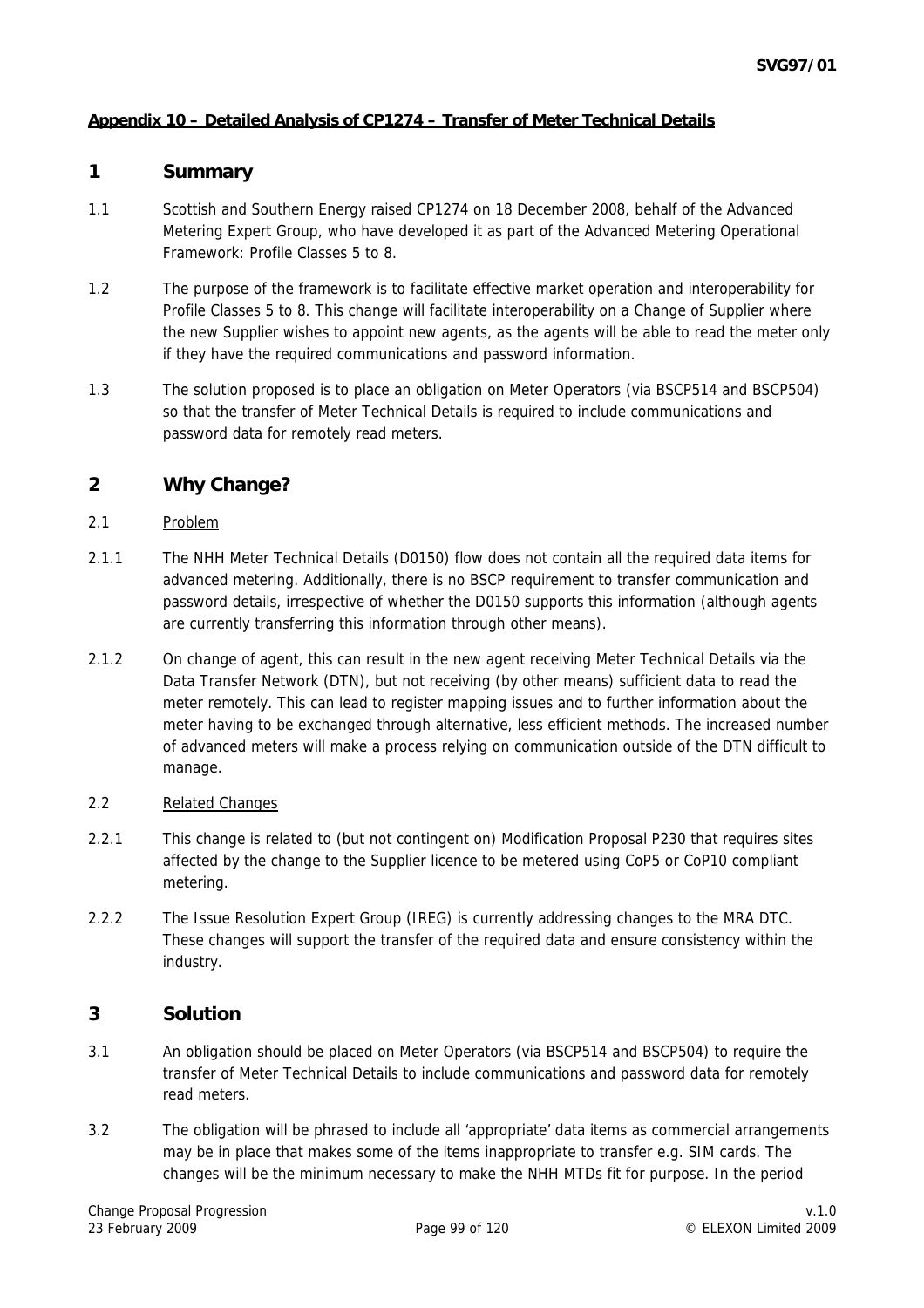between the MTD changes being established and being implemented, guidance will be issued as to what items should be transferred and in what format.

3.3 Redline text showing these changes is available in attachments A1 and B1.

#### **4 Intended Benefits**

- 4.1 If an agent does not have sufficient details to read the meter actual data will not enter Settlement.
- 4.2 This change has been developed as part of the Advanced Metering Operational Framework: Profile Classes 5 to 8. The purpose of the framework is to facilitate effective market operation and interoperability for Profile Classes 5 to 8. This change will facilitate interoperability on a Change of Supplier where the new Supplier wishes to appoint new agents as the agents will be able to read the meter only if they have the required communications and password information.

#### **5 Industry Views**

- 5.1 We issued CP1274 for participant impact assessment on 09 January 2009. We received 18 responses, of which 13 agreed, 1 disagreed and 4 were neutral.
- 5.2 Proposed Change to the BSCP514 Redlining
- 5.3 The one respondent who disagreed with change, did so because they think that the BSCP514 wording would benefit from including a reference to the data needed by MOAs to remotely configure meters. ELEXON agrees that this change would be beneficial and that it is a nonmaterial clarification to the CP1274 solution, which SVG can agree without a new impact assessment (in accordance with step 3.5.2 of BSCP40). We recommend that the SVG agree this amendment to the redline text. Details of the amendment to the redlining are available in the responses table below.
- 5.4 Initially, the respondent suggested that the BSCP504 wording should be updated as well. We have discussed this with the respondent, and they now agree that the wording in BSCP504 shouldn't be updated. Details of the reasoning behind this are included in the tables at the end of this Assessment Report. The respondent is now happy with this Proposal and it addresses the issues we raised and agrees with the change.

#### 5.5 Implementation Date

- 5.6 Some respondents were not clear on the timescale for the release of the new licence condition and the DTN solution. There was also confusion around what CP1274 does and the work being done at the special IREG. Thus there appear to be several suggested implementation dates for CP1274. ELEXON has explained to the respondents that the intention of CP1274 is to place an obligation on NHHDCs and MOAs to transfer communications and security details as part of the Meter Technical Details. CP1274 specifies "what" needs to happen. The special IREG changes will specify "how" it should happen – i.e. will provide a mechanism for transferring the communications and security details.
- 5.7 AMR meters are already being installed in large numbers and communications details are already being transferred between MOAs and NHHDCs by manual methods, this will need to continue with the new licence condition coming into effect on 6 April 09. The interim solution is now in place via MRA Working Practice 147 [\(click here to refer to the MRA Change Proposal\)](http://www.mrasco.com/ewcommon/tools/download.ashx?docId=2197).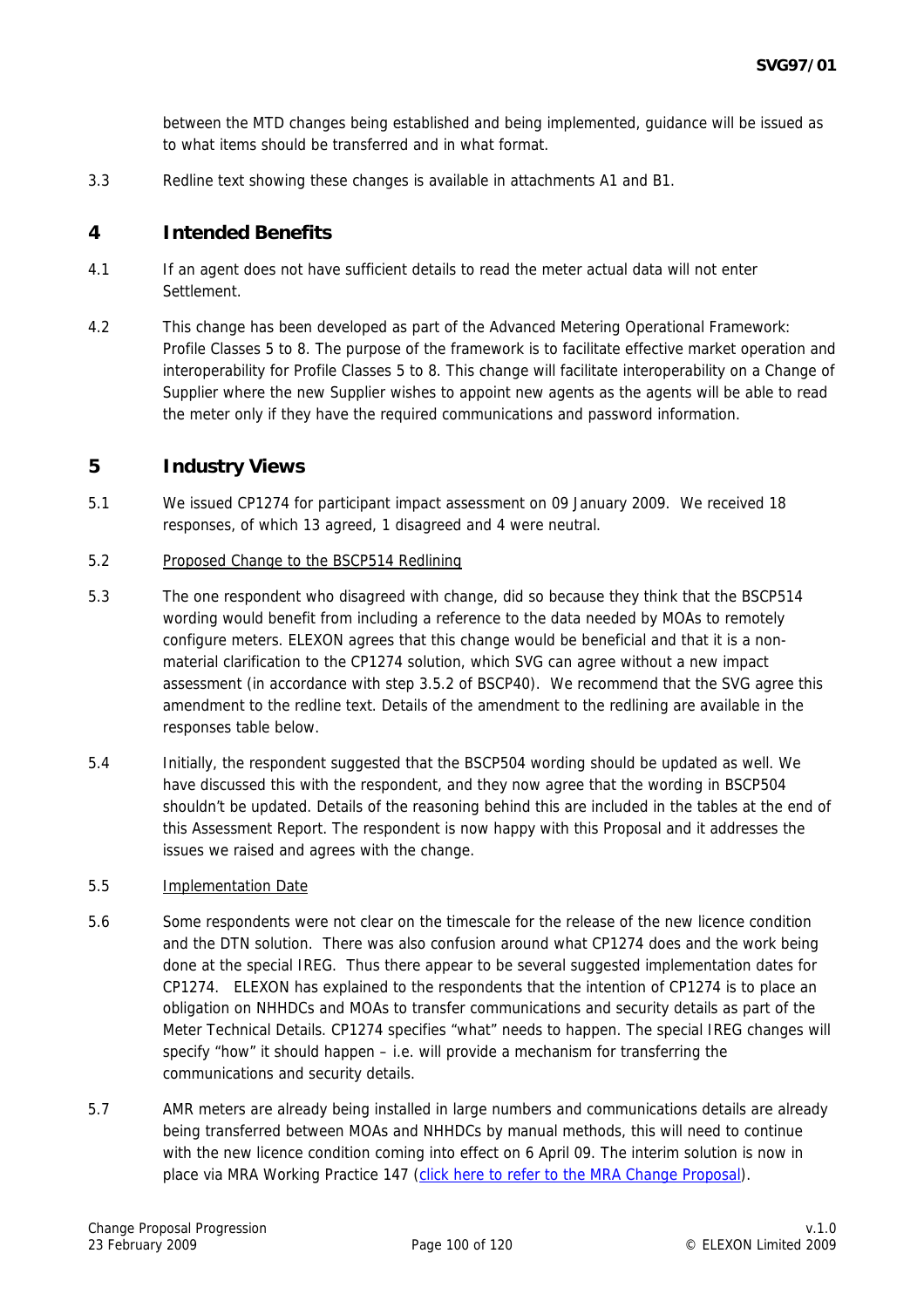5.8 This interim mechanism will transfer the communications and security details until November 2009, when DTN solution will be available. The BSCP change could be made prior to the DTC change, because the BSCP requirements could be met by an interim solution, developed by the Special IREG. All respondents are now happy for the CP to be targeted for June 09 Release.

## **6 Business Case**

- 6.1 Costs
- 6.1.1 The estimated ELEXON implementation cost is £400.
- 6.2 Savings and Benefits
- 6.2.1 The respondents believe that CP1274 will:
	- help facilitate the smooth operation of advance metering and ensure that the appropriate details are exchanged between Parties and Agents as and when necessary;
	- help facilitate the developments being pursued at the MRA IREG forum as and when they are introduced; and
	- reduce the incidents of faults and site visits for the MOA as a result of missing meter communications details.

## **7 Implementation Approach**

- 7.1 The requirement to transfer appropriate communication and password information for remotelyread Metering Systems will facilitate interoperability following the implementation of the proposed mandate in the licence conditions currently due to take effect on 6 April 2009.
- 7.2 As described above, the Special 'Issue Resolution Expert Group' (IREG) would develop the changes to the Data Transfer Catalogue (for Nov 09) to define what these details should be.
- 7.3 Therefore we recommend that CP1274 is implemented in June 2009.

#### **8 Recommendations**

- 8.1 Based on majority support from industry, and that CP1274 will help facilitate the transfer of additional date for advanced meters. ELEXON recommend that the SVG:
	- a. agree that the redline text for BSCP514 should be amended to reflect the changes recommended by ELEXON in the table below; and
	- b. approve CP1274 for implementation in the June 2009 Systems Release.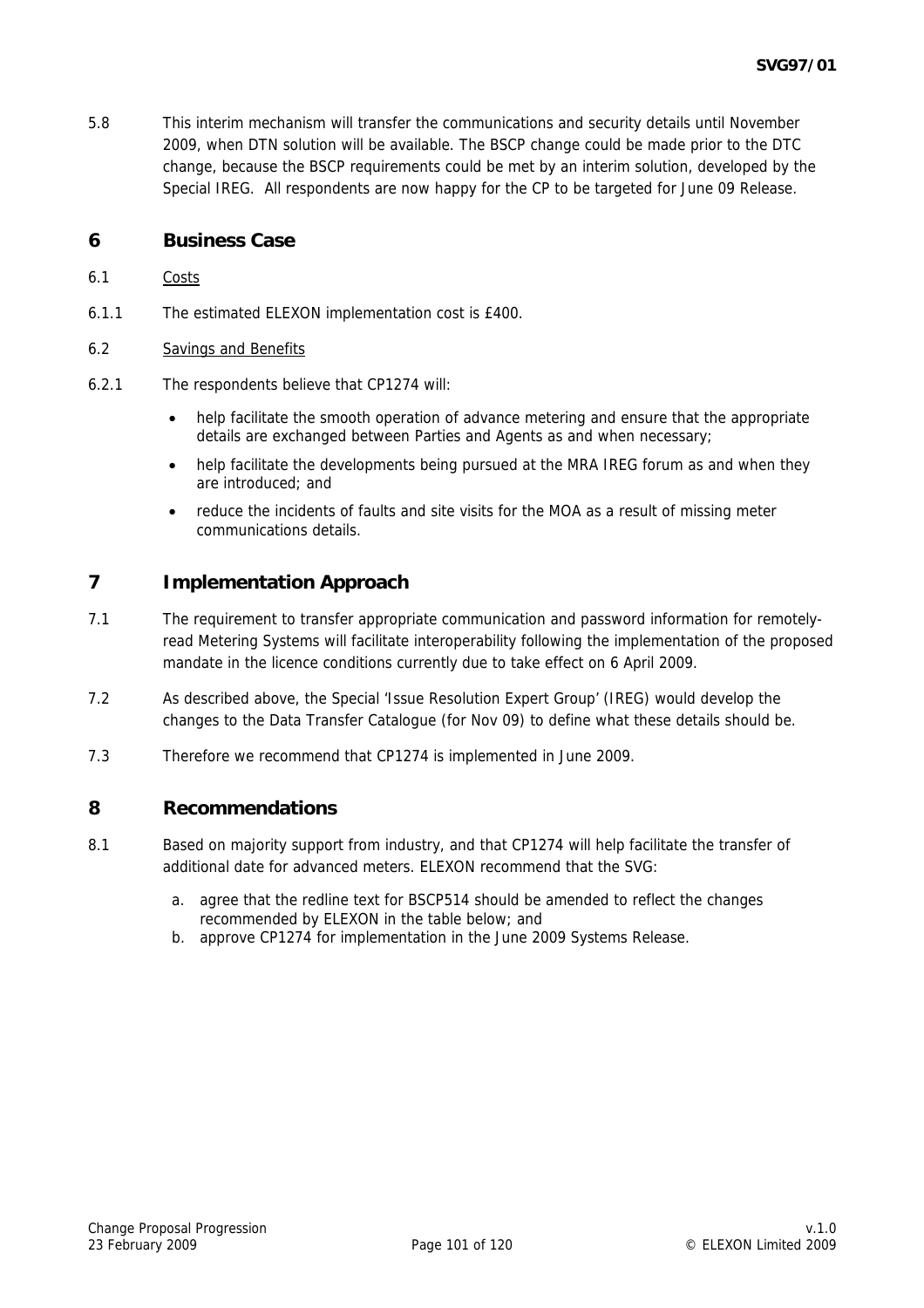## **IA Summary for CP1274 – Transfer of Meter Technical Details**

| <b>IA History CPC number</b>           | CPC00651                                                | <b>Impacts</b>                                            | BSCP514, BSCP504 |              |                                      |
|----------------------------------------|---------------------------------------------------------|-----------------------------------------------------------|------------------|--------------|--------------------------------------|
| Organisation                           | Capacity in which Organisation operates in              |                                                           |                  |              | <b>Days Required</b><br>to Implement |
| <b>Western Power Distribution</b>      | LDSO / MOA                                              |                                                           |                  |              |                                      |
| <b>Scottish and Southern Energy</b>    |                                                         | Supplier/Generator/ Trader / Party Agent / Distributor    |                  | $\checkmark$ | 3-6 Months                           |
| <b>EDF Energy</b>                      | Supplier, NHH Agent and HH MOP                          |                                                           |                  |              | 30                                   |
| <b>ScottishPower</b>                   | Supplier, LDSO, HHDA, NHHDA, HHDC, NHHDC, HHMOA, NHHMOA |                                                           |                  |              | 60                                   |
| <b>IMServ Europe Ltd</b>               | HHDC, MOA                                               |                                                           |                  |              | 182d-365d                            |
| <b>TMA Data Management Ltd</b>         | HHDC, HHDA, NHHDC and NHHDA                             |                                                           |                  |              |                                      |
| <b>British Energy Direct Limited</b>   | Supplier                                                |                                                           |                  | ✓            |                                      |
| <b>AccuRead</b>                        | NHHDC, NHHDA, NHHMOP, HHMOP                             |                                                           |                  | $\checkmark$ | 90                                   |
| E.ON                                   |                                                         | Supplier - NORW, EELC, EENG, EMEB, PGEN                   |                  | ✓            | 91                                   |
| <b>E.ON UK Energy Services Limited</b> | MOA NHHDC /DA                                           |                                                           |                  | ✓            |                                      |
| <b>Siemens Metering Services</b>       |                                                         | Party Agent (NHHDA, NHHDC, NHHMO, HHDC, HHDA, HHMO).      |                  |              | 90                                   |
| <b>SSIL</b>                            | <b>HHDC</b>                                             |                                                           |                  | $\checkmark$ |                                      |
| OnStream                               |                                                         | Meter Asset Provider and Meter Operator, NHHDC and NHHDA. |                  | ✓            |                                      |
| <b>NPower Limited</b>                  | Supplier, Supplier Agents                               |                                                           |                  | X            |                                      |
| Gemserv                                | MRASCo Ltd                                              |                                                           |                  | Neutral      |                                      |
| <b>CE Electric UK</b>                  | LDSO, UMSO                                              |                                                           |                  | Neutral      |                                      |
| <b>Independent Power Networks</b>      | LDSO, UMSO, SMRA                                        |                                                           |                  |              | $\overline{\phantom{0}}$             |
| <b>Association of Meter Operators</b>  | Trade Association for Meter Operators                   |                                                           |                  | Neutral      |                                      |

#### Impact Assessment Responses

| <b>Organisation Agree?</b> |     | <b>Comments</b>                                                                                    | Impact? | <b>BSSCo Response</b> |
|----------------------------|-----|----------------------------------------------------------------------------------------------------|---------|-----------------------|
| <b>Western</b><br>Power    | Yes | <b>Comments:</b> Our existing procedures for NHH "comms"<br>data will comply with the amended BSCP |         | Comment noted.        |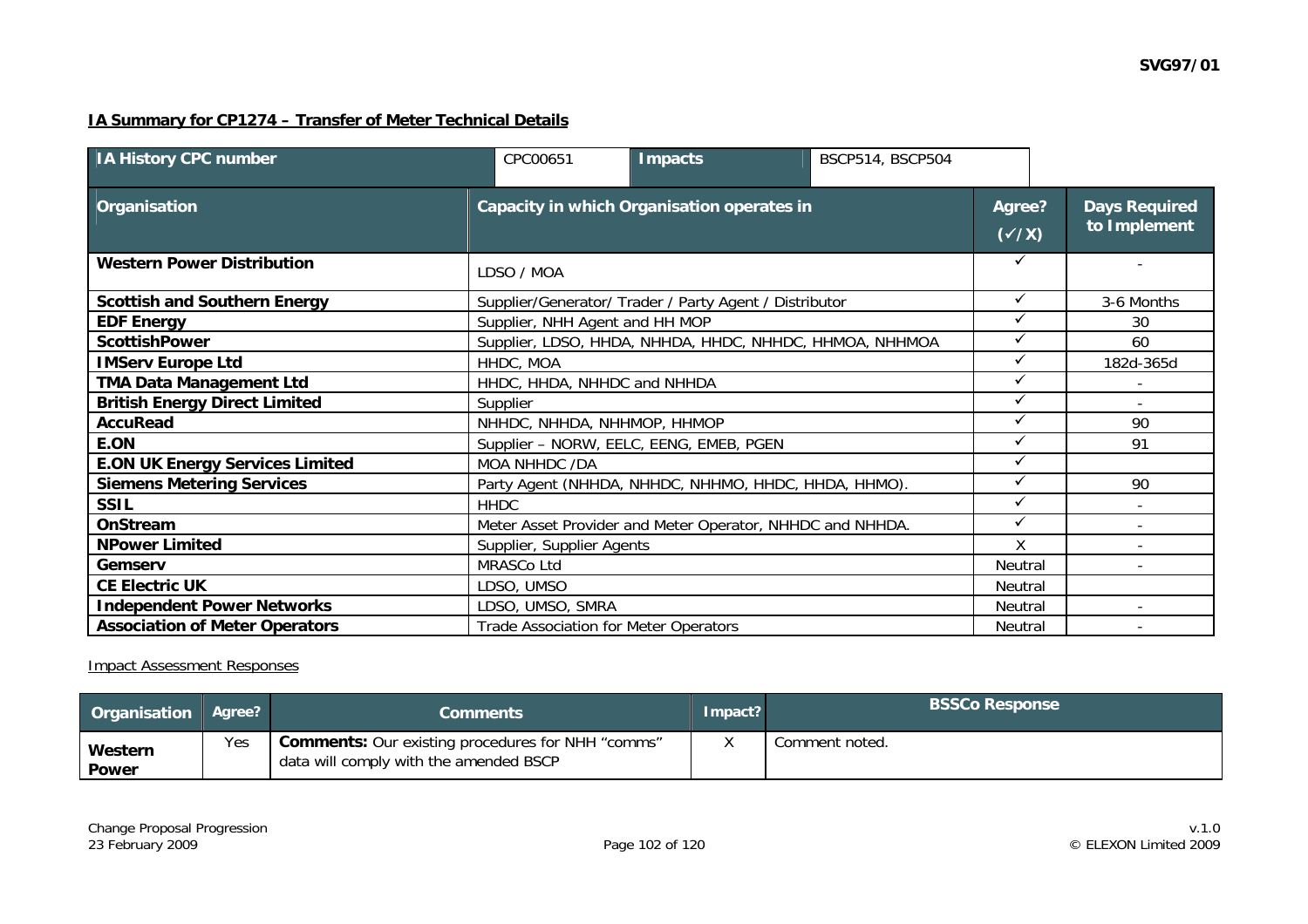| <b>Distribution</b>                                 |     |                                                                                                                                                                                                                                                                                                                                                                                                                                                                                                                                                                                                                                                                                                                                                                                                                                                                                                                                                                                                                                                                                                                                                                                                 |              |                                                                                                                                                                                                                                                                                                                                                                                                                                                                                                                                                                                                                                                                                             |
|-----------------------------------------------------|-----|-------------------------------------------------------------------------------------------------------------------------------------------------------------------------------------------------------------------------------------------------------------------------------------------------------------------------------------------------------------------------------------------------------------------------------------------------------------------------------------------------------------------------------------------------------------------------------------------------------------------------------------------------------------------------------------------------------------------------------------------------------------------------------------------------------------------------------------------------------------------------------------------------------------------------------------------------------------------------------------------------------------------------------------------------------------------------------------------------------------------------------------------------------------------------------------------------|--------------|---------------------------------------------------------------------------------------------------------------------------------------------------------------------------------------------------------------------------------------------------------------------------------------------------------------------------------------------------------------------------------------------------------------------------------------------------------------------------------------------------------------------------------------------------------------------------------------------------------------------------------------------------------------------------------------------|
| <b>EDF Energy</b>                                   | Yes | Comments: Currently on winning a site the new MOP will<br>receive the communications type and number via the AIM<br>spreadsheet.<br>Depending upon enduring solution is it possible if the old<br>MOP is proactive they could shortly thereafter terminate<br>that communication line. If so then new MOP needs to<br>know who the provider is so that they can arrange the<br>transfer of the line into their name (and potentially change<br>the provider if they have no contract with the existing<br>provider) before the line is cancelled. At present we are<br>not sure if this is a possible process and feel that this<br>issue needs to be considered. It would also be useful if<br>some guidelines (and a process?) were put into place to<br>identify how the transfer of these lines would take place,<br>together with reasonable timescales to allow for the<br>transfer of ownership to take place before a line/SIM is<br>cancelled, if this is an issue. We feel that this issue needs<br>to be considered when further details of enduring solution<br>is known.<br>Impact on Organisation's Systems and/or<br>Processes? NHH MOP<br><b>Impact on Organisation Process</b> | $\checkmark$ | We confirmed to EDF (via email) that the transfer of ownership<br>of communications/SIM cards etc is a recognised issue,<br>although not directly related to this Change Proposal. It may<br>need to be taken into account by the special IREG in the work<br>that they are undertaking on the contents and format of the<br>information flows. The long term solution will probably be<br>developed as part of work to develop solutions for the domestic<br>market. In the meantime, the PC5-8 sector is likely to operate<br>along the lines of the current HH sector, where such comms<br>issue presumably already exist and are overcome (albeit,<br>perhaps painfully in some cases). |
| <b>SAIC on</b><br>behalf of:<br><b>ScottishPowe</b> | Yes | <b>Comments</b> ScottishPower believe that the proposed<br>change will help facilitate the smooth operation of<br>advanced metering and ensure that the appropriate<br>details are exchanged between Parties and Agents as and<br>when necessary.<br>Furthermore, the CP will help facilitate the developments<br>being pursued at the MRA IREG forum as and when they<br>are introduced to the sector                                                                                                                                                                                                                                                                                                                                                                                                                                                                                                                                                                                                                                                                                                                                                                                          | ✓            | Comments noted.                                                                                                                                                                                                                                                                                                                                                                                                                                                                                                                                                                                                                                                                             |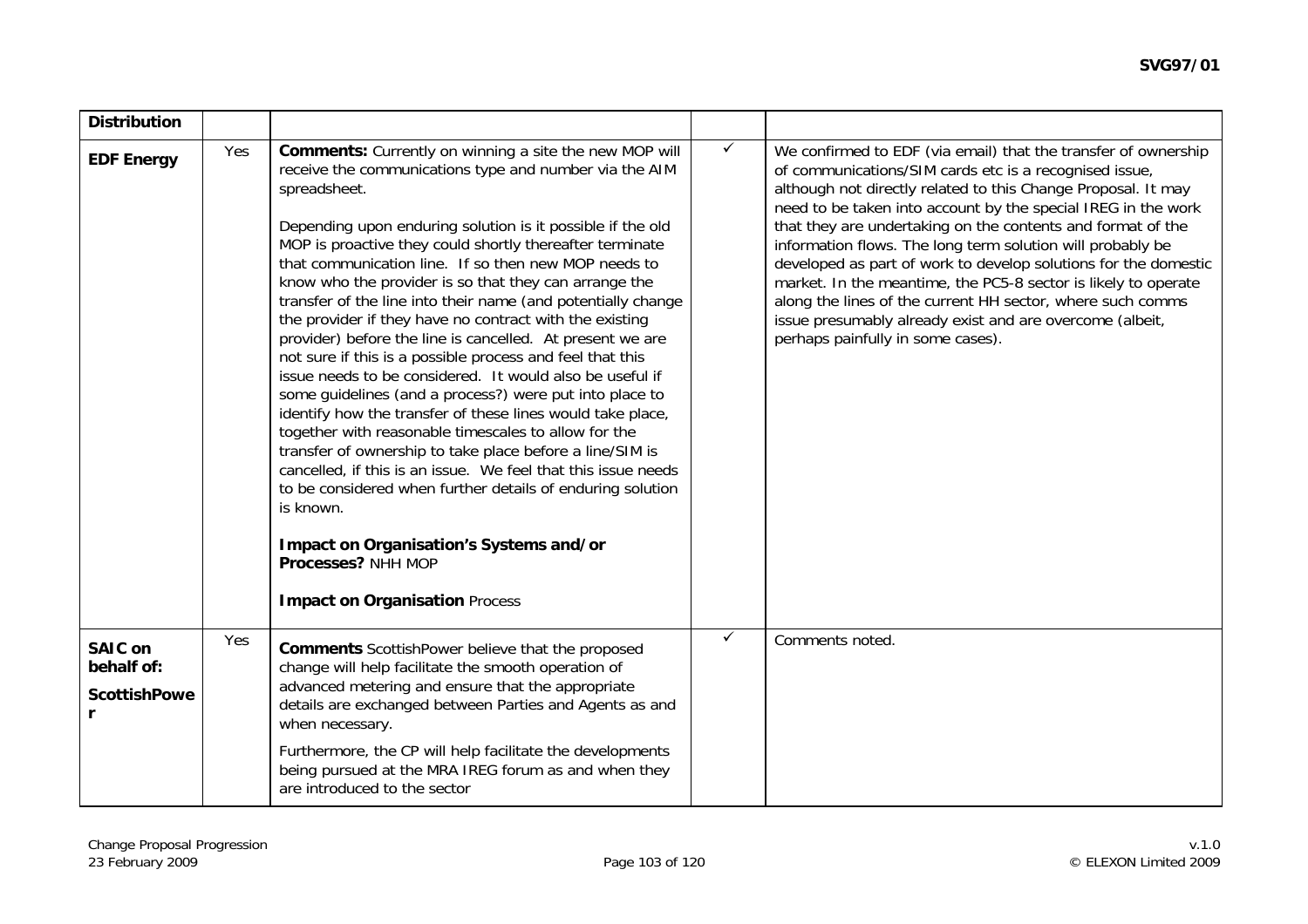|                                    |     | Impact on Organisation's Systems and/or<br>Processes? Yes<br>Capacity in which Organisation is impacted Supplier,<br>NNHDC, HHDC, MOA<br>Impact on Organisation Internal processes will be<br>impacted by the change and there is a possibility that<br>system changes may be required to implement the<br>exchange of such data. However, we would expect this to<br>occur via the various changes that are currently being<br>discussed and progressed throughout the industry in<br>relation to advanced metering<br>Would implementation in the proposed Release<br>have an adverse impact? No                                                                                                                                                                                                                                                                                                                                                                                                                          |                                                                                                                                                                                                                                                                                                                                                                                                                                                                                                                                                                                                                                                                                                                                                                                                                                                                                                   |
|------------------------------------|-----|-----------------------------------------------------------------------------------------------------------------------------------------------------------------------------------------------------------------------------------------------------------------------------------------------------------------------------------------------------------------------------------------------------------------------------------------------------------------------------------------------------------------------------------------------------------------------------------------------------------------------------------------------------------------------------------------------------------------------------------------------------------------------------------------------------------------------------------------------------------------------------------------------------------------------------------------------------------------------------------------------------------------------------|---------------------------------------------------------------------------------------------------------------------------------------------------------------------------------------------------------------------------------------------------------------------------------------------------------------------------------------------------------------------------------------------------------------------------------------------------------------------------------------------------------------------------------------------------------------------------------------------------------------------------------------------------------------------------------------------------------------------------------------------------------------------------------------------------------------------------------------------------------------------------------------------------|
| <b>IMServ</b><br><b>Europe Ltd</b> | Yes | <b>Comments</b> Strongly agree with this change proposal as it<br>will reduce the incidents of faults and site visits for the<br>MOA as a result of missing meter comms details<br>Capacity in which Organisation is impacted - MOA to<br>send comms details in DTN Flow, and DC in being able to<br>receive and process comms details in a DTN Flow.<br><b>Impact on Organisation:</b> Systems and internal process<br>will be impacted.<br><b>Comments</b> Changes have to be specified through the<br>Wheatley MOP Consortium necessitating a lead time of<br>between 6 and 12 months from the time of the change<br>details being approved.<br>Would implementation in the proposed Release<br>have an adverse impact? No, although should<br>additional flows be specified then extra controls would be<br>required to ensure that flows are coordinated as required<br>in both sending and receiving.<br>Other Comments: It would appear sensible to modify<br>the existing MTD flows to incorporate the new details, | We explained to IMServ that while CP1274 introduces a<br>requirement to transfer comms and security details. A 'special<br>IREG' group under the MRA is working on the method of<br>transfer separately. This group is looking at the options of<br>amending the existing D0150 flow or putting the additional<br>details in a new flow. The 'special IREG' is open to agents.<br>Manual flows will only be used to meet the new obligation until<br>DTC changes are implemented (targeted for November 09).<br>Imserv initially suggested the implementation period to be 6-12<br>months to avoid missing the cycle to submit. After noting the<br>majority of the respondents are in favour of targeting for June<br>2009 release and the rationale behind this (please refer to<br>Gemserv ELEXON responses), IMServ agreed that they would<br>support this CP being implemented in June 2009. |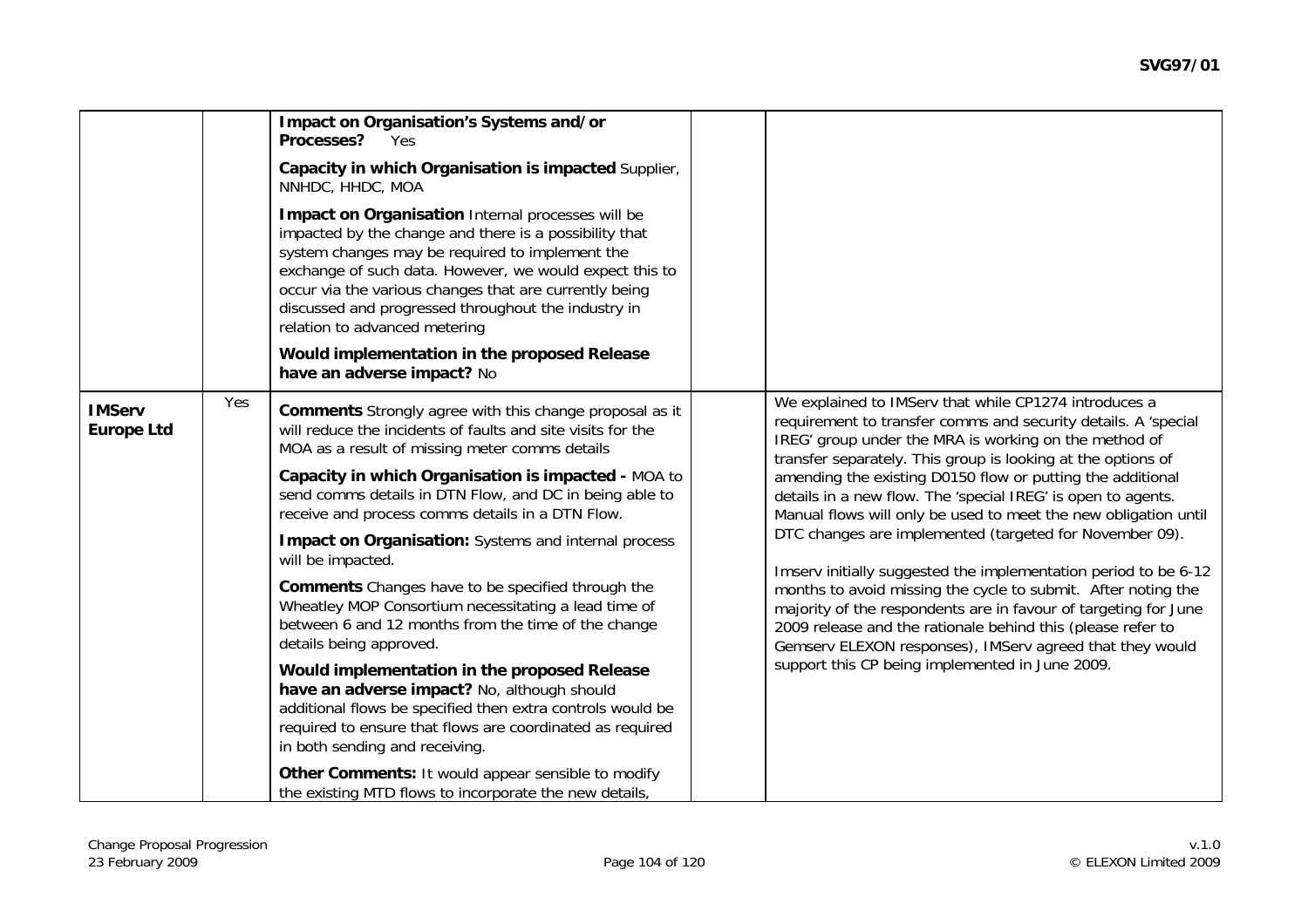|                                                        |     | particularly as much of it already exists in the outline<br>structure as 'Not currently used'. Use of a new flow or<br>manual processes, would result in more complex and<br>expensive solutions to implement.                                                                                                                                                                                                                                |              |                                                                                                                                                                                                                                                                                                                                                                                                                                                |
|--------------------------------------------------------|-----|-----------------------------------------------------------------------------------------------------------------------------------------------------------------------------------------------------------------------------------------------------------------------------------------------------------------------------------------------------------------------------------------------------------------------------------------------|--------------|------------------------------------------------------------------------------------------------------------------------------------------------------------------------------------------------------------------------------------------------------------------------------------------------------------------------------------------------------------------------------------------------------------------------------------------------|
| <b>TMA Data</b><br>Management<br><b>Ltd</b>            | Yes | Impact on Organisation's Systems and/or<br>Processes? Yes<br>Capacity in which Organisation is impacted; NHHDC<br><b>Impact on Organisation Processes</b><br>Other Comments: We agree to this change with the<br>understanding that this is a temporary measure until an<br>enduring solution using DTC transfer is agreed and<br>progressed. Relying on manual process to obtain critical<br>data is not and cannot be a long-term solution. |              | We explained to TMA (via email) that the CP isn't a temporary<br>measure. The high level obligation to transfer communications<br>and security data is an enduring requirement. Meeting the<br>requirement via manual information flows will however be a<br>temporary measure, pending the DTC solution being developed<br>by the special IREG. TMA emailed back, confirming that they<br>are happy with ELEXON's response to their comments. |
| <b>British</b><br><b>Energy Direct</b><br>Limited      | Yes | Impact on Organisation's Systems and/or<br>Processes? Yes<br>Capacity in which Organisation is impacted -<br>Supplier<br><b>Impact on Organisation Systems &amp; Processes</b>                                                                                                                                                                                                                                                                | ✓            | Impacts noted.                                                                                                                                                                                                                                                                                                                                                                                                                                 |
| E.ON                                                   | Yes | Impact on Organisation's Systems and/or<br>Processes? Yes<br>Capacity in which Organisation is impacted Supplier<br><b>Impact on Organisation System</b><br><b>Comments</b> System changes will be required to store new<br>information.                                                                                                                                                                                                      | ✓            | Comments noted.                                                                                                                                                                                                                                                                                                                                                                                                                                |
| <b>E.ON UK</b><br>Energy<br><b>Services</b><br>Limited | Yes | <b>Comments:</b> This will facilitate COA process within the<br>Advanced metering environment.<br>Impact on Organisation's Systems and/or<br>Processes? Yes                                                                                                                                                                                                                                                                                   | $\checkmark$ | Comments noted.                                                                                                                                                                                                                                                                                                                                                                                                                                |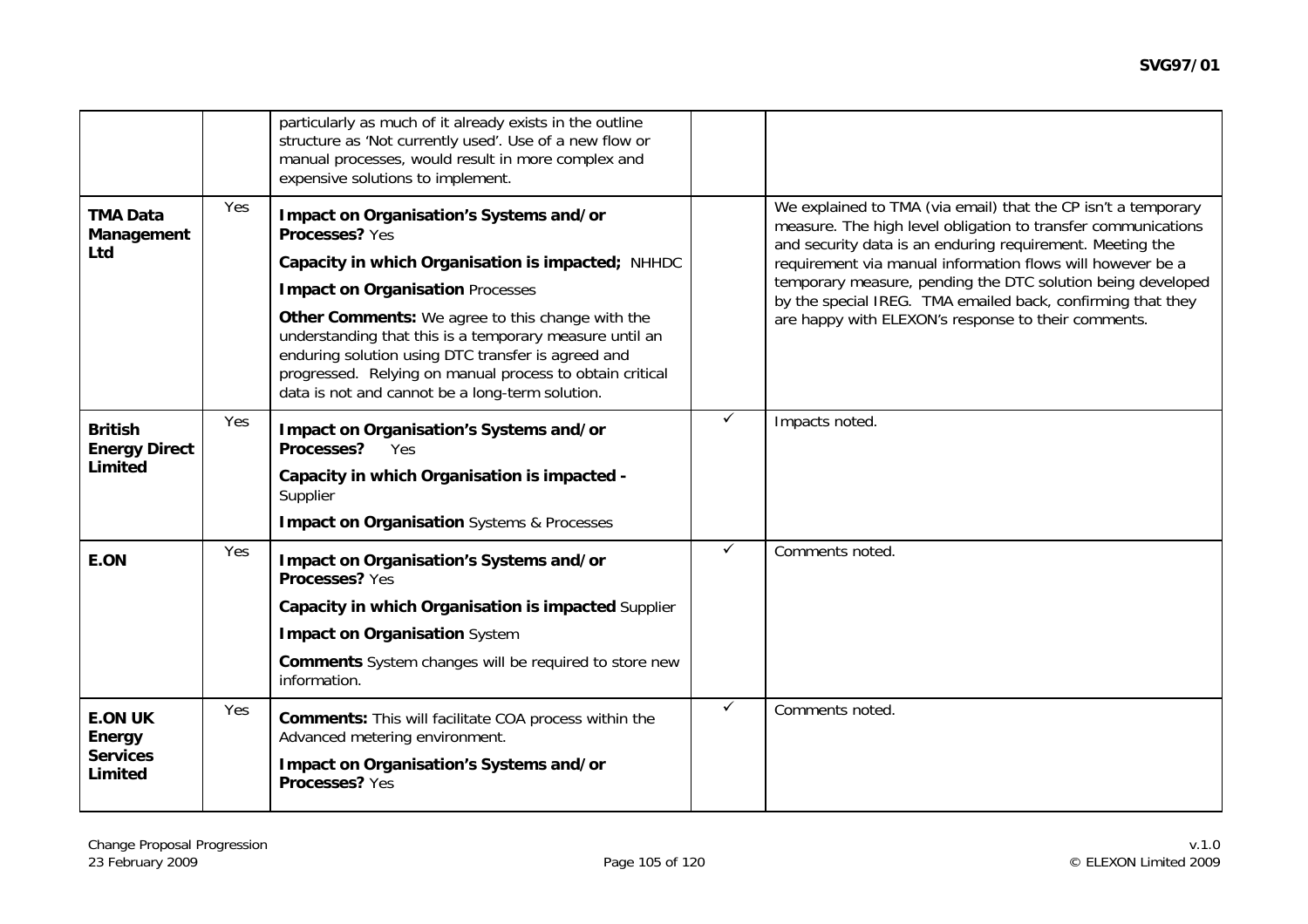|                                                      |     | Capacity in which Organisation is impacted: MOA                                                                                                                                                                                                                                                                                                                                                                                                                                                                                                                                                                                                                                                                                                                                                                                                                     |              |                                                                                                                                                                                                                                                                                                                                                                                                                                                                                                                                                                                                                                                                                                                                            |
|------------------------------------------------------|-----|---------------------------------------------------------------------------------------------------------------------------------------------------------------------------------------------------------------------------------------------------------------------------------------------------------------------------------------------------------------------------------------------------------------------------------------------------------------------------------------------------------------------------------------------------------------------------------------------------------------------------------------------------------------------------------------------------------------------------------------------------------------------------------------------------------------------------------------------------------------------|--------------|--------------------------------------------------------------------------------------------------------------------------------------------------------------------------------------------------------------------------------------------------------------------------------------------------------------------------------------------------------------------------------------------------------------------------------------------------------------------------------------------------------------------------------------------------------------------------------------------------------------------------------------------------------------------------------------------------------------------------------------------|
|                                                      |     | Impact: Systems and processes will require development                                                                                                                                                                                                                                                                                                                                                                                                                                                                                                                                                                                                                                                                                                                                                                                                              |              |                                                                                                                                                                                                                                                                                                                                                                                                                                                                                                                                                                                                                                                                                                                                            |
| <b>Siemens</b><br><b>Metering</b><br><b>Services</b> | Yes | <b>Comments: Whilst Siemens Metering Services agree that</b><br>there is a need for communications and password details<br>to be transferred, we would prefer that the<br>implementation of this CP is aligned to the implementation<br>of the DTC change currently being drafted.<br>It is our understanding that a new data flow will be<br>created, that will be used to supplement the D150 and<br>D268, and would contain the additional comms details.<br>Our preference would be that implementation of CP1274<br>is aligned to this DTC change, so that there is a formal<br>means by which this data can be provided (i.e. via the<br>DTC).<br>Impact on Organisation's Systems and/or<br>Processes?<br>Yes<br>Capacity in which Organisation is impacted: MOA,<br>DC.<br>Impact on Organisation: This would have process and<br>potential system changes. | $\checkmark$ | Siemens initially suggested this CP should be implemented<br>aligned to DTC change, since they were not aware that DTC<br>would be implemented in Nov 09. ELEXON explained that<br>CP1274 introduces a requirement to send comms. and security<br>details for AMR meters (for June 09) and that the 'Special IREG'<br>would develop the changes to the Data Transfer Catalogue (for<br>Nov 09) to define what these details should be. BSCP change<br>could be made prior to the DTC change, because the BSCP<br>requirements could be met by an interim solution being<br>developed by the Special IREG. Siemens now confirmed that<br>they understand the reason behind a June implementation, and<br>are comfortable with our approach. |
| <b>SSIL</b>                                          | Yes | <b>Comment:</b> Agree with this, but a more specific standard<br>(format and content) is required in the longer term to<br>ensure true inter-operability.                                                                                                                                                                                                                                                                                                                                                                                                                                                                                                                                                                                                                                                                                                           | $\mathsf{X}$ | We confirmed to SSIL that the 'special IREG' group is<br>developing the more specific standard (format and content).<br>SSIL were comfortable with this approach.                                                                                                                                                                                                                                                                                                                                                                                                                                                                                                                                                                          |
| OnStream                                             | Yes | <b>Comments:</b> OnStream believe that the amendment is<br>sensible although the impacts upon existing processes and<br>systems will be dependant upon the method of<br>implementation and the exact information to be provided.<br>OnStream note the solution will not be appropriate unless<br>change proposal 1275 (CP1275) is implemented as<br>without this whilst parties will have the technical<br>information this will be unusable without the appropriate<br>protocols.<br>The level of accessibility to the meter will also need to be                                                                                                                                                                                                                                                                                                                  | $\checkmark$ | CP1275 was sent for industry impact assessment at the same<br>time as this CP (1274). One participant raised comments on<br>CP1275, highlighting that additional wording is needed to fully<br>achieve the aim of the CP. This revision to the wording is<br>significant and therefore a second impact assessment is<br>needed. We anticipate sending CP1275 v2 for impact<br>assessment in the next CPC batch (which will be sent out on 27<br>February) and bring the CP to SVG on 6 May for decision.<br>This delay will mean that CP1275 would (if approved) be<br>implemented in the November 2009 release. We believe that                                                                                                           |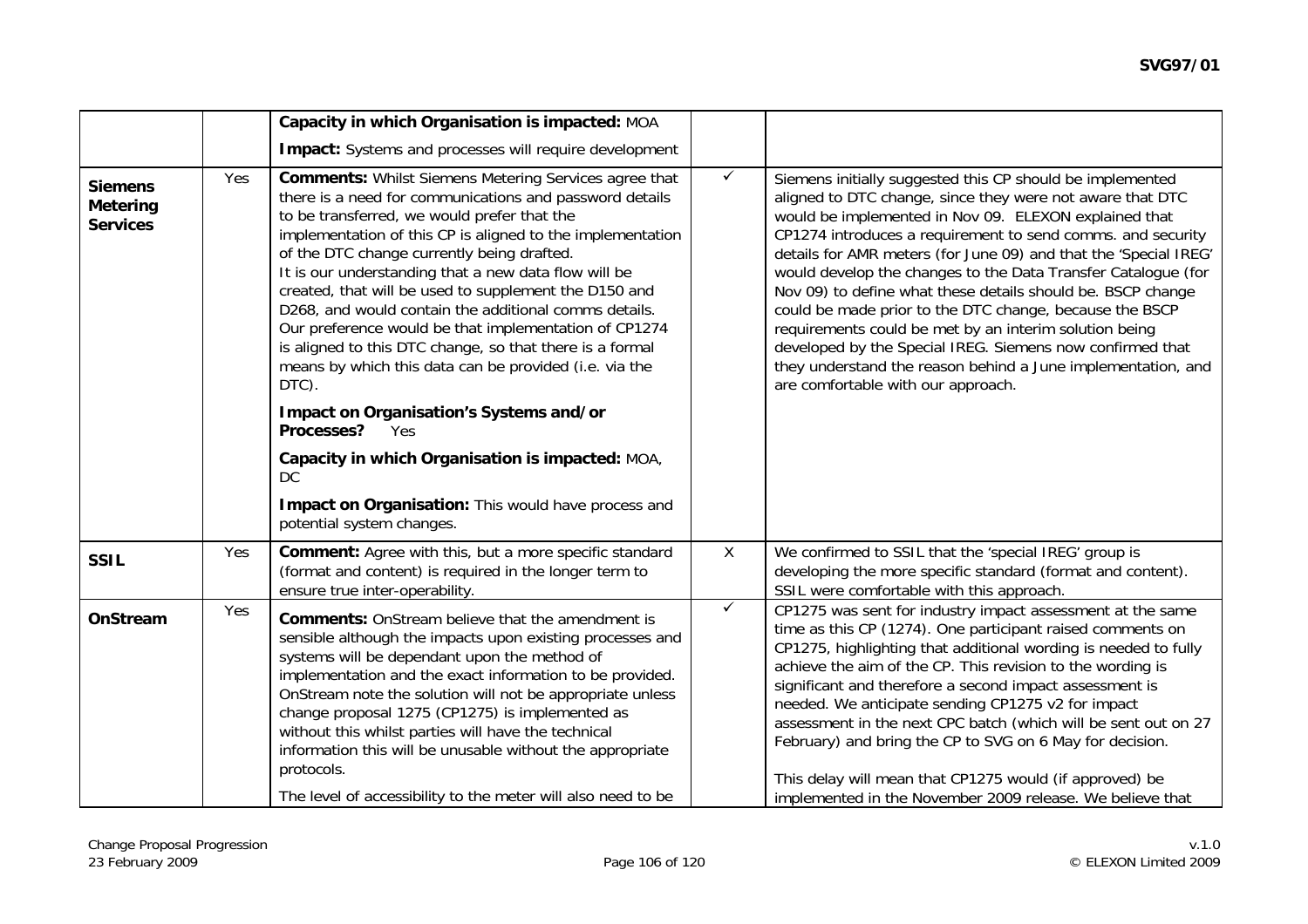|               |           | determined and guidance provided as whilst provision of<br>passwords and communications information is vital to<br>enable interoperability within the market, 3 <sup>rd</sup> party access<br>to assets may need to be restricted to enabling readings<br>and providing tariff updates etc. There is potential that the<br>asset owner will remain responsible for software updates<br>to the meter, unless commercial agreements can be<br>agreed to cover the risk if 3 <sup>rd</sup> parties carry out upgrades<br>on assets they do not own which may result in failure or<br>requirement to visit the site.<br>Impact: OnStream will be impacted as a Meter Operator,<br>and as NHHDC.<br>OnStream will need to make systems changes to facilitate<br>the provision of additional information either in the form<br>of changing systems rules if existing D0150 is<br>implemented as the solution or for development of<br>systems if a new data flow is created. |              | while fully interoperability will not be achieved until both CPs<br>are implemented, there is benefit in implementing this CP in<br>June, as it will improve the current processes.<br>We have discussed these comments with Onstream and they<br>now confirm that they do not disagree CP1274 to be<br>implemented in June 2009 Release. However, they are<br>concerned the fact that in order to read a meter on change of<br>NHHDC, the new NHHDC will need both the comms details<br>(CP1274) and access to the outstation protocols (CP1275).<br>ELEXON noted that CP1274 isn't contingent on CP1275 as such,<br>but interoperability is contingent on both CP1274 and CP1275.<br>Also, we do not consider it necessary to implement both CPs<br>together. |
|---------------|-----------|------------------------------------------------------------------------------------------------------------------------------------------------------------------------------------------------------------------------------------------------------------------------------------------------------------------------------------------------------------------------------------------------------------------------------------------------------------------------------------------------------------------------------------------------------------------------------------------------------------------------------------------------------------------------------------------------------------------------------------------------------------------------------------------------------------------------------------------------------------------------------------------------------------------------------------------------------------------------|--------------|-----------------------------------------------------------------------------------------------------------------------------------------------------------------------------------------------------------------------------------------------------------------------------------------------------------------------------------------------------------------------------------------------------------------------------------------------------------------------------------------------------------------------------------------------------------------------------------------------------------------------------------------------------------------------------------------------------------------------------------------------------------------|
|               |           | As a Meter Asset Provider, OnStream may also be<br>impacted in terms of 3rd parties accessing meters and<br>hence may need to make systems and processes changes<br>to ensure assets remain robust where 3rd parties<br>potentially update software remotely.                                                                                                                                                                                                                                                                                                                                                                                                                                                                                                                                                                                                                                                                                                          |              |                                                                                                                                                                                                                                                                                                                                                                                                                                                                                                                                                                                                                                                                                                                                                                 |
| <b>NPower</b> | <b>No</b> | Impact on Organisation's Systems and/or<br><b>Processes? Yes</b><br>Capacity in which Organisation is impacted:<br>Supplier, NHHDC, NHHMOA<br>Impact on Organisation: System and Process Impact<br><b>Comments:</b> Elexon may wish to consider using a<br>different definition of MTDs for MOAs and DCs. For<br>consistency across HH and NHH, and DC and MOA it is<br>desirable that all definitions of MTDs in all documents<br>should state something like "all information required for<br>DCs to remotely retrieve" and "MOAs to remotely                                                                                                                                                                                                                                                                                                                                                                                                                        | $\checkmark$ | ELEXON agrees that BSCP514 (MOA) wording would benefit<br>from including a reference to the data needed by MOAs to<br>remotely configure meters.<br>We're concerned however that it could be risky to include the<br>same wording in BSCP504 (NHHDC). The MTD references in<br>BSCP504 relate to MOA-NHHDC flows, rather than MOA-MOA<br>flows. Including a reference to data required by "MOAs to<br>remotely configure" into BSCP504 would potentially create an<br>obligation on MOAs to include level 3 passwords in the MTD<br>they send to NHHDCs, which we do not believe is the intention<br>of the CP (and would potentially undermine the point of having<br>different levels of password).                                                           |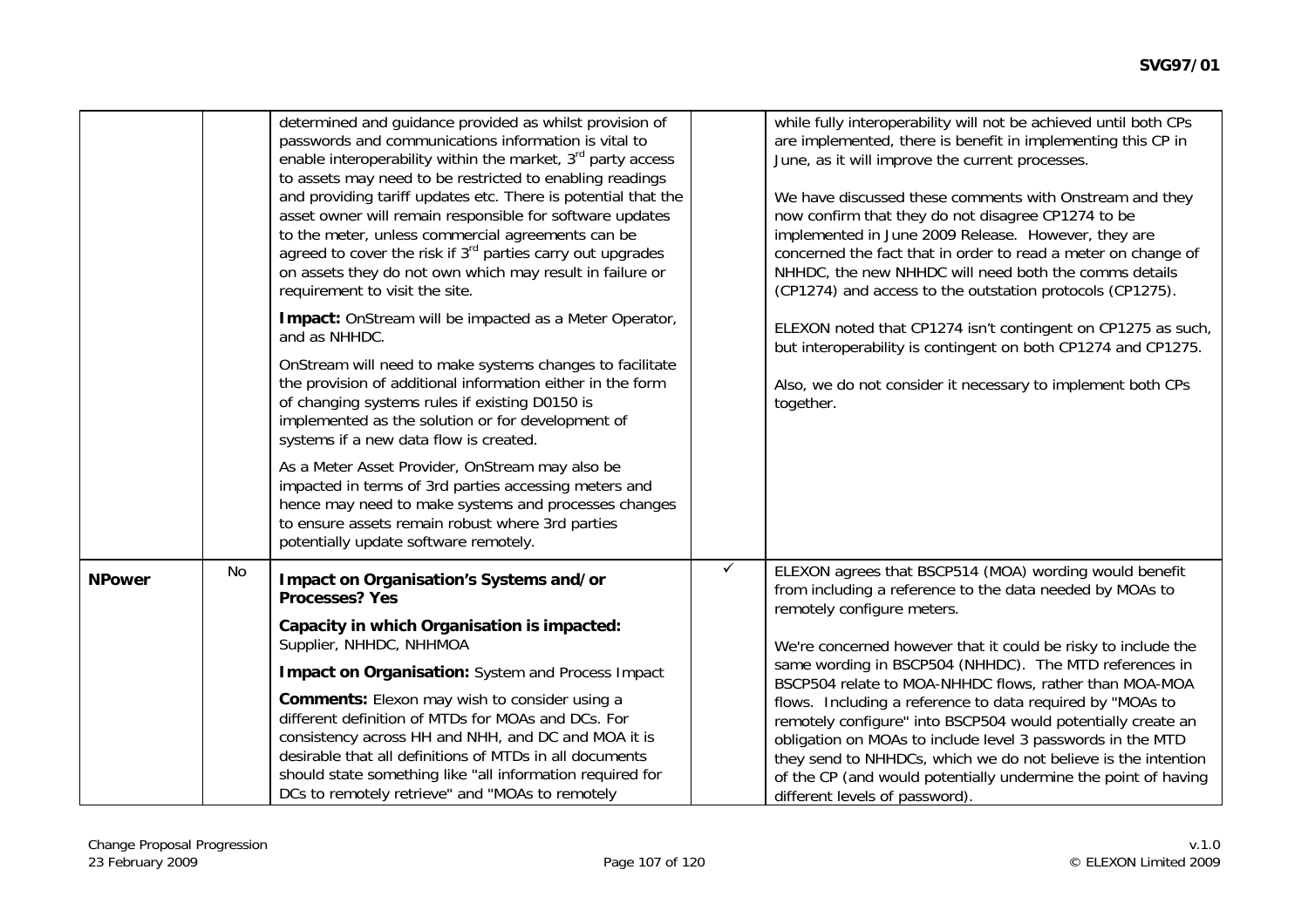|  | configure"                                                                                                                                                                                                                                                                                                                                                      |                                                                                                                                                                                                                                                                                                                                                                                                                                                                                                                                                                                                                                                                                                                                                                                                                                                                                                                                                                                                                                                                                                                                                                         |
|--|-----------------------------------------------------------------------------------------------------------------------------------------------------------------------------------------------------------------------------------------------------------------------------------------------------------------------------------------------------------------|-------------------------------------------------------------------------------------------------------------------------------------------------------------------------------------------------------------------------------------------------------------------------------------------------------------------------------------------------------------------------------------------------------------------------------------------------------------------------------------------------------------------------------------------------------------------------------------------------------------------------------------------------------------------------------------------------------------------------------------------------------------------------------------------------------------------------------------------------------------------------------------------------------------------------------------------------------------------------------------------------------------------------------------------------------------------------------------------------------------------------------------------------------------------------|
|  | MTDs should not just be defined as "any information that<br>is required by the DC to remotely retrieve data from the<br>meter" as this excludes MOA owned data items e.g. Level<br>3 password required to reprogramme the meter - the<br>transfer of which is critical to interoperability to realise the<br>goal of not changing a meter on a change of agent. | Following comments from NPower, we propose to clarify the<br>BSCP514 drafting for CP1274 as follows:<br>In this BSCP, any reference to "Meter Technical Details"<br>means all the relevant information about Metering<br>Equipment required by the appropriate Data Collector<br>(or where appropriate, the Meter Operator Agent) to<br>carry out his duties. For the avoidance of doubt this<br>includes, but is not limited to, the items listed in Data<br>Interface flows D0268: Half Hourly Meter Technical<br>Details (for Half Hourly trading) or D0150: Non Half<br>Hourly Meter Technical Details and D0149: Notification<br>of Mapping Details (for Non Half Hourly trading). For<br>Metering Systems that can be read remotely, this also<br>includes all appropriate information required by the<br>NHHDC to retrieve data from the Metering System<br>remotely (and, where appropriate, required by the<br>Meter Operator Agent to configure the Metering System<br>remotely). This may include, but is not limited to, the<br>communications and security details of the Metering<br>System and the Code of Practice of the Metering<br>System installed. |
|  |                                                                                                                                                                                                                                                                                                                                                                 | Note that:<br>Black text is from the current live BSCP (BSCP514<br>$\bullet$<br>$v14.0$ ;<br>Blue text is that proposed in the version of CP1274                                                                                                                                                                                                                                                                                                                                                                                                                                                                                                                                                                                                                                                                                                                                                                                                                                                                                                                                                                                                                        |
|  |                                                                                                                                                                                                                                                                                                                                                                 | issued for impact assessment; and<br>Red underlined text is new, proposed by ELEXON to<br>$\bullet$<br>address the NPower comment on CP1274.                                                                                                                                                                                                                                                                                                                                                                                                                                                                                                                                                                                                                                                                                                                                                                                                                                                                                                                                                                                                                            |
|  |                                                                                                                                                                                                                                                                                                                                                                 | We believe this is a non-material clarification to the CP1274<br>solution, which SVG can agree without a new impact<br>assessment (in accordance with step 3.5.2 of BSCP40).                                                                                                                                                                                                                                                                                                                                                                                                                                                                                                                                                                                                                                                                                                                                                                                                                                                                                                                                                                                            |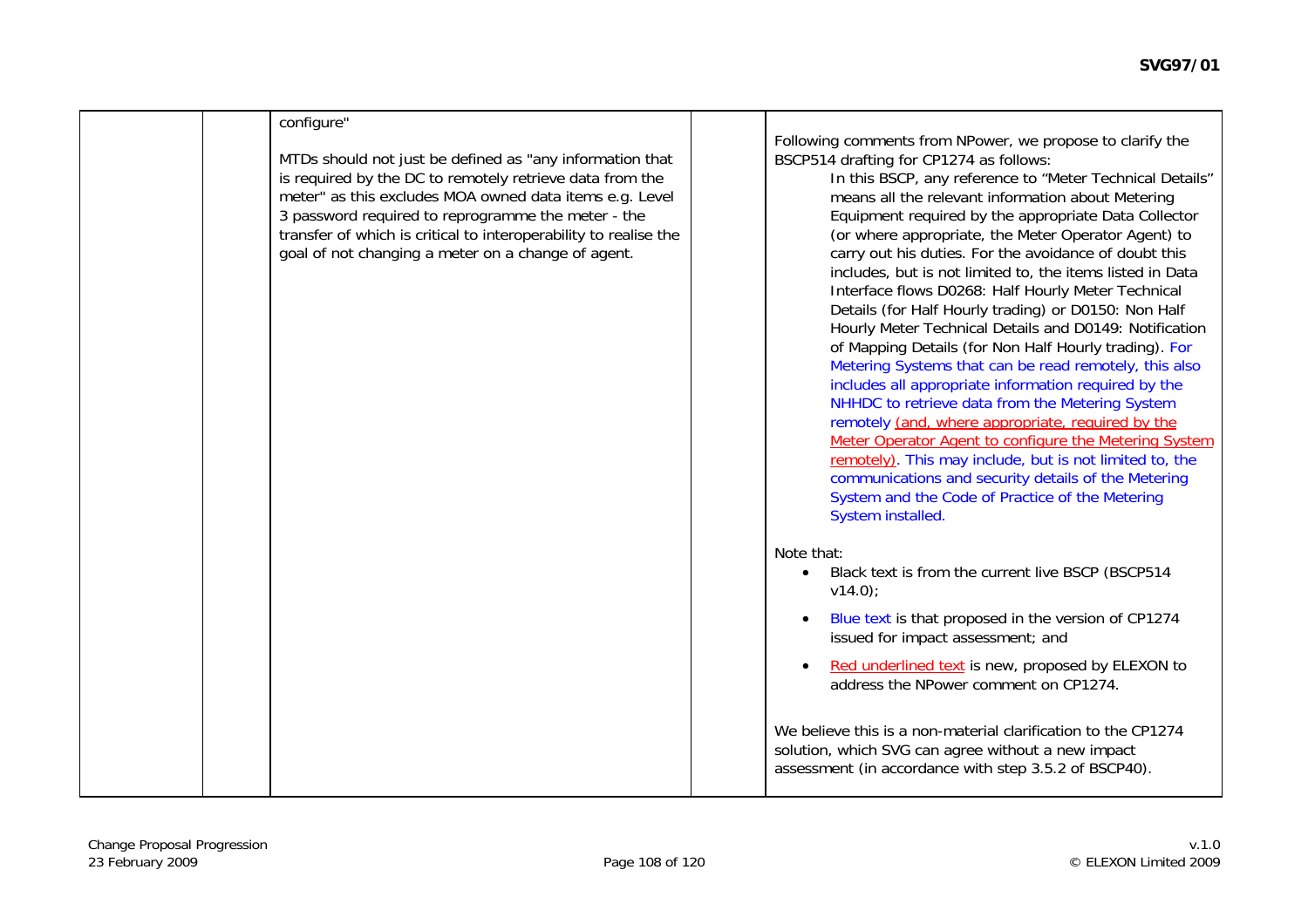|                                                    |         |                                                                                                                                                                                                                                                                            |              | However, we do not recommend a change to BSCP504, as we<br>do not believe it is intended that Data Collectors should receive<br>the details needed to configure meters (e.g. level 3 passwords).<br>We have confirmed our approach to both documents with<br>Npower. Npower is now happy with this Proposal and that it<br>addresses the issues they raised.                                                                                                                                                                                                                                                                                                                                                                                                                                                                                                                                                                                                                                                                                                                                                                                                                                                    |
|----------------------------------------------------|---------|----------------------------------------------------------------------------------------------------------------------------------------------------------------------------------------------------------------------------------------------------------------------------|--------------|-----------------------------------------------------------------------------------------------------------------------------------------------------------------------------------------------------------------------------------------------------------------------------------------------------------------------------------------------------------------------------------------------------------------------------------------------------------------------------------------------------------------------------------------------------------------------------------------------------------------------------------------------------------------------------------------------------------------------------------------------------------------------------------------------------------------------------------------------------------------------------------------------------------------------------------------------------------------------------------------------------------------------------------------------------------------------------------------------------------------------------------------------------------------------------------------------------------------|
| Gemserv                                            | Neutral | <b>Comments:</b> Perhaps. If this change is contingent on the<br>work being done at the special IREG, this change may be<br>more suitable for the November 2009 Release.                                                                                                   | $\checkmark$ | We have discussed this comment with Germserv and agreed<br>that CP1274 isn't contingent on the IREG work.<br>The intention of CP1274 is to place an obligation on NHHDCs<br>and MOAs to transfer communications and security details as<br>part of the Meter Technical Details. CP1274 specifies "what"<br>needs to happen. The special IREG changes will specify "how"<br>it should happen - i.e. they will provide a mechanism for<br>transferring the communications and security details. AMR<br>meters are already being installed in large numbers, and<br>communications details are already being transferred between<br>MOAs and NHHDCs by manual methods, this will need to<br>continue with the new licence condition coming into effect on 6<br>April 09.<br>The special IREG has published a Working Practice with a set of<br>data items to be transferred, which will serve as an interim<br>mechanism for transferring the communications and security<br>details until November 2009, when DTN solution will be<br>available. So, CP1274 isn't contingent on the special IREG work.<br>Hopefully CP1274 will provide added impetus for IREG to<br>complete its work in time for November 2009. |
| <b>Association</b><br>of Meter<br><b>Operators</b> | Neutral | <b>Comments: Not convinced this change actually adds</b><br>anything that isn't already implicit.<br>Data may not always be passed from MO to DC, or MO to<br>MO, where there are commercial contracts in place<br>between parties, e.g. Customer/MO where passing data to |              | ELEXON agree with the comments that it is arguably already<br>implicit. This change makes it an explicit requirement.<br>His second point is that, if the MO owns the communications<br>equipment and SIM card, they are unlikely to want to pass the<br>comms details to the new MO, until the new MO has replaced                                                                                                                                                                                                                                                                                                                                                                                                                                                                                                                                                                                                                                                                                                                                                                                                                                                                                             |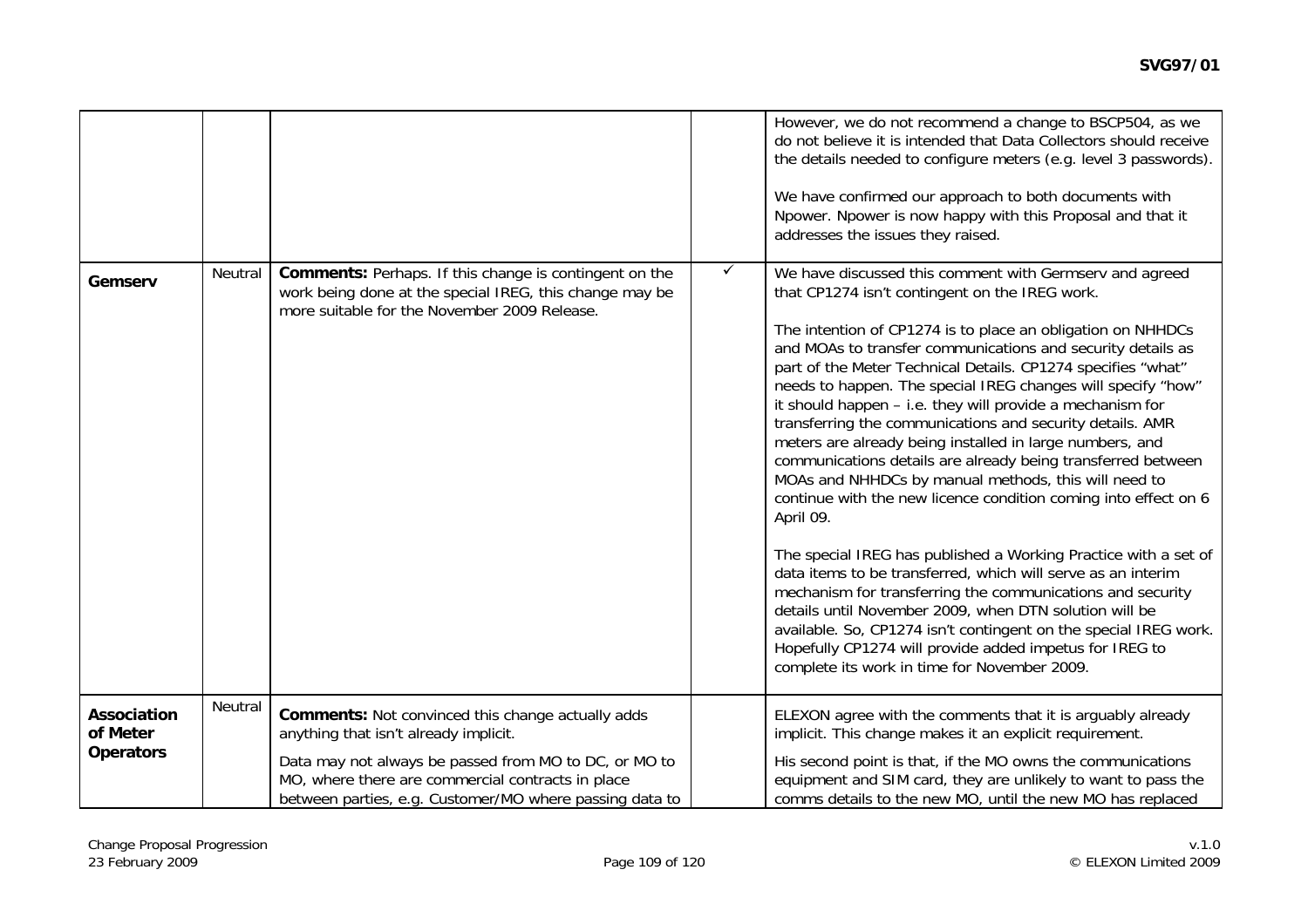| another MO would be inappropriate. This has been        | I the comms contract. This happens at the moment in the HH    |
|---------------------------------------------------------|---------------------------------------------------------------|
| common practice in the HH market since 1994, and will   | market and is a commercial reality. However, this doesn't     |
| continue, irrespective of these changes. The commercial | negate the need to pass comms & security details to the DC or |
| reality was recognised at the Advance Metering Forum in | new MO. ELEXON noted there will be commercial issues which    |
| Nov08.                                                  | might affect the timeliness of data transfer.                 |

Comments on Redline text

| No. | Organisation | <b>Document</b><br>name                                                 | Location  | <b>Severity</b><br>Code | <b>Comments by Reviewer</b>                                                                                                                                                                                                                                                                                                                                                                                                                                                                                                                                                                                                                                                                                                                                                                                                                                                                                                                                                                                                                                                                                                           | <b>ELEXON Recommendation</b>                                                                                                                                                                                                                                                                                                                                                            |
|-----|--------------|-------------------------------------------------------------------------|-----------|-------------------------|---------------------------------------------------------------------------------------------------------------------------------------------------------------------------------------------------------------------------------------------------------------------------------------------------------------------------------------------------------------------------------------------------------------------------------------------------------------------------------------------------------------------------------------------------------------------------------------------------------------------------------------------------------------------------------------------------------------------------------------------------------------------------------------------------------------------------------------------------------------------------------------------------------------------------------------------------------------------------------------------------------------------------------------------------------------------------------------------------------------------------------------|-----------------------------------------------------------------------------------------------------------------------------------------------------------------------------------------------------------------------------------------------------------------------------------------------------------------------------------------------------------------------------------------|
|     | OnStream     | CP1274<br>redline<br>changes to<br><b>BSCP504</b><br>v20.1<br>conformed | P3 para 2 | M                       | As it stands the paragraph wording is very open<br>"For NHH Metering Systems that can be read remotely, this<br>also includes all appropriate information required by the<br>NHHDC to retrieve data from the Metering System<br>remotely. This may include, but is not limited to, the<br>communications and security details of the Metering<br>System and the Code of Practice of the Metering System<br>installed."<br>This may result in detailed discussions between meter<br>operators and data collectors to determine what is<br>required, which may be avoided with greater clarity on<br>requirements.<br>The NHHDC requires access to the metering system to<br>retrieve reads to meet responsibilities or may arrange this<br>through a Data Retriever (DR) However whilst access to<br>read information may be required by the NHHDC, meter<br>operators will also require access to carry out 'Smart'<br>metering functions such as software updates, this may<br>result in various layers of access/protocols being required.<br>This may not impact this change proposal but may impact<br>on the proposal in future. | ELEXON recommends that the<br>change should not be made because<br>this intended to be a high level<br>obligation on MOAs to transfer<br>comms and security details to other<br>MOAs and to DCs. The detail of what<br>is required to be transferred will be<br>defined by the 'special IREG'. We<br>have discussed this with Onstream<br>who are now comfortable with our<br>approach. |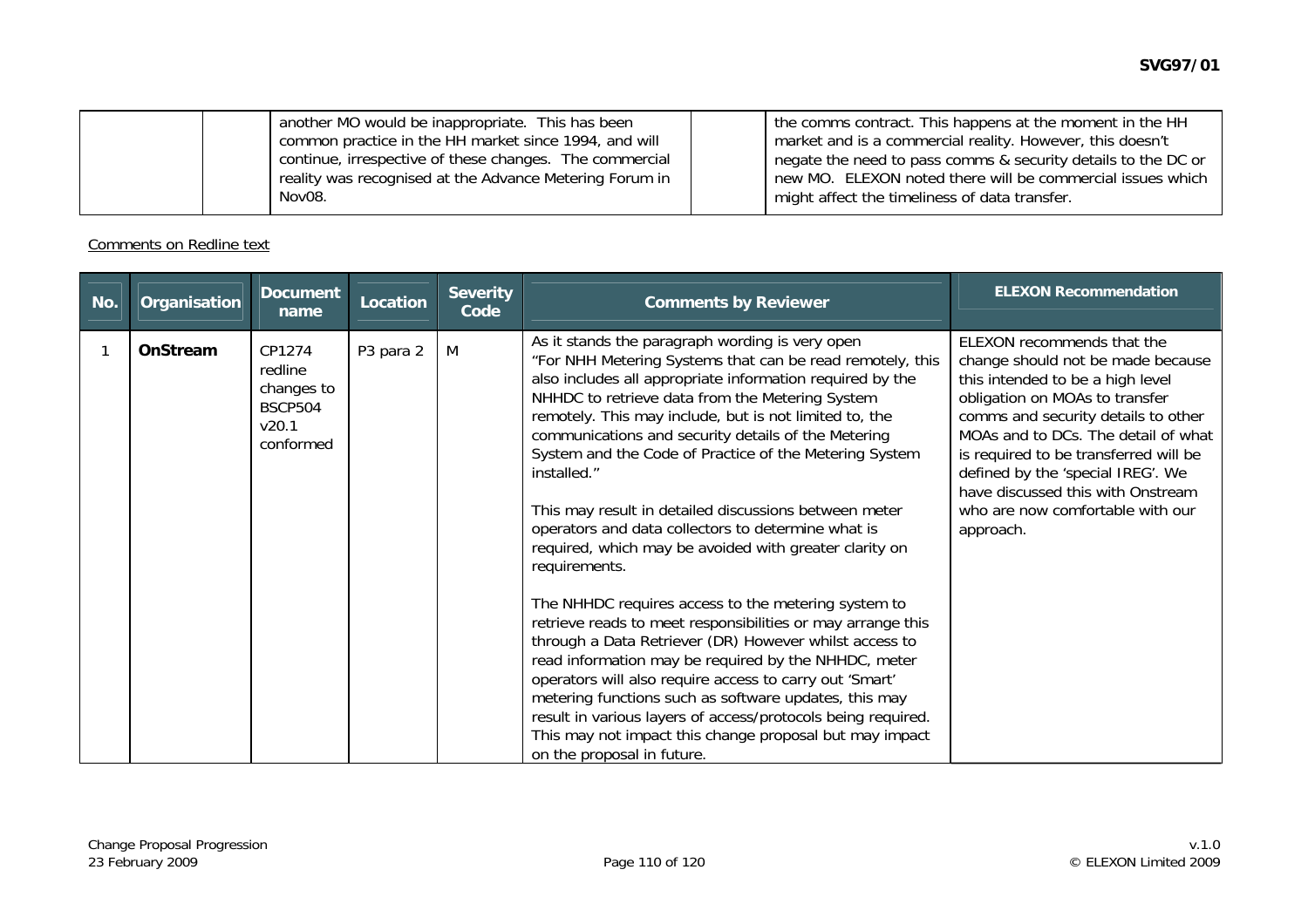## **Appendix 11 – Detailed Analysis of CP1277 - Change to UMS Charge code Approval Process**

# **1 Introduction**

- 1.1 Scottish & Southern Energy raised CP1277 'Change to UMS Charge code Approval Process' on 31 December 2008. CP1277 concerns improvement of the approval process for applications for new Unmetered Supply (UMS) charge codes and switching regimes. Currently applications must be:
	- Approved by the Supplier Volume Allocation Group (SVG) following a recommendation by the Unmetered Supplies User Group (UMSUG), which meets quarterly; and
	- The charge code/switching regime must also go through the Market Domain Data (MDD) process which can take up to a month.
- 1.2 This process means that approval of a new charge code/switching regime can take up to 4 months. ELEXON can issue a temporary charge code/switching regime while the permanent code goes through the approval process.
- 1.3 CP1277 states that the accuracy of Settlement is adversely affected by the risk that equipment could be connected to a Distribution Network with a temporary code but ultimately a UMS charge code/switching regime is not approved. The proposer argued that shortening the approval process would decrease the impact of this risk.
- 1.4 The proposer also argued that the use of temporary codes increases the administrative burden and complexity of the approval process, since an extra charge code/switching regime is created for each application (an initial temporary code and a different permanent code). The proposer further suggested that some UMS manufacturers could view the approval process as cumbersome and prohibitively onerous to undertake. If this means that they do not seek the proper approval, the result could be unapproved equipment being connected but not accounted for in Settlement.
- 1.5 CP1277 aims to:
	- Introduce a more streamlined process resulting in quicker approval of charge codes and switching regimes, thereby decreasing the need for using temporary codes; and
	- Reduce complexity in approval processes so charge code and switching regime approvals will be easier to manage (both for ELEXON and industry participants).
- 1.6 The proposer argues that reduced use of temporary codes and faster approval of actual charge codes and switching regimes would deliver increased accuracy in settlement.

# **2 Solution**

- 2.1 The proposed solution to the issues identified by CP1277 is to incorporate the UMS charge code/switching regime approval process into the scope of MDD. ELEXON would construct charge codes/switching regimes, consulting with industry experts where appropriate.
- 2.2 The MDD Change process (as detailed in BSCP509 'Changes to Market Domain Data') would be used to inform/consult the industry on the changes and to seek feedback on impacts. Industry impact assessment would include Distributors, and changes would be subject to approval by the SVG (already part of the BSCP509 process).
- 2.3 Under this amended process charge codes/switching regimes would be constructed by ELEXON and passed into the MDD process prior to SVG approval. This could reduce the total time for approval to just over a month, depending on the MDD timetable.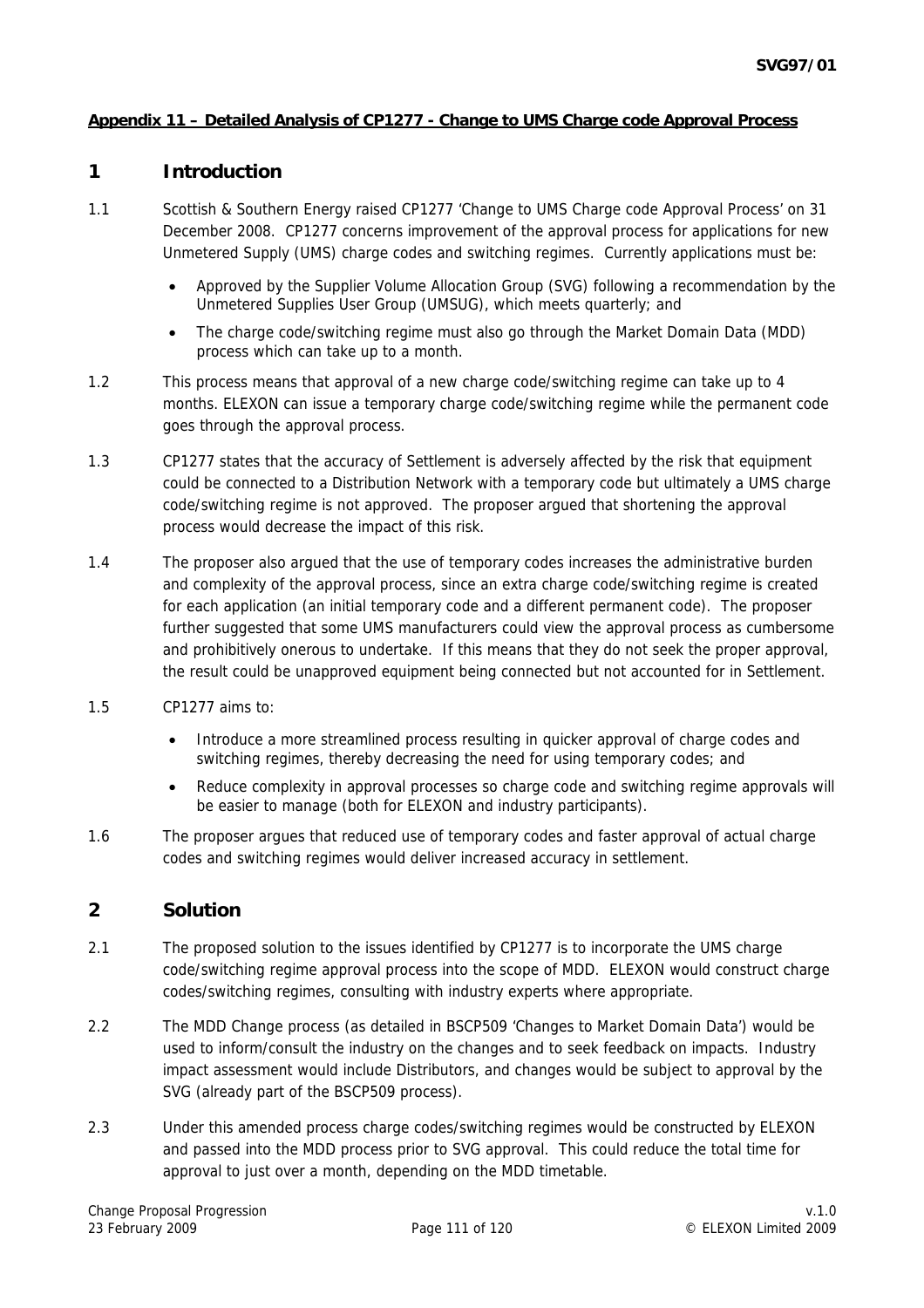- 2.4 The solution requires amendment to BSCP520, the UMS Operational Information Document (OID) and the UMSUG Terms of Reference. UMS Guidance Notes would also need to be updated.
- 2.5 In addition, minor changes would be made to BSCP520 to clarify the 'Approval of Equivalent Meter' process. It would be made clear that the UMSUG makes a recommendation only, not a decision; the Panel makes the final decision.
- 2.6 The proposed redlined changes to BSCP520, as issued for Impact Assessment, are included as attachment C1 to this paper.

# **3 Impact on ELEXON Operations**

- 3.1 The implementation of CP1277 would require ELEXON to draft changes to the UMSUG Terms of Reference and UMS Guidance Notes. This involves 6 Man Days implementation effort, equating to an estimated cost of £1,320.
- 3.2 Ongoing operational effort would be absorbed into ELEXON's existing operational activities and would not incur additional costs.

## **4 Participant Impact Assessment**

- 4.1 ELEXON issued CP1277 for participant impact assessment on 9 January as part of CPC00651. We received 16 responses; of which 9 agreed, 2 disagreed, and 5 were neutral.
- 4.2 Impact on participants is minimal; only two respondents identified impacts. In both cases 30 days required lead time was stated. The impacts are limited to changes to procedures and processes.
- 4.3 None of the respondents that agreed gave any rationale further to that presented in CP1277. The respondents that disagreed with CP1277 both agreed with the general intent of the proposal, to improve the process, but not the solution proposed. They acknowledge that the current approval process is cumbersome and that the issues around the length of the approval are valid, but believe that CP1277 does not offer a satisfactory solution to the problem, and that despite any areas for potential improvement, the current process is effective and robust.
- 4.4 Specific concerns raised by the two respondents that disagreed with the CP1277 solution were:
	- MDD has a limited distribution which may be insufficient in this area, and MDD consultations can often elicit a limited response, risking approval without due diligence.
	- Expert groups help higher authorities to make informed decisions; removing the UMSUG from the approval process would put greater onus on the SVG to understand technical papers without the recommendations of UMSUG.
	- Use of temporary/provisional codes must continue; they allow equipment, often already connected and consuming energy (at the time of the application), to be reflected in Settlement.
	- The solution removes UMSUG consideration of new codes leaving ELEXON to seek assistance from industry experts. Expert contribution should be encouraged, but the proposed process does not allow for the breadth of views expressed at UMSUG, particularly from customer and manufacturer representatives who often have a different perspective.
- 4.5 One respondent suggested the current process should be maintained but might be modified to speed it up. Pending charge codes could be provided to UMSUG members outside of actual meeting dates, and feedback requested; these could then be passed to the next SVG meeting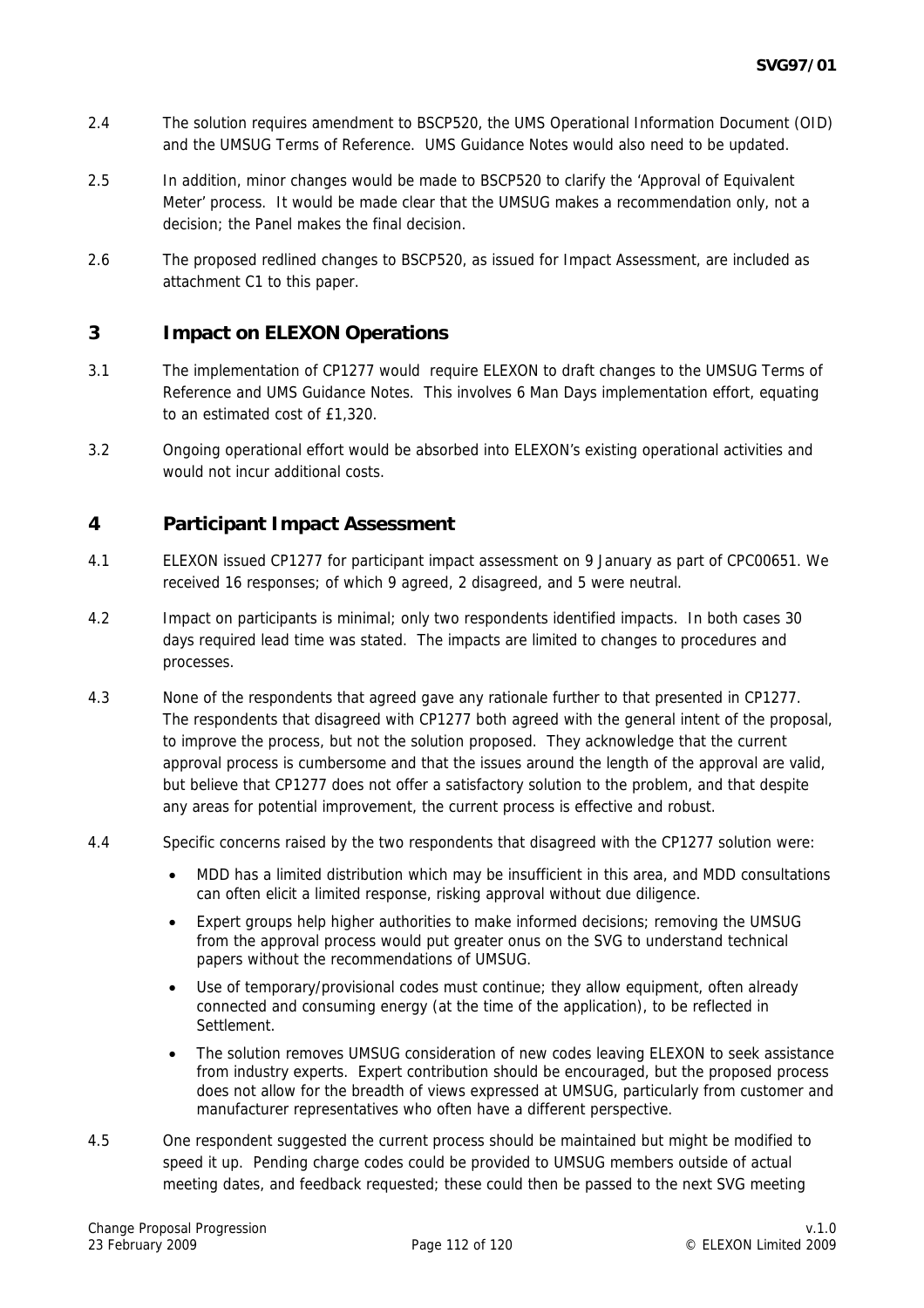with an UMSUG recommendation. Controversial changes could still be discussed at an UMSUG meeting. This would maintain the robustness of the process but cut the time taken to process the majority of new codes.

- 4.6 The other respondent suggested the Unmetered Supplies Expert Group (UMSEG) and Meter Administrator Expert Group (MAEG) which both have relevant expertise should undertake a wider review of the approval process jointly. The respondent believes such a review could reduce bureaucracy and accelerate the process, and address issues not covered by CP1277, including:
	- Many temporary codes have been in existence for years, without manufacturers providing test data; there needs to be a mechanism to chase for further details (one suggestion is that the chargeable watts should be increased where necessary information has not been provided).
	- Does all equipment need to have a code approved; there are many different instances where equipment has been given a code by the UMSO without formal approval (e.g. town clock); these are one-off pieces of equipment for which a pragmatic solution should be recognised. Similarly, generic equipment like traffic signal controllers have a variety of wattages; does each combination of equipment need separate approval?

#### 4.7 **UMSUG View**

- 4.7.1 We received representations from several members of the UMSUG. None of the members agreed with the solution proposed by CP1277. One member shared the concern regarding reliance on the MDD process that was raised by an IA respondent, commenting that the MDD Circular would not necessarily reach the correct people, or elicit many responses, and that responses would be independent views with no opportunity to debate and gain greater understanding of the equipment in question.
- 4.7.2 ELEXON believes that the MDD consultation process would be adequate for use in the manner described in CP1277. This is especially true since in complex cases assistance would be sought from the UMSUG or other appropriate experts, which gives additional comfort regarding the robustness of the proposed process.
- 4.7.3 The members believed that:
	- The extent of debate at typical UMSUG meetings demonstrates the benefit of a face-to-face group with different areas of expertise; the UMSUG group provides a balance of informed views from the UMS sector, which is not a mainstream area.
	- UMSUG is essentially the only real sounding board for customer and wider industry views prior to codes being established.
	- The operation of the approval process has already improved considerably with regard to the speed with which temporary or permanent codes are assessed and implemented.
	- The number of experienced staff involved in UMS across the industry has tended to reduce in recent years, but the involvement of the UMSUG has ensured that a high level of UMS experience and expertise has been retained in the code approval process.
	- Contrary to the intent of CP1277, the code approval process could become protracted without an UMSUG presence.

## **5 Conclusions**

5.1 It is clear from the large majority of Impact Assessment responses agreeing with CP1277 that the aim of improving the UMS charge code/switching regime approval process is supported. This is reinforced by the fact that the two respondents who disagreed with making the change disagreed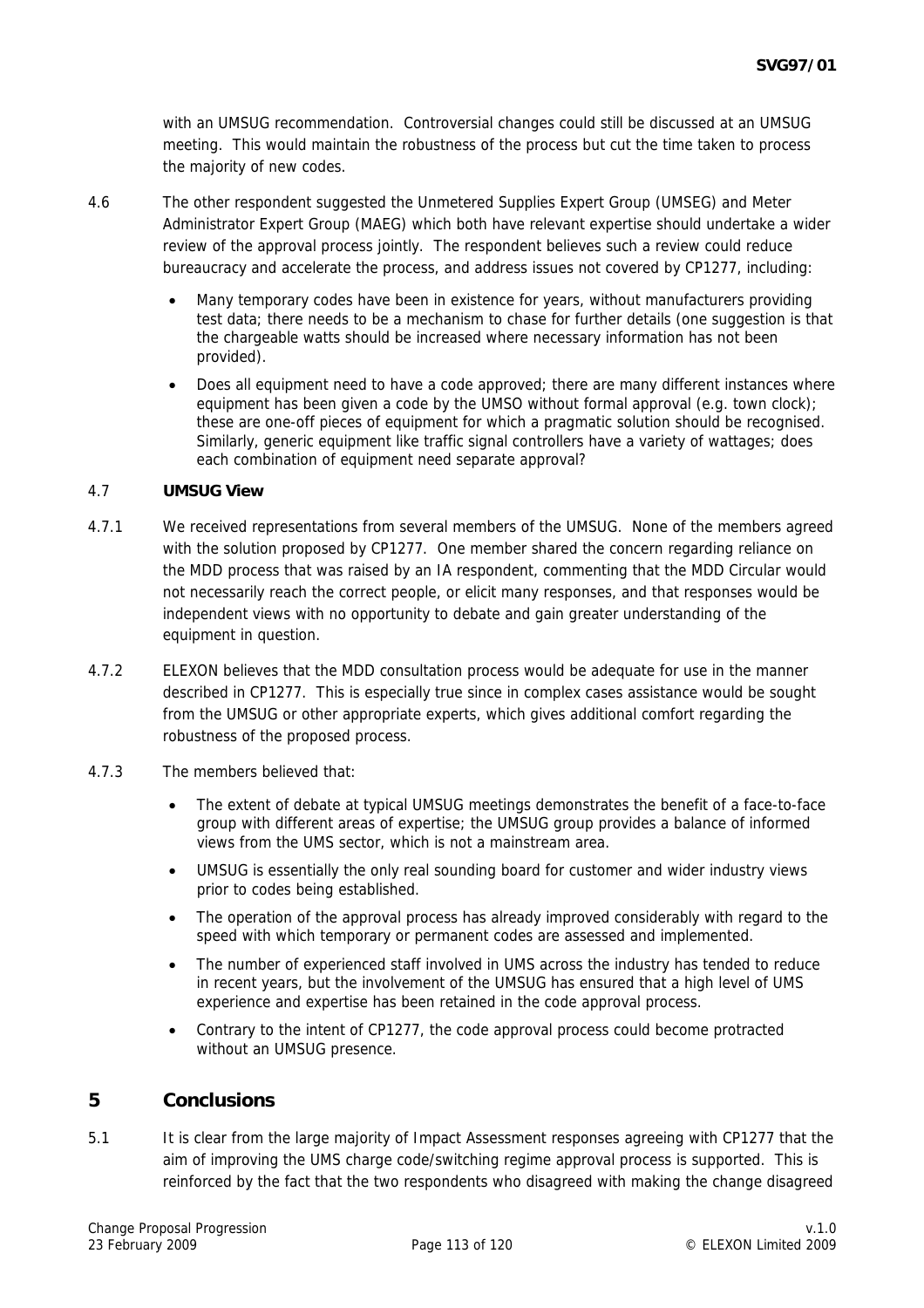with the solution put forward, not the aim of improving the efficiency of the process. The two respondents that disagree with the CP1277 solution raised some arguments against CP1277 which are discussed in this section

- 5.2 A key aspect of CP1277 is that the use of temporary and provisional codes would be discontinued. This would be done to remove the risk that equipment could be connected with a temporary code and ultimately never have an approved UMS charge code/switching regime assigned to it; the proposer argued this risk has a detrimental impact on the accuracy of Settlement. However, a respondent stated that the use of temporary/provisional codes should continue because they allow equipment, often already connected and consuming energy (at the time of the application), to be reflected in Settlement.
- 5.3 ELEXON believes that there is benefit in removing temporary/provisional codes so that UMS equipment is issued only a single code, and only after the necessary validation, and equipment that is not suitable for UMS status is not issued a charge code/switching regime. This would ensure the necessary rigour is applied in all UMS applications.
- 5.4 In ELEXON's view, the present risk to Settlement accuracy caused by equipment that is not suitable for UMS status being issued a charge code/switching regime (which can then apply on an ongoing, indefinite basis, without full validation), outweighs any risk that CP1277 would introduce by delaying the issuing of an charge code/switching regime (so that only approved, fully validated codes are issued). Neither present nor potential risk to Settlement accuracy is quantified, but ELEXON considers that CP1277 would remove an avenue of potentially introducing ongoing errors, at the cost of introducing finite delays after which accurate information is available.
- 5.5 Another point raised is that the CP1277 solution removes UMSUG consideration of new codes, leaving ELEXON to seek assistance from industry experts. It should be noted that it is envisaged that in the first instance the experts that ELEXON would consult with would be the UMSUG itself (potentially at a meeting or via correspondence), or a subset of UMSUG members (for efficiency). This mitigates the concern that in complicated cases ELEXON would be deprived of the benefit of the UMSUG's broad expertise.
- 5.6 A respondent suggested a wider review of the approval process should be undertaken, citing other areas for potential improvement. However, ELEXON believes that CP1277 addresses the issues it has identified and as such is fit for purpose and should be approved. If any participants believe that there are other issues around the approval process then they may initiate a change or review through the normal channels.

# **6 Recommendation**

- 6.1 ELEXON's recommendation, based upon the efficiency benefits of CP1277 and the benefit of removing provisional and temporary codes, the considerations and conclusions outlined in this section and the majority support from impact assessment respondents, is to:
	- a. Approve CP1277 for inclusion in the June 2009 Systems Release.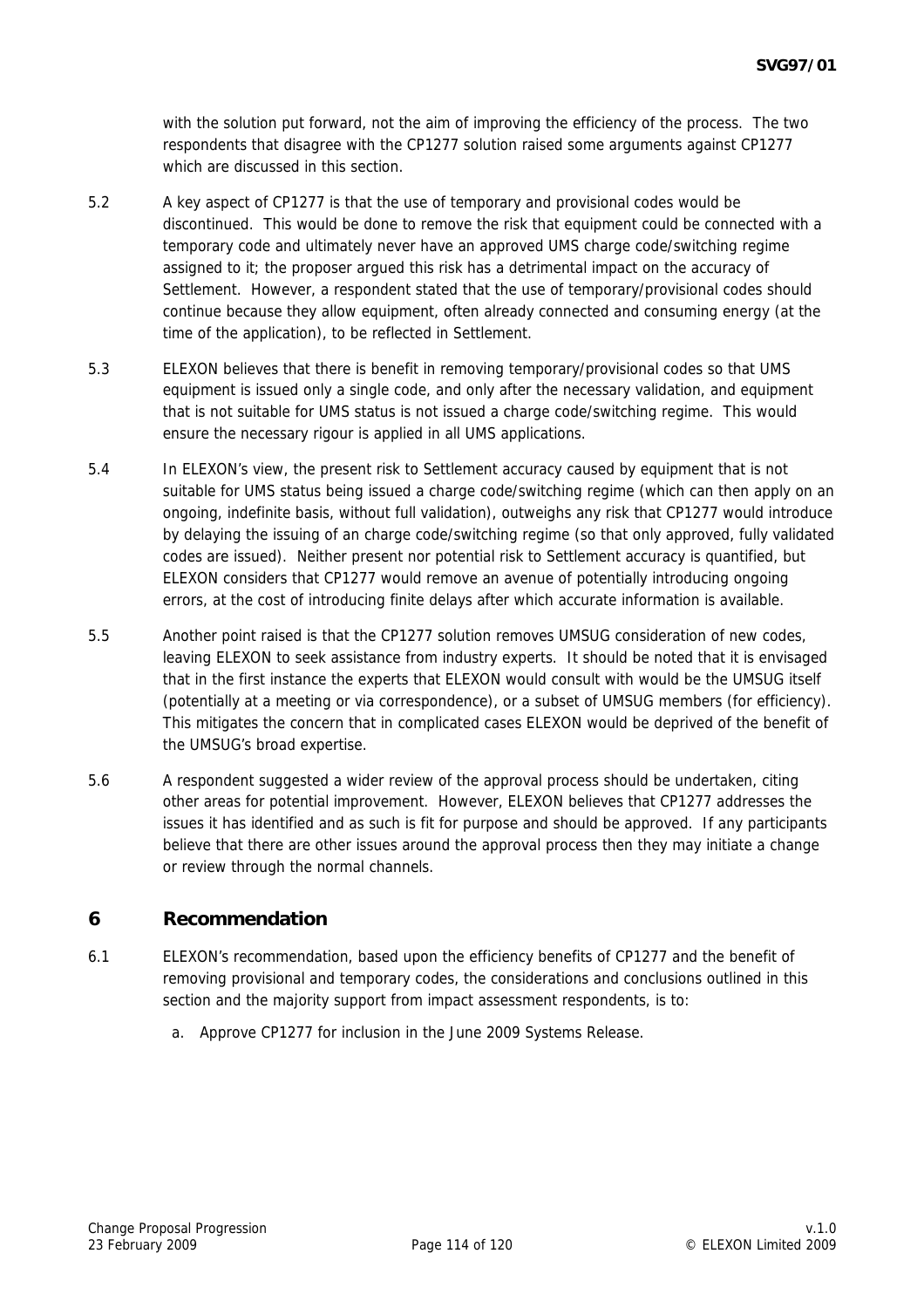# **IA Summary for CP1277 - Change to UMS Charge code Approval Process**

| <b>IA History CPC number</b><br>CPC00651<br><b>Impacts</b><br>Process/procedure impacts only. |                                                                                                 |         |                                      |  |  |  |  |
|-----------------------------------------------------------------------------------------------|-------------------------------------------------------------------------------------------------|---------|--------------------------------------|--|--|--|--|
| Organisation                                                                                  | Capacity in which Organisation operates in (Impacted<br><b>Capacity in Bold as appropriate)</b> |         | <b>Days Required</b><br>to Implement |  |  |  |  |
| <b>Central Networks</b>                                                                       | Distributor                                                                                     | Yes     | 30                                   |  |  |  |  |
| <b>Western Power Distribution</b>                                                             | LDSO / MOA                                                                                      | Yes     |                                      |  |  |  |  |
| <b>Scottish and Southern Energy</b>                                                           | Supplier/Generator/ Trader / Party Agent / Distributor                                          | Yes     | $\overline{0}$                       |  |  |  |  |
| <b>EDF Energy</b>                                                                             | Supplier, NHH Agent and HH MOP                                                                  | Yes     | $\Omega$                             |  |  |  |  |
| <b>TMA Data Management Ltd</b>                                                                | HHDC, HHDA, NHHDC and NHHDA                                                                     |         |                                      |  |  |  |  |
| <b>British Energy Direct Limited</b>                                                          | Supplier                                                                                        |         |                                      |  |  |  |  |
| <b>NPower Limited</b>                                                                         | Supplier, Supplier Agents                                                                       |         | $\overline{\phantom{a}}$             |  |  |  |  |
| E.ON                                                                                          | Supplier - NORW, EELC, EENG, EMEB, PGEN                                                         |         |                                      |  |  |  |  |
| <b>Independent Power Networks Ltd</b>                                                         | LDSO, UMSO, SMRA                                                                                |         |                                      |  |  |  |  |
| <b>ScottishPower</b>                                                                          | Supplier, LDSO, HHDA, NHHDA, HHDC, NHHDC, HHMOA, NHHMOA                                         |         | 30                                   |  |  |  |  |
| <b>Power Data Associates Ltd</b>                                                              | Meter Administrator                                                                             |         |                                      |  |  |  |  |
| Gemserv                                                                                       | <b>MRASCo Ltd</b>                                                                               |         |                                      |  |  |  |  |
| <b>AccuRead</b>                                                                               | NHHDC, NHHDA, NHHMOP, HHMOP                                                                     |         |                                      |  |  |  |  |
| <b>CE Electric UK</b>                                                                         | LDSO, UMSO                                                                                      |         |                                      |  |  |  |  |
| <b>E.ON UK Energy Services Limited</b>                                                        | MOA NHHDC /DA                                                                                   |         |                                      |  |  |  |  |
| <b>Siemens Metering Services</b>                                                              | Party Agent (NHHDA, NHHDC, NHHMO, HHDC, HHDA, HHMO).                                            | Neutral |                                      |  |  |  |  |

Impact Assessment Responses

| <b>Organisation</b>        | Agree | <b>Comments</b>                                                                                | Impact | <b>ELEXON</b><br><b>Response</b> |
|----------------------------|-------|------------------------------------------------------------------------------------------------|--------|----------------------------------|
| Central<br><b>Networks</b> | Yes   | Impact on Organisation's Systems and/or Processes? Change of procedures and   Yes<br>processes |        |                                  |
| <b>NPower</b>              | Yes   | Process Impact Only                                                                            | Yes    |                                  |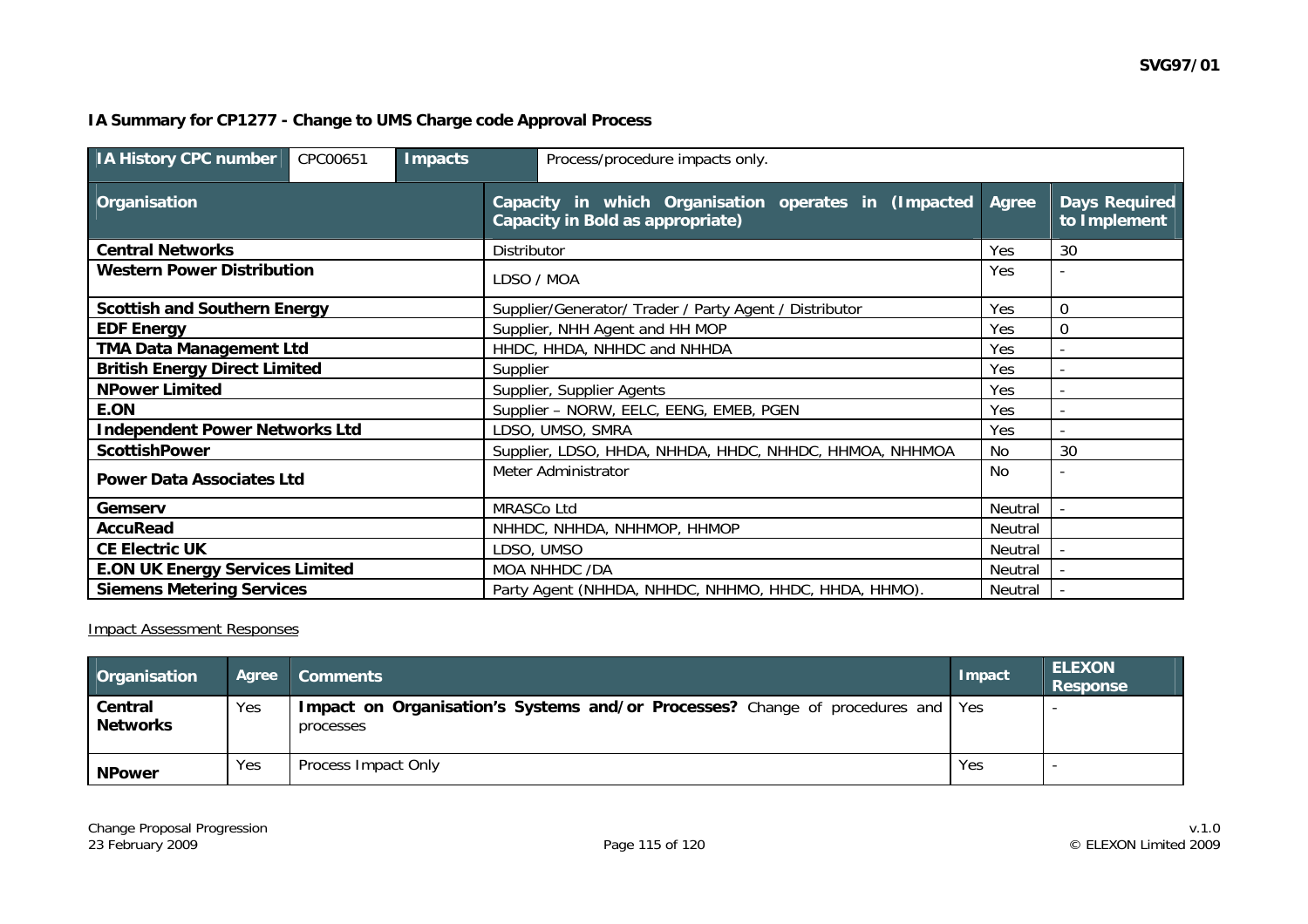| Limited                                    |    |                                                                                                                                                                                                                                                                                                                                                                                                                                                                                                                                                                                                                                         |    |                                                             |
|--------------------------------------------|----|-----------------------------------------------------------------------------------------------------------------------------------------------------------------------------------------------------------------------------------------------------------------------------------------------------------------------------------------------------------------------------------------------------------------------------------------------------------------------------------------------------------------------------------------------------------------------------------------------------------------------------------------|----|-------------------------------------------------------------|
| <b>ScottishPower</b>                       | No | <b>Comments</b> Though the CP raises a valid issue in regards to how long it can take for a<br>charge code to be approved ScottishPower feel that the CP does not offer a satisfactory<br>solution to the problem and that there may be a simpler solution which would maintain the<br>current structure whilst putting in place processes which would speed up the approval<br>process.                                                                                                                                                                                                                                                | No | Comments<br>discussed in<br>recommendation<br>section above |
|                                            |    | It is our belief that the current process though somewhat cumbersome is effective, robust<br>and by and large works. MDD has a limited distribution and may not have a wide enough<br>audience for such an important area of UMS. Furthermore, responses to MDD consultations is<br>at times patchy at best, running the risk that changes could be approved without due<br>diligence.                                                                                                                                                                                                                                                  |    |                                                             |
|                                            |    | Furthermore, the structure of sub-committees exists to filter down decisions to experts in the<br>particular field to assist the higher authorities (SVG & Panel) to make informed decisions.<br>Removing the role of UMSUG in the approval process would remove this stage and put a<br>greater onus on SVG to understand technical papers without the recommendations of UMSUG<br>to assist in making such decisions.                                                                                                                                                                                                                 |    |                                                             |
|                                            |    | Therefore we believe that the current process should be maintained though there is a case<br>for adaptation to speed the process up. ScottishPower propose that rather than changing the<br>process as suggested in this CP or increasing the frequency of UMSUG meetings, pending<br>charge codes could be provided to UMSUG members outside of the actual meeting dates<br>requesting feedback on changes. These could then be passed to the next available SVG<br>meeting with the recommendations of UMSUG members. Where a change is controversial its<br>application could be passed to the UMSUG meeting for further discussion. |    |                                                             |
|                                            |    | We believe this would maintain the robustness of the current process whilst cutting the time<br>taken to process new charge codes for the wider UMS community.                                                                                                                                                                                                                                                                                                                                                                                                                                                                          |    |                                                             |
|                                            |    | Would implementation in the proposed Release have an adverse impact? No. There<br>would be no adverse impact caused by the implementation                                                                                                                                                                                                                                                                                                                                                                                                                                                                                               |    |                                                             |
| <b>Power Data</b><br><b>Associates Ltd</b> | No | agree with the general intent of the proposal (improve the process), but not the<br>implementation.                                                                                                                                                                                                                                                                                                                                                                                                                                                                                                                                     |    | Comments<br>discussed in<br>recommendation                  |
|                                            |    | The use of temporary and provisional codes must continue. These are needed to allow<br>equipment, which is often already connected and consuming energy (at the time of the                                                                                                                                                                                                                                                                                                                                                                                                                                                             |    | section above                                               |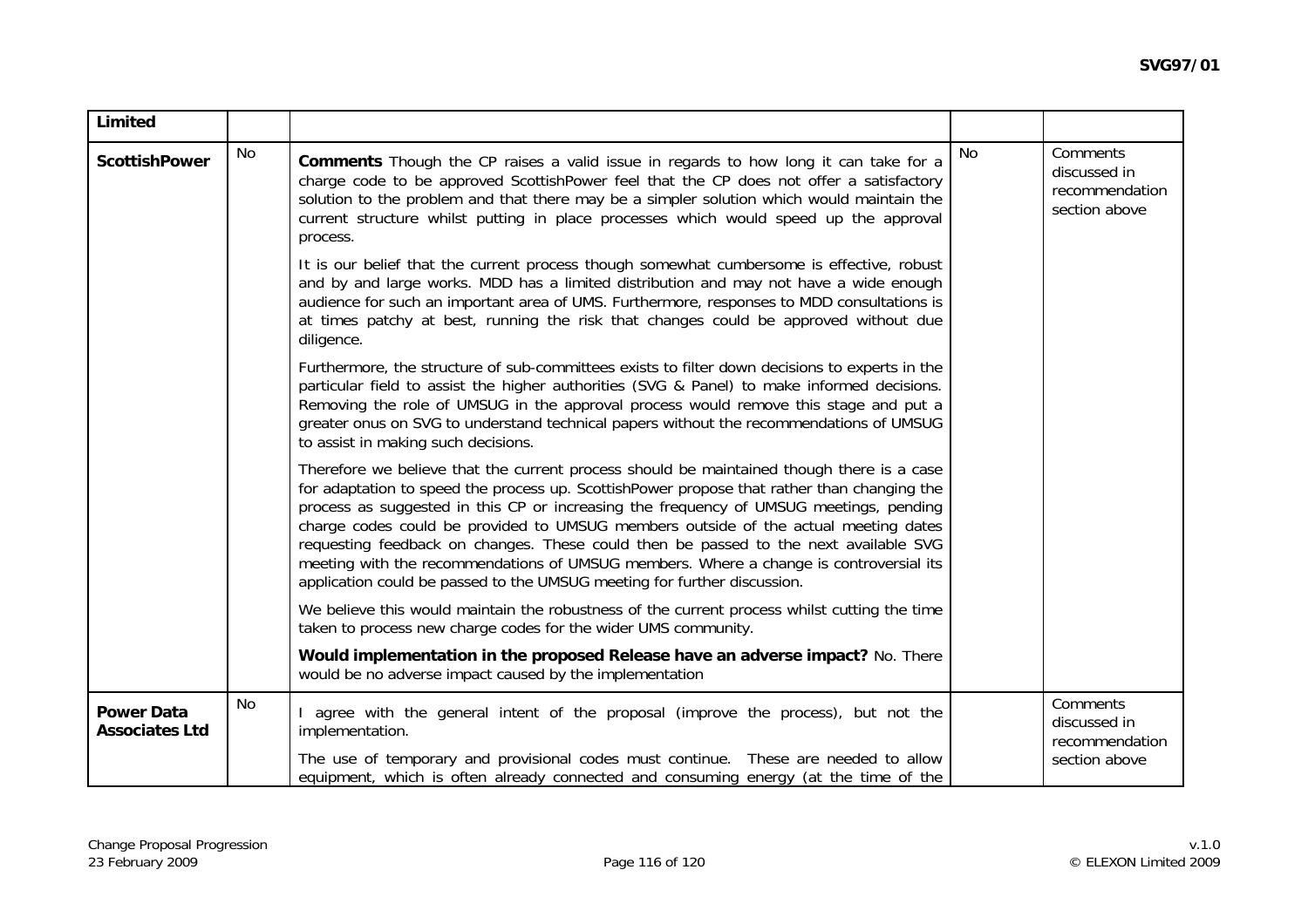| application) to be reflected in settlement, supplier and DUoS charges.                                                                                                                                                                                                                                                                                                                                                                                                                                                                                                                                                                                                                                                                                                                             |  |
|----------------------------------------------------------------------------------------------------------------------------------------------------------------------------------------------------------------------------------------------------------------------------------------------------------------------------------------------------------------------------------------------------------------------------------------------------------------------------------------------------------------------------------------------------------------------------------------------------------------------------------------------------------------------------------------------------------------------------------------------------------------------------------------------------|--|
| Whilst I agree the process would benefit from revision as the current process is very labour<br>intensive the change proposes taking UMSUG out of the consideration of new codes and<br>leave the BSCCo with seeking assistance from 'industry experts'. While this is good when<br>industry experts contribute it does not allow for the breadth of views expressed at UMSUG,<br>particularly from customer and manufacturer representatives who often have a very different<br>perspective from the 'electricity industry'. There have been great strides from ELEXON in<br>improving the code application process which has greatly improved the approval process, yet<br>the recent UMSUG meetings have highlighted issues and changes which had not been<br>identified by 'industry experts'. |  |
| I would suggest a wider review of the approval process using the resources of the combined<br>UMSEG & MAEG to review the approval process. This review should reduce bureaucracy,<br>speed the process, but also address some of the issues that have not been addressed,<br>including                                                                                                                                                                                                                                                                                                                                                                                                                                                                                                             |  |
| Of the many temporary codes have been in existence for years, without manufacturers<br>providing test data - there needs to be a mechanism to chase for a this further detail, it<br>has been suggested that the chargeable watts should increase where this information<br>has not been provided.                                                                                                                                                                                                                                                                                                                                                                                                                                                                                                 |  |
| Does all equipment need to have a code approved? There are many different codes<br>where equipment has been given a code by the UMSO without formal approval, eg town<br>clock – these are one off pieces of equipment which a pragmatic solution should be<br>recognised. Similarly, generic equipment like traffic signal controllers have a variety of<br>wattages, does each combination of equipment need separate approval.                                                                                                                                                                                                                                                                                                                                                                  |  |
| I would suggest these issues are packaged and consider together.                                                                                                                                                                                                                                                                                                                                                                                                                                                                                                                                                                                                                                                                                                                                   |  |

#### Comments on Redline text

No comments received.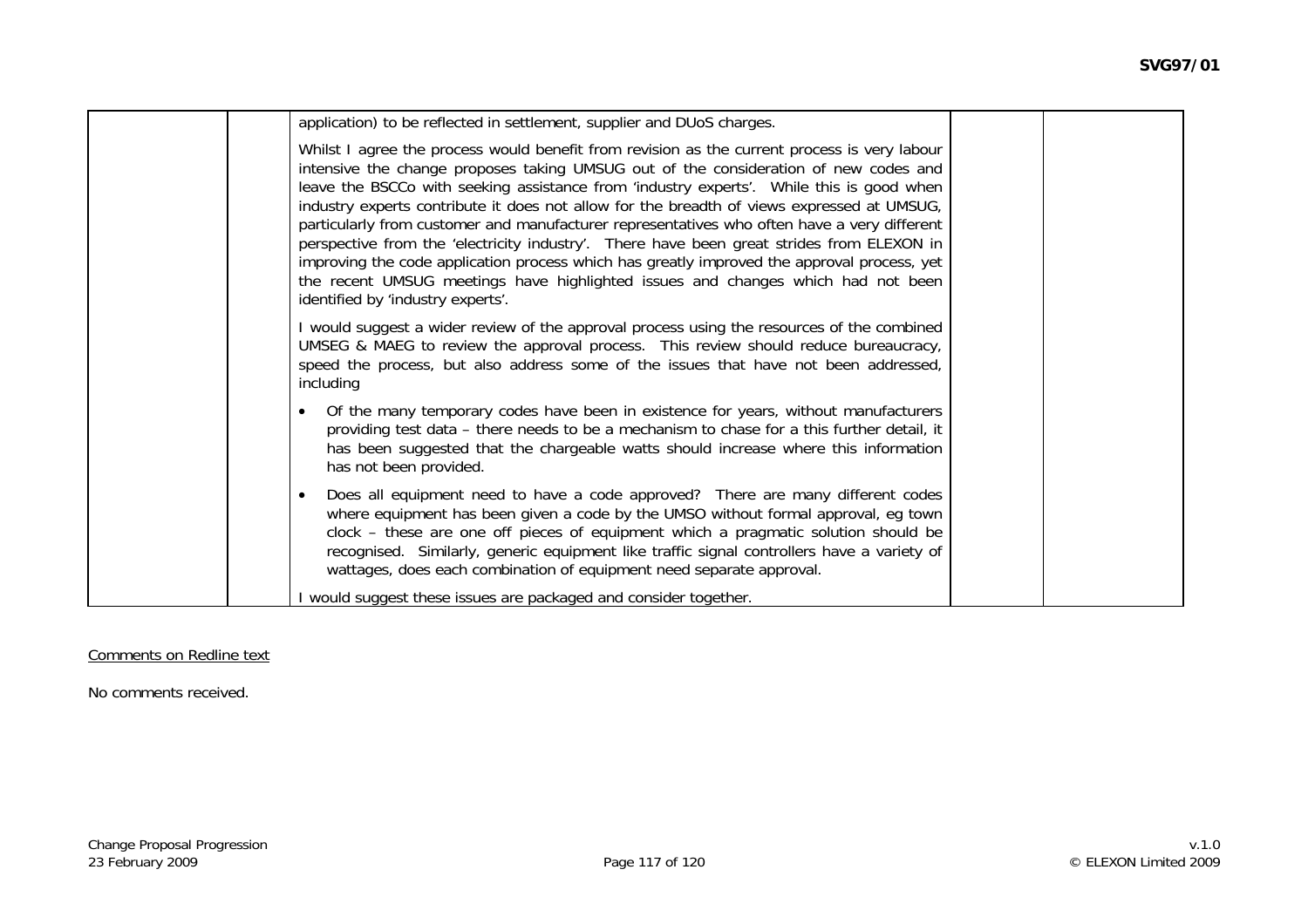## **Appendix 12 – New Draft Change Proposals and Change Proposals**

### New Draft Change Proposals

There are no new Draft Change Proposals this month.

# New Change Proposals

| CP   | <b>CVA/SVA</b> | <b>Title</b>                                              | <b>Description</b>                                                                                                                                                                                                                                                                                        | <b>Raised</b> |
|------|----------------|-----------------------------------------------------------|-----------------------------------------------------------------------------------------------------------------------------------------------------------------------------------------------------------------------------------------------------------------------------------------------------------|---------------|
| 1279 | <b>SVA</b>     | Housekeeping Change to<br>BSCP515 - Licensed Distribution | As described on page 9 (section 7.3) of this paper.                                                                                                                                                                                                                                                       | 04/02/09      |
| 1280 | <b>SVA</b>     | SVAA to provide LDSOs with<br>aggregated consumption data | <b>Issue:</b> The BSC requires the SVAA to provide Distribution System Operators with metering<br>data for purposes of operating and charging for the use of their Distribution Systems.                                                                                                                  | 05/02/09      |
|      |                | for embedded Distribution<br>Systems                      | Currently the BSCP only covers metering data for NHH Metering Systems directly connected<br>to the network of the LDSO receiving the data. They do not include:                                                                                                                                           |               |
|      |                |                                                           | Data for HH Metering Systems                                                                                                                                                                                                                                                                              |               |
|      |                |                                                           | Data for Metering Systems connected to other LDSOs' Distribution Systems<br>embedded within the LDSO's network.                                                                                                                                                                                           |               |
|      |                |                                                           | However, the DCUSA provisions for relationships between Distributors acknowledge that<br>boundary metering is not necessarily required in all cases, and that an 'Alternative Solution'<br>will be appropriate in some cases.                                                                             |               |
|      |                |                                                           | The Primary concern with requiring the boundary metering for embedded metering for all<br>embedded networks is that the cost per meter is high. As the number of IDNO and 'out of<br>areas' networks increases, the total cost associated with metering the boundaries between<br>networks will increase. |               |
|      |                |                                                           | Solution: To avoid the cost to industry of unnecessary metering at the boundaries between<br>networks, it is proposed that the SVAA should provide each LDSO with aggregated<br>consumption data for customers on licensed networks embedded within that LDSOs'<br>network.                               |               |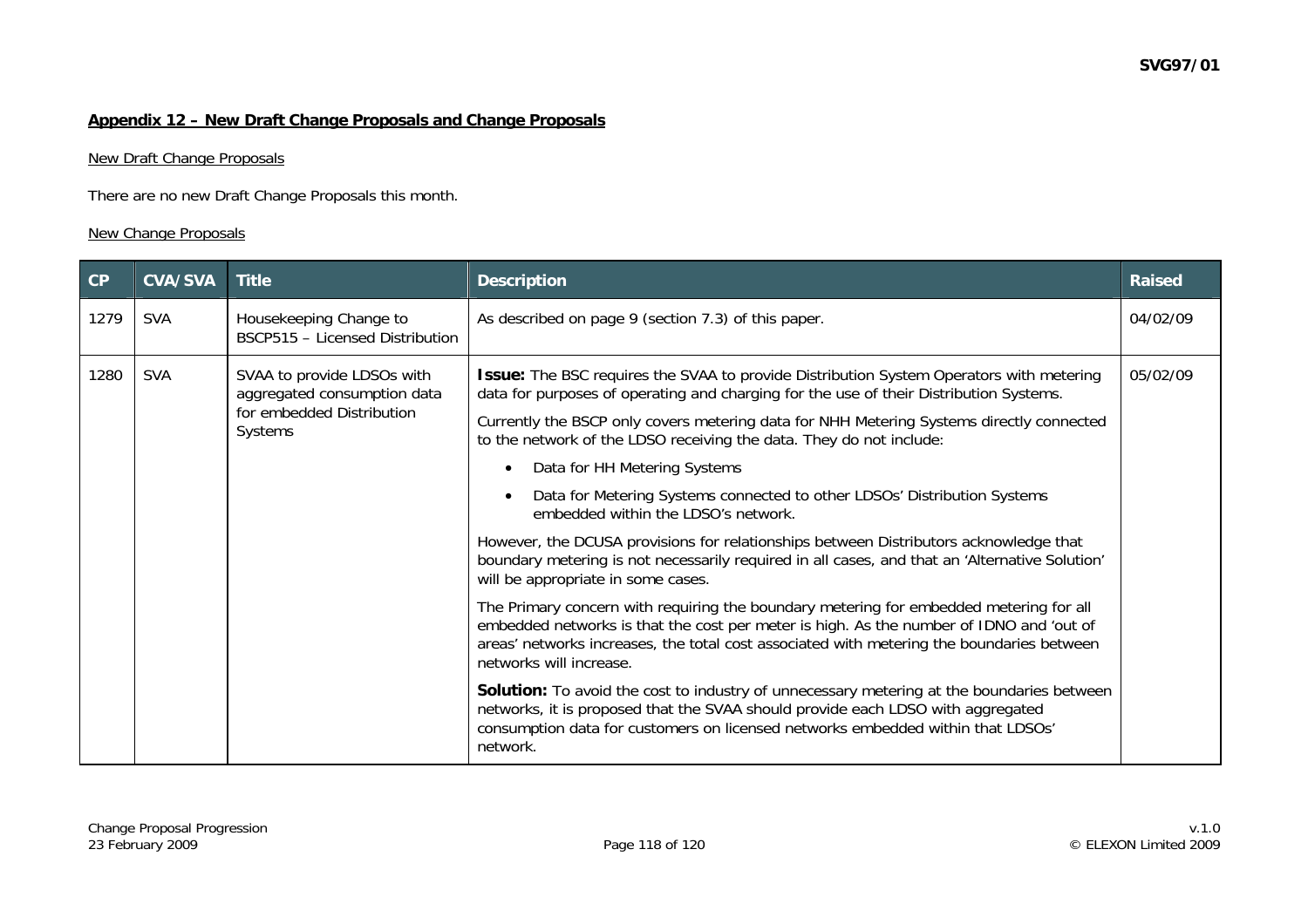# Key to Release Plan

Change Proposals and Modification Proposals in BLACK text represents SVA changes, RED text represents CVA changes and BLUE text represents changes which impact both the SVA and CVA arrangements.

|            | The Authority decision dates are provided in the following format:                                                                                |  |  |  |  |
|------------|---------------------------------------------------------------------------------------------------------------------------------------------------|--|--|--|--|
|            | Modification Proposal number                                                                                                                      |  |  |  |  |
| $(<$ date) | Date by which a determination must be made by the Authority in order for the Modification Proposal to be implemented within the indicated release |  |  |  |  |
| Pro√/Pro×  | Indicates that the Panel's recommendation to the Authority was to Approve/Reject the proposed Modification                                        |  |  |  |  |
| Alt√/Alt×  | Indicates that the Panel's recommendation to the Authority was to Approve/Reject the Alternative Modification                                     |  |  |  |  |

|                            |                 |                                                                                                                                                                                                                                                                                                 | <b>Release Date</b>                                                                                                                                                                                                                                      |                                                                                                                                                                                                                                                                 |                                                                                                                                                                                                                                                                                               |
|----------------------------|-----------------|-------------------------------------------------------------------------------------------------------------------------------------------------------------------------------------------------------------------------------------------------------------------------------------------------|----------------------------------------------------------------------------------------------------------------------------------------------------------------------------------------------------------------------------------------------------------|-----------------------------------------------------------------------------------------------------------------------------------------------------------------------------------------------------------------------------------------------------------------|-----------------------------------------------------------------------------------------------------------------------------------------------------------------------------------------------------------------------------------------------------------------------------------------------|
|                            |                 | February 2009 Scope<br>(Imp. Date 26 Feb 09)                                                                                                                                                                                                                                                    | June 2009 Scope<br>(Imp. Date 25 Jun 09)                                                                                                                                                                                                                 | November 2009 Scope<br>(Imp. Date 05 Nov 09)                                                                                                                                                                                                                    | <b>Standalone Releases</b>                                                                                                                                                                                                                                                                    |
| Change<br><b>Proposals</b> | Pending         |                                                                                                                                                                                                                                                                                                 | 1265, 1266, 1268, 1270, 1271, 1272,<br>1273, 1274, 1276, 1277, 1279                                                                                                                                                                                      | 1260, 1248, 1267, 1269, 1275, 1278,<br>1280                                                                                                                                                                                                                     | P216 Alt√<br>(Imp. Date 20 Apr 09)                                                                                                                                                                                                                                                            |
|                            | <b>Approved</b> | 1205, 1206, 1207, 1250, 1251,<br>1252, 1253, 1254, 1255, 1258,<br>1261, 1262, 1263                                                                                                                                                                                                              | 1249 v2.0, 1256, 1257, 1259, 1264                                                                                                                                                                                                                        |                                                                                                                                                                                                                                                                 |                                                                                                                                                                                                                                                                                               |
| <b>Modifications</b>       | Pending         |                                                                                                                                                                                                                                                                                                 | P226 Pro√, P226 Alt×                                                                                                                                                                                                                                     | P226 Pro√, P226 Alt*                                                                                                                                                                                                                                            |                                                                                                                                                                                                                                                                                               |
|                            | Approved        |                                                                                                                                                                                                                                                                                                 | P215 Alt√, P222 Alt×                                                                                                                                                                                                                                     | P217 Alt√, P223 Alt√                                                                                                                                                                                                                                            |                                                                                                                                                                                                                                                                                               |
| <b>Updates</b>             |                 | The February 2009 Release is<br>progressing to time and quality.<br>Logica have successfully<br>completed their testing of the<br>NHHDA changes. ELEXON<br>Completed testing in early<br>February. The ISG approved the<br>amendments to the Category 2<br>documents at the January<br>meeting. | The June 2009 Release is<br>progressing to time and quality. The<br>P215 and P222 documentation being<br>amended by the Release has been<br>reviewed by Industry and will be<br>presented to the Panel Committees<br>for approval in February and March. | Planning for the November 2009<br>Release is underway based on<br>Modification P217 and P223. The<br>PID and Plan was issued to the<br>Programme Board for review in<br>January. NGC and Logica have<br>started work on the development<br>of the P217 changes. | The P216 Release is currently<br>progressing to time and quality.<br>The industry review of the new<br>BSCP128 is now complete. It will<br>be presented to ISG and SVG,<br>before being presented to the<br>Panel for Authorisation in March.<br>The implementation date is 20<br>April 2009. |